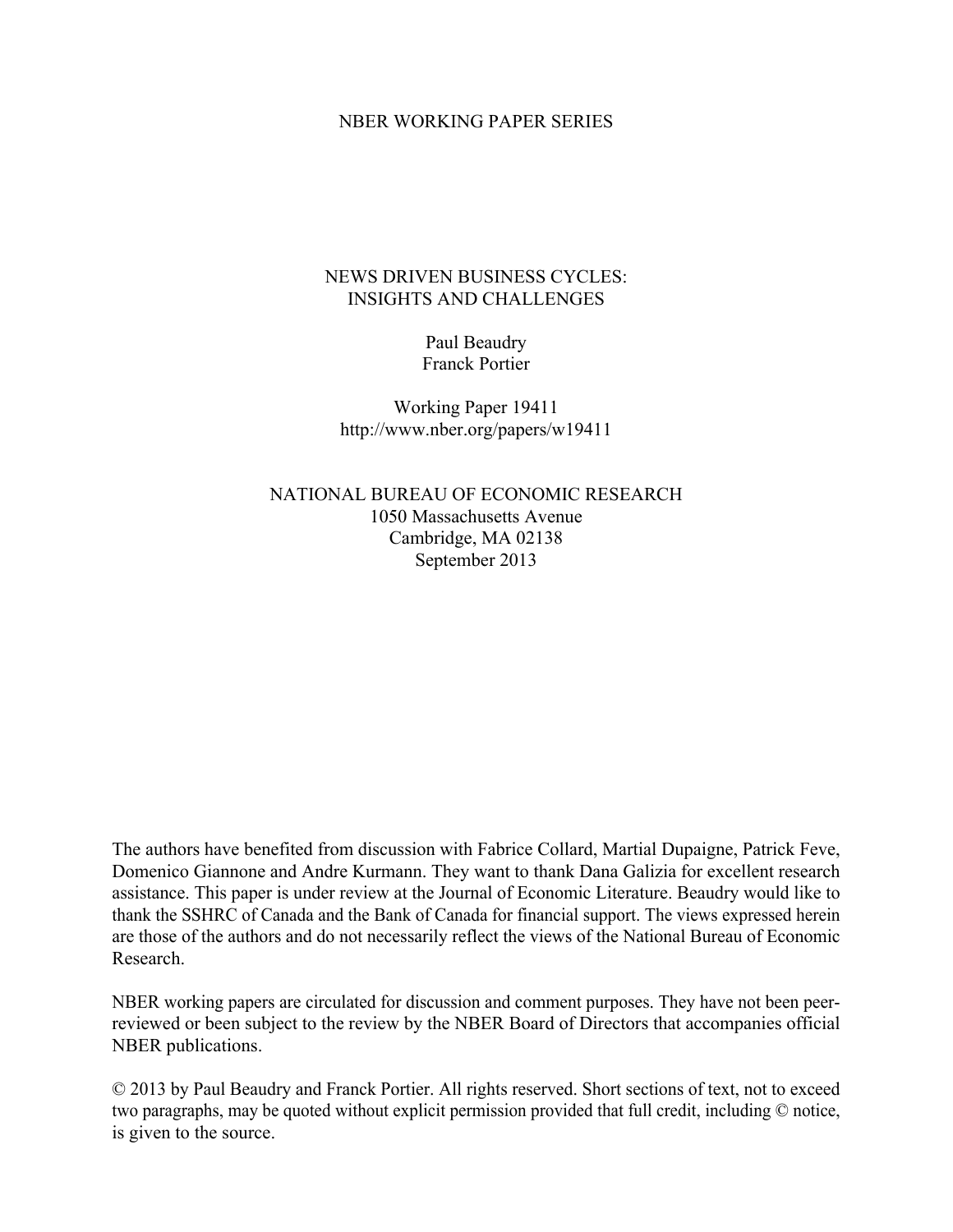News Driven Business Cycles: Insights and Challenges Paul Beaudry and Franck Portier NBER Working Paper No. 19411 September 2013 JEL No. E00,E3

### **ABSTRACT**

There is a widespread belief that changes in expectations may be an important independent driver of economic fluctuations. The news view of business cycles offers a formalization of this perspective. In this paper we discuss mechanisms by which changes in agents' information, due to the arrival of news, can cause business cycle fluctuations driven by expectational change, and we review the empirical evidence aimed at evaluating its relevance. In particular, we highlight how the literature on news and business cycles offers a coherent way of thinking about aggregate fluctuations, while at the same time we emphasize the many challenges that must be addressed before a proper assessment of its role in business cycles can be established.

Paul Beaudry Department of Economics University of British Columbia 997-1873 East Mall Vancouver, B.C. Canada, V6T 1Z1 and University of British Columbia and also NBER paulbe@interchange.ubc.ca

Franck Portier Toulouse School of Economics University of Toulouse Manufacture des Tabacs 21 Allee de Brienne 31000 Toulouse, FRANCE franck.portier@tse-fr.eu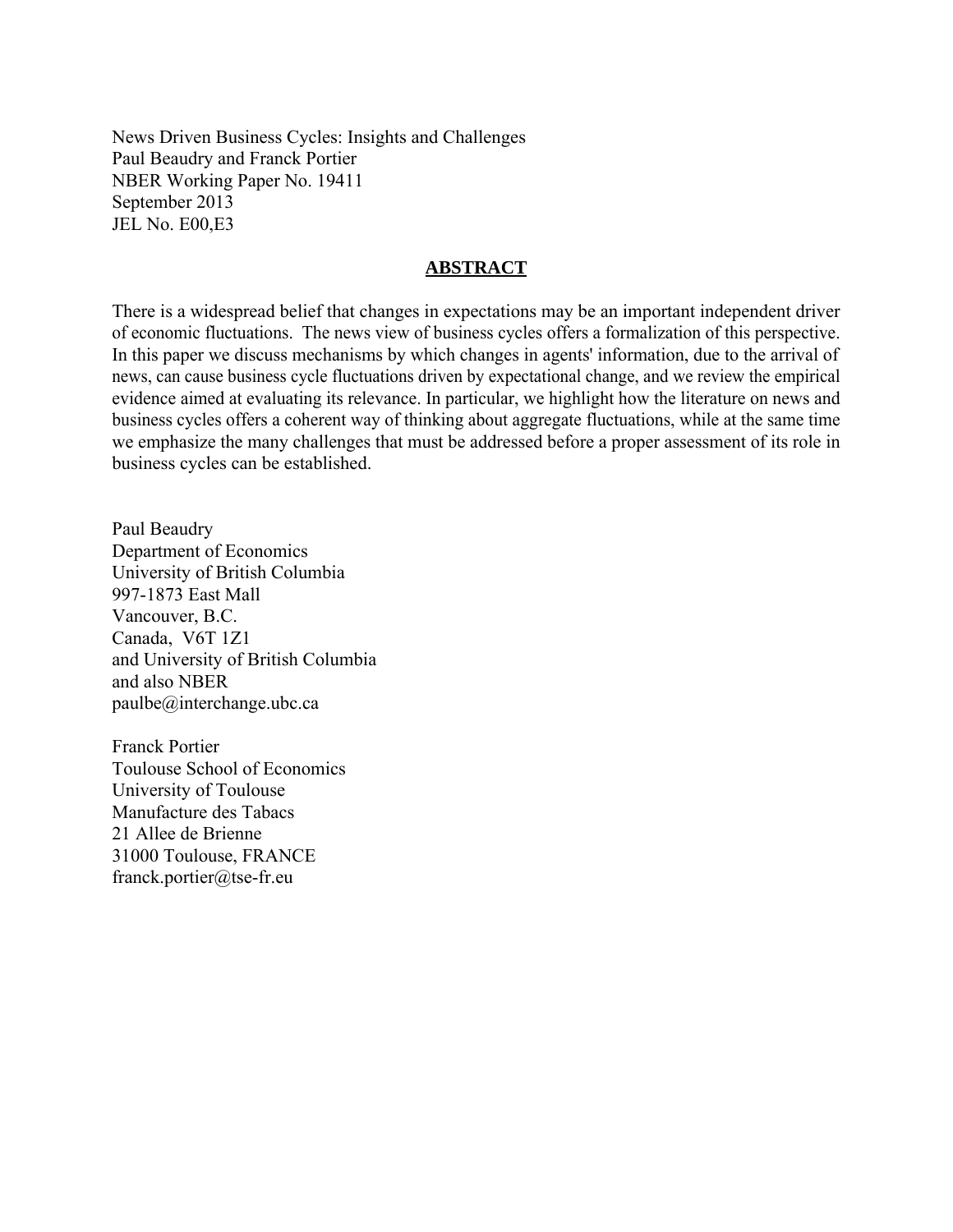# 1 Introduction

Why do market economies exhibit business cycle phenomena; that is, why do they exhibit recurring boom periods with higher than average growth in investment, consumption and employment, followed by recessions characterized by declines in these same macroeconomic aggregates? The news view of business cycles suggests that these phenomena are mainly the result of agents having incentives to continuously anticipate the economy's future demands. If an agent can properly anticipate a future need, he can gain by trying to preempt the market and invest early as to make goods readily available when the predicted needs eventually appear. If many agents adopt similar behavior, because they receive related news about future developments, this will lead to a boom period. However, by the very fact that such behavior involves speculation it will be subject to error. In the cases of error, the economy will have over-invested as the anticipated demand will not materialize. This will cause a recession and a process of liquidation. Hence, according to the news view of the business cycle, both the boom and the bust are direct consequences of people's incentive to speculate on information related to future developments of the economy.

An interesting anecdotal evidence for such speculative cycles is given by the satellite industry. In the early 1980s, in anticipation of long-distance telephone service, video teleconferencing and other forms of sophisticated electronic communications, the launching of telecommunication satellites exploded. A couple of years later, the market realized that the increase in demand failed to materialize, which caused severe capacity underutilization. On a weekday afternoon in December 1983, the Federal Communications Commission observed that only 54% of capacity on communications satellites was in use. Of the 14 satellites studied, 143 of 312 transponders were idle. Six months earlier, before 48 new transponders had been introduced, 36 fewer were idle and capacity utilization reached 59%. <sup>[1](#page-2-0)</sup> This "transponder glut" repeated in the early 2000s. During the "dot com" boom of the 1990s, prospective demand for data transmission led the market increase dramatically the number of launched satellites. In 1998, the satellite industry launched 150 satellites, a nearly 300 percent growth compared to 1993 (Hague [2003]). It was not a radical change in the launching technology that caused such a boom, neither the current demand for data transmission  $2$ , but the perceived future profitability of satellites operation associated with the development of the IT economy. With the bust of year 2000, the number of satellites launched went down to 75 in 2001 and 69 in 2003, against 150 in 1998 (OECD [2004]).

While the idea of news driven business cycles is rather simple, and echoes commonly

<span id="page-2-1"></span><span id="page-2-0"></span> $^1$  ["Satellites outpace customers",](http://www.nytimes.com/1984/04/10/business/satellites-outpace-customers-it-not-easy-owning-communications-satellite-these.html) The New-York Times, April 10, 1984.

<sup>2</sup>The growth rate for demand for satellite bandwidth has been 31% between 1995 and 2003, while the supply of satellite bandwidth grew by 54% during this same timeframe (Futron Corporation [2004]).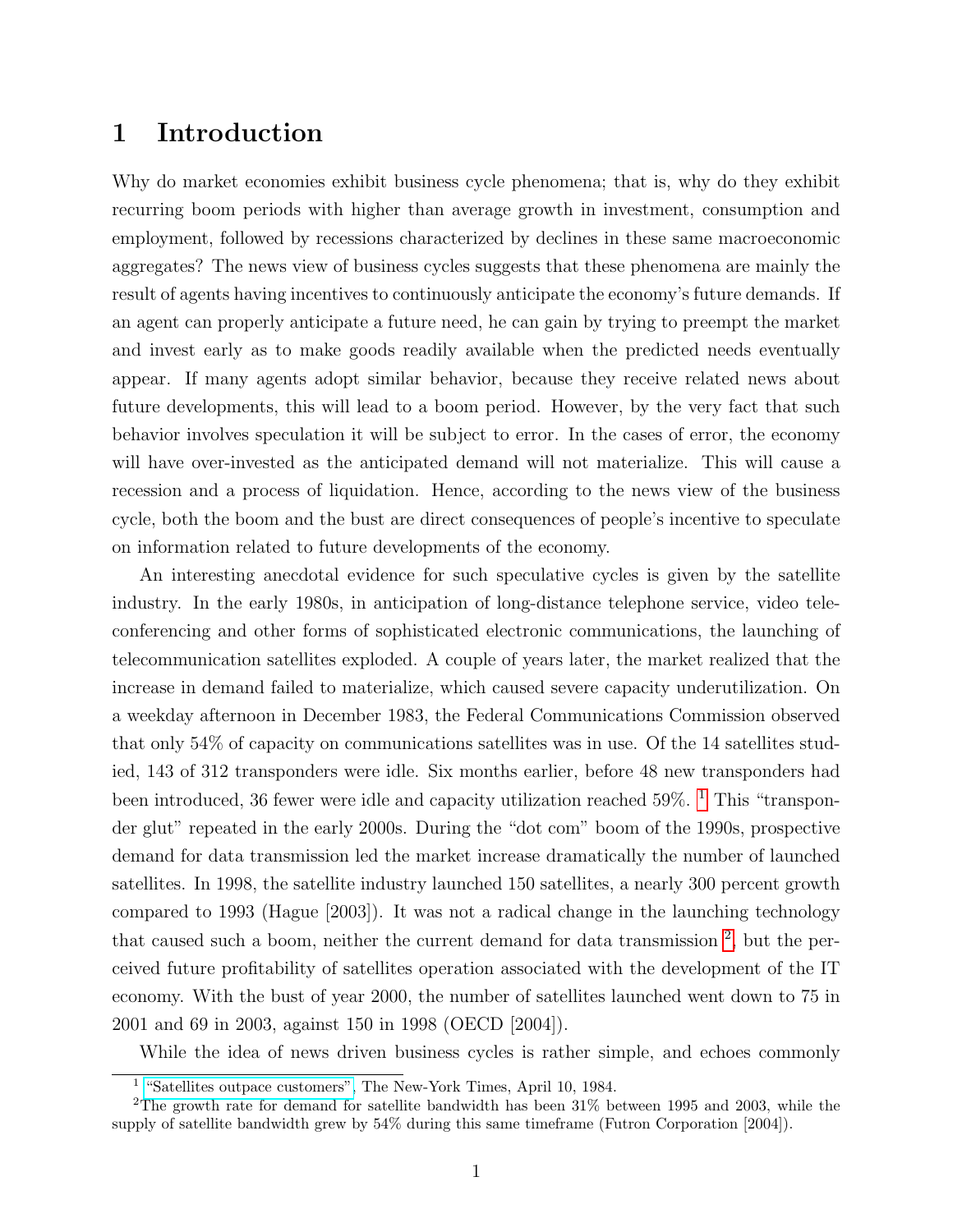found narratives in the business press, as illustrated above, evaluating its relevance is quite challenging. Difficulties arise on two main fronts. On the one hand, since the main driving force is agents' perceptions about the economy's future needs, it implies that the business cycle is driven by a force difficult to measure. This generally makes empirical evaluation depend on subtle identification assumptions and therefore subject of debate. On the other hand, even if the underlying story appears intuitive, it turns out that it is quite challenging to build a simple macroeconomic model which captures in a robust way the idea that changes in agents' perceptions about the economy's future needs can cause business cycle type fluctuations. In fact, we will show why one generally needs to depart at least from some standard modeling assumption to be able capture the notion of news driven business cycles within the confines of a dynamic general equilibrium framework. These two issues, modeling and evaluating news driven business cycles, will be at the heart of this article. In particular, the goal of this article will be to highlight both the promising paths and the difficulties in building and evaluating the news view of business cycles.

The idea of business cycles driven by expectations can be traced back to writing such as that of Pigou [1927] where he states "The varying expectations of business men ... constitute the immediate cause and direct causes or antecedents of industrial fluctuations". According to Pigou, the very source of fluctuations is the "wave-like swings in the mind of the business world between errors of optimism and errors of pessimism". <sup>[3](#page-3-0)</sup> This view is also closely related to Keynes' [1936] notion of animal spirits as it relates to these waves of optimism and pessimism as important driving forces behind economic fluctuations. There are at least three different ways of interpreting optimism and pessimism in business cycles. At one extreme is the view that such waves are entirely psychological phenomenon, with no grounding in economic reality. According to such a perspective, any expansion driven by optimism must eventually lead to a crash as the expansion is not supported by any change in fundamentals. At the other extreme is the view that the macro-economy is inherently unstable as it admits self-fulfilling fluctuations. In this perspective, a wave of optimism creates a boom which renders the initial optimism rational, and the same is true of waves of pessimism. A third possibility is the news view whereby agents in the economy are continually trying to predict future needs, but likely do so imperfectly. In this interpretation, a boom driven by a wave of optimism arises when agents have gathered information suggesting that future fundamentals favor high investment demand today. If their information is valid and expectations are realized, then the boom needs not be followed by a crash. In contrast, if agents have made an error and have been overly optimistic, then there will be a crash. This type of recurrent boom and occasional bust phenomena, driven by information and possible errors, is the

<span id="page-3-0"></span><sup>3</sup>See Collard [1983] and [1996] on the business cycle theory of Pigou.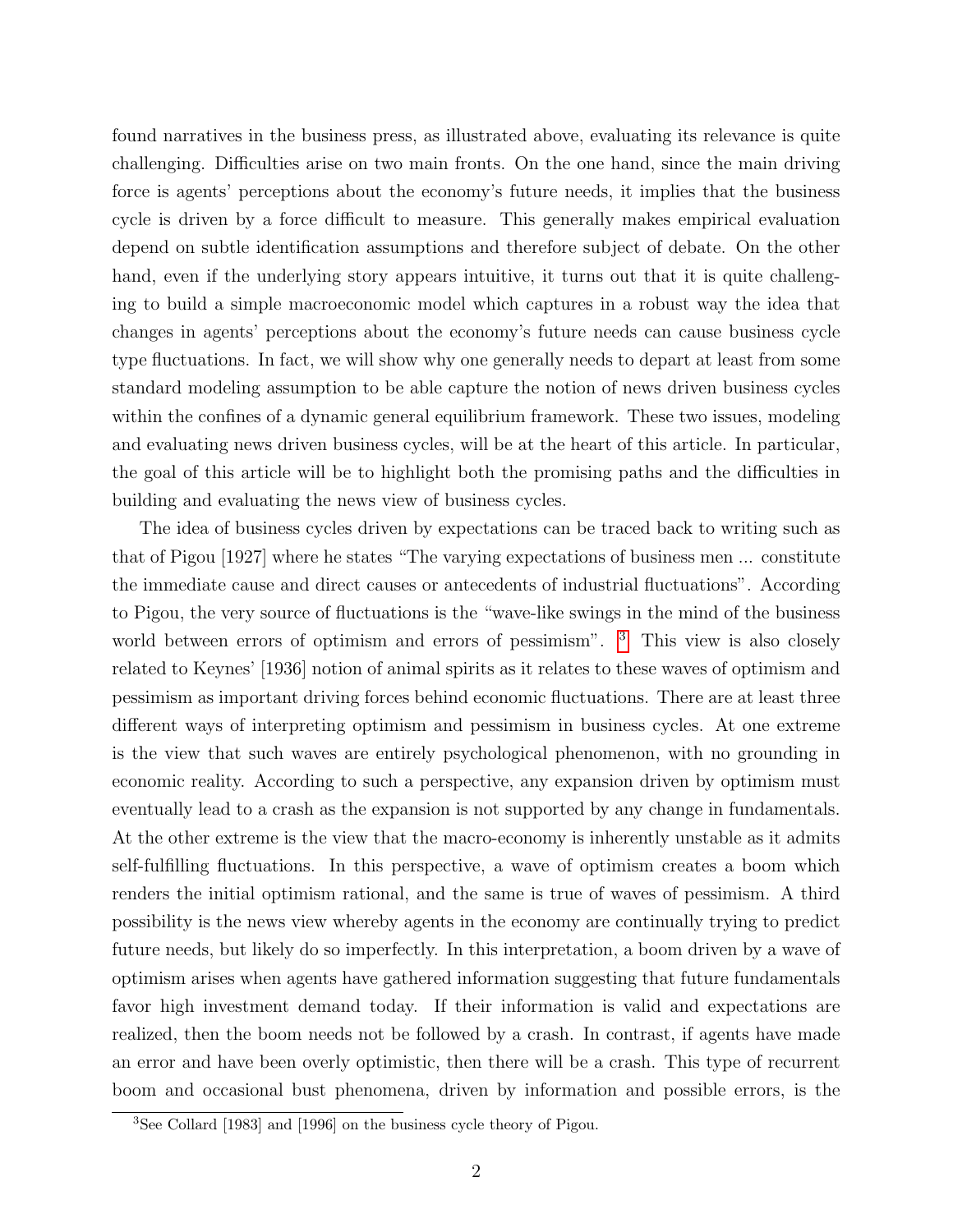defining property of news-driven business cycles. [4](#page-4-0)

One important issue that arises when considering any theory of business cycles is whether it implies that cycles are efficient or not. While we agree on the relevance of this issue, it will not be a major focus of this article. At this point in time we see the news view of business cycles as primarily proposing a positive theory of fluctuations where, depending on the details, the fluctuations may or may not be efficient. In the literature we will review, some of the models imply that the resulting cycles are efficient while others imply they are not. We will point out these differences as they arise.

The remaining sections of the paper are structured as follows. In Section [2,](#page-4-1) we begin by presenting a baseline model where booms are driven by optimistic news which favor current investment, while a bust arises if and when the news are found to be unfounded. The baseline model offers a simple framework that helps motivate the empirical exercises reviewed in Section [3.](#page-21-0) In particular, in Section [3](#page-21-0) we provide reduced-form evidence and summarize VAR evidence which has been presented as supportive of news-driven business cycles. Then we discuss a set of criticisms related to the identification scheme used in the VARs and discuss alternatives. In Section [4](#page-58-0) we examine the more structural approaches used to evaluate the importance of news in driving fluctuations. We begin by discussing a set of theoretical issues related to building general equilibrium models where business cycles can be driven by news-induced changes in expectations. Section [5](#page-84-0) briefly describes the potential future avenues of research and offers concluding comments.

# <span id="page-4-1"></span>2 The basic framework

The basic idea in the news view of business cycles, as for example presented in Beaudry and Portier [2004], is that agents repeatedly receive advanced information that relates to future developments in the economy. This information, or signals, are referred to as news and in general are assumed to be noisy; that is, the news may turn out to be validated by future events or may be wrong in the sense that future developments may not conform to the content of the original information. The link between current news and agents' perception regarding the distribution of future events could take many forms. However, in practice it has most often been given a rather simple parametric formulation in the spirit of signal extraction problems. For example, it is generally assumed that there is some exogenous driving force in an economy that may be predicted by news. The driving force, which we can denote by  $\theta_t$ , is usually modeled as an ARIMA stochastic process, where we can denote

<span id="page-4-0"></span><sup>4</sup>The word 'news" is used here to represent exogenous changes in the information sets that agents use to form their perceptions regarding future economic activity.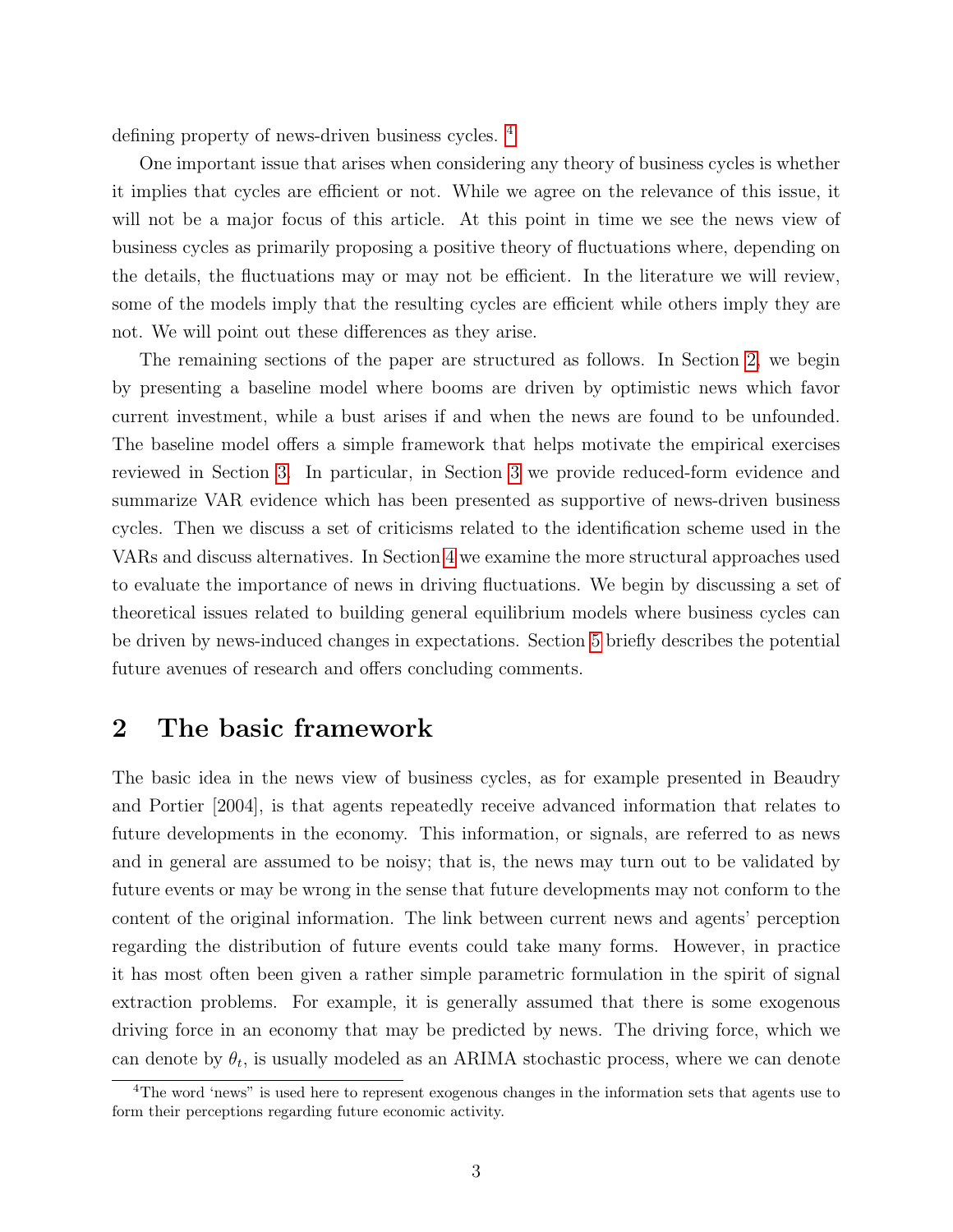innovations to the process by  $\epsilon_t$ . The news that agents receive at time t is then modeled as a signal regarding the value of  $\epsilon_{t+q}$ , that is, the agents receive information at time t regarding the innovation in  $\theta$  that will arise at time  $t + q$ . The news can then be modeled as a signal  $S_t$  of  $\epsilon_{t+q}$  as given by

$$
S_t = \epsilon_{t+q} + \nu_t,\tag{1}
$$

where  $\nu_t$  is the noise in the agents' signal,  $\sigma_{\nu}^2$  is the variance of  $\nu_t$  and  $\sigma_{\epsilon}^2$  is the variance in  $\epsilon_t$ . If we further assume that the processes are Gaussian, from the point of view of agents, the conditional expectation of  $\epsilon_{t+q}$  at time t is then given by

$$
E[\epsilon_{t+q} \mid \Omega_t = S_t] = \frac{\sigma_{\epsilon}^2}{\sigma_{\epsilon}^2 + \sigma_{\nu}^2} S_t,
$$
\n(2)

where  $\Omega_t$  is the information set of agents at time t.<sup>[5](#page-5-0)</sup>

A close alternative to this formulation of news is to model the innovation in  $\theta_t$  as being composed of two elements, say  $\epsilon_{1t} + \epsilon_{2t}$ . The news is then modeled as a signal without error  $S_t$  of the first component of  $\epsilon_{t+q}$ , such that  $S_t = \epsilon_{1t+q}$ . Therefore, the expectation of  $\epsilon_{t+q}$  at time t is given by

$$
E[\epsilon_{t+q} \mid \Omega_t = S_t] = S_t = \epsilon_{1t+q}.
$$
\n
$$
(3)
$$

While these two formulations may appear almost identical, they are actually quite different as we will emphasize when discussing VAR approaches to the identification of news shocks. To give an idea of the difference, in the first formulation, there is a shock  $\nu_t$  which can be referred to as a noise or error shock, and one can be interested in knowing how the economy responds to such a noise shock. In the second formulation there is no direct counterpart: there is an anticipated shock  $\epsilon_1$  and an unanticipated shock  $\epsilon_2$ , but no noise shock.

The main question addressed in the news view of business cycles is whether signals of the type described above could be important forces driving macroeconomic fluctuations through their effect on incentives to invest, either by starting or expanding firms, or by directly accumulating certain capital goods. In principle, the content of the news could be about many diverse objects. It could be related to information about future policy, news about demographic trends, news about energy prices or news about future technological developments, since any one of these forces will affect the economy's future needs. While all these different avenues have received some attention, the bulk of the literature on news and business cycles has focused on the role of technological news; that is, news regarding future

<span id="page-5-0"></span><sup>5</sup> In this formulation we could easily allow the noise-to-signal ratio to vary over time as to reflect that in some periods agents may believe signals are more reliable than in other periods. Conceptually, this is very easy and reasonable but it makes empirical evaluation much more difficult.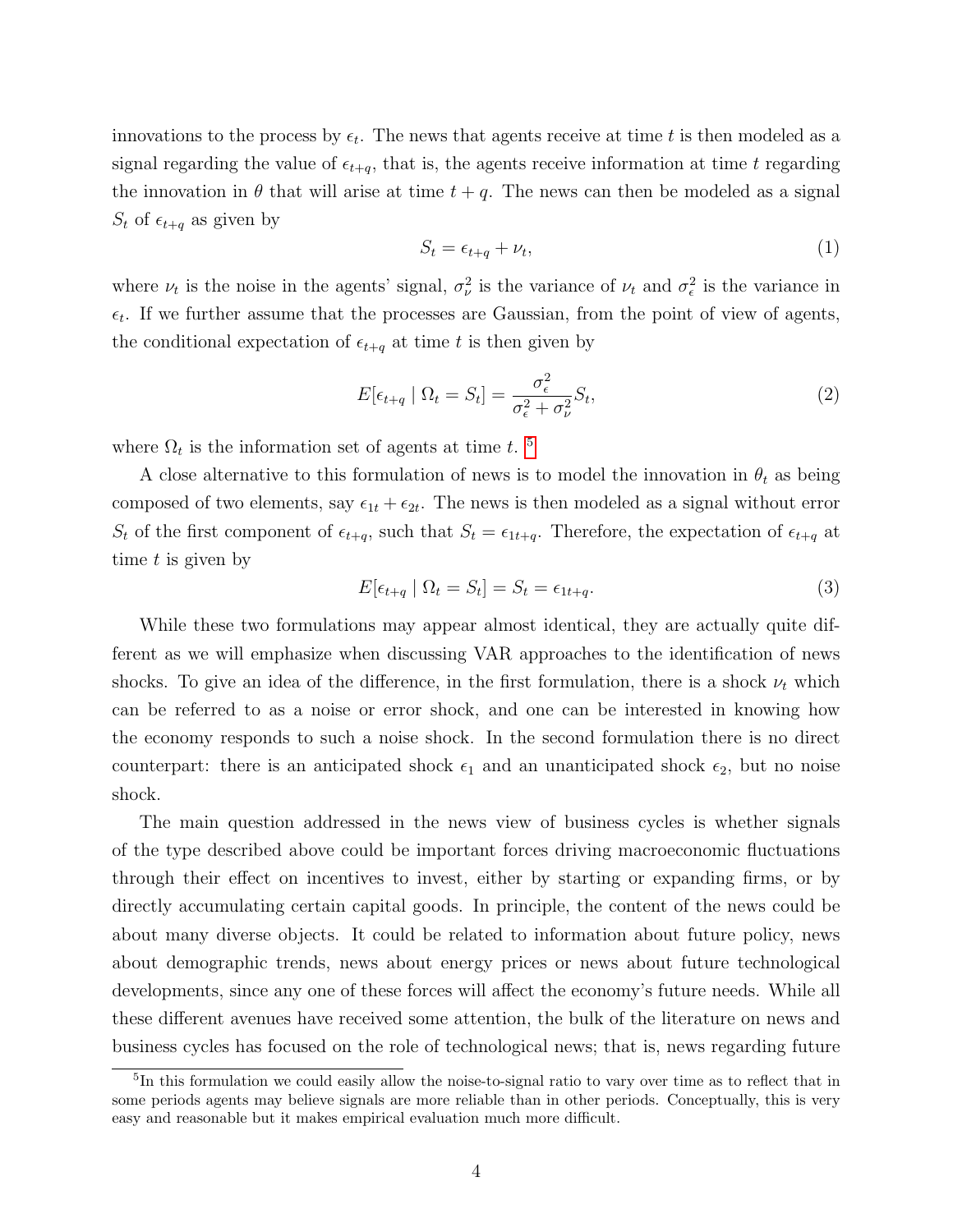developments in productivity. Accordingly, we will focus mainly on the role of technologyrelated news in driving business cycles in this paper.

# 2.1 A baseline dynamic general equilibrium model with technological news

According to the news view of business cycles, booms arise mainly as the result of speculation; that is, booms are not initially driven by contemporaneous changes in technology or preferences but instead are driven by agents' anticipation of the economy's future developments. If agents get news regarding potential technological change in some sector of the economy, then they may want to take advantage of such news in at least two ways. First, they may want to directly invest in the sector being affected by the change, or, alternatively, they may want to invest in complementary sectors which will benefit only indirectly from the change. The following illustrative model of news-driven business cycles will allow both these forces to be present, with the qualitative aspects of the model being invariant to which one of the channels dominates. In this baseline model, we choose functional forms that allow for an analytical solution for ease of presentation. Later we discuss how the structure of the economy can be generalized as to maintain the same types of results.

Let us consider an environment populated by a representative household with preferences given by

$$
E_0 \sum_{t=0}^{\infty} \beta^t \left[ \ln \left( C_t \right) + \nu \cdot \left( \widetilde{L} - L_t \right) \right], \tag{4}
$$

where  $C_t$  is total consumption,  $L_t$  is the total time worked, L is total time endowment,  $\nu$ is a parameter and  $E_0$  is the expectation operator based on the information set  $\Omega_0$ . The household can buy some or all of its consumption on the market, it can supply labor time to the market, it can produce household consumption, it can buy one-period bonds and it can trade in firm shares. The household budget constraint is given by

$$
C_t^M + B_{t+1} + \sum_{i=1}^N (P_{it}^s - d_{it}) Z_{it+1} = w_t L_t^M + (1 + r_t) B_t + \sum_{i=1}^N P_{it}^s Z_{it},
$$
 (5)

where  $C_t^M$  is amount of consumption goods acquired on the market,  $L_t^M$  is the amount of time supplied to the market,  $B_t$  is the household's bond holdings,  $Z_{it}$  is the number of shares held in sector *i* firms,  $w_t$  is the wage rate,  $r_t$  is the interest rate on bonds,  $d_{it}$  are dividends and  $P_{it}^s$  is the price of shares before dividends. Total consumption is made up of market consumption and household production goods,  $C_t^H$ , where household goods are produced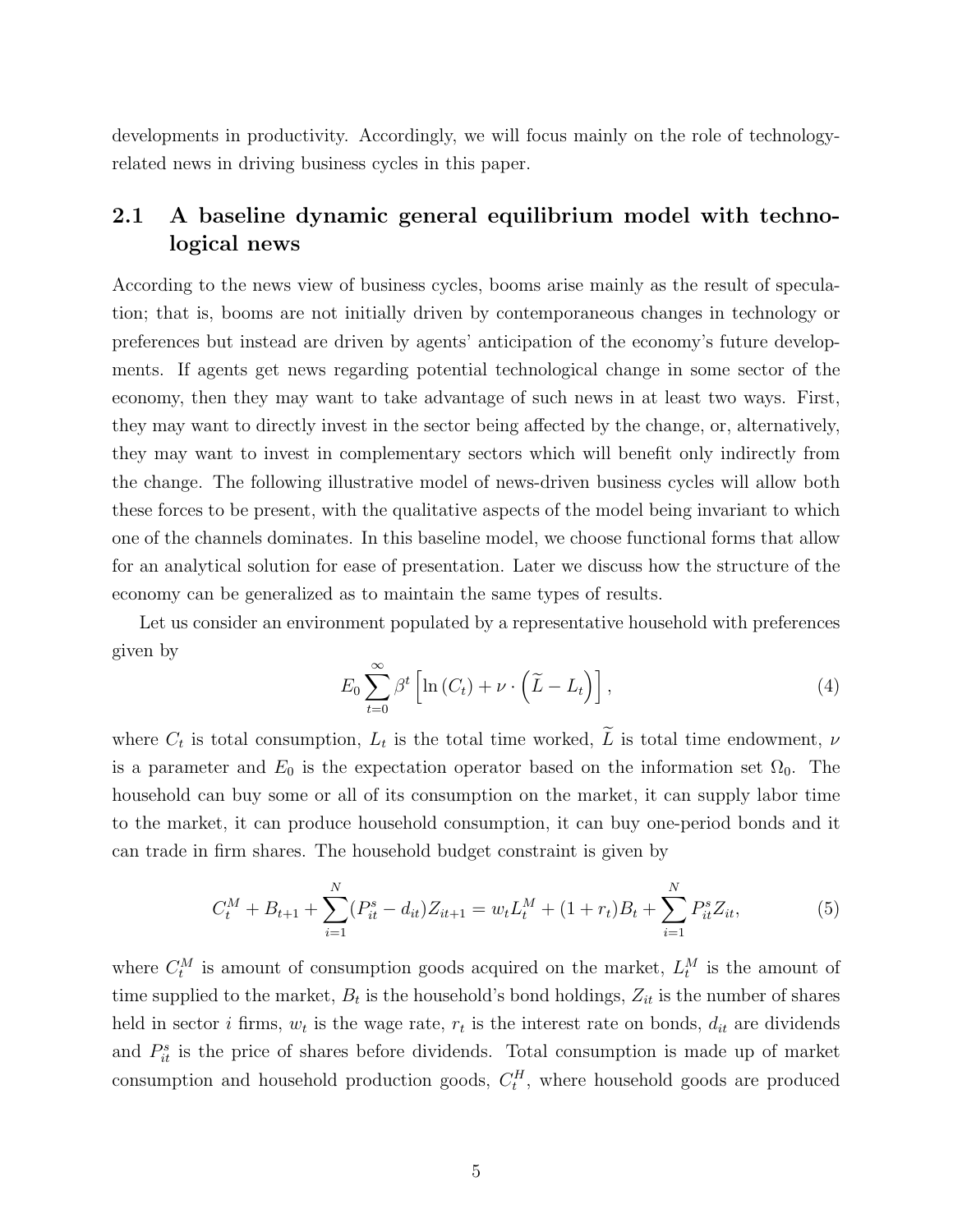with time according to the  $C_t^H = \alpha L_t^H$ , where  $\alpha$  is the productivity of household labor. <sup>[6](#page-7-0)</sup> Hence, total consumption is equal to  $C_t^M + C_t^H$  and total time not enjoyed as leisure is equal to  $L_t^M + L_t^H$ . The household maximizes utility by choosing  $\{C_t^M, C_t^H, Z_{it+1}, B_{t+1}, L_t^M, L_t^H\}$ .

The production side of the economy consists of a set of intermediate sectors  $i = 1, \ldots, N$ and a final good sector that aggregates the intermediate goods into a market consumption good according to:

$$
C_t^M = \left[ \sum_{i=1}^N \frac{1}{N} (\theta_{it} X_{it})^{\phi} \right]^{\frac{1}{\phi}}, \qquad \phi < 1,
$$
 (6)

where  $X_{it}$  are the quantities of intermediate goods (or services) used in the production of the market consumption good and  $\theta_{it}$  is a technology shifter in sector i. Both the intermediate sectors and the final market consumption good sector are assumed to be competitive. The price of the market consumption good is the numeraire and the prices of the intermediate goods are denoted by  $P_{it}$ .

The representative firm in sector i produces the intermediate good  $X_{it}$  using services from its capital stock  $K_{it}$  combined with labor it directs toward production, denoted  $L_{it}^P$ . The firm also hires labor  $L_{it}^{I}$  to build up its capital stock. The production of the intermediate good is given by  $X_{it} = K_{it}^{\gamma} (L_{it}^P)^{1-\gamma}$ ,  $0 < \gamma \leq 1$ . The firm's capital stock accumulates according to  $K_{it+1} = I_{it} + (1 - \delta)K_{it}$ , with  $I_{it} = \ln(L_{it}^I)$ . <sup>[7](#page-7-1)</sup> Here we can interpret that capital stock as representing physical capital, organizational capital or a combination of both. So the firm's problem can be stated as choosing labor as to maximize the present discounted value of dividends  $d_{it} = P_{it}X_{it} - w_tL_{it}$  or, stated explicitly, as solving

$$
\max_{\{L_{it}^P, L_{it}^I\}_{t=0}^{\infty}} E_0 \sum_{t=0}^{\infty} \frac{\beta^t C_0}{C_t} (P_{it} X_{it} - w_t L_{it}),
$$
  
s.t.  $X_{it} = K_{it}^{\gamma} (L_{it}^P)^{1-\gamma},$   
 $K_{it+1} = \ln(L_{it}^I) + (1 - \delta) K_{it}.$ 

In this formulation, firms are assumed to finance themselves by retained earnings and the total number of shares in each sector is normalized to 1.

The Walrasian equilibrium for this economy takes a particularly simple form if the household problem has an interior solution, i.e.,  $L_t^M + L_t^H < \tilde{L}$ . In this case, which we will focus upon, it can be easily verified that the equilibrium will be characterized by a fixed wage rate

<span id="page-7-0"></span> ${}^{6}$ Home production with linear technology is introduced here for analytical tractability, as it allows us to easily determine the wage rate and the interest rate.

<span id="page-7-1"></span><sup>7</sup>We could allow the firm's production technology for investment goods to take a much more general form including allowing the firm's capital stock to also enter the production function of investment goods. Analytical tractability has dictated the current choice.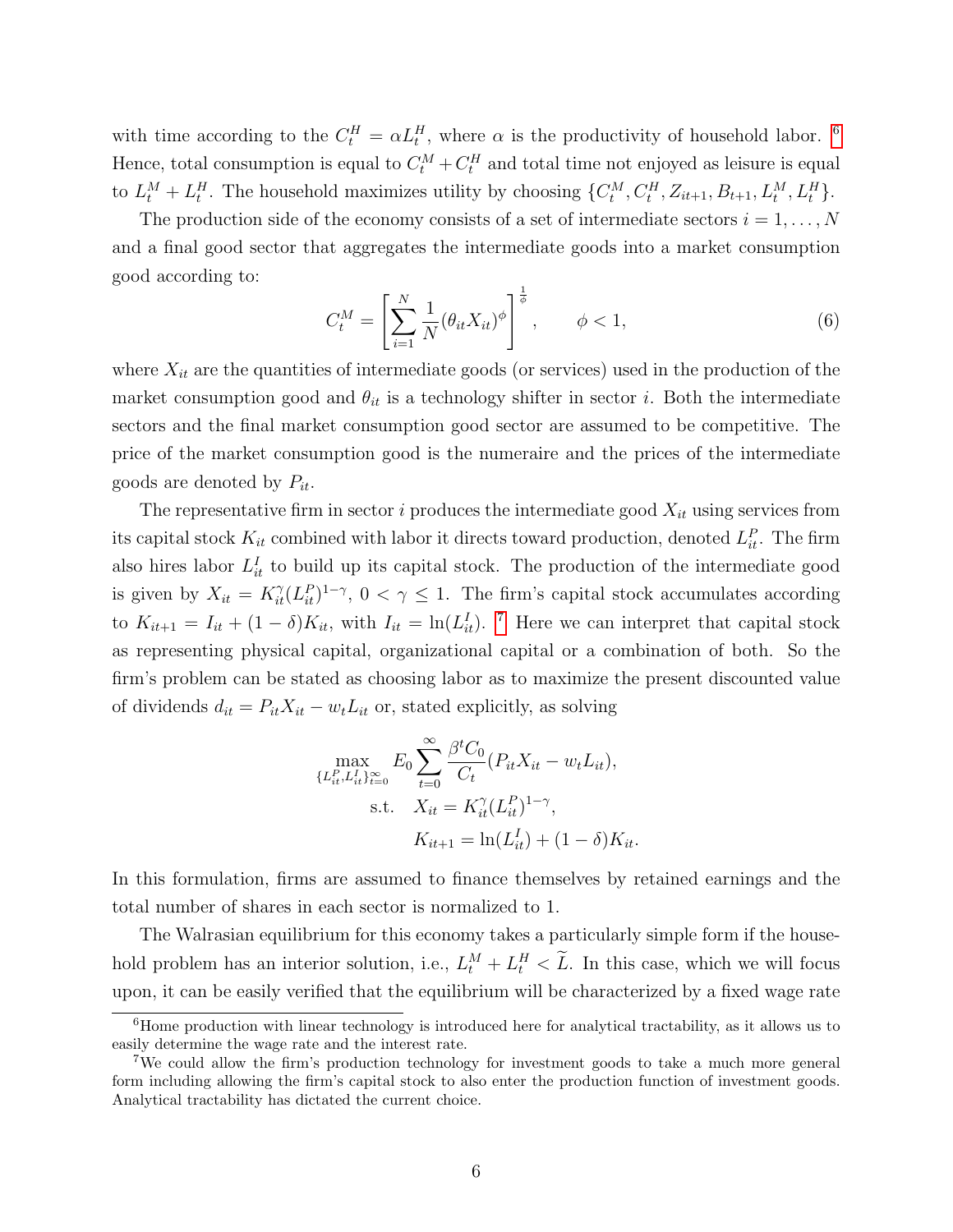$w_t = \alpha$  and a fixed interest rate  $(1 + r_t) = \frac{1}{\beta}$ . The optimal choices of labor and investment for the firm are then given by

<span id="page-8-1"></span>
$$
L_{it} = L_{it}^{P} + L_{it}^{I} = K_{it} \left( \frac{(1 - \gamma)P_{it}}{\alpha} \right)^{\frac{1}{\gamma}} + \frac{\beta}{\alpha} \gamma (1 - \gamma)^{\frac{1 - \gamma}{\gamma}} E_{t} \sum_{j=0}^{\infty} (\beta (1 - \delta))^{j} P_{it+j+1}^{\frac{1}{\gamma}}
$$
(7)

and  $8$ 

$$
I_{it} = \ln\left(\frac{\beta}{\alpha}\gamma(1-\gamma)^{\frac{1-\gamma}{\gamma}}E_t\sum_{j=0}^{\infty}(\beta(1-\delta))^j P_{it+j+1}^{\frac{1}{\gamma}}\right),\tag{8}
$$

and the price of shares will be given by

$$
P_{it}^{s} = E_{t} \sum_{j=0}^{\infty} \beta^{i} d_{it+j} = E_{t} \sum_{j=0}^{\infty} \beta^{j} \left( P_{it+j}^{1+\frac{1-\gamma}{\gamma}} K_{it+j} \left( \frac{1-\gamma}{\alpha} \right)^{\frac{1-\gamma}{\gamma}} - \alpha_{t} L_{it+j} \right).
$$
 (9)

The key equation here is [\(7\)](#page-8-1) as it emphasizes the forward aspect of the firm's labor demand. There are two components to this labor demand. The first component captures the demand for labor directed at the current production of  $X_{it}$ , while the second component captures the labor that is hired for investment purposes; that is, in order to build capacity in anticipation of the economy's future needs. In order to determine their optimal employment, firms need to form expectations about the future price of their output. In this model, the price at time  $t + j$  in sector i can be written as

$$
P_{it+j} = \frac{1}{N} \left( \frac{C_{t+j}^{M}}{X_{it+j}} \right)^{1-\phi} \theta_{it+j}^{\phi}.
$$

So to form expectations of future prices, firms will want to have information relevant for predicting aggregate consumption, aggregate production in their sector and technological change in their sector. Some of this information may be contained in current news in the economy. For example, agents may get signals at different points in time about future changes in the  $\theta$ 's. In general, if firms receive such signals about future  $\theta$ 's, the expectation problem they need to solve is quite involved, as we will emphasize later. However, in the particular case where  $\phi = 0$ , the problem becomes very tractable. In the case with  $\phi = 0$ , the price in sector  $k$  can be written as

$$
P_{kt+j} = \frac{1}{N} \frac{C_{t+j}^M}{X_{kt+j}} = \frac{1}{N} \frac{\left(\Pi_{i=1}^N (X_{it+j})^{\frac{1}{N}}\right)}{X_{kt+j}} \left(\Pi_{i=1}^N (\theta_{it+j})^{\frac{1}{N}}\right).
$$

<span id="page-8-0"></span><sup>&</sup>lt;sup>8</sup>Note that investment expenditures by the firm are  $w_t L_{it}^I = \beta \gamma (1 - \gamma)^{\frac{1-\gamma}{\gamma}} E_t \sum_{j=0}^{\infty} (\beta (1 - \delta))^j P_{it+j+1}^{\frac{1}{\gamma}}$ , so that total market output in the economy is measured as  $C_t^M + \alpha L_{it}^I$ .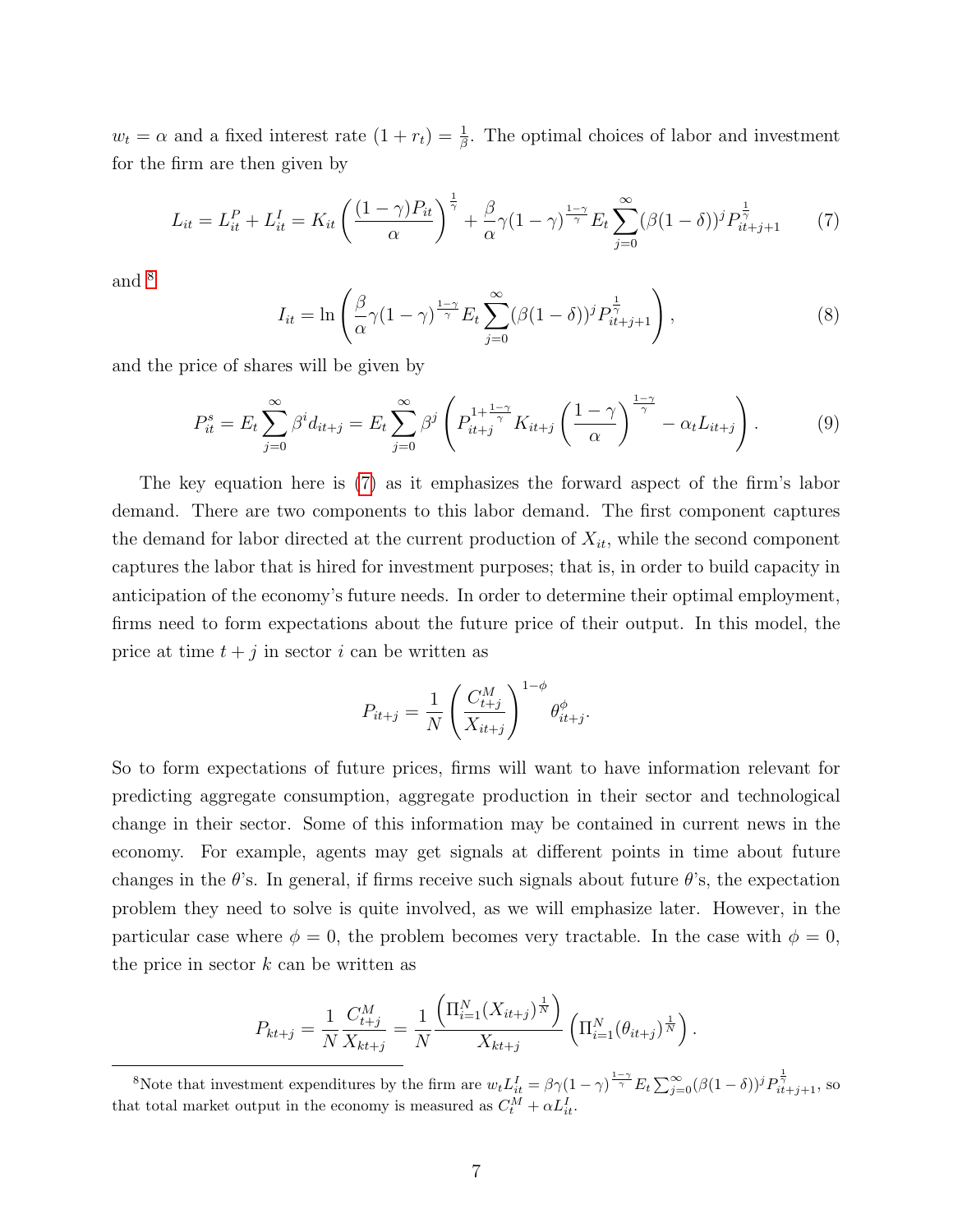From the point of view of a firm who is choosing current employment and investment levels, when  $\phi = 0$ , to predict the price in his sector the firm will want to predict future market consumption and the future output level that will be offered in his sector. [9](#page-9-0) The firm does not need to directly care about predicting technology levels. However, in a rational expectations equilibrium, this problems boils down to predicting a sequence of future aggregate technology indexes given by  $\Theta_{t+j} \equiv \frac{1}{N} \prod_{i=1}^N (\theta_{it+j})^{\frac{1}{N}}$ . In particular, given that this price function is symmetric for all sectors, a symmetric equilibrium implies that the output prices take the following simple form for all sectors:

$$
P_{kt+j} = \frac{1}{N} \left( \Pi_{i=1}^{N} (\theta_{it+j})^{\frac{1}{N}} \right) = \Theta_{t+j}.
$$

Now to introduce news in this system, let us assume that the technology index Θ follows the autoregressive process given by

$$
\Theta_t = (1 - \rho)\overline{\Theta} + \rho \Theta_{t-1} + \epsilon_{t-q}, \qquad 0 \le \rho < 1,\tag{10}
$$

where  $\epsilon_t$  is a Gaussian white noise process with variance  $\sigma_{\epsilon}^2$ . We normalize  $\overline{\Theta} = 100$  so that a unit shock to  $\epsilon_{t-q}$  induces a 1% deviation of  $\Theta$  from its steady state. <sup>[10](#page-9-1)</sup> News in the system can then be introduced in the form of a signal  $S_t$  of  $\epsilon_{t-q}$ . We assume that the signal is noisy,  $S_t = \epsilon_t + \nu_t$  where  $\nu_t$  is a Gaussian white noise error term. <sup>[11](#page-9-2)</sup> This is an environment where agents receive q periods in advance information about future innovations to  $\Theta$ . Our goal now is to illustrate how the economy reacts to the shocks  $\epsilon_t$  and  $\nu_t$  by use of impulse response functions. The easiest case for this is when  $\gamma = 1$ , that is, the case where employment is fully forward-looking, and current production results only from past investments. In this case, the impulse response function for percent deviations of aggregate employment from its steady state, denoted  $L_t$  is given by

<span id="page-9-3"></span>
$$
\frac{(1 - \rho(1 - \delta)\beta)}{(1 - (1 - \delta)\beta)} \times \widehat{L}_t = \sum_{j=0}^{q-1} ((1 - \delta)\beta)^{q-j-1} \psi \epsilon_{t-j} + \sum_{j=q}^{\infty} \rho^{j-q+1} \epsilon_{t-j} + \sum_{j=0}^{q-1} ((1 - \delta)\beta)^{q-j-1} \psi \nu_{t-j},
$$
\n(11)

<span id="page-9-0"></span><sup>9</sup>Such a mechanism echoes Pigou [1927], who introduces his discussion of the impulses behind changes in expectations of business men with the proposition that "the dominant causal factor is not on the side of the supply of mobile resources, but on the side of expectations of profit".

<span id="page-9-1"></span><sup>&</sup>lt;sup>10</sup>Given our formulation for the process of  $\Theta$ , it is formally possible that it becomes negative, which does not make sense in our setup. We disregard this possibility in the current presentation, assuming that  $\sigma_{\epsilon}$  is small enough compared to  $\overline{\Theta}$ .

<span id="page-9-2"></span><sup>&</sup>lt;sup>11</sup>An alternative information structure which would give very similar results is one where the the sectorlevel technology  $\theta_{it}$  is an unpredictable iid process, say  $\theta_{it} = \overline{\theta} + \epsilon_{it}$ , with a variance for the  $\epsilon$ , denoted  $\sigma_{\epsilon}^{2}(t)$ , that varies over time and is partially predictable by news. For example, the variance could be an autoregressive process  $\sigma_{\epsilon}^2(t) = (1 - \rho)\overline{\sigma}^2 + \rho \sigma_{\epsilon}^2(t-1) + \eta_{t-q}$ , and the news could take the form of  $S_t = \eta_t$ . In this case,  $S_t$  would signal future variance of sector specific shocks, and this would lead to a lower expectation of aggregate demand. The model can therefore be extended to account for uncertainty shocks.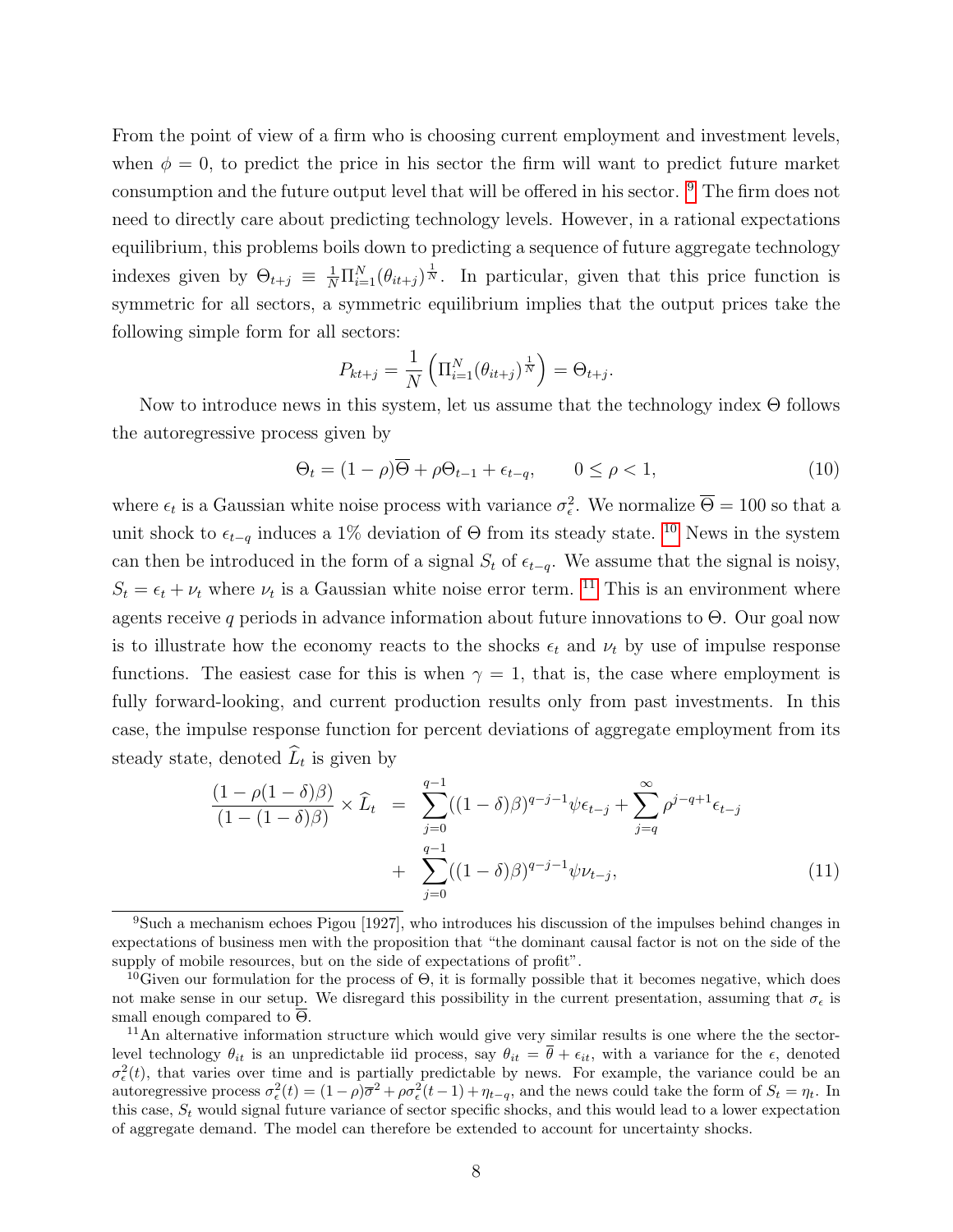where  $\psi = \frac{\sigma_{\epsilon}^2}{\sigma_{\nu}^2 + \sigma_{\epsilon}^2}$  captures the information content of the signal  $S_t$  with respect to  $\epsilon_t$ . <sup>[12](#page-10-0)</sup> In comparison, the impulse response functions for percent deviations of Θ from its steady state is given by  $\widehat{\Theta}_t = \sum_{j=0}^{\infty} \rho^j \epsilon_{t-q-j}$ . Figure [1](#page-11-0) plots an example of the of impulse response for  $\widehat{L}_t$ and  $\hat{\Theta}_t$  to the shocks  $\epsilon$  and  $\nu$  when  $\rho > (1 - \delta)\beta$  and  $\rho > \psi$ . <sup>[13](#page-10-1)</sup>

There are four panels in the Figure. In panels (a) and (b) we plot the response of  $\widehat{L}_t$  and  $\Theta_t$  to a  $\epsilon$  shock; that is, to a shock that first comes to the agents in the form of news (in the signal  $S_t$ ) and then subsequently leads to increased productivity. As can be seen on panels (a) and (b), on receiving the news employment starts to increase immediately, while  $\Theta$  does not change. Employment keeps increasing for  $q$  periods as firms hire labor to build capacity in anticipation of the increase in economic activity. The peak of employment arises at the same time productivity eventually starts to grow.  $^{14}$  $^{14}$  $^{14}$  Following the peak, both employment and  $\Theta$  gradually decline to their previous steady states, as the shock is only temporary. In panels (c) and (d) we plot the response to a noise shock  $\nu$ . This is a shock that first comes to agents as news about future productivity, but it is actually false information. In response to this shock, employment increases immediately as the response is identical to the response to an  $\epsilon$  shock for the first  $q-1$  periods. However, in period q, it is realized that the information was just noise and employment collapses. Through this process, since agents are reacting to noise, the technology index  $\Theta$  does not move. A key feature of this model is that it creates potentially large reversals in employment as the result of agents re-evaluating their information in period q.

In order to complete the picture of how this economy reacts to news, we also want

$$
L_{it} = \frac{\beta}{\alpha} E_t \sum_{j=0}^{\infty} (\beta (1 - \delta))^j P_{it+j+1}.
$$

Then we use the signal to predict prices according to  $E_t P_{it+j} = (1 - \rho)^j + \rho^j \Theta_t + \psi \sum_{k=1}^j \rho^{j-k} S_{t-q+k}$  for  $j \leq q$  and  $E_t P_{it+j} = (1 - \rho)^j + \rho^j \Theta_t + \psi \sum_{k=1}^q \rho^{j-k} S_{t-q+k}$  for  $j > q$ . Using  $S_t = \epsilon_{t+q} + \nu_t$ , and summing over the sectors we get

$$
L_{t} = \frac{N\beta}{\alpha(1 - \rho(1 - \delta)\beta)} \left[ \overline{\Theta} + \sum_{j=0}^{q-1} ((1 - \delta)\beta)^{q-j-1} \psi \epsilon_{t-j} + \sum_{j=q}^{\infty} \rho^{j-q+1} \epsilon_{t-j} + \sum_{j=0}^{q-1} ((1 - \delta)\beta)^{q-j-1} \psi \nu_{t-j} \right] + \frac{N\beta}{\alpha(1 - (1 - \delta)\beta)}
$$

,

with the steady state being given by  $\overline{L} = \frac{N\beta}{\alpha(1-\rho(1-\delta)\beta)}$ . Finally, we define  $\widehat{L}_t = \frac{L_t - \overline{L}}{\overline{L}}$  $\frac{-L}{\overline{L}}$ .

<span id="page-10-1"></span><sup>13</sup>The impulse responses are calculated using the following parameters:  $\beta = .99, \delta = .025, \rho = .999, q = 8,$  $\psi = .8$  and  $\alpha = 10$ .

<span id="page-10-2"></span><sup>14</sup>The peak in employment can arise either  $q - 1$  or q periods after receiving the shock depending on whether  $\rho$  is greater or smaller than  $\psi$ .

<span id="page-10-0"></span><sup>&</sup>lt;sup>12</sup>To derive [\(11\)](#page-9-3), we start from the equations for  $L_{it}$  which with  $\gamma = 1$  is given by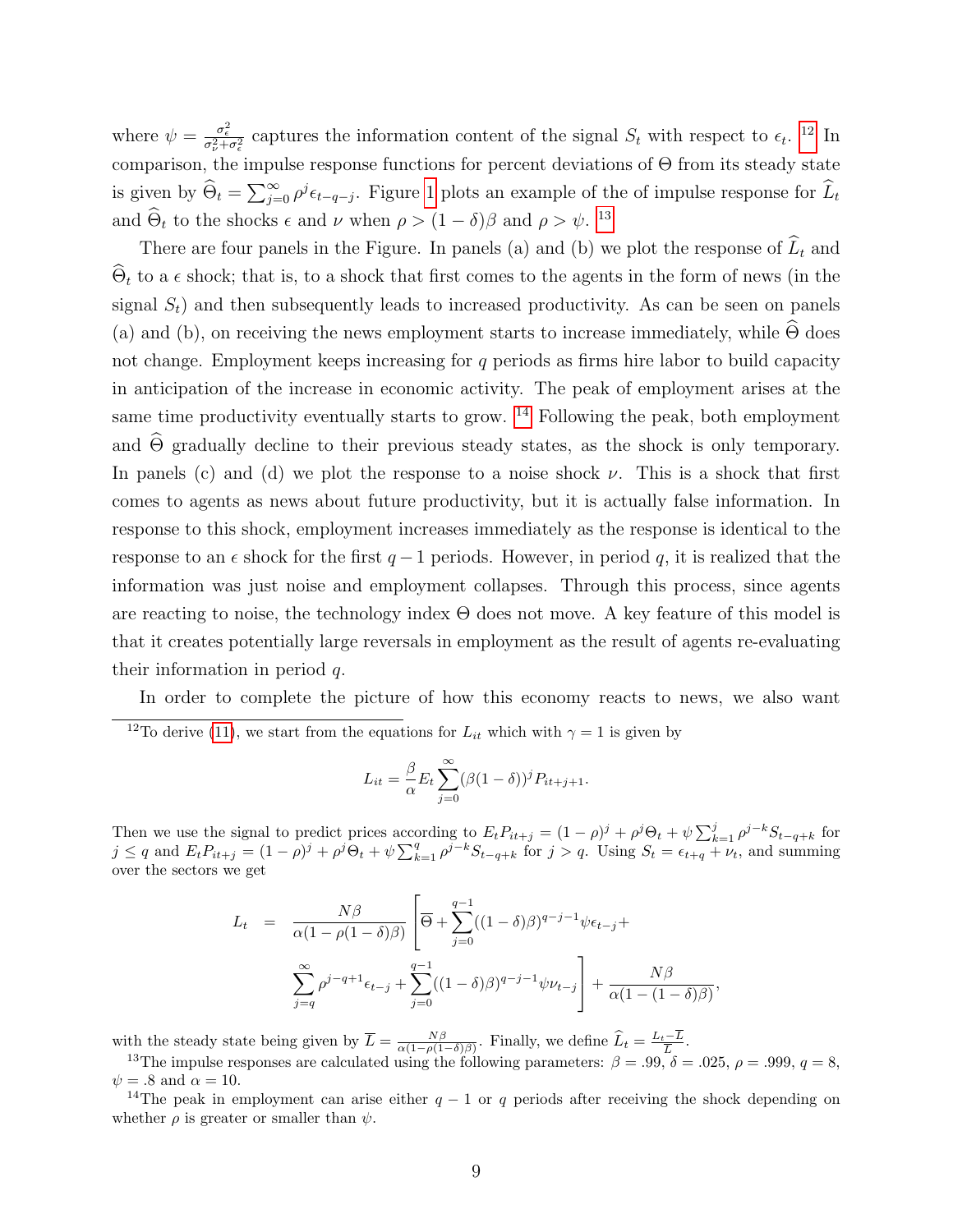

<span id="page-11-0"></span>Figure 1: Response of hours worked  $\widehat{L}$  and TFP  $\widehat{\Theta}$  to news ( $\epsilon$ ) and noise ( $\nu$ ) shocks in period 0

Note: This Figure displays responses of hours worked  $\widehat{L}$  and TFP  $\widehat{\Theta}$  to news ( $\epsilon$ ) and noise ( $\nu$ ) shocks, as obtained from equation [\(11\)](#page-9-3) with parameters  $\beta = .99, \delta = .025, \rho = .999, q = 8, \psi = .8$  and  $\alpha = 10$ . Units are percentage deviations from the steady state level.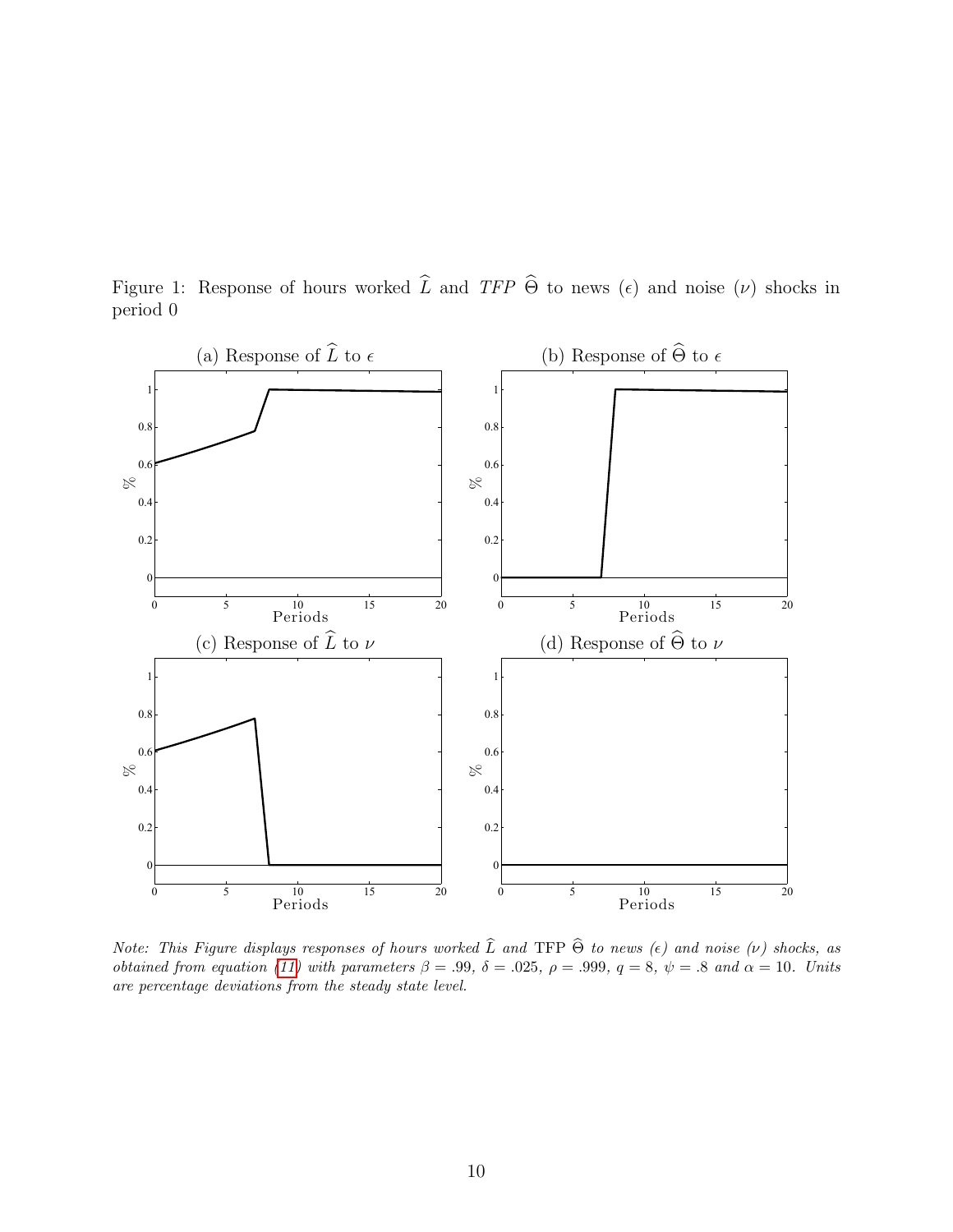to discuss the behavior of stock prices and consumption. Stock prices are given by the discounted sum of dividends, as follows

$$
P_{it}^{s} = E_{t} \sum_{j=0}^{\infty} \beta^{i} d_{it+j} = E_{t} \sum_{j=0}^{\infty} \beta^{j} (P_{it+j} K_{it+j} - w_{t} L_{it+j}). \tag{12}
$$

In contrast to the impulse response for employment, the impulse response for stock prices it is not a simple linear function. For this reason, we will focus on a first order linear approximation of the deviation of stock prices from its steady state, which we will denote by  $\hat{P}_t^s$ . Using the firm's optimality conditions for the choice of employment, the impulse response for  $\widehat{P}_t^s$  can be written as

<span id="page-12-1"></span>
$$
\widehat{P}_{t}^{s} = \sum_{k=0}^{q-1} \left\{ \overline{K} \frac{\beta^{q-k}}{1 - \rho \beta} \psi + \left[ 1 + \alpha \left( 1 - \delta \right) \overline{L} \right] B_{k-1} \psi \right\} \epsilon_{t-k} \n+ \sum_{k=q}^{\infty} \left\{ \overline{K} \frac{\rho^{k-q}}{1 - \rho \beta} + \left[ 1 + \alpha \left( 1 - \delta \right) \overline{L} \right] \left[ A_{k-1} + B_{q-1} \left( 1 - \delta \right)^{k-q} \psi \right] \right\} \epsilon_{t-k} \n+ \sum_{k=0}^{q-1} \left\{ \overline{K} \frac{\beta^{q-k}}{1 - \rho \beta} \psi + \left[ 1 + \alpha \left( 1 - \delta \right) \overline{L} \right] B_{k-1} \psi \right\} \nu_{t-k} \n+ \sum_{k=q}^{\infty} \left\{ \left[ 1 + \alpha \left( 1 - \delta \right) \overline{L} \right] B_{q-1} \left( 1 - \delta \right)^{k-q} \psi \right\} \nu_{t-k},
$$
\n(13)

where  $A_j \equiv \rho^{1-q+j} \frac{1-\left[\rho^{-1}(1-\delta)\right]^{1-q+j}}{1-\rho^{-1}(1-\delta)}$  $\frac{\left[\rho^{-1}(1-\delta)\right]^{1-q+j}}{1-\rho^{-1}(1-\delta)}, B_j \equiv \left[(1-\delta)\beta\right]^{q-j-1} \frac{1-\left[(1-\delta)^2\beta\right]^{j+1}}{1-(1-\delta)^2\beta}$  $\frac{1}{1-(1-\delta)^2\beta}$ ,  $\overline{K}=\frac{1}{\delta}$  $\frac{1}{\delta} \log \left( \frac{\beta}{\alpha \left\lceil 1 - (1-\right) \right\rceil} \right)$  $\frac{\beta}{\alpha[1-(1-\delta)\beta]},$ and  $\overline{L} = \frac{\beta}{\alpha \left(1 - \frac{1}{\alpha}\right)}$  $\frac{\beta}{\alpha[1-(1-\delta)\beta]}$ .

Stock prices will respond to both  $\epsilon$  and  $\nu$  shocks as both affect the agents' information set. Note that the impulse response for stock prices is very similar to that of employment, as illustrated in Figure [2.](#page-13-0) In particular, in response to a shock to  $\epsilon_t$ , which only has an effect on productivity q periods later, stock prices increase immediately. It continues increasing as we approach the eventual increase in  $\Theta$ . When  $\Theta$  increases in period q, stock prices jump and further increase due to the induced accumulation of capital. However, in response to the noise shock, stock prices experience an initial boom phase and then collapses once the agents learn that they were acting on noise as opposed to good information. [15](#page-12-0) In this simple model, we are allowing both stock prices and employment to immediately react to any signal  $S_t$  and for this reason the two impulse responses are qualitatively similar. However, it may be more reasonable to assume that stock prices react quicker than employment to news. For example, this would arise if we modified the model so that employment needs to be

<span id="page-12-0"></span><sup>&</sup>lt;sup>15</sup>Note that the initial response of stock prices relative to its peak will generally be greater than that for employment.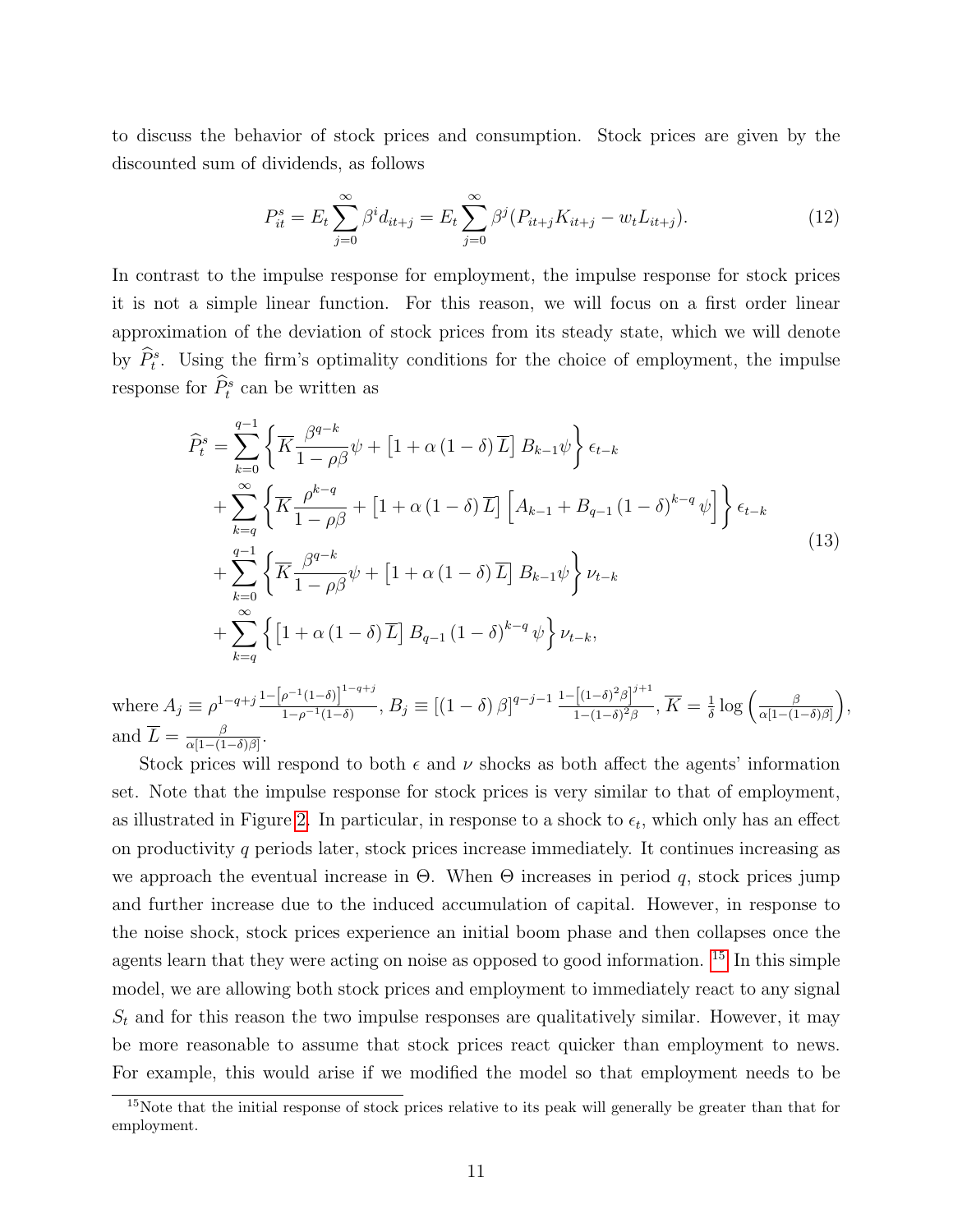

<span id="page-13-0"></span>Figure 2: Response of stock prices to news  $(\varepsilon)$  and noise  $(\nu)$  shocks in period 0

Note: This Figure displays responses of stock prices  $\widehat{P}^s$  to news (e) and noise (ν) Shocks, as obtained from equation [\(13\)](#page-12-1) with parameters  $\beta = .99, \delta = .025, \rho = .999, q = 8, \psi = .8$  and  $\alpha = 10$ . Units are percentage deviations from the steady state level.

determined one period in advance. Then, in such a case, upon receiving news, stock prices would jump immediately, employment would increase with a delay of one period, and finally Θ would increase with a delay of q periods if the news is realized to be true. Alternatively, if the news was really noise, then both stock prices and employment would eventually collapse respectively q and  $q+1$  periods after the initial arrival of news. In this modified environment, stock prices would be the best indicator of the agents' information and would be the first variable to move in response to news. In general, we would expect stock prices to be at least as good or better in reflecting agents' information than any other economic variable as it is the least likely variable to be restricted by frictions and delays. This is a key insight that will be exploited when discussing the identification of news shocks.

Market consumption in the version of the model with  $\gamma = 1$  and  $\phi = 0$  can be expressed as

$$
C_t^M = \Theta_t \left( \prod_{i=1}^N X_{it} \right)^{1/N} = \Theta_t \left( \prod_{i=1}^N K_{it} \right)^{1/N} = \Theta_t \sum_{j=0}^\infty (1 - \delta)^j N \ln \left( \frac{L_{t-j-1}}{N} \right).
$$

This implies that market consumption does not respond immediately to news about  $\theta$ , it only responds with a lag. [16](#page-13-1) Since news affects employment and therefore capital accumulation, when agents get positive news about future technology, market consumption will start growing after the news through its effects on firms' capital stocks. It will keep on growing at

<span id="page-13-1"></span><sup>&</sup>lt;sup>16</sup>Market consumption in this model moves proportionately to the capital stock.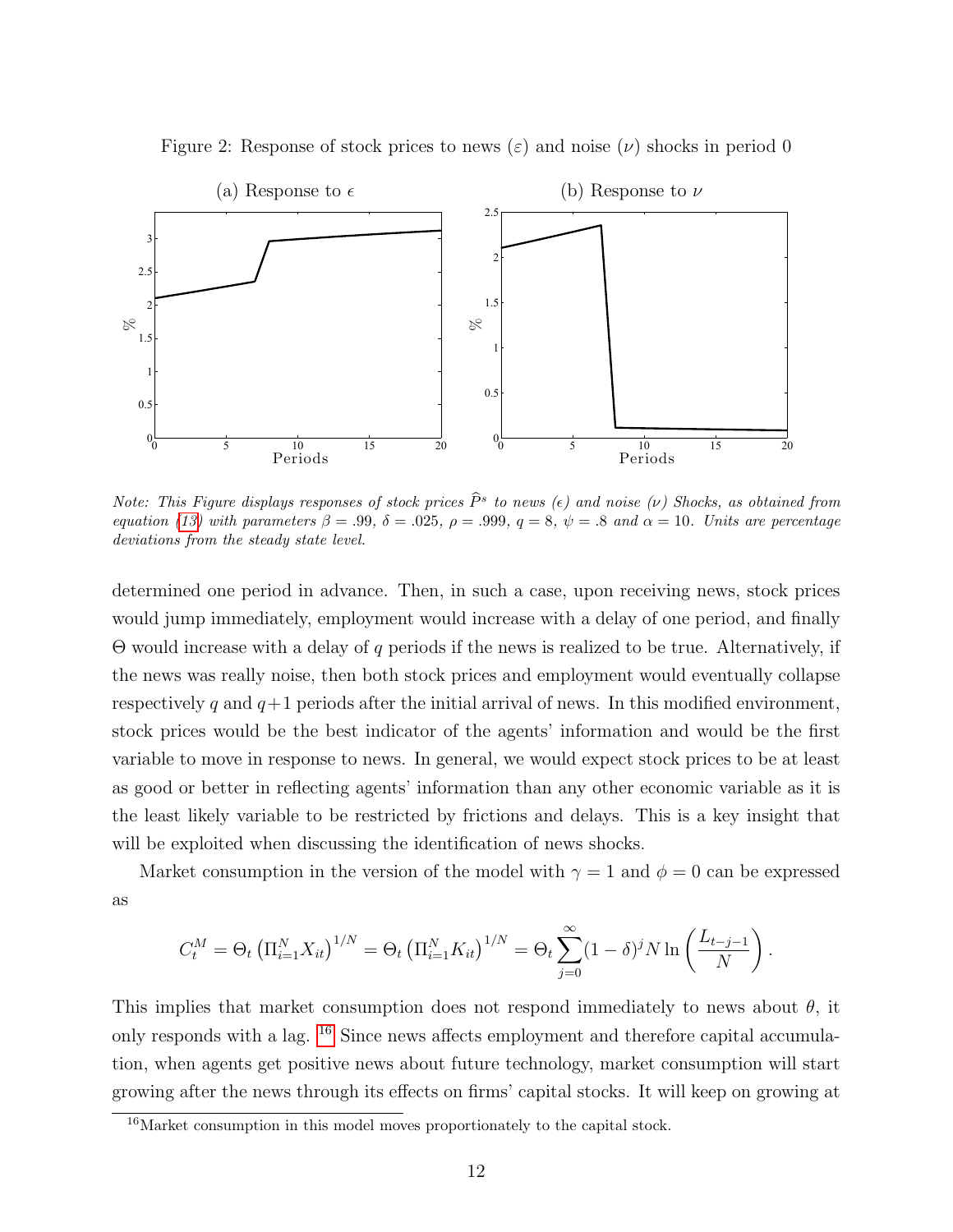least until  $q$  periods after the news, at which time it will start to reduce substantially if the news was misleading, or may increase further if the news was right. The fact that market consumption does not respond immediately to news can be seen as a weakness of the current model, as we will discuss when looking at empirical results. This will motivate our later exploration into mechanisms that change this property. Note that allowing  $\gamma$  to be smaller than 1, so that labor input enters the production of intermediate goods, will not change the fact that market consumption does not jump in response to news in this model, all it does is amplify the effects of actual change in technology and of the effects of capital accumulation. More generally, although we have derived the above impulse responses for the extreme case where  $\gamma = 1$ , the main qualitative feature about the effects of news remain unchanged if we extend to the case where  $\gamma < 1$ , it only makes presentation less straightforward.

### 2.2 Extensions of the basic model

Here we discuss various extensions or alternative interpretations of our basic model.

#### 2.2.1 Alternative news formulation

In our illustration of the effects of news, we have focused on the case where news can be subject to noise. As noted in the introduction of section [2,](#page-4-1) an alternative formulation would be to assume that the innovation in  $\Theta_t$  is composed of two elements, say  $\epsilon_{1t-q}$  and  $\epsilon_{2t}$ , with the news taking the form  $S_t = \epsilon_{1t}$ . In this case, the impulse response for employment would be given by

$$
\widehat{L}_t = \frac{(1 - (1 - \delta)\beta)}{(1 - \rho(1 - \delta)\beta)} \left( \sum_{j=0}^{q-1} ((1 - \delta)\beta)^{q-j-1} \epsilon_{1t-j} + \sum_{j=q}^{\infty} \rho^{j-q+1} \epsilon_{1t-j} + \sum_{j=0}^{\infty} \rho^{j+1} \epsilon_{2t-j} \right).
$$

The impulse response to  $\epsilon_{1t}$  in this case closely resembles the response that we have derived in the previous case for  $\epsilon_t$  with the exception that now the response will be stronger in the boom period as agents are not downplaying their signal by the factor  $\psi$ . In contrast, in this case we do not have a response that parallels the effect of a noise shock. Instead we have the effect of a pure unexpected shock which has a simple autoregressive structure. It is this type of information structure which is the main focus of the VAR literature discussed in the next section, while the formulation with noise shocks requires a more structural approach as discussed in Section [4.](#page-58-0)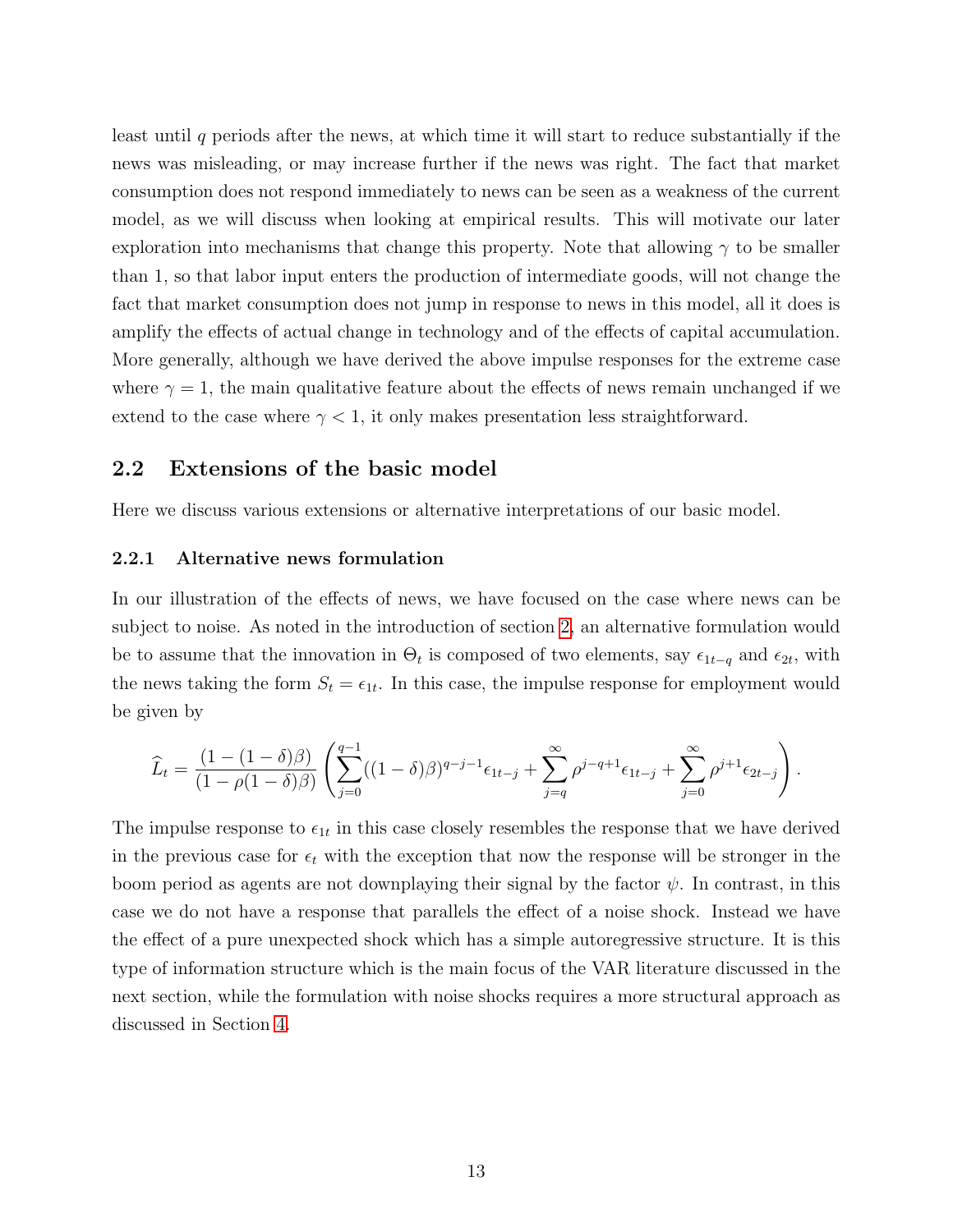### 2.2.2 The non-trivial information processing problem and the interpretation of errors

In our baseline model, news is affecting the economy through its effect on the firm's expectation of future demand for their product. Under the assumption that  $\phi = 0$ , meaning that there is a unit elasticity of substitution between intermediate goods, the expectation problem faced by firms is reduced to the rather simple problem of predicting the aggregate technology index  $\Theta_t$ . However, if we slightly generalize the price function, for example by allowing  $\phi \neq 0$ , then the prediction problem faced by firms becomes much more involved. To see this, let us consider the case where  $\phi \neq 0$ , but where we simplify other aspects by assuming that  $\delta = 1$  and that sector productivity is an i.i.d. process where innovations can be predicted using news only one period in advance, that is,  $\theta_{jt} = \overline{\theta} + \epsilon_{jt-1}$  and  $S_{jt} = \epsilon_{jt} + \nu_{jt}$ .

In full generality, let's denote by  $E_{jt}$  the expectation operator conditional on the information set of firm  $j$  at time  $t$ . With full depreciation and one period news, employment in sector *j* is given by  $L_{jt} = E_{jt} \left[\frac{\beta}{\alpha}\right]$  $\frac{\beta}{\alpha}P_{jt+1}$  with the expected price in sector j being given by

<span id="page-15-0"></span>
$$
E_{jt}P_{jt+1} = E_{jt} \left[ \left( \frac{\sum_{i=1}^{N} (\epsilon_{it+1} X_{it+1})^{\phi}}{X_{jt}} \right)^{1-\sigma} \epsilon_{jt+1}^{\phi} \right],
$$
 (14)

with  $X_{j+1} = \ln(L_{jt})$ . In this case, to predict the price that is relevant for them, firms need to solve a non-trivial problem that involves predicting a non-linear function of all the future sectoral outputs as well as all the future sector-specific technology shocks. Moreover, this expectation problem exhibits a type of complementarity structure whereby firms in one sector will want to increase their production if they expect others to increase their production, regardless of the actual news received.

Equation [\(14\)](#page-15-0) can be rewritten as

$$
E_{jt}P_{jt+1} = E_{jt} \left[ \left( \frac{\sum_{i=1}^{N} (\epsilon_{it+1} \ln \left( E_{it} \left[ \frac{\beta}{\alpha} P_{it+1} \right] \right)^{\phi}}{X_{jt}} \right)^{1-\sigma} \epsilon_{jt+1}^{\phi} \right]
$$

If information is dispersed, the equilibrium involves higher order expectations. We do not investigate here the possibilities opened by dispersed information, and assume that all agents observe the full collection of signals  $\{S_{jt}\}_{j=1}^N$ . While this type of problem has a rational expectations solution, it is quite possible that firms in a real economy would find computing the solution difficult and therefore could possibly make errors in predicting prices even if the variance of  $\nu_{jt}$  is zero. Moreover, the complementarity structure may lead errors by some firms to lead to errors by other firms. This possibility opens the door to an alternative interpretation of the noise shocks in the model: these could reflect information-processing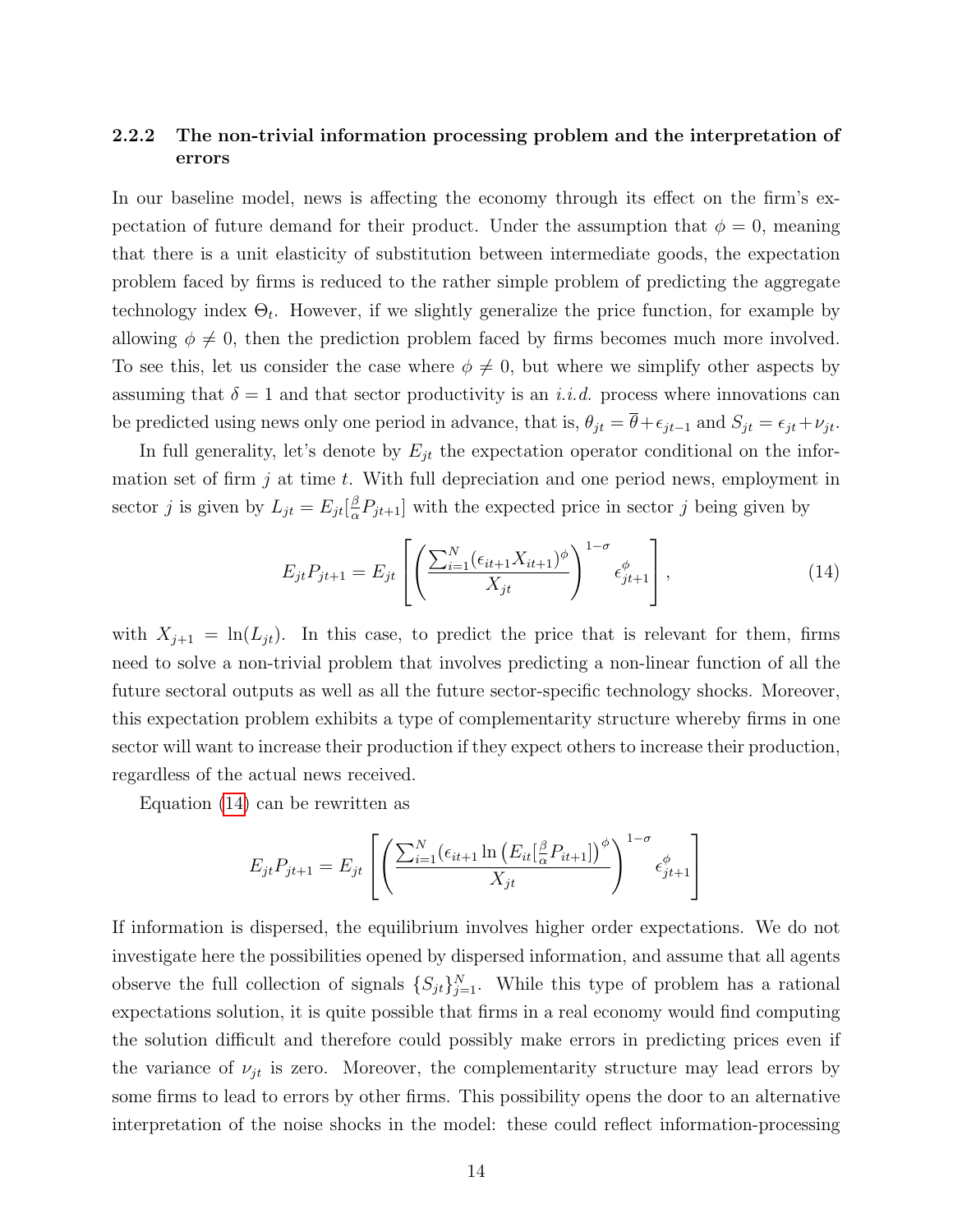difficulty instead of reflecting simply noise in the signals received by agents. While we will not purse this interpretation here, we believe that it may be a realistic way of interpreting why the economy may sometimes make big prediction errors; that is, it is not necessarily the case that the news on which people acted was noisy but instead that agents' mapping between the news and the subsequent realization of prices may have been faulty.

#### 2.2.3 Recessions as liquidation periods

The model we presented emphasizes how the economy can go through a news-driven boom period based on firms expecting higher demand for their products in the future, followed by a crash if the actual information content of the news was faulty. Since the boom involved investment, we can interpret the post-crash period as a period of liquidation [17](#page-16-0) where investment by firms falls and the capital stock is depleted as one returns to the initial steady state level. However, in the baseline formulation, the liquidation period is quite mild in the sense that investment and employment simply return to their steady state values after the crash and do not fall below their steady state levels. This property arises only because of the simplifying assumptions of the setup. In particular, if we introduce into the model elements which cause output prices to respond negatively to past excesses in capital accumulation, then the dynamics of employment and investment become much richer, and a more explicit liquidation cycle emerges. To illustrate this, let us modify the baseline model in the following way. First, let the production of market consumption goods be given by  $C_t^M = \Theta_t X_t - \kappa \frac{X_t^2}{2}$ , where  $X_t$  remains the aggregator function and where we replace here the sectoral shocks with an aggregate shock  $\Theta_t$ . In this environment, agents continue to receive noisy signals q periods in advance regarding innovations to  $\Theta_{t+q}$  (we also continue to assume that  $\Theta_t = (1 - \rho)\overline{\Theta} + \rho \Theta_{t-1} + \epsilon_{t+q}, \gamma = 1$  and  $S_t = \epsilon_t + \nu_t$ ). Finally, to get a linear representation for the capital accumulation equations, we assume that  $I_{it} = (2L_{it}^I)^{\frac{1}{2}}$ , where  $L_{it}^{I}$  remains the employment directed to the accumulation of capital by the representative firm in sector i. In this case, it can be shown that aggregate capital accumulation will be given by

$$
K_{t+1} = \lambda K_t + \frac{\beta \lambda}{alpha(1-\delta)} \sum_{j=0}^{\infty} (\beta \lambda)^j E_t \Theta_{t+1+j}
$$

where  $\lambda$  is the root smaller than 1 of the polynomial  $X^2 - \frac{(1+(1-\delta)^2)\beta + \beta\alpha^{-1}\kappa}{(1-\delta)\beta}X + \frac{1}{\beta}$  $\frac{1}{\beta}$ , with the property that  $0 < \lambda < (1 - \delta)$  when  $\kappa > 0$ . In this case, the response of investment and

<span id="page-16-0"></span><sup>&</sup>lt;sup>17</sup>De Long [1990] discusses the liquidationist view of the Great Depression, incarnated by the U.S. Secretary of the Treasury Mellon with his formula "Liquidate labor, liquidate stocks, liquidate the farmers, liquidate real estate". Interestingly, De Long [1990] develops a simple theoretical model of a "liquidationist" business cycle, in which large fluctuations in investment are driven by small fluctuations in expectations of the future productivity.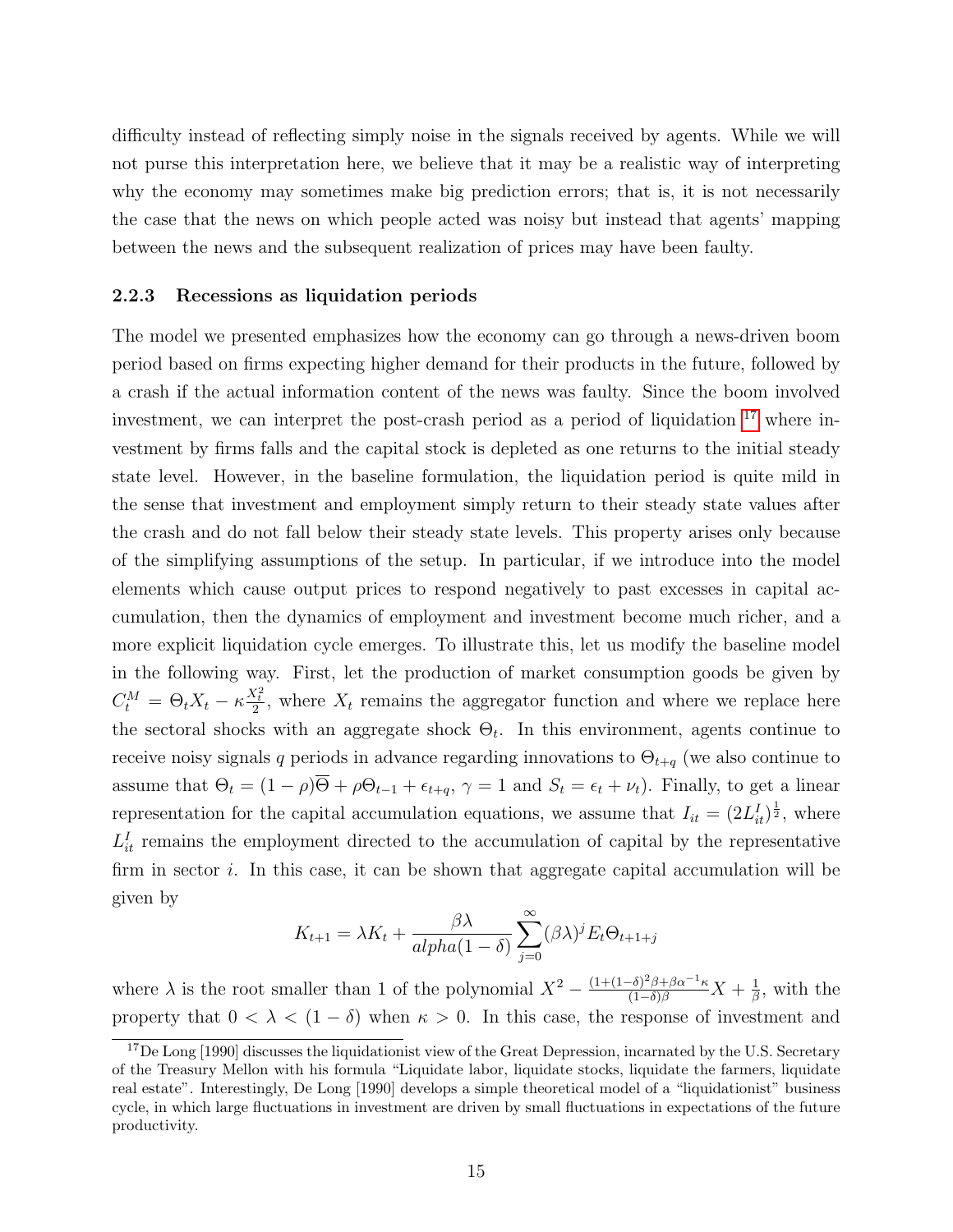employment to a shock  $\epsilon_t$  remains qualitatively very similar to one we derived previously. However the response to noise shock  $\nu_t$  is quite different. In particular, the response of investment  $\widehat{I}_t$  – defined in percentage deviations from the steady state – to a noise shock can be expressed as

<span id="page-17-0"></span>
$$
\widehat{I}_t = \Phi \sum_{j=0}^{\infty} \phi_j \nu_{t-j} \tag{15}
$$

where

$$
\Phi = \frac{\beta (\beta \lambda)^{q+1}}{\alpha (1 - \delta) (1 - \rho \beta \lambda) (1 - \beta \lambda^2)}
$$

$$
\phi_j \equiv \begin{cases} \lambda^j \left\{ \lambda \left[ (\beta \lambda^2)^{-1-j} - 1 \right] - (1 - \delta) \left[ (\beta \lambda^2)^{-j} - 1 \right] \right\} \psi & \text{if } j < q \\ -(1 - \delta - \lambda) \left[ (\beta \lambda^2)^{-q} - 1 \right] \lambda^j \psi & \text{if } j \ge q \end{cases}
$$

For  $j \ge q$ , it is straightforward to see that  $\phi_j$  is negative, increasing and concave in j, approaching zero as  $j \to \infty$ . For  $j < q$ , it can be verified that  $\phi_j$  is positive, increasing and convex in  $j$ .

<span id="page-17-1"></span>

Figure 3: Response of investment to a noise shock in period 0

Note: This Figure displays responses of investment  $\widehat{I}$  to a noise shock  $\nu$ , as obtained from equation [\(15\)](#page-17-0) with parameters  $\beta = .99, \delta = .025, \rho = .999, q = 8, \psi = .8, \alpha = 25 \text{ and } \kappa = 0.1.$  Units are percentage deviations from the steady state level.

A typical impulse response of investment to a noise shock in this case is illustrated in Figure [3,](#page-17-1) assumming  $\kappa = 0.1$ . Note that this impulse response also captures, to a first order linear approximation, the qualitative response of aggregate employment. In this figure, during the initial q−1 periods, investment (and hence employment) are increasing in response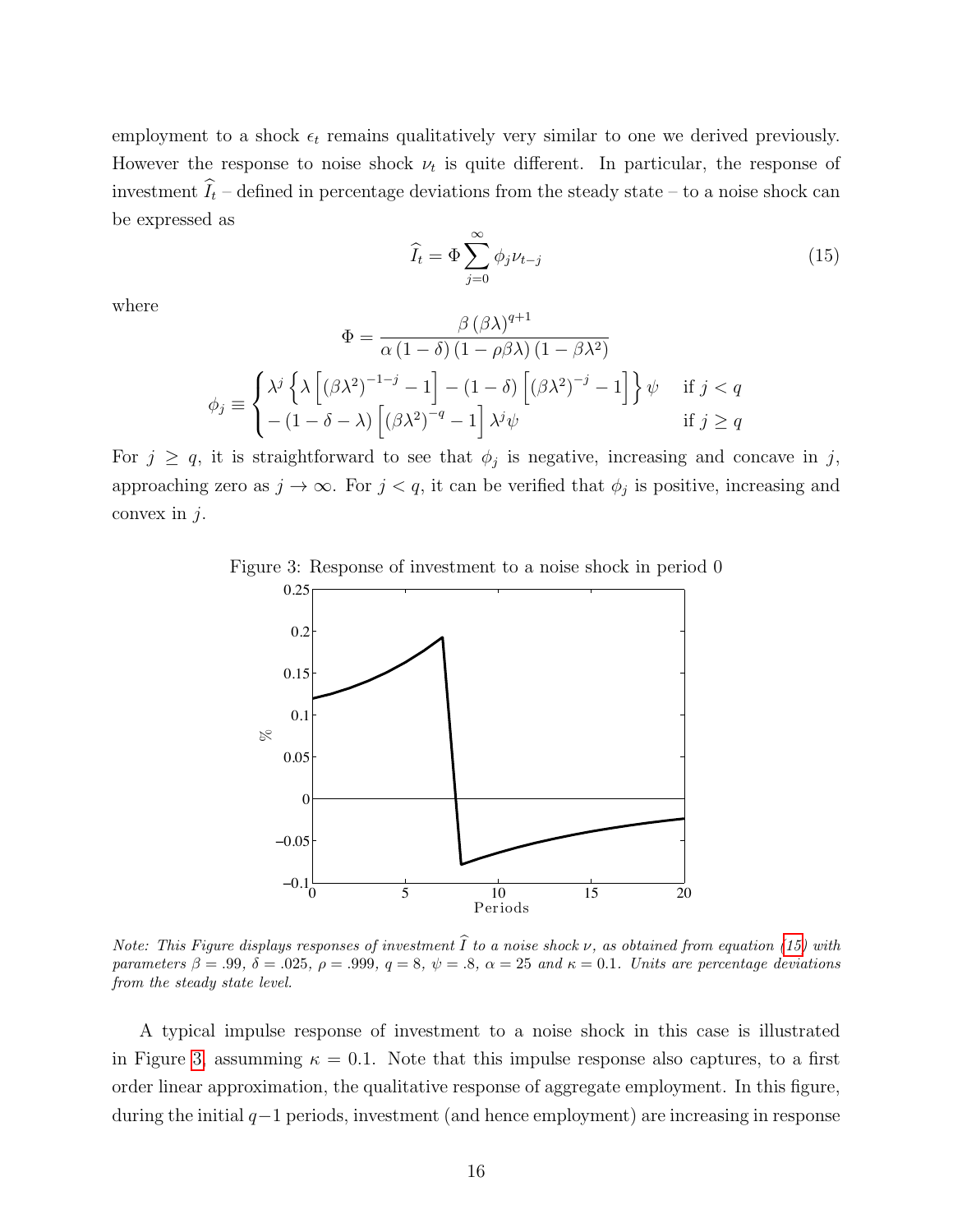to firms' optimistic perception about future demand for their products. However, at time  $q$ it is realized that the information on which these expectations were formed was invalid and accordingly expectations are revised downward and investment drops suddenly. In contrast to the previous impulse response to a noise shock, we now see that investment drops below its steady state after the realization of overly-optimistic past behavior. The reason that investment drops is that the economy is in a situation of excess capital and firms realize that this depresses the current and future returns to capital accumulation. Over time, the excess capital is reabsorbed through depreciation and low investment, causing investment to gradually returning to its steady state. This figure illustrates clearly how the reaction to faulty news can cause both a boom and a bust, with the bust not only representing a fall in economic activity relative to the peak but generating a sustained period where investment and employment are below their steady state levels. The behavior of consumption during this process is slightly different, as it increases in the first  $q$  periods and then gradually declines to its steady state without ever falling below its steady state.

#### 2.2.4 The efficiency of news-driven booms and busts

In our baseline model we have assumed that all markets function in a Walrasian fashion. Moreover, we have assumed that all information arises from exogenous sources. These two assumptions together imply that the fluctuations that arise as result of news are constrained efficient; i.e., they are efficient conditional on the agents' information set. In particular, it implies that a government with the same information set cannot find a policy which would increase welfare by reducing fluctuations. However, as hinted to in the introduction, we do not see the news view of fluctuations as intimately linked to this property. Instead we interpret the news view of fluctuations as offering a positive theory of fluctuations, which can be embedded into different market structures with different normative implications. [18](#page-18-0) For example, suppose we slightly change the labor market in our baseline model as to include a distortion whereby wages, instead of being at the Walrasian equilibrium level given by α, are set to equal  $(1 + \tau)\alpha$ , where  $\tau > 0$  represents a distortion. For example,  $\tau$  could reflect institutional features of wage determination in the form of worker bargaining power, or efficiency wage considerations, which could cause wages to be above the worker's marginal value of time. In this case, workers will feel constrained in their labor supply as they would take market employment choices as determined primarily by firms. However, it is easy to verify that the positive properties of our baseline model would be essentially unchanged. News would cause fluctuations to arise, and the size of the fluctuations in percent deviations

<span id="page-18-0"></span> $18$ Beaudry, Collard, and Portier  $[2011]$  is an example of an environment where news creates excessive fluctuations.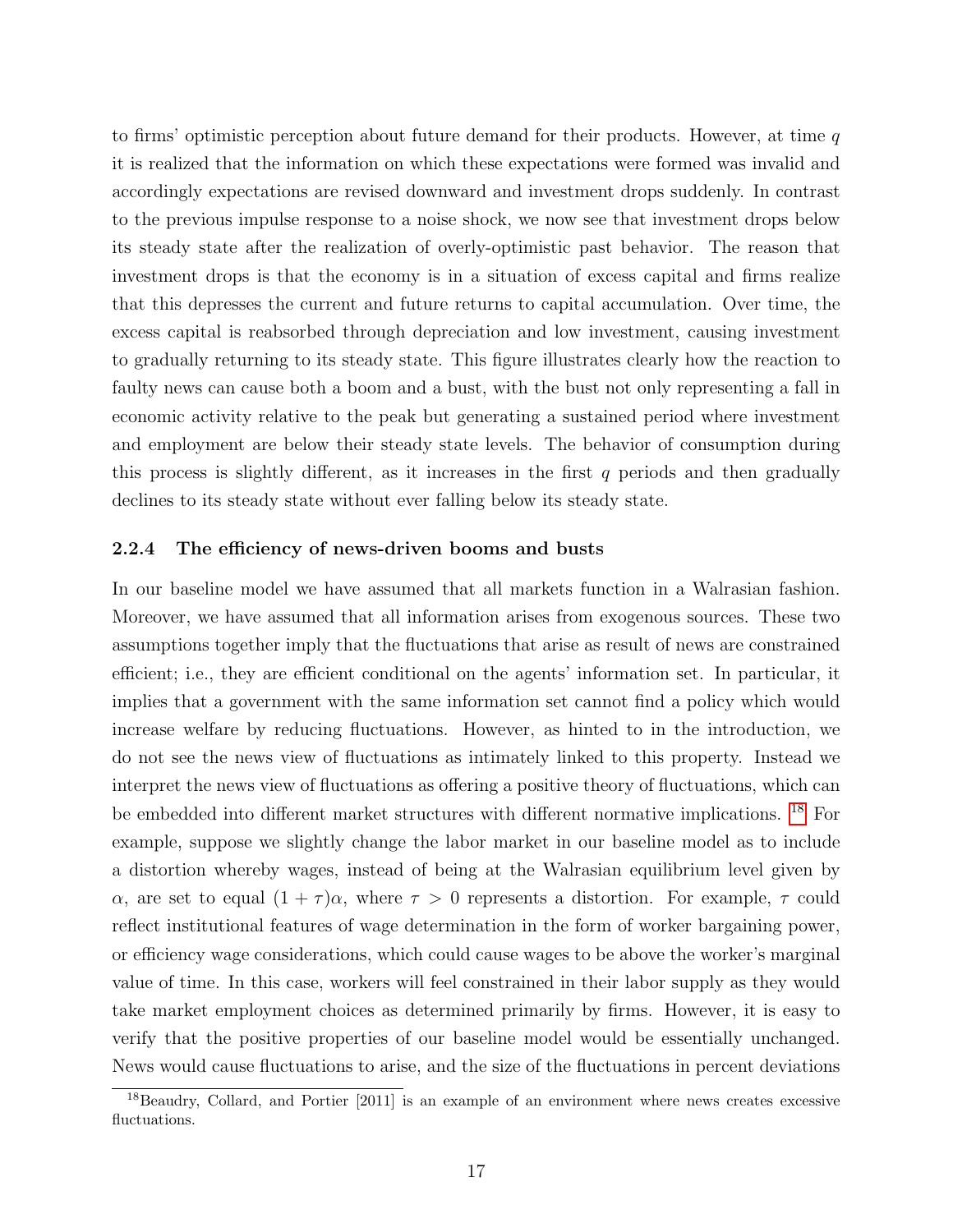from the steady state would be almost identical to that derived in the Walrasian case. In this sense, the positive properties of the baseline model are robust to the issue of whether or not labor market fluctuations represent voluntary or involuntary outcomes. In contrast, the normative implications can be quite different in the two setups. To see this consider a case where a boom is driven by noise. Ex post, in the Walrasian setup, the boom period would be viewed with clear regret as individuals worked too hard compared to the eventual payoffs of the work. With a distortion in the labor market, the interpretation of the boom could be quite different. Because market employment and market consumption are too low in the presence of the distortion, the positive noise shock in this case plays the role of a coordinating device whereby employment gets closer to its optimal level during during the boom period and therefore the boom can appear like a good period even if the expectations that generated the boom are not fulfilled.

#### 2.2.5 The information structure

The information structure in the baseline model specifies news as information about technological innovations that will be realized at a precise date in the future. This information structure, while very useful and tractable for discussing impulse responses and VAR implications (as we will see in the subsequent section) is extremely particular. In reality, news outcomes that affect agents' expectations of future events likely arise in a much less structured way. For example, if one gets news today about a potential future technological breakthrough it is unlikely to take the form of information that is relevant only for predicting changes at one particular date. The information may well increase the perceived expected return to certain investment activities, but it is generally not very precise about exactly when a commercial implementation will take place and therefore imprecise about which timing one should adopt for investment. Introducing more realistic specifications of the information structure associated with news appears to us as an important challenge to this literature. [19](#page-19-0)

### 2.3 Excluding technological regress

To make presentation simple, we have been specifying a symmetric process for the technological driving force with Gaussian innovations. Such a formulation implies that technological regress is possible. However, one of the attractive features of the news view of business cycles is that technological regress is not required to explain recessions. Instead recession

<span id="page-19-0"></span><sup>19</sup>The information structure presented in Blanchard, L'Huillier, and Lorenzoni [2009] is a good example of how news and noise can be introduced in a more realistic fashion.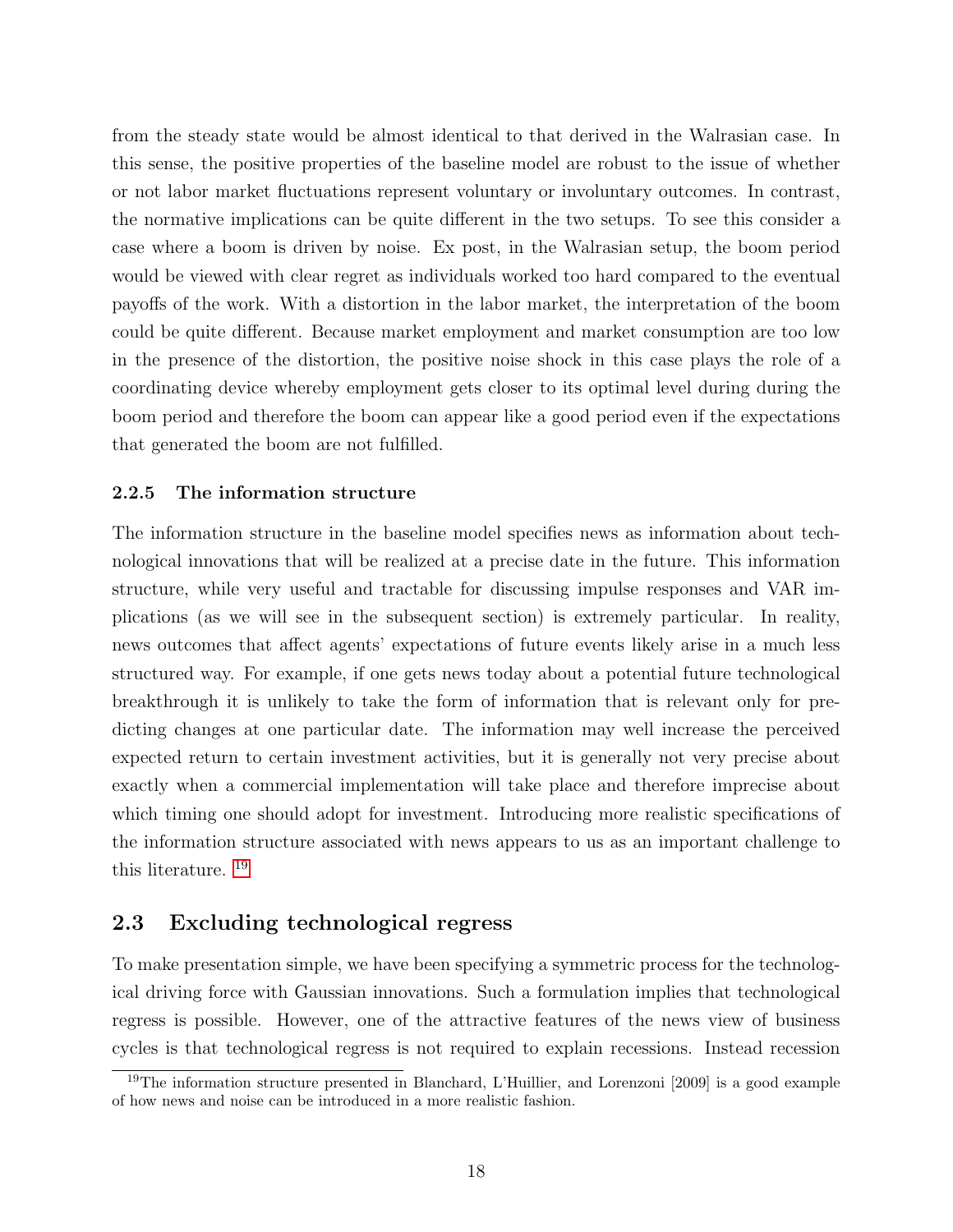can arise due to a liquidation process following overly optimistic expectations. Since technological regress is not a very appealing feature of a business cycle model it appears more reasonable to specify a process for technology that does not allow regress. This is conceptually straightforward, but generally complicates resolution. The papers by Beaudry and Portier [2004] and Jaimovich and Rebelo [2009] are examples where the potential effects of news in creating recessions is studied in environments where technological regress does not arise. An alternative is to model news about an exogenously evolving technology frontier. Comin, Gertler, and Santacreu [2009] develop such a model. The new technologies have to be adopted prior to being used in production. The firms' investments in adopting new technologies leads to a shift in labor demand when the news shock hits the economy. Firms have the right to the profit flow of current and future adopted technologies, in addition to the value of installed capital. Therefore, revisions in beliefs about this added component of expected earnings allow us to capture both the high volatility of the stock market and its lead over output.

#### 2.4 Expectations of new markets as a form technological news

The nature of technological news presented in this section, and modeled in much of the literature, relates to news on future productivity. An alternative form of news, which may be more intuitive, is one that relates to the creation of new goods or new markets, as this is the more common type of news that would be reported in the media. To see the very close link between technological news and news regarding new markets, consider the case where aggregate consumption depends on inputs from different sectors according to

$$
C_t^M = N_t^{\xi+1-\frac{1}{\sigma}} \left( \sum_{i=1}^{N_t} X_{it}^{\sigma} \right)^{\frac{1}{\sigma}}, \qquad \sigma < 1,
$$
 (16)

where  $X_{it}$  is the input from sector i,  $N_t$  is the number of goods,  $\xi$  a parameter that governs the returns to variety and where we allow  $N_t$  to expand over time. In a symmetric equilibrium where  $X_{it} = \overline{X}_t/N_t$ , consumption will take the form  $C_t^M = N_t^{\xi} \overline{X}_t$ . When  $\xi$  is positive, (increasing returns to variety), changes in  $N_t$  will play the exact same role as changes in productivity Θ. Hence, much of the literature on technological news can be re-interpreted as models with news of expanding markets. Beaudry, Collard, and Portier [2011] develop such a model in which firms need to invest in order to secure monopoly position on the newly created goods. In the case where  $\xi = 0$ , changes in  $N_t$  create cycles driven by competition of monopoly rents which are socially inefficient as investment only redistributes rents without having any productive impact.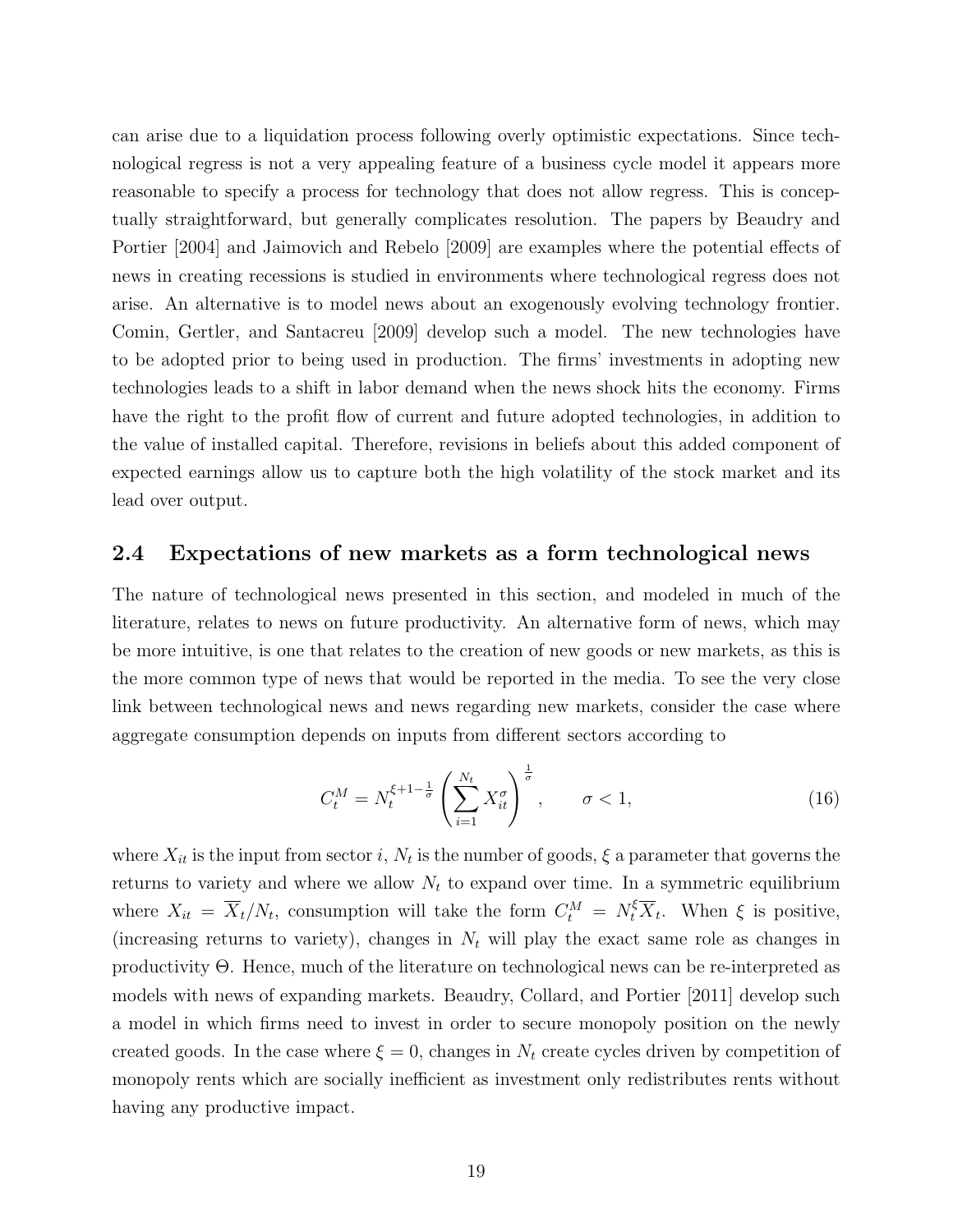# <span id="page-21-0"></span>3 Reduced form and Structural Vector Autoregressive evidence

There are two main ideas in the news view of business cycles. First, there is the notion that booms are driven mainly by expectations. In particular, increased demand for investment arises as the result of agents becoming optimistic about the future prospects of the economy. According to this view, investment demand should on average lead technological change as it is trying to anticipate it. Second, this view contends that recessions are mainly periods of liquidation arising from agents' revision of expectations. Therefore recessions should arise after a period of optimism where erroneous interpretation of news has lead to excess capital accumulation. In this section we will overview some evidence that has been both presented as supportive of the news view of business cycles as well as discuss work that has challenged its importance. In subsection [3.1](#page-21-1) we will be looking at evidence which tries to capture the spirit of theory without taking a clear stand on the precise model which could be generating the data. As news are typically in the information set of the economic agents but not necessarily in the one of the econometrician, the identification of news shocks can be subject to a problem known as non-fundamentalness. We will discuss this problem and its implications in subsection [3.2.](#page-26-0) In subsections [3.3](#page-37-0) and [3.4,](#page-55-0) we will review evidence obtained using SVAR approaches to identify the effects of news shocks.

### <span id="page-21-1"></span>3.1 Reduced form evidence

It is well known that investment fluctuates greatly over the business cycle. The questions relevant for the news view are  $(i)$  whether such fluctuations appear to reflect mainly changes in the demand or the supply of investment goods, and  $(ii)$  if they reflect demand, what is the type of force driving the demand. In a standard Real Business Cycle model <sup>[20](#page-21-2)</sup>, investment is pro-cyclical because surprise improvements in technology create a situation where the capital stock is low relative to the new state of technology. This relatively low state of the capital stock creates incentives to invest and work more so that the capital stock can catch up to the level of technology. In particular, in the case of an RBC model in which TFP follows a random walk, the state of the economy can be summarized by a simple ratio: the ratio of capital stock to total factor productivity (*TFP*), which we will denote as  $\frac{K}{TFP}$ . If this ratio is low compared to its long run level, the RBC model predicts that employment should be high as it is a desirable time to work to produce capital goods. If the ratio is high, then employment should be low as there are low returns to capital accumulation. So according to

<span id="page-21-2"></span><sup>&</sup>lt;sup>20</sup>See Cooley and Prescott [1995] and King and Rebelo [1999] for an exposition of the standard RBC model.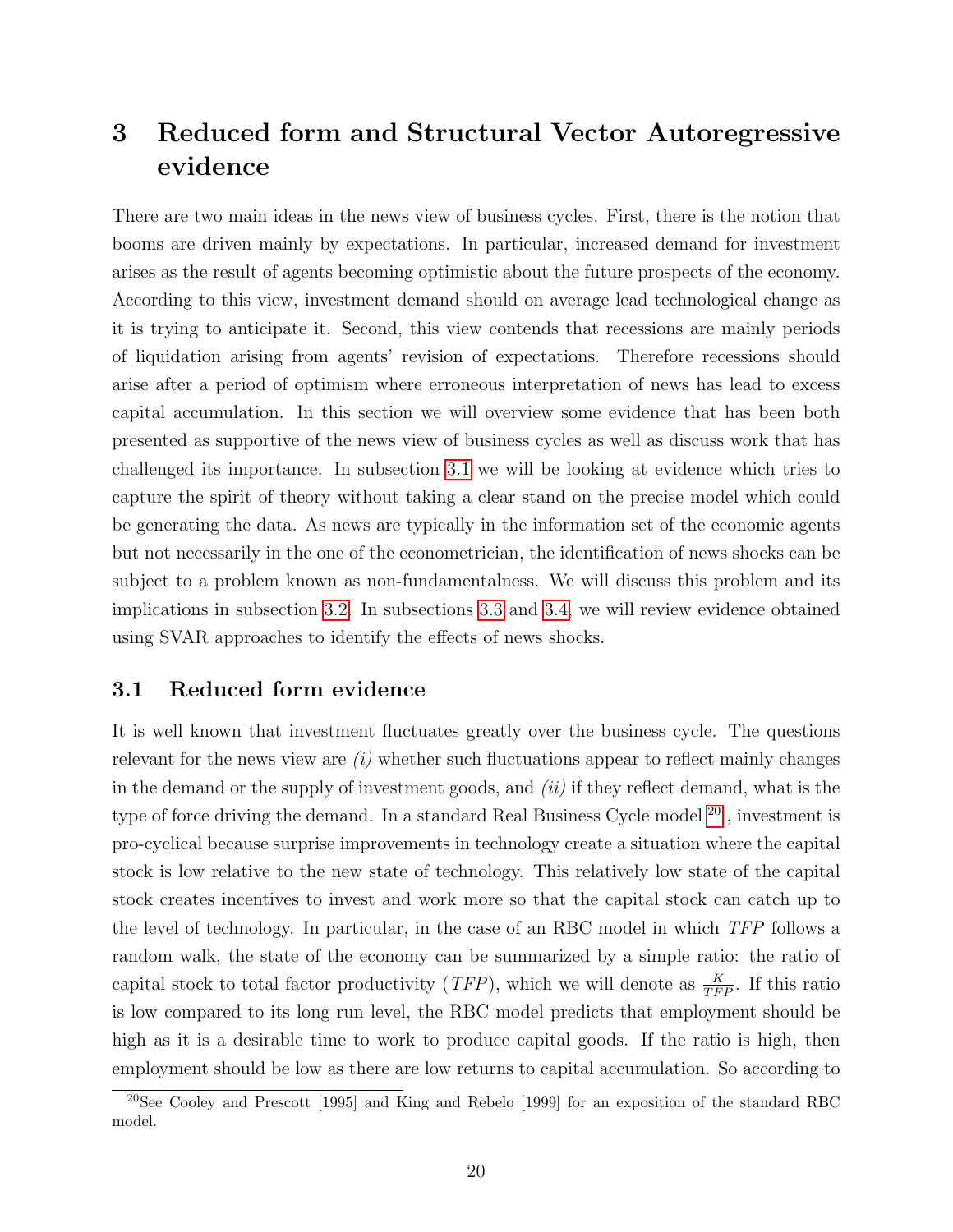an RBC view, employment and  $\frac{K}{TFP}$  should be strongly negatively correlated. In contrast, the news view of business cycles suggest that these variables should most likely have a modest positive correlation because of countervailing forces. On the one hand, if employment booms arise because capital accumulation anticipates growth in TFP, then employment and  $\frac{K}{TFF}$ should be positively correlated in booms. On the other hand, major recessions in the news view of business cycles arise when  $\frac{K}{TFP}$  is high and expectations no longer support such a high capital stock, leading to a recession. The second force should contribute to a negative correlation between employment and  $\frac{K}{TFP}$ . Since on average agents should be right more often than wrong, it suggests that employment and  $\frac{K}{TFP}$  should be positively correlated if the news view is central to fluctuations. In Figure [4](#page-22-0) we plot per capita hours worked and the ratio  $\frac{K}{TFP}$ . <sup>[21](#page-22-1)</sup> Both variables are calculated as percent deviations from a HP-filter trend, where the HP-filter has been used to remove low-frequency fluctuations not related to business cycles. [22](#page-22-2)

Figure 4: Cyclical fluctuations of hours worked and capital/TFP ratio

<span id="page-22-0"></span>

Note: This Figure displays the Hoddrick-Prescott cycle (with smoothing parameter 1600) of the ratio capital/Total Factor Productivity and of total hours. Capital, corrected TFP and hours series are the ones of Fernald [2012] for the period 1947Q1-2012Q3. Units are percentage deviations from the HP trend. Grey areas correspond to NBER recessions. See the appendix for a description of the data.

As can be seen from the Figure, these two variables do not exhibit the strong negative correlation predicted by RBC theory. In fact the correlation between the two is actually

<span id="page-22-1"></span> $^{21}$ Data are taken from Fernald [2012].

<span id="page-22-2"></span> $^{22}$ These low-frequency movements could arise due for example to movements in labor market participation.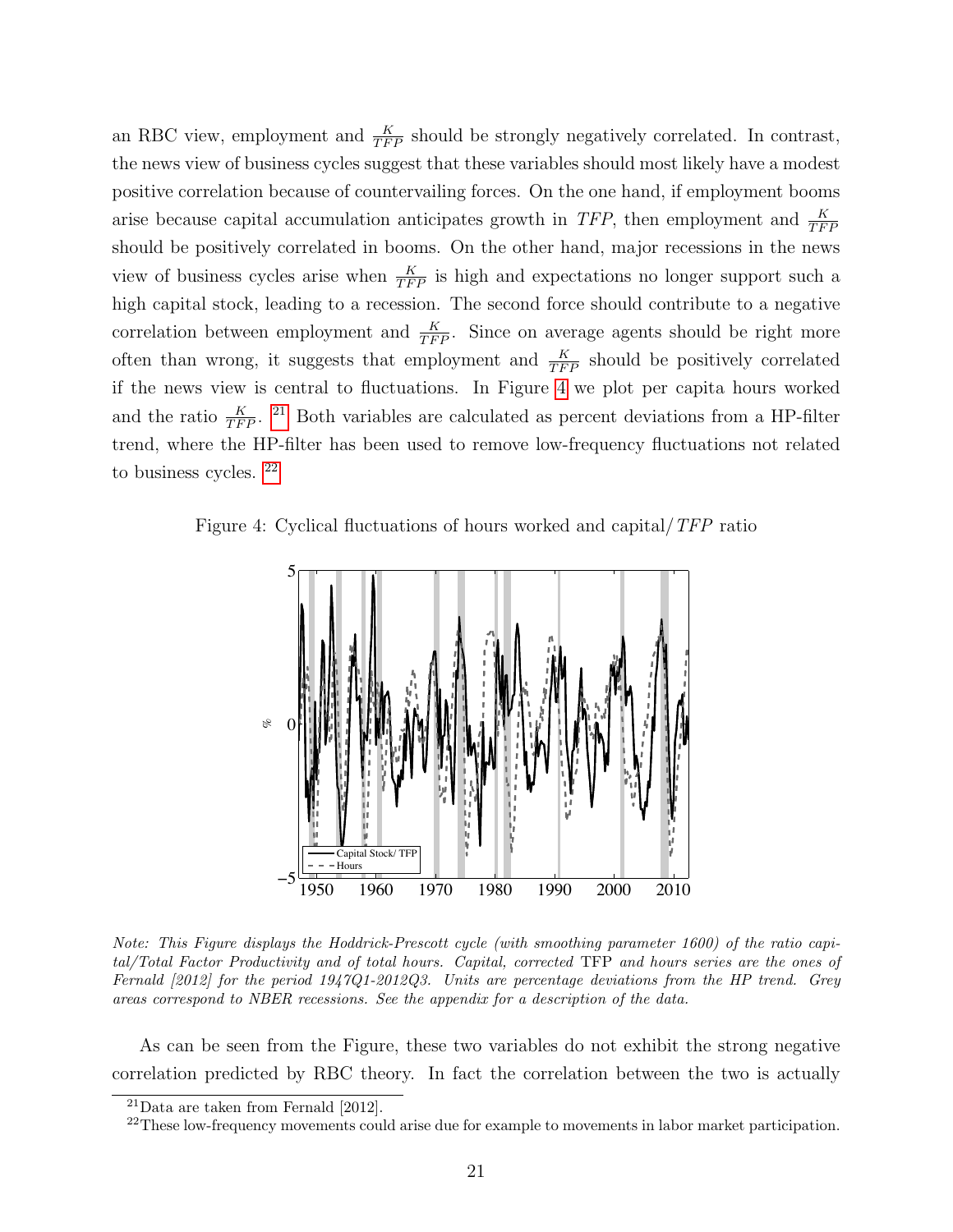positive and equal to .30. This indicates that, on average, periods when employment is high are periods where the capital stock is high at least relative to a current fundamental measured by TFP. This observation runs counter to an RBC view of fluctuations but is potentially consistent with the news view.

To pursue further the information content of the  $\frac{K}{TFP}$  ratio, in Figure [5](#page-24-0) we plot the average value of  $\frac{K}{TFP}$  prior to recessions, that is, we take the average value of this ratio at the peak of the business cycle and in the three preceeding quarters. According to the news view of business cycles, recessions should arise after periods where there has been substantial speculative investment, that is, when  $\frac{K}{TFP}$  is high. As can be seen in the figure, almost all the post war recessions in the US have been preceded by a period where capital accumulation outstripped growth in TFP. The only exceptions are the recessions of 1973 and 1980. Since both these recessions are commonly thought as having been driven by energy prices and monetary factors, not by revised expectations after a period of speculative accumulation, it is interesting to note that they were not preceded by a period of high capital accumulation. While most recessions in the sample are preceded by a period of high capital accumulation relative to the state of technology, the news view of business cycles suggest that high values of  $\frac{K}{TFP}$  should not be systematically predicting imminent recessions. Instead a high value  $\frac{K}{TFP}$ should often be predicting further expansion. Interestingly, when we examine the correlation between  $\frac{K}{TFP}$  at time t and the growth in hours of employment in the following quarter (growth between t and  $t + 1$ ) we find a positive correlation of .24 implying that on average a high  $\frac{K}{TFP}$  ratio predicts further expansion, even though most recessions are preceded by high values of  $\frac{K}{TFP}$ . <sup>[23](#page-23-0)</sup>

While the patterns we have reported between the ratio  $\frac{K}{TFP}$  and hours worked appear more consistent with a news view of cycles than an RBC view, it does not yet tell us whether the observed positive correlation between  $\frac{K}{TFP}$  and hours worked results from periods where capital accumulation is driven mainly by demand– as would be implied by a news view– or alternatively by supply. In particular, there is an important class of business cycle theories that suggests that it may be changes in the supply of investment goods that drive the cycle instead of demand. The mechanism is again technology-related and comes under the heading of investment-specific technological change. <sup>[24](#page-23-1)</sup> This view of business cycles argues that surprise improvements in the technology for producing capital goods cause periods

<span id="page-23-0"></span><sup>&</sup>lt;sup>23</sup>As a robustness check, we also examined how hours worked co-vary with the ratio of capital to  $TFP$ when capital is measured in units of consumption goods (as opposed to units of output); that is, when we replace our previous ratio  $\frac{K}{TFP}$  with  $\frac{pK}{TFP}$  where p is the relative price of investment in terms of consumption good. For this case, we found very similar cyclical properties and we found again that most recessions (with the exception of those of the 70s and earlier 80s) were preceded by periods where  $\frac{pK}{TFP}$  was high.

<span id="page-23-1"></span><sup>&</sup>lt;sup>24</sup>See for example Greenwood, Hercowitz, and Huffman [1988], Greenwood, Hercowitz, and Krussell [2000] and Fisher [2006]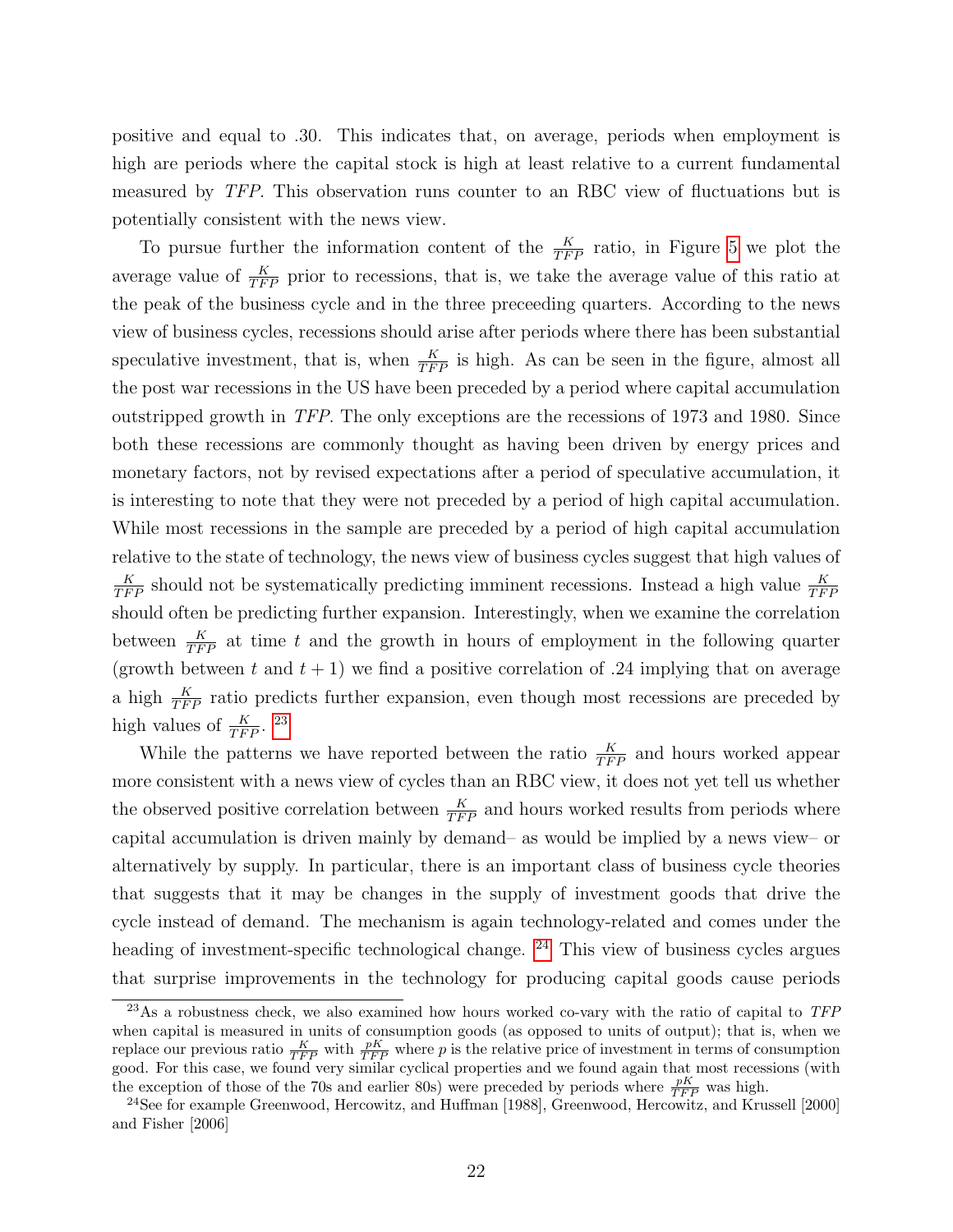Figure 5: Average deviation from HP trend of the capital/TFP ratio over the four quarters preceding a recession

<span id="page-24-0"></span>

Note: This Figure displays the mean value of the Hoddrick-Prescott cycle (with smoothing parameter 1600) of the ratio capital / Total Factor Productivity over the 4 quarters preceding a NBR recession ( i.e. the quarter of the peak and the 3 quarters before). Capital and corrected TFP series are the ones of Fernald [2012] for the period 1947Q1-2012Q3. Units are percentage deviations from the HP trend. See the appendix for a description of the data.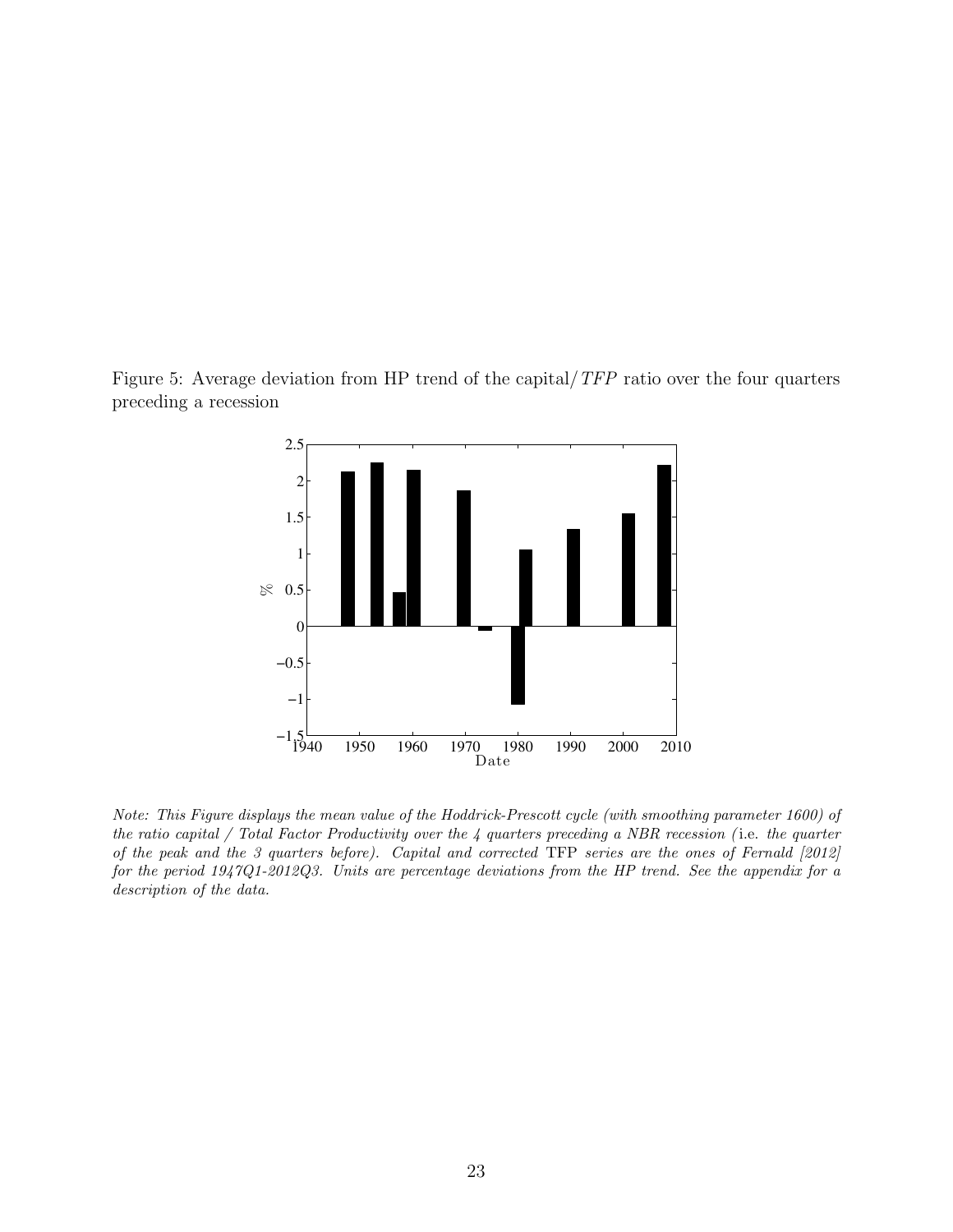where investment and employment will be high because the price of investment goods is low. Such a mechanism is consistent with a positive correlation between  $\frac{K}{TFP}$  and hours worked. To differentiate between a story based on the supply of investment goods versus the demand for investment goods, the first piece of evidence to examine is the behavior of relative prices. In Table [1](#page-25-0) we report the correlation between per capita hours worked and different price indexes for capital goods. [25](#page-25-1) We report the correlations for two samples, one starting in 1960Q1 and the other one starting in 1987Q4 and corresponding to the post-Volcker period where nominal prices have been more stable. The investment prices we consider are: the BEA measures for fixed investment, structures, equipment and residential investment. <sup>[26](#page-25-2)</sup> We also report results using the  $S\&P500$  as a measure of the price of investment. This is closest to the model we have presented where it is the value of having capital goods installed in firms that is driving fluctuations. All these prices are deflated by the core CPI [27](#page-25-3) and HP-filtered. We see in Table [1](#page-25-0) a mixed set of results for the cyclical pattern of the relative

| Variable          | 1960Q1-2012Q3 | Post-Volcker |
|-------------------|---------------|--------------|
| Fixed I           | 0.42          | 0.76         |
| Struct.I          | 0.44          | 0.75         |
| Equip.I           | $-0.25$       | 0.17         |
| Resid.I           | 0.70          | 0.80         |
| SP <sub>500</sub> | 0.31          | 0.56         |

<span id="page-25-0"></span>Table 1: Various measures of the relative price of investment, deflating with core CPI, correlations with Hours

Note: All variables are quarterly HP filtered with smoothing parameter 1600 and deflated by core CPI. See the appendix for a description of the data.

price of investment. If we focus on the most recent period where inflation has been stable, we observe that the relative price of investment is positively correlated with hours worked for all of our five indexes, with the relation being weak only for the relative price of equipment. So over this latter period, if investment was driving the cycle then it appears most likely due to changes in the demand for investment goods as opposed to changes in their supply. However, if we look at the longer sample, we get a more nuanced picture. The relative price of fixed investment, structures, residential investment and the stock prices index continue

<span id="page-25-1"></span><sup>&</sup>lt;sup>25</sup>Throughout this paper, our preferred measure of the cycle is hours worked. We like this measure since it is measured directly and not mechanically related to prices used to construct real output or measured TFP.

<span id="page-25-2"></span><sup>&</sup>lt;sup>26</sup>Over the post 1960 period, structures represent  $23\%$  of fixed investment, equipment  $48\%$  and residential investment 29%.

<span id="page-25-3"></span><sup>&</sup>lt;sup>27</sup>We choose to deflate these series by the core CPI to eliminate changes in prices that are due to changes in the price of oil and commodities.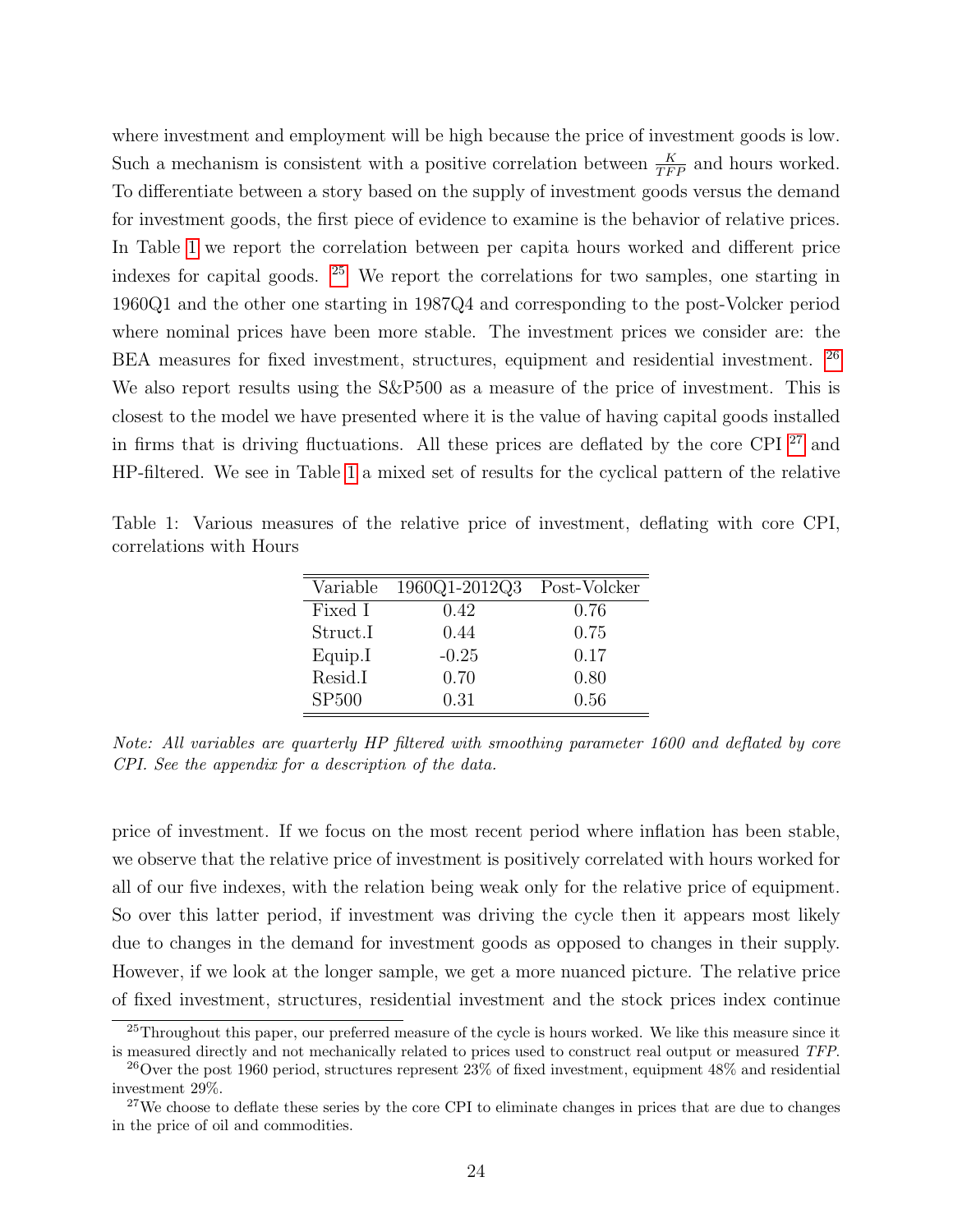to show a strong positive relation with employment movements over the longer sample. In contrast, the relative price of equipment shows a negative co-movement. Hence, over the longer sample there is room for debate regarding which of investment demand or the supply of investment goods have more likely played the greater role in fluctuations. From our point of view, the stock market index is our preferred index since it represents the value to firms of investing to expand their production capacity and the behavior of this index is consistent with the pattern implied by the news view of fluctuations. Nonetheless we recognize that different researchers may or may not find the behavior of the relative price of investment goods, especially the relative price of equipment, to be consistent with the news view.

### <span id="page-26-0"></span>3.2 The non-fundamentalness problem and its implications

Structural vector autoregressive methods have been extensively used to explore the effects of news shocks on economic aggregates, and we will review this literature in the following subsection. However, before doing so it is important to note that structural VAR methods require that the underlying data generating process satisfy certain properties related to the invertibility of the model's solution when written in moving average form. In the presence of news, this property may not hold which can render results from SVAR methods meaningless. Accordingly, in this subsection our aim is to clarify the extent to which this non-invertibility problem, or alternatively known as a non-fundamentalness problem, limits the usefulness of SVAR methods in identifying the effects of news shocks.

#### 3.2.1 Introducing the non-fundamentalness problem using univariate processes

To begin, let us consider a simple economic environment where the solution to the model generating the data is the one-dimensional stationary stochastic process  $x_t$  with moving average (MA) representation given by:

<span id="page-26-2"></span>
$$
x_t = \theta_0 \varepsilon_t + \theta_1 \varepsilon_{t-1} + \dots + \theta_k \varepsilon_{t-k} + \dots
$$
  
=  $\theta(L)\varepsilon_t.$  (17)

where  $\varepsilon_t$  is a univariate zero mean white noise process with time-invariant variance and uncorrelated components.  $\theta(L)$  is a polynomial of possibly infinite order, whose coefficients are absolutely summable and where  $\theta_0$  can be normalized to 1. <sup>[28](#page-26-1)</sup> For simplicity, the process  $x_t$  is assumed to be purely nondeterministic, with MA roots exactly on the unit circle being excluded. We will refer to this process as the structural representation of  $x_t$ , that is, the representation that is derived from a model where the  $\varepsilon_t$  are economically meaningful shocks.

<span id="page-26-1"></span><sup>&</sup>lt;sup>28</sup>If the parameter  $\theta_0 = 0$ , then  $\theta(L) = (\theta_1 + \theta_2 L + \cdots) \times L$ . In this case,  $z = 0$  is a root of  $\theta(z)$  and such a process is non-fundamental. We are ruling out this case for now.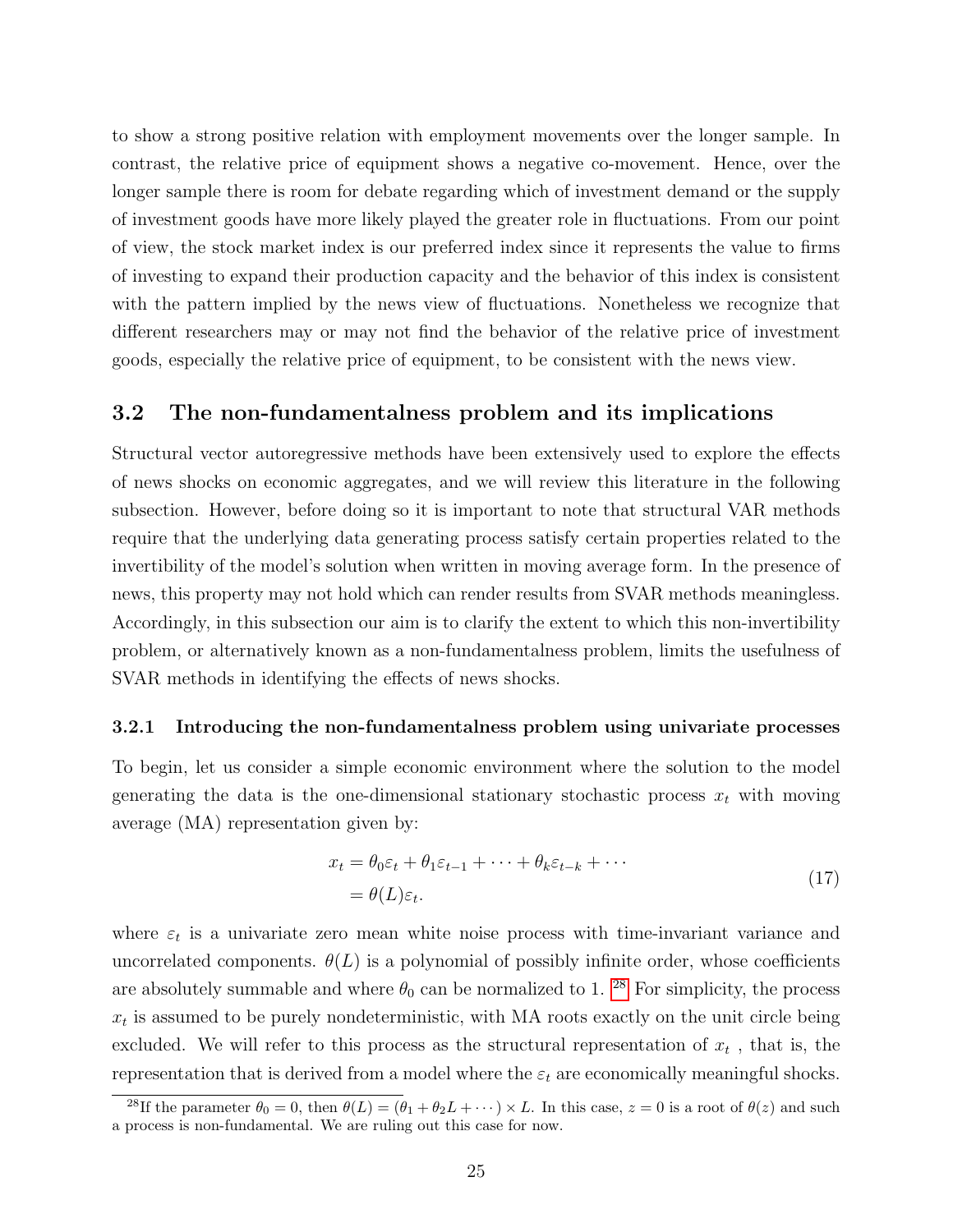The question we want to address is whether or not an econometrician is able to recover this structural model, *i.e.* the coefficients  $\theta_k$  and the shock  $\varepsilon$  from observations of current and past values of  $x_t$ . The advantage of first considering a univariate case is that we can focus on the issue of fundamentalness, without needing to discuss additional issues associated with identification which emerge in the multivariate multi-shock case.

A shock  $\varepsilon_t$  is said to be a fundamental shock (more precisely  $x_t$ -fundamental <sup>[29](#page-27-0)</sup>) if it can be recovered from observing the current and past observations of  $x$ . From the inspection of [\(17\)](#page-26-2), it is clear that  $\varepsilon$  can be expressed as a function of current and past values of x if and only if the polynomial  $\Theta(L)$  can be inverted, so that  $\varepsilon_t = [\Theta(L)]^{-1} x_t$ . The condition for fundamentalness is therefore that all the roots of  $\theta(L)$ , *i.e.* the solution to the equation  $\theta(z) = 0$ , are strictly outside the unit disc. When the shock in [\(17\)](#page-26-2) is non-fundamental, the econometrician will typically not be able to recover the  $\varepsilon$  shocks from estimating the Wold representation [30](#page-27-1) and therefore will not be able to recover the structural impulse response of  $x_t$  to a shock  $\varepsilon_t$ . <sup>[31](#page-27-2)</sup>

We now define a *news-rich* process as process for which there exists at least one  $q$  such that  $|\theta_q| > 1$ . Such processes are of the "news" type in the sense that a larger share of the variance of  $x_t$  is attributable to the shock  $\varepsilon_{t-q}$  than to the shock  $\varepsilon_t$ , that is, more variance is due to a shock known q period in advance than due to the current period shock. Structural models with news shocks, as for examples the ones presented in the previous section, generally have a solution that correspond to a *news-rich* process.

Our goal in this section is to clarify two points. The first point is qualitative: a model with news shocks may give rise to a non-fundamental representation but does not necessarily give rise to a non-fundamental representation. The second point is quantitative: when a model with news shocks gives rise to a non-fundamental representation, its fundamental representation can be "close" to its non-fundamental representation implying that SVAR methods may nonetheless deliver a good approximation of structural impulse responses even when the non-fundamentalness problem arises.  $32$  To set the stage, we will begin by highlighting a negative result, that is, we will show that a model with news shocks may exhibit a non-fundamentalness problem and this problem can be severe in the sense that its fundamental representation will be far from its (structural) non-fundamental representation. The

<span id="page-27-0"></span> $29$ See Lütkepohl [2012] for a formal presentation. See also Alessi, Barigozzi, and Capasso [2008] for a review of non-fundamentalness and identification in structural VAR models.

<span id="page-27-1"></span><sup>&</sup>lt;sup>30</sup>The Wold representation is the unique linear representation of a stationary process where the shocks are linear forecast errors.

<span id="page-27-2"></span><sup>&</sup>lt;sup>31</sup>Recall that the impulse response function (IRF) of  $x_t$  to a unit shock  $\varepsilon_t = 1$  is given by the sequence of MA coefficients  $\{\theta_k\}$  for  $k = 0, 1, \dots$ 

<span id="page-27-3"></span><sup>&</sup>lt;sup>32</sup>To overcome investibily problems, Lanne and Saikkonen [2011] and [2013] have proposed to directly estimate non-fundamental representations as non causal autoregressive models.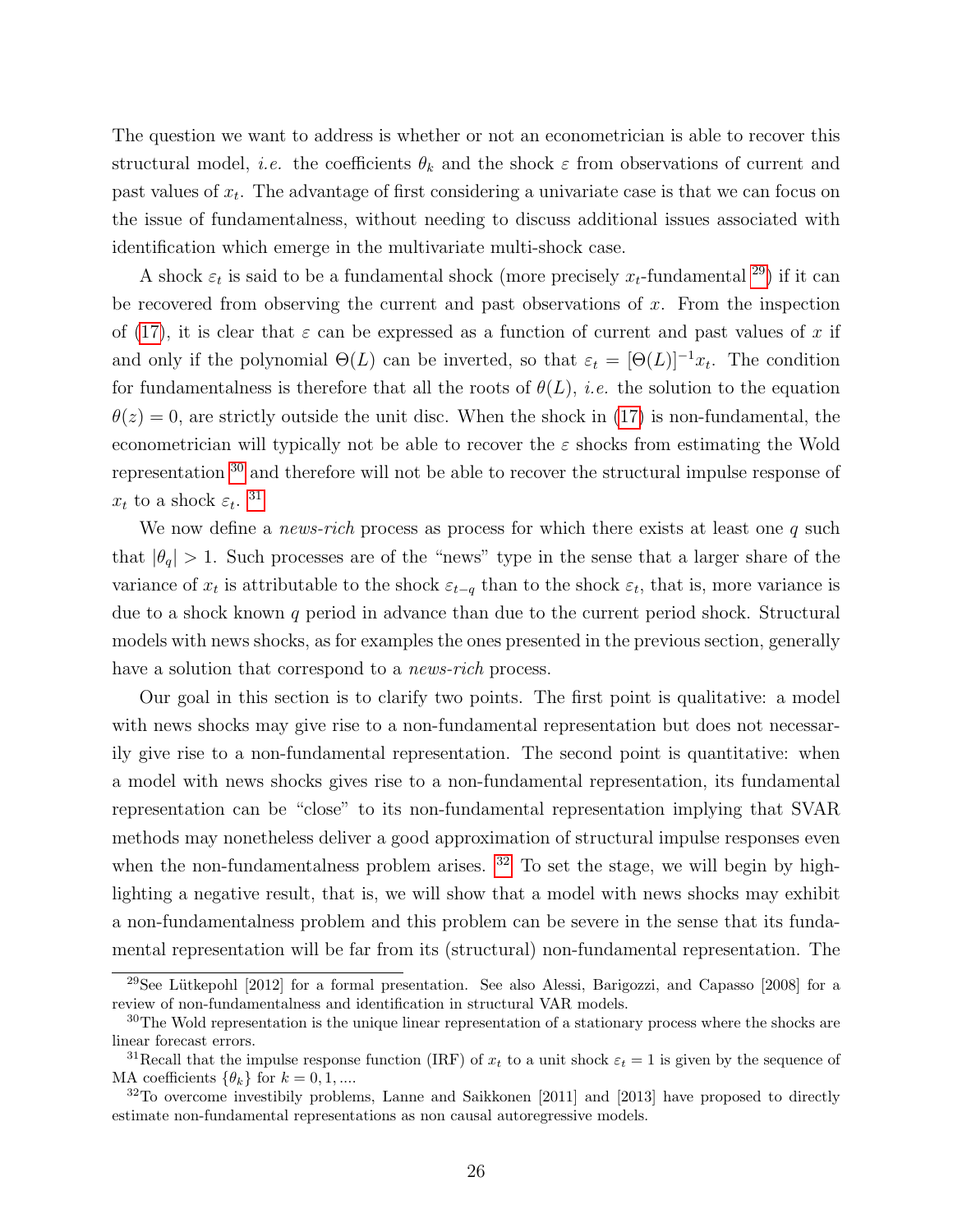easiest case to show this problem is in the case where the model's solution is an MA(1) process. However, as we will show, several results from the  $MA(1)$  example do not generalize. and it is for these reasons that the non-fundamentalness issue may not be as serious as it may first appear from the MA(1) example we present below.

**3.2.1.1** The  $MA(1)$  case: Consider the following simple rational expectations model  $33$ :

$$
x_t = aE_t x_{t+1} + y_t,
$$
  

$$
y_t = \varepsilon_t + (1+\alpha)\varepsilon_{t-1},
$$

with  $0 < a < 1$ ,  $E(\varepsilon_t) = 0$  and  $E(\varepsilon_t^2) = \sigma^2$ .  $x_t$  is an endogenous variable and  $y_t$  is the news-rich exogenous process. The assumption that  $\alpha > 0$  is meant to capture the idea that  $\varepsilon_t$  is a news shock as information obtained today implies expected growth in  $y_t$ . Solving this model forward, we obtain

$$
x_t = \sum_{\tau=0}^{\infty} a^{\tau} E_t y_{t+\tau}.
$$

Using the process of  $y$ , the model's solution reduces to

$$
x_t = (1 + a(1 + \alpha))\varepsilon_t + (1 + \alpha)\varepsilon_{t-1}.
$$

The solution to the model therefore gives rise to news-rich process if  $a < \frac{\alpha}{1+\alpha}$ . Moreover, this is the same condition that implies non-fundamentalness, as the root of  $\theta(z)$  will be inside the unit circle if and only if  $a < \frac{\alpha}{1+\alpha}$ . This simple example shows (i) that news shocks ( $\alpha > 0$ ) do not necessarily mean non-fundamentalness and  $(ii)$  that if the model solution is a news-rich  $MA(1)$ , the  $\varepsilon_t$ s are not fundamental shocks and therefore cannot be recovered from current and past observations on  $x_t$ . In other words, one cannot use the Wold representation of the data to obtain structurally meaningful impulse responses.

3.2.1.2 Is the fundamental representation close to the non-fundamental representation in the  $MA(1)$  case? The question we now want to address is, suppose we are in a situation where the solution to a model is non-fundamental, and the researcher is not aware of the issue and derives an impulse response for  $x_t$  from its Wold representation. Will the resulting impulse response be very different from the impulse response for  $\varepsilon_t$  implied by the model?

<span id="page-28-0"></span> $33$ See Fève, Matheron, and Sahuc [2009] for a similar model but with a degenerated news-rich process of the type  $y_t = \varepsilon_{t-q}$  with  $q > 0$ .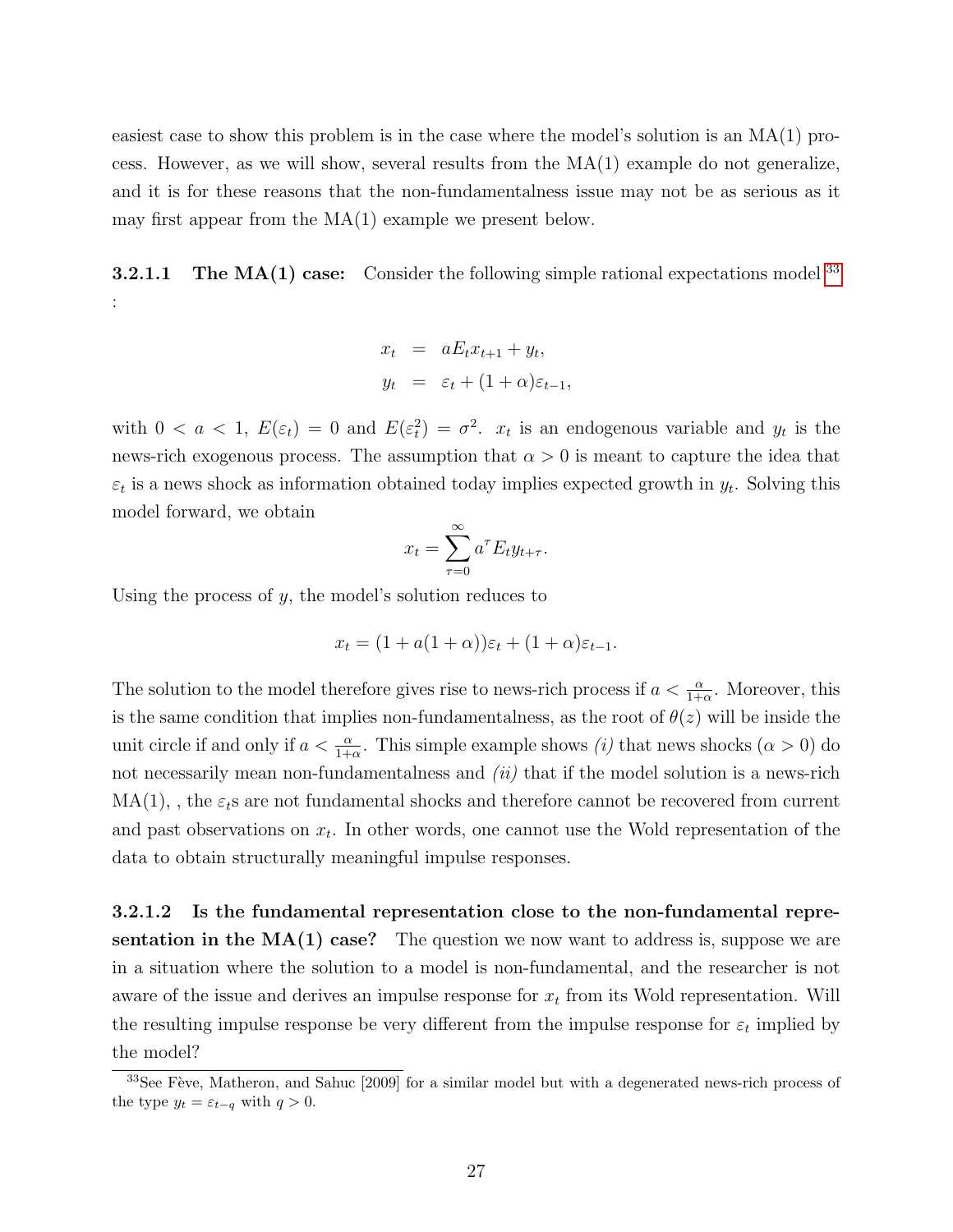To explore this, consider the situation where the solution to the model is a news-rich  $MA(1)$  process which in the  $MA(1)$  case is equivalent to noting that it is a non-fundamental process:

<span id="page-29-0"></span>
$$
x_t = \varepsilon_t + (1 + \alpha)\varepsilon_{t-1},\tag{18}
$$

with  $\alpha > 0$ .

How far from this non-fundamental representation – or structural representation– is the fundamental representation – or Wold representation? Let the Wold representation be denoted by:

<span id="page-29-1"></span>
$$
x_t = \widetilde{\varepsilon}_t + \theta_1 \widetilde{\varepsilon}_{t-1},\tag{19}
$$

where  $\theta_1$  and  $\tilde{\sigma}^2$  need to be found. We can obtain those two parameters by matching the autocorrelation functions. Computing variance and autocorrelation from [\(18\)](#page-29-0) and [\(19\)](#page-29-1), we obtain the two equations:

$$
\begin{cases}\nE(x_t^2) = (1 + (1 + \alpha)^2)\sigma_{\varepsilon}^2 = (1 + \theta_1^2)\sigma_{\varepsilon}^2, \\
E(x_t x_{t-1}) = (1 + \alpha)\sigma_{\varepsilon}^2 = \theta_1 \sigma_{\varepsilon}^2.\n\end{cases}
$$

Solving those two equations, we obtain the following fundamental representation

$$
x_t = \widetilde{\varepsilon}_t + \frac{1}{1 + \alpha} \widetilde{\varepsilon}_{t-1}.
$$

with  $E(\tilde{\epsilon}_t) = 0$  and  $E(\tilde{\epsilon}_t^2) = (1 + \alpha)^2 \sigma^2$ .

As illustrated on Figure [6,](#page-30-0) the fundamental (Wold) representation gives a impulse response function to a unit shock  $34$  which is very different from the structural one. In particular, the structural IRF shows a hump shape while the fundamental one is monotonic and decreasing.

In summary, in the case where the solution of a model with news is a news-rich  $MA(1)$  process, then the solution is non-fundamental and this non-fundamental solution is qualitatively different from the fundamental representation. This suggest that the non-fundamentalness issue is likely very problematic in models with news shocks. However, as the following two sub-sections will clarify, the  $MA(1)$  case may be somewhat misleading because in more general settings news-rich processes are not necessarily non-fundamental, and even if they are non-fundamental, they are not necessarily very different from their fundamental representation.

<span id="page-29-2"></span> $34$ All the IRFs are normalized to be the response to a unit shock. Note that if one computes the IRF to a one standard deviation shock, the fundamental and structural IRF would not start from the same point, as the fundamental and structural shocks have different standard deviations.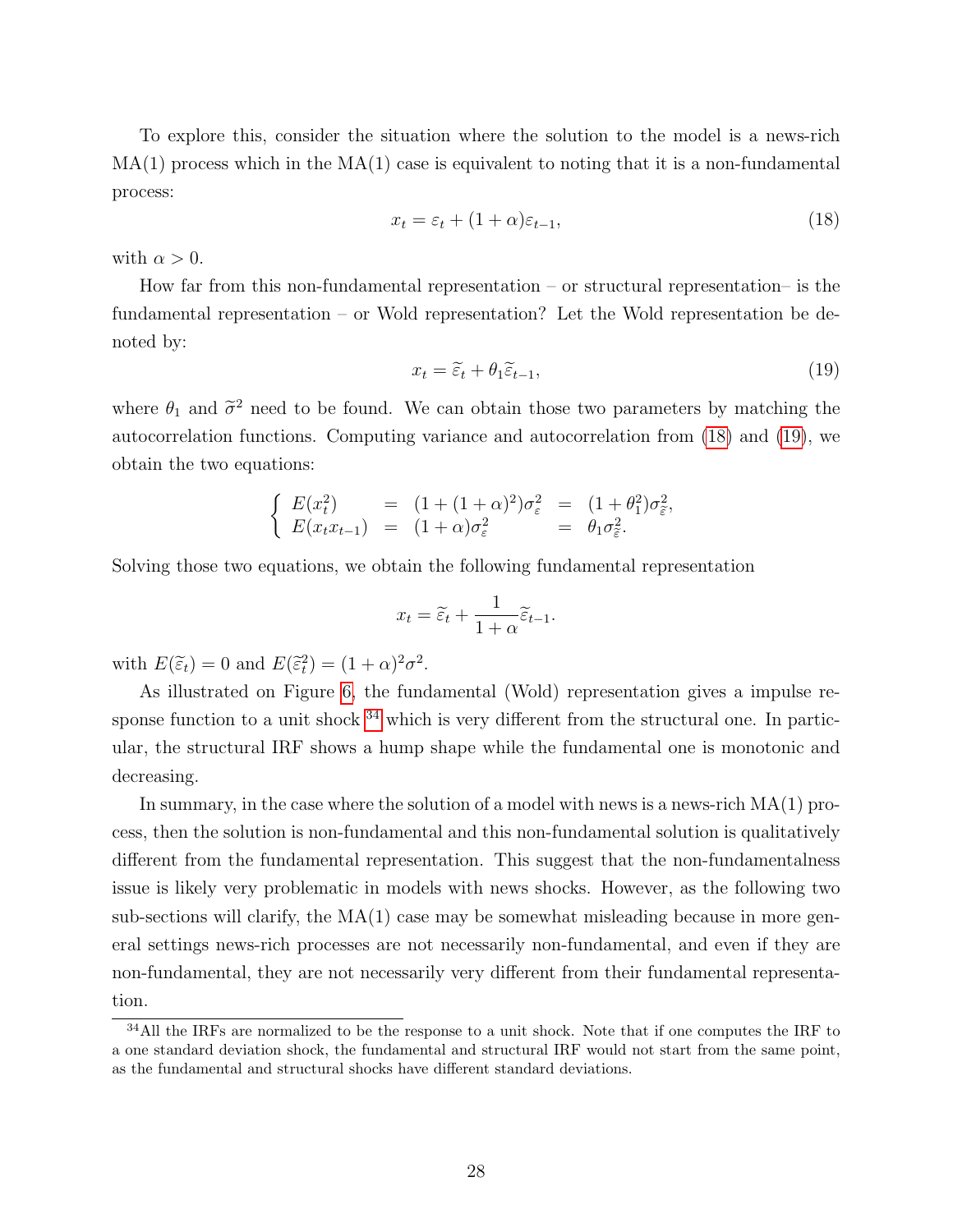Figure 6: A structural nonfundamental news-rich MA(1) process and its fundamental representation

<span id="page-30-0"></span>

Note: This Figure displays the impulse response functions to a unit shock for the structural non-fundamental process [\(18\)](#page-29-0) and its Wold representation [\(19\)](#page-29-1).

3.2.1.3 News-rich processes are not necessarily non-fundamental: We now consider the news-rich MA(2) process:

<span id="page-30-2"></span>
$$
x_t = \varepsilon_t + (1 + \alpha)\varepsilon_{t-1} + \beta\varepsilon_{t-2},\tag{20}
$$

with  $\alpha > 0$ . Can this process be fundamental, or to put it differently can we find conditions on β under which the two roots of the polynomial  $\theta(z) = \beta z^2 + (1 + \alpha)z + 1$  are outside the unit disc? The answer is yes.

As can be verified, <sup>[35](#page-30-1)</sup> a news-rich MA(2) process is fundamental if and only if  $\alpha$  <  $\beta$  < 1. Panel (a) of Figure [7](#page-31-0) displays the IRF of x to a unit structural shock  $\varepsilon$  in such a case. Note that contrarily to what the  $MA(1)$  case suggests, the process is news-rich and nevertheless fundamental. Panels (b), (c) and (d) illustrate the three reasons for which nonfundamentalness could occur:  $\alpha$  large,  $\beta$  large given  $\alpha$  or  $\beta$  low given  $\alpha$ . The invertibility condition  $\alpha < \beta < 1$  states that the process need not increase too much between period 0 and period 1 ( $\alpha$  < 1) and that it not decline too abruptly between period 1 and period

<span id="page-30-1"></span><sup>&</sup>lt;sup>35</sup>The discriminant of the polynomial is  $\Delta = (1+\alpha)^2 - 4\beta$ . If  $\beta > \frac{(1+\alpha)^2}{4}$  $\frac{(\alpha)}{4}$ ,  $\Delta$  < 0. Therefore, the two roots are complex and conjugate. As the product of the root is equal to  $\beta^{-1}$ , the two roots are complex and outside the unit disc if and only if  $\frac{(1+\alpha)^2}{4} < \beta < 1$ , which defines a non empty set for values of  $\beta$  is  $\alpha < 1$ . If  $\Delta \geq 0$ , the two roots of  $\theta$  are real. Note that  $\theta(0) = 1 > 0$ ,  $\theta(-1) = \beta - \alpha$  and  $\theta(1) = 2 + \alpha + \beta$ . If  $0 < \beta < \alpha$ , then  $\theta(-1) < 0$ . Given that  $\theta(0) = 1 > 0$ , one root has to be between -1 and 0, and the structural representation cannot be fundamental. If  $\frac{(1+\alpha)^2}{4} > \beta > \alpha$ , then  $\theta(-1) > 0$  and  $\theta(1) > 0$  and the two real roots of  $\theta(L)$  have modulus greater than one.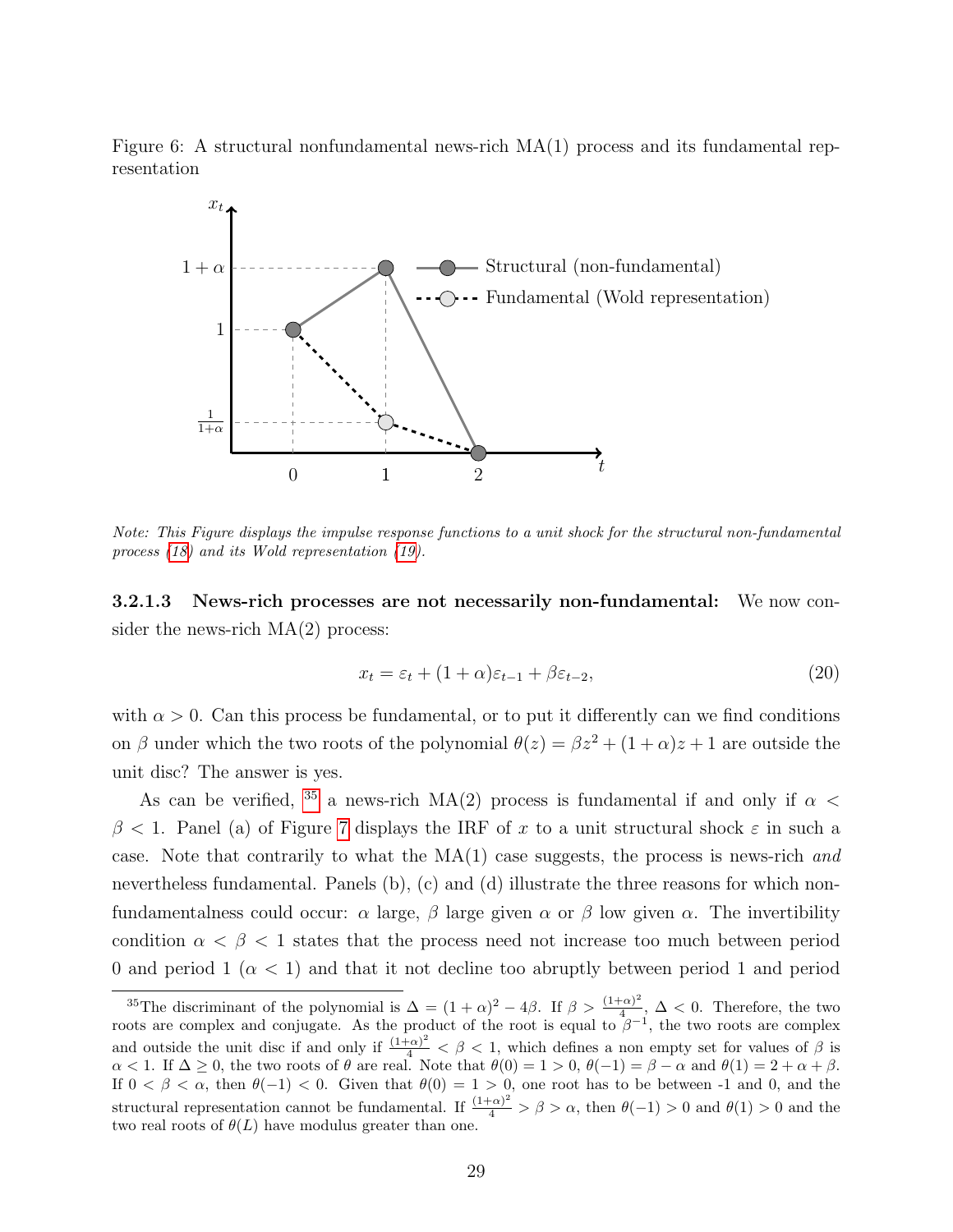$2 (\beta > \alpha)$ ). This example nicely illustrates that news-rich processes may or may not be fundamental.



<span id="page-31-0"></span>Figure 7: News-rich MA(2) processes

Note: This Figure displays four possible configurations of the  $MA(2)$  process [\(20\)](#page-30-2), by plotting IRF to a unit shock. The MA(2) process is described by the couple  $(\alpha, \beta)$ . Condition for fundamentalnes is  $\alpha < \beta < 1$ .

3.2.1.4 Non-fundamental structural news-rich processes can be close to their **fundamental representation:** The  $MA(1)$  case was very stark in the sense that the fundamental IRF was qualitatively different from the structural non-fundamental one: the structural IRF was hump-shaped while the fundamental one was not. We show here that this is also not a general result. To do so, we again restrict to a  $MA(2)$  news-rich processes.

$$
x_t = \varepsilon_t + (1 + \alpha)\varepsilon_{t-1} + \beta\varepsilon_{t-2},
$$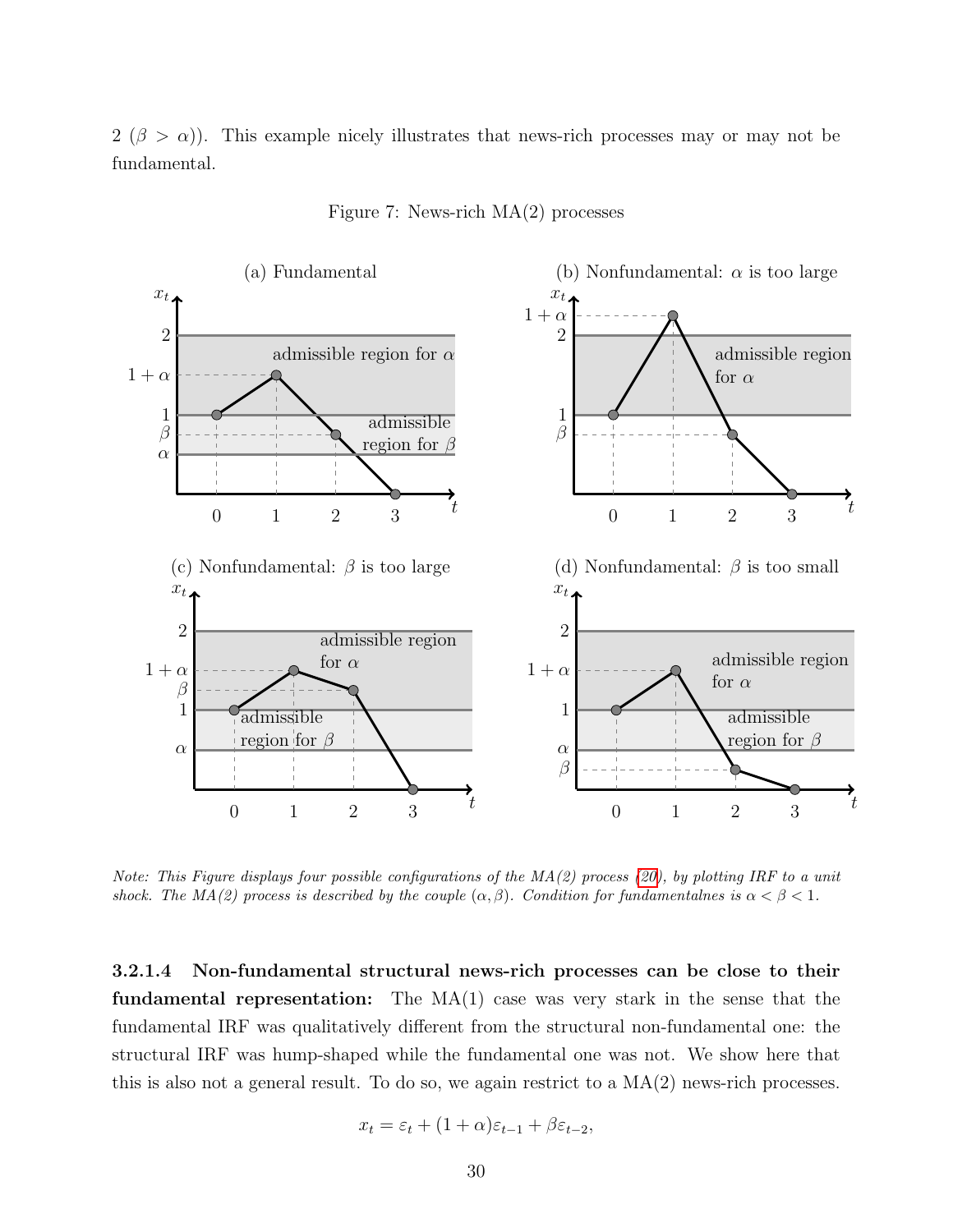with  $\alpha > 1$  or  $\beta \notin [\alpha, 1]$ , so that  $\varepsilon$  is non-fundamental. Let us consider the Wold representation of this  $MA(2)$ :

$$
x_t = \widetilde{\varepsilon}_t + \theta_1 \widetilde{\varepsilon}_{t-1} + \theta_2 \widetilde{\varepsilon}_{t-2},
$$

with  $E(\tilde{\epsilon}_t) = 0$  and  $E(\tilde{\epsilon}_t^2) = \tilde{\sigma}^2$ . Equating variance, first and second order covariances of the two representations gives:

$$
\begin{cases}\nE(x_t^2) = (1 + (1 + \alpha)^2 + \beta^2)\sigma_{\varepsilon}^2 = (1 + \theta_1^2 + \theta_2^2)\sigma_{\varepsilon}^2, \\
E(x_t x_{t-1}) = (1 + \alpha)(1 + \beta)\sigma_{\varepsilon}^2 = \theta_1(\theta_2 + 1)\sigma_{\varepsilon}^2, \\
E(x_t x_{t-2}) = \beta\sigma_{\varepsilon}^2 = \theta_2\sigma_{\varepsilon}^2.\n\end{cases}
$$

We obtain the three following equations whose unknowns are  $\theta_1$ ,  $\theta_2$  and  $\sigma_{\tilde{\varepsilon}}^2$ .

<span id="page-32-0"></span>
$$
\sigma_{\tilde{\varepsilon}}^2 = \frac{\beta}{\theta_2} \sigma_{\varepsilon}^2,\tag{21}
$$

$$
\theta_1 = \frac{(1+\alpha)(1+\beta)}{\beta} \frac{\theta_2}{1+\theta_2},\tag{22}
$$

$$
0 = 1 - \frac{1 + (1 + \alpha)^2 + \beta^2}{\beta} \theta_2 + \theta_2^2 + \left(\frac{(1 + \alpha)(1 + \beta)}{\beta}\right)^2 \frac{\theta_2^2}{(1 + \theta_2)^2}.
$$
 (23)

[\(23\)](#page-32-0) is an order four equation in  $\theta_2$  and we know that  $\beta$  is a root of this equation. Knowing  $\theta_2$ , [\(21\)](#page-32-0) and [\(22\)](#page-32-0) trivially gives the values of  $\sigma_{\tilde{\varepsilon}}^2$  and  $\theta_1$ . Factorizing with  $(\theta_2 - \beta)$ , [\(23\)](#page-32-0) can be written as

<span id="page-32-2"></span>
$$
(\theta_2 - \beta) (\beta^2 \theta_2^3 + \beta (2\beta - (1 + (1 + \alpha)^2) \theta_2^2 + (\beta^2 - 2\beta + (1 + \alpha)^2) \theta_2 - \beta) = 0.
$$
 (24)

It is hard to find easily interpretable formulas for  $\theta_2$  and we therefore simply give here a set of examples. <sup>[36](#page-32-1)</sup> We start with the MA(2) news-rich fundamental process with  $\alpha = .7$  and  $.7 < \beta < 1$ . We then construct three non-fundamental processes by violating one after the other the conditions  $\alpha < 1$ ,  $\beta < 1$  and  $\beta > \alpha$ . In each case, we move the parameter 20% above the upper bound of the admissible region for fundamentalness. And for each case, we compute the Wold representation, which amounts to solving numerically the order three polynomial [\(24\)](#page-32-2) and picking up the only real solution for which the  $\theta(L)$  is invertible.

Results are displayed in Figure [8.](#page-33-0) As we can see from the figure, in the three cases, the fundamental IRF to a unit shock is quite close to the structural one. We do not aim at showing here that in general non-fundamentalness is not quantitatively relevant, but that it is not true that it is always so  $37$ .

<span id="page-32-1"></span><sup>36</sup>Mertens and Ravn [2010] and Offick and Wohltmann [2013] discuss of a case in which analytical results can be obtained. If  $x_t = aE_t x_{t+1} + \varepsilon_{t-q}$  with  $|a| < 1$ , then the model solution is  $x_t = \Theta^q(L)\varepsilon_t$ , with  $\Theta^q(L) = \sum_{i=0}^q q^{q-i}L^i$ . Such a lag polynomial is closely related to a cyclotomic polynomial, so that its roots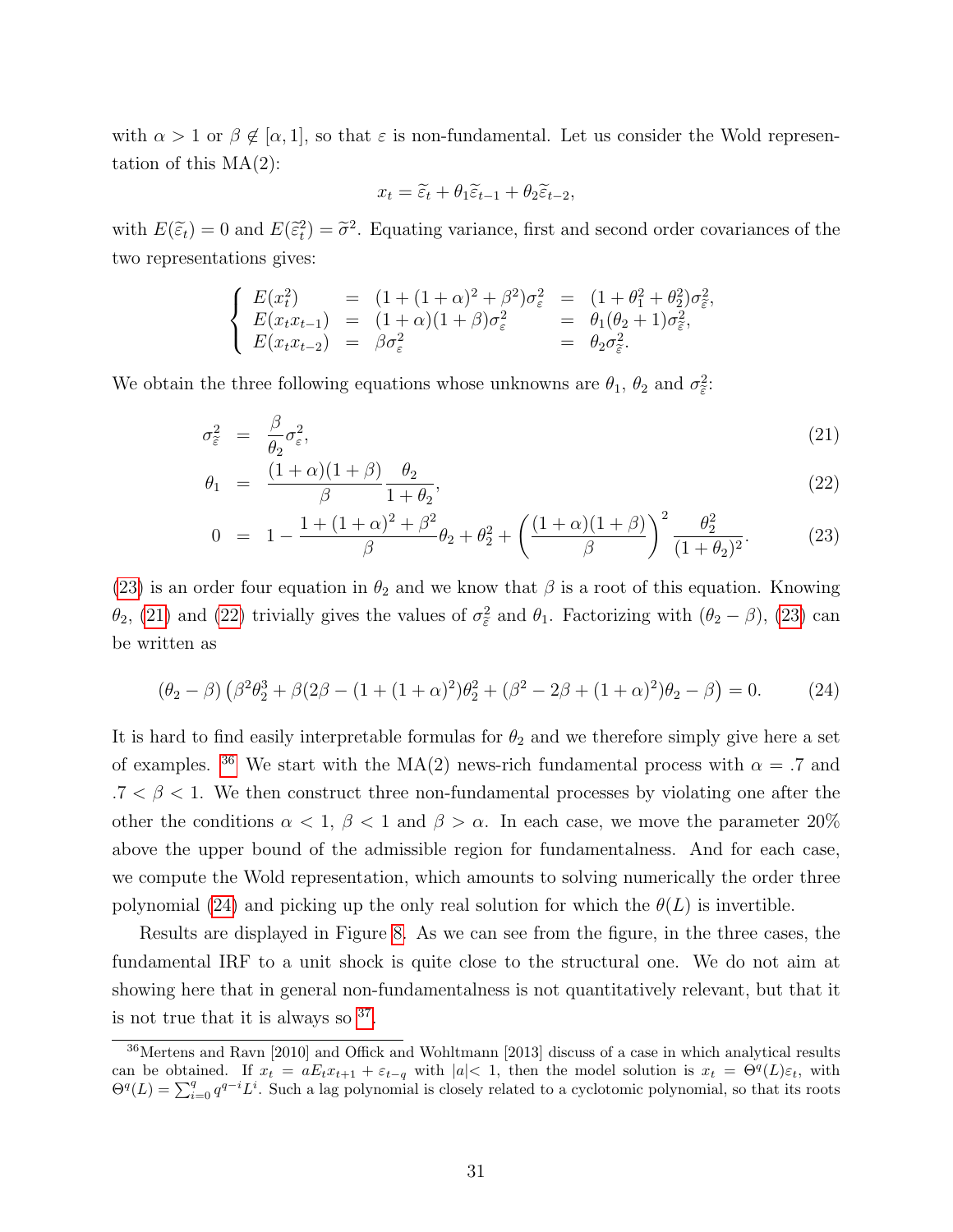

<span id="page-33-0"></span>Figure 8: Sructural non-fundamental news-rich processes and their fundamental representation

Note: This Figure displays three configurations of the  $MA(2)$  process [\(20\)](#page-30-2), by plotting IRF to a unit shock. The MA(2) process is described by the couple  $(\alpha, \beta)$ . Condition for fundamentalness is  $\alpha < \beta < 1$ . In each of this configuration, the process is non-fundamental, and its fundamental representation is also displayed, as obtained from solving equations [\(21\)](#page-32-0), [\(22\)](#page-32-0) and [\(23\)](#page-32-0).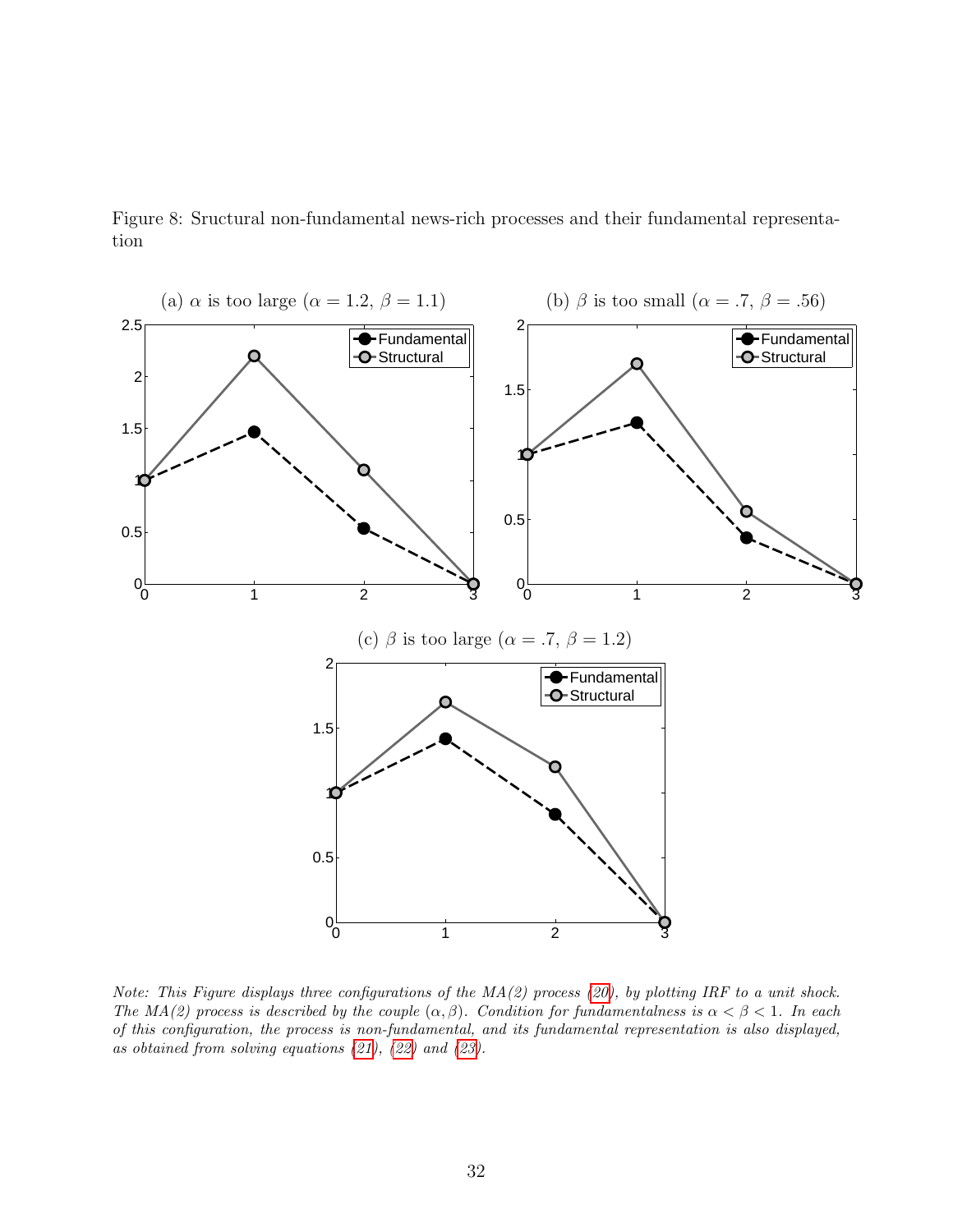**3.2.1.5** The role of information: The previous  $MA(2)$  examples have illustrated that non-fundamentalness does not necessarily render Wold representations useless for understanding the effects of structural shocks. Instead, it suggests that the problem is quantitative in nature, and depends on the quantity of information in the current and past realizations of the observable variables. In the next section, we will analyze multivariate processes and show that the quantity of information available to the econometrician matters for invertibility and for the distance between the structural representation and the fundamental one. As a prelude to the more general result, intuition about the relation between the information set and non-fundamentalness can be obtained in the following simple case where we again consider the MA(1) news-rich process:

$$
x_t = \varepsilon_t + (1 + \alpha)\varepsilon_{t-1},
$$

with  $\alpha > 0$ . We know that  $\varepsilon$  in this case is non-fundamental, more precisely  $x_t$ -nonfundamental if we only have information on  $x_t$ . Let us now enlarge the observation set of the econometrician by allowing for the observation of a second variable  $y_t$  that contains information about  $\varepsilon_t$  (typically, on would think of an asset price variable in the case of technological news shocks). In order to avoid non-generic singularities, we assume that there is a second shock  $\nu_t$  (with  $E\nu_t = 0$ ) that we interpret as pure noise. To save notations, let's normalize the covariance matrix of  $(\varepsilon, \nu)$  to the identity matrix. The structural model is therefore given by

$$
x_t = \varepsilon_t + (1+\alpha)\varepsilon_{t-1} + \nu_t,\tag{25}
$$

$$
y_t = \gamma \varepsilon_t + \nu_t, \tag{26}
$$

with  $\gamma > 0$  for simplicity. Its matrix representation is

$$
\begin{pmatrix} x_t \\ y_t \end{pmatrix} = \begin{pmatrix} 1 + (1+\alpha)L) & 1 \\ \gamma & 1 \end{pmatrix} \begin{pmatrix} \varepsilon_t \\ \nu_t \end{pmatrix} = \Theta(L) \begin{pmatrix} \varepsilon_t \\ \nu_t \end{pmatrix}.
$$

The process will be invertible, and therefore  $\varepsilon$  will be fundamental, when the roots of the determinant of the matrix  $\Theta(z)$  are outside the unit disk. In this case, the determinant of  $\Theta(z)$  has only one root which is  $z = \frac{\gamma - 1}{1 + \alpha}$  $\frac{\gamma-1}{1+\alpha}$ .

If  $\gamma = 0$ , meaning that y is uninformative about  $\varepsilon$ , then  $|z| < 1$  and  $\varepsilon$  is non-fundamental, which is the result we had in the previous section. But if y is informative enough about  $\varepsilon$ ,

can be computed analytically.

<span id="page-34-0"></span> $37$ Lippi and Reichlin [1993] show that the structural shocks estimated by Blanchard and Quah [1989] can be non fundamental in a model in which productivity follows an exogenous news-rich process. Such a diffusion process is also analyzed in Lippi and Reichlin [1994b]. Lippi and Reichlin [1994a] show that nonfundamental representations can be obtained by the use of Blaschke matrices. Blanchard and Quah [1993] underline the fact that structural representations can be non fundamental but close to the fundamental one.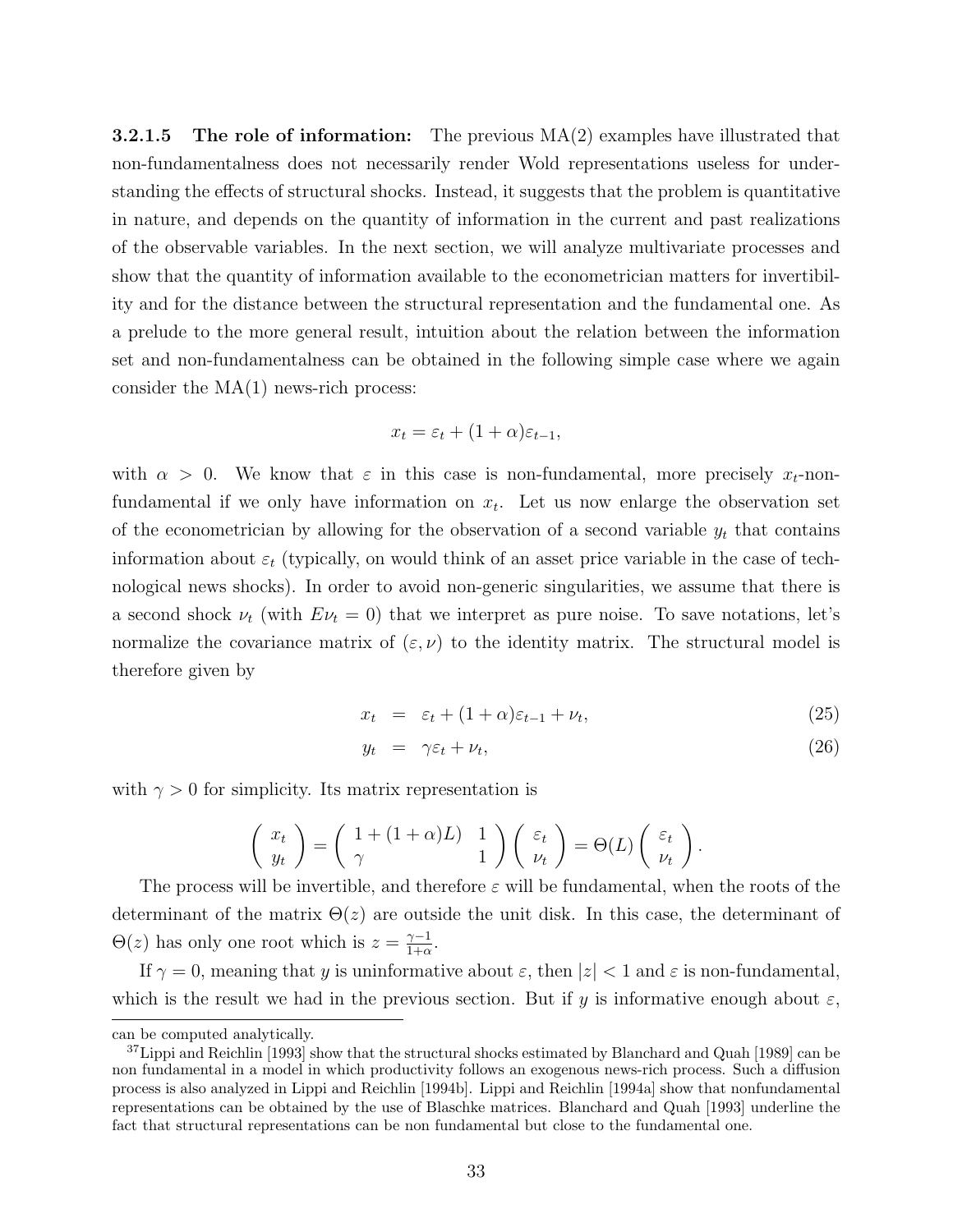meaning that  $\gamma$  is large enough (precisely  $\gamma > 2 + \alpha$ ), then  $\varepsilon$  is fundamental. In the case where  $\gamma < 2 + \alpha$ , then  $\varepsilon$  is not fundamental, but it will be "close" to the fundamental shock if  $\gamma$  is high enough, or in other words if y is informative enough about  $\varepsilon$ . We now formally discuss this point in a general multivariate case.

#### 3.2.2 The multivariate case

Consider an economic model who has a representation for  $\{y_t\}$  in the state-space form

<span id="page-35-0"></span>
$$
x_{t+1} = Ax_t + B\varepsilon_t, \tag{27}
$$

$$
y_t = Cx_{t-1} + D\varepsilon_t. \tag{28}
$$

 $x_t$  is  $n \times 1$  vector of possibly unobserved state variables,  $y_t$  is a  $k \times 1$  vector of variables observed by the econometrician, and  $\varepsilon_t$  is  $m \times 1$  vector of structural shocks. The shocks  $\varepsilon$ are Gaussian vector white noise with  $E\varepsilon_t = 0$ ,  $E\varepsilon_t \varepsilon_t' = I$  and  $E\varepsilon_t \varepsilon_{t-j} = 0$  for  $j \neq 0$ . We restrict to the "square case" in which there are as many shocks as observables in  $y (k = m)$ and in which D has full rank. Our discussion in this section closely follows the presentation of Fern`andez-Villaverde, Rubio-Ram`ırez, Sargent, and Watson [2007] and Sims [2012].

The question we ask is whether or not one can recover the structural shocks from the following VAR that involves only the observable variables  $y$ :

<span id="page-35-1"></span>
$$
y_t = F(L)y_{t-1} + G\hat{\varepsilon}_t,\tag{29}
$$

where  $F(L)$  is a infinite order lag polynomial. In other words, does there exist an  $F(L)$  and a matrix G such that  $\widehat{\varepsilon}_t = \varepsilon_t$ ?

Note that the answer to the question relies on two different sets of properties. First, assuming perfect observability of the state variables  $(y = x)$ , the question is whether the VAR process [\(27\)](#page-35-0) is invertible, which is a constraint on A. Second, given that information is imperfect, is the informational content of  $y$  enough to recover the structural shocks, which is a constraint on C and D given A and B. Fernandez-Villaverde, Rubio-Ramirez, Sargent, and Watson [2007] derive what they call a poor man's invertibility condition. If the matrix  $A - BD^{-1}C$  is stable (meaning that all its eigenvalues are inside the unit disc), then the structural shocks  $\varepsilon_t$  are the innovations of VAR [\(29\)](#page-35-1), meaning that there are the fundamental ones. Let us follow Sims [2012] to show this. Solve for  $\varepsilon_t$  in [\(28\)](#page-35-0):

$$
\varepsilon_t = D^{-1}(y_t - Cx_{t-1}),
$$

then plug into [\(27\)](#page-35-0):

$$
x_t = (A - BD^{-1}C)x_{t-1} + BD^{-1}y_t.
$$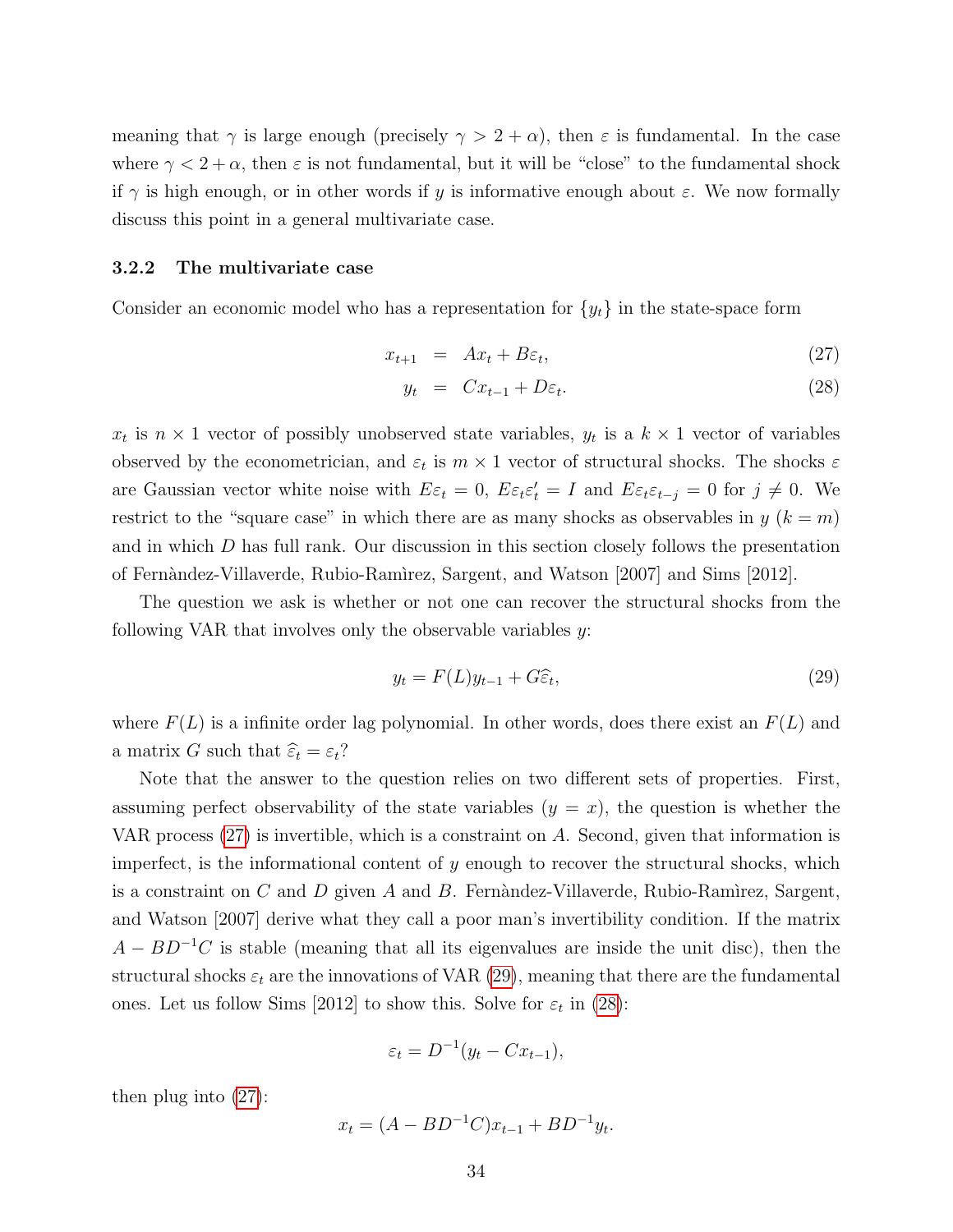Solving backward yields

<span id="page-36-0"></span>
$$
x_t = (A - BD^{-1}C)^{t-1}x_0 + \sum_{\tau=0}^{t-1} (A - BD^{-1}C)^{\tau-1}BD^{-1}y_{t-\tau}.
$$
 (30)

If  $\lim_{t\to\infty} (A - BD^{-1}C)^{t-1} = 0$  (which is the case if  $(A - BD^{-1}C)$  is a stable matrix), then the history of observables perfectly reveals the current state. One can then plug [\(30\)](#page-36-0) in [\(28\)](#page-35-0) to obtain a VAR in obervables whose innovations are  $\varepsilon$ :

$$
y_t = C \sum_{\tau=0}^{t-1} (A - BD^{-1}C)^{\tau-1} BD^{-1} y_{t-1-\tau} + D\varepsilon_t.
$$

The structural shocks  $\varepsilon$  are therefore fundamental. Note that one will still need to make identifying assumption related to D to recover the  $\varepsilon$  from the VAR innovations, which is a key issue in Structural VAR methods discussed in the next section.

If  $A - BD^{-1}C$  is not stable, then the structural shocks cannot be obtained from the estimation of a VAR like [\(29\)](#page-35-1). In such a case, how close will be the fundamental shocks to the structural one depends on how much information is contained in  $y$ . As shown in Sims [2012], one can use the Kalman filter to form a forecast of the current state,  $\hat{x}$ , given observables and a lagged forecast:

<span id="page-36-1"></span>
$$
\widehat{x}_t = (A - KC)\widehat{x}_{t-1} + Ky_t,\tag{31}
$$

where K is the time invariant Kalman gain and  $A - KC$  a stable matrix under some stabilizability and detectability conditions (see Hansen and Sargent [2012], chapter 8). Let us denote by  $\tilde{x}_t = x_t - \hat{x}_t$  the forecast error of the filter and  $\tilde{\Sigma}$  its variance matrix. Adding and substracting  $C\hat{x}_t$  from [\(28\)](#page-35-0), on obtains

<span id="page-36-2"></span>
$$
y_t = C\widehat{x}_{t-1} + u_t,\tag{32}
$$

with

$$
u_t = C(x_{t-1} - \hat{x}_{t-1}) + D\varepsilon_t.
$$
\n(33)

Using lagged [\(31\)](#page-36-1), substituting in [\(32\)](#page-36-2) and solving backward gives, when  $t \to \infty$  and using the fact that  $(A - KC)$  is a stable matrix:

$$
y_t = C \sum_{\tau=0}^{t-1} (A - KC)^{\tau} K y_{t-1-\tau} + u_t.
$$
 (34)

This VAR representation in observables have innovations u which are linear combination of the structural shocks  $\varepsilon$  and errors in forecasting the states  $\tilde{x}$ . The innovations variance is given by

$$
\Sigma_u = C\widetilde{\Sigma}C' + DD',
$$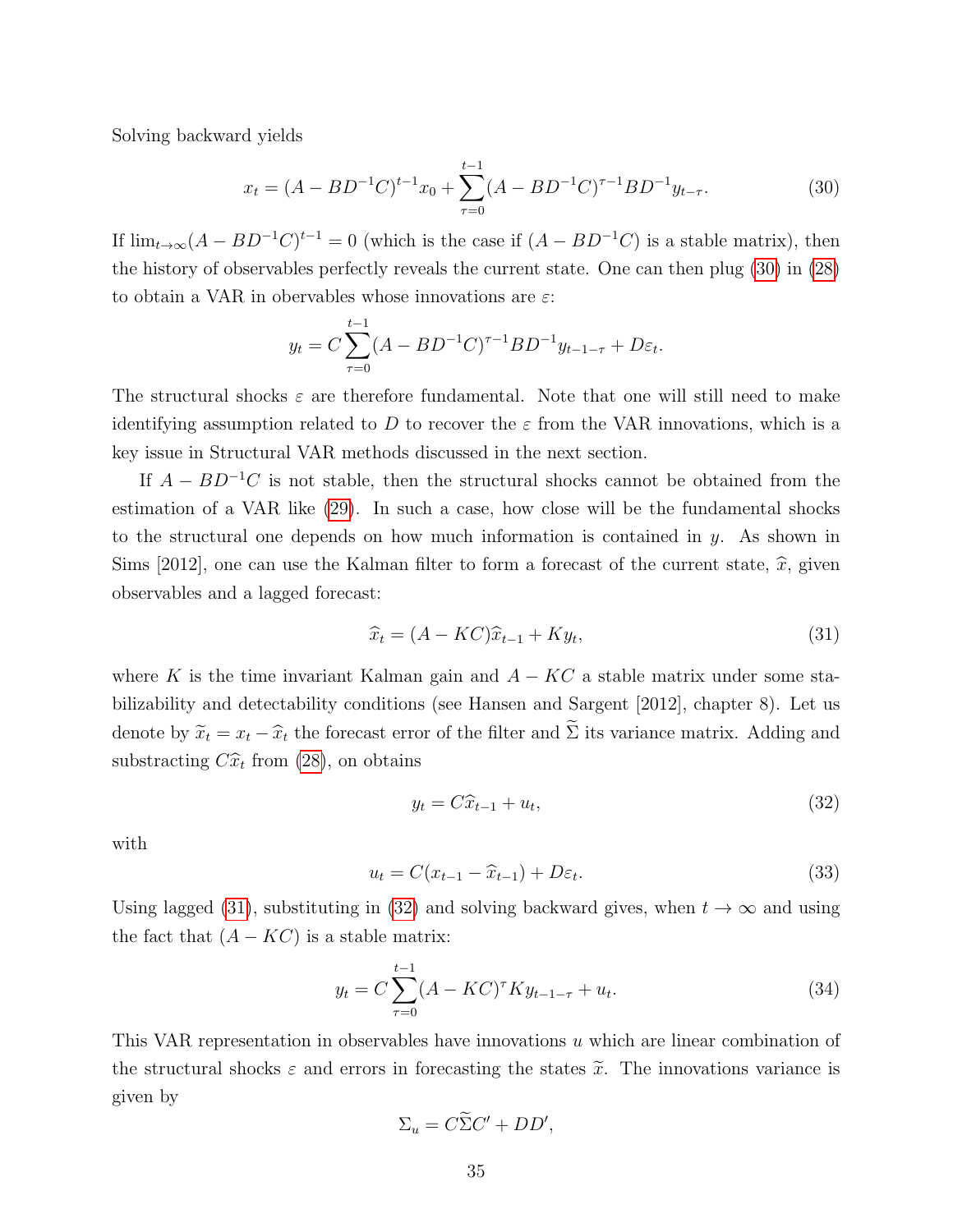where we use the assumption that  $\varepsilon$  has an identity variance matrix.

When the poor man's invertibility condition holds, Fernàndez-Villaverde, Rubio-Ramìrez, Sargent, and Watson [2005] <sup>[38](#page-37-0)</sup> show that  $\widetilde{\Sigma} = 0$ , so that the structural shock is fundamental. When that condition does not hold,  $\widetilde{\Sigma} \neq 0$ , and the innovation variance from the VAR is strictly larger than the innovation variance in the structural model. Invertibility fails because the observables do not allow for full revelation of the state vector. Put that way, it becomes clear that non-invertibility is fundamentally an issue of missing information [39](#page-37-1). As Sims [2012] puts it clearly, non-invertibility is not an "either/or" problem, as we have already illustrated in the univariate  $MA(2)$  case. If  $\Sigma$  is non zero but small (meaning that its spectral radius is close to zero), then  $u_t$  is almost equal to  $D\varepsilon_t$ . This implies that SVAR methods may provide good approximations to the effects of structural shocks even in the presence of non-fundamentalness. Sims [2012] and Seymen [2012] provide Monte Carlo evidence showing this to be the case in a reasonably calibrated macroeconomic model with news shocks. [40](#page-37-2) Fève and Jidoud [2012a] also consider a stylized dynamic model with news shocks in which the model solution is an infinite order non fundamental VAR. They show that even in such a case, finite order non fundamental VARs approximated quite well the model solution. [41](#page-37-3)

## 3.3 Structural VAR evidence

In this section we will discuss how SVAR methods have been used to evaluate the relevance and effects of news shocks. As emphasized in the previous section, the appropriateness of using VARs to discuss structural shocks relies on the structural shocks either being fundamental or that the non-fundamentalness problem –if present– is not quantitatively severe. We will assume this to be the case in this section, recognizing that the caveats discussed in the previous section may raise doubts about this assumption.

<span id="page-37-0"></span><sup>&</sup>lt;sup>38</sup>Fernàndez-Villaverde, Rubio-Ramìrez, Sargent, and Watson [2005] NBER working paper is an extended version of Fernàndez-Villaverde, Rubio-Ramìrez, Sargent, and Watson [2007]

<span id="page-37-1"></span><sup>&</sup>lt;sup>39</sup>This interpretation of the econometrician being "short of observations on a sufficient number of series" is the one of Hansen and Sargent [1994]. It suggests a way to test for non-fundamentalness, as formalized by Forni and Gambetti [2011]. They characterize necessary and sufficient conditions under which a set of variables is informationally sufficient in a VAR, i.e. that it contains enough information to estimate the structural shocks. Then, they propose a testing procedure based on such conditions, which relies on the fact that the estimated "structural" shocks of the VAR should not be Granger-caused by the principal components of a large Factor Augmented VAR.

<span id="page-37-2"></span> $^{40}$ Fernàndez-Villaverde and Rubio-Ramìrez [2006] evaluate nonfundamentalness in a DSGE linearized solution. They consider the monetary model of Christiano, Motto, and Rostagno [2003] and study two 8-variable VARs with two different sets of observables from the model. They show that one of the two is fundamental while the other one is not. This nicely illustrate that fundamentalness is essentially a question of information sets. Forni, Giannone, Lippi, and Reichlin [2009] have developed Factor Augmented VARs that use a large number of variables (hundreds) in order to avoid nonfundamentalness.

<span id="page-37-3"></span><sup>&</sup>lt;sup>41</sup>See Fève and Jidoud [2012b] for a discussion of short run and long run identification in such an analytical case.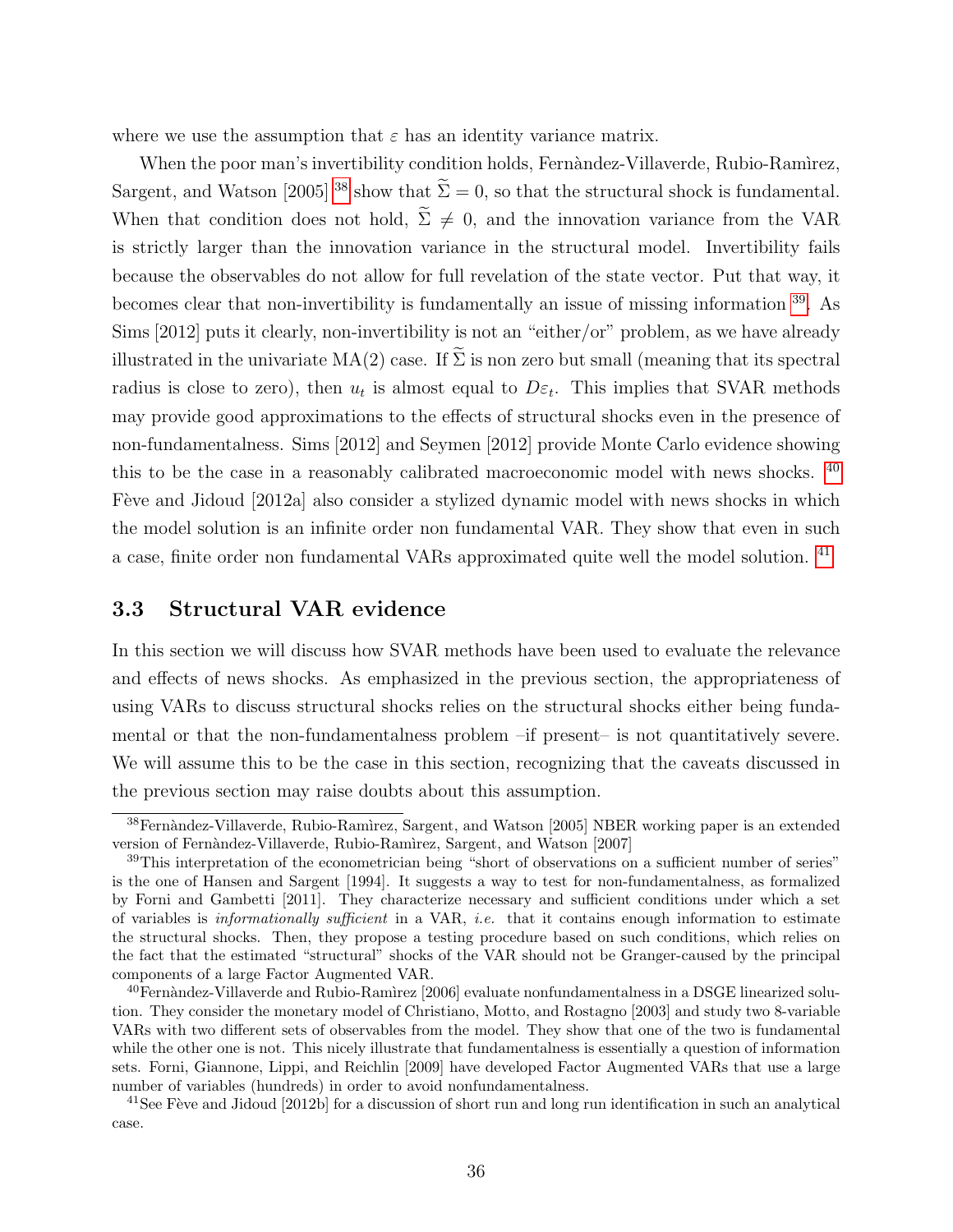The earliest work using VARs and discussing results in terms of news is Cochrane [1994] using a bi-variate consumption and income VAR. It followed a couple of papers by Blanchard and Hall. Looking for the sources of the 1990-91 US recession, Blanchard [1993] and Hall [1993] concluded that the recession was likely to have been caused by a shock to consumption. As Cochrane [1994] put it, "since consumption is an endogenous variable, the ultimate source of variability must be news about future values of any the above", the "above" variables being "factor prices, especially oil, monetary policy, government purchases, tax increases, technology shocks, bank regulation, international factors, and sectoral shifts".

Beaudry and Portier [2006] focused this idea by examining the potential effects of news regarding technological opportunities. Since much of the SVAR literature on news pursued this narrower interpretation, we will begin by presenting the approach used Beaudry and Portier [2006] and we will implement it on a more up-to-date sample. We then extend the analysis to higher dimension VARs and present different routes the literature has taken to identify technological news shocks.

The central idea in Beaudry and Portier [2006] is that financial variables, and especially stock prices, are the type of variables most likely to reflect news as they are clearly forward looking and free to jump in response to revised expectations. Hence, to look at the relevance of technological news, one can look at the extent to which innovations in stock prices contain information about future technological growth, or alternatively whether periods of high technological growth are preceeded by increase in stock prices. Beaudry and Portier [2006] implemented this idea using alternatively a short run and a long run identification scheme in a bi-variate setting.

### <span id="page-38-0"></span>3.3.1 A bivariate SVAR

Let us start from a situation where we already have an estimated Wold representation for the bivariate system composed of Total Factor Productivity  $(TFP_t)$  and a stock prices index  $(SP_t)$ . This moving average representation is given by (for ease of presentation we neglect any drift terms):

$$
\left(\begin{array}{c}\Delta TFP_t\\ \Delta SP_t\end{array}\right)=C(L)\left(\begin{array}{c}\mu_{1,t}\\ \mu_{2,t}\end{array}\right),\,
$$

where L is the lag operator,  $C(L) = I + \sum_{i=1}^{\infty} C_i L^i$ , and where the variance co-variance matrix of  $\mu$  is given by  $\Omega$ . Furthermore, we will assume that the system has at least one stochastic trend and therefore  $C(1)$  is not equal to zero.

From this Wold representation, we can derive infinitely many alternative representations with orthogonalized errors. Beaudry and Portier [2006] focused on two representations, one that imposes an impact restriction and one that imposes a long run restriction, where the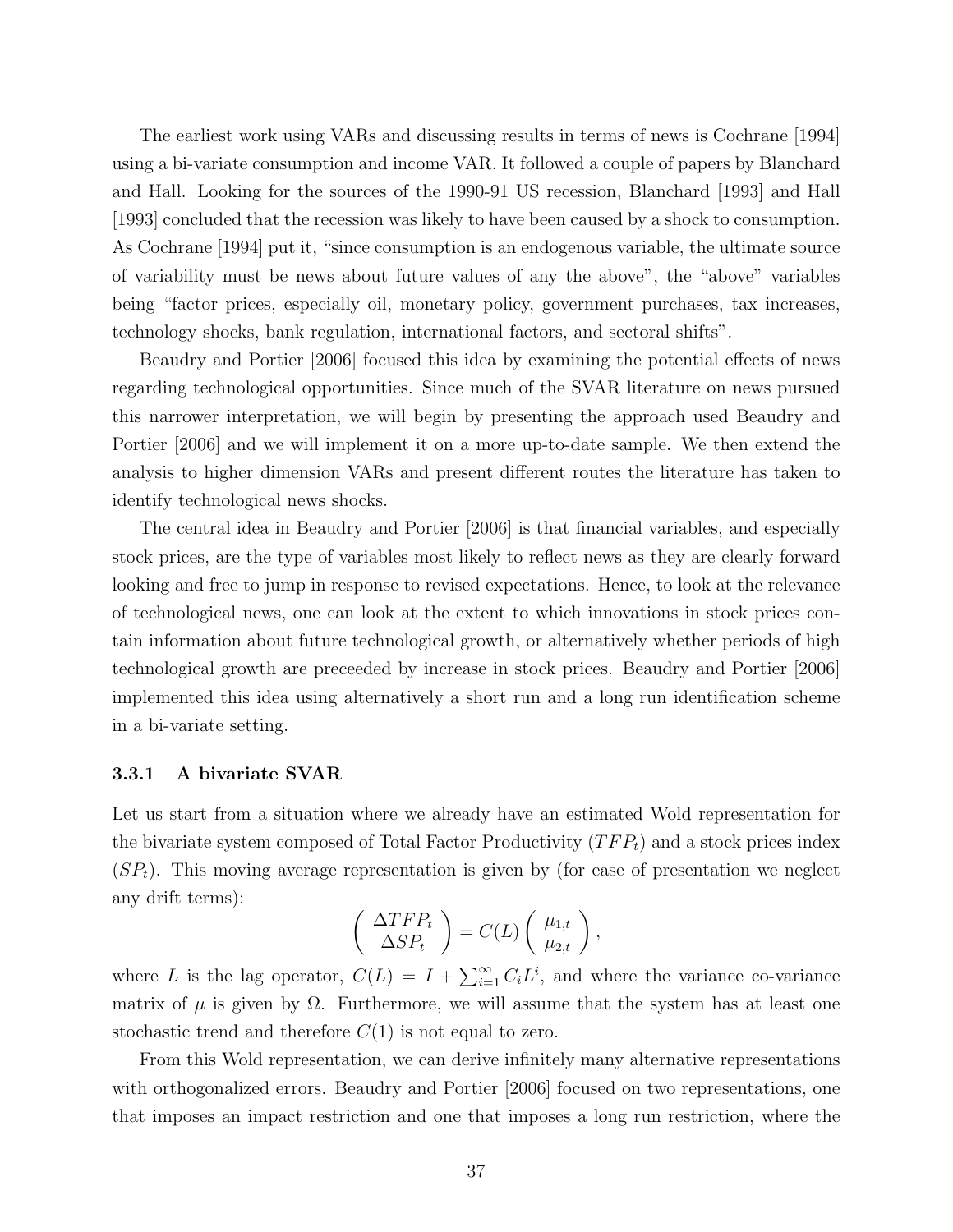resulting representations can be expressed as :

<span id="page-39-0"></span>
$$
\left(\begin{array}{c} \Delta TFP_t \\ \Delta SP_t \end{array}\right) = \Gamma(L) \left(\begin{array}{c} \epsilon_{1,t} \\ \epsilon_{2,t} \end{array}\right),\tag{35}
$$

<span id="page-39-1"></span>
$$
\begin{pmatrix}\n\Delta T F P_t \\
\Delta S P_t\n\end{pmatrix} = \widetilde{\Gamma}(L) \begin{pmatrix} \widetilde{\epsilon}_{1,t} \\
\widetilde{\epsilon}_{2,t} \end{pmatrix},
$$
\n(36)

where  $\Gamma(L) = \sum_{i=0}^{\infty} \Gamma_i L^i$ ,  $\widetilde{\Gamma}(L) = \sum_{i=0}^{\infty} \widetilde{\Gamma}_i L^i$  and the variance covariance matrices of  $\epsilon$  and  $\widetilde{\epsilon}$ are identity matrices. In order to get such a representation, we need to find the  $\Gamma$  matrices that solve the following system of equations:

$$
\begin{cases}\n\Gamma_0 \Gamma'_0 = \Omega, \\
\Gamma_i = C_i \Gamma_0 \text{ for } i > 0\n\end{cases}
$$

Since the above system has one more variable than equations, it is necessary to add a restriction to pin down a particular solution.

Now suppose we believed the data was driven by only two type of shocks: a surprise technology shock and some sort of demand shock. If we are ready to assume that the technology process is  $I(1)$  and that the demand shock has no permanent effects, then there are two ways of isolating a technology shock and the demand shock using a bi-variate VAR composed of TFP and stock prices. In the first case, say as represented by [\(35\)](#page-39-0), we can use a short run identification strategy that does not exploit the long run properties of the data. In this case we can recover the structural shocks by imposing that the  $(1, 2)$  element of  $\Gamma_0$ be equal to zero. This strategy chooses an orthogonalization where the second disturbance  $\epsilon_2$  has no contemporaneous impact on TFP. If the only two shocks to the system are the technology shock and the demand shock, this should allow us to recover  $\epsilon_1$  as the technology shock and  $\epsilon_2$  as the demand shock since the demand shock should not affect TFP on impact. In a second case, as represented by [\(36\)](#page-39-1), we could alternativly use a long run identification strategy by imposing that the (1, 2) element of the long run matrix  $\tilde{\Gamma}(1) = \sum_{i=0}^{\infty} \tilde{\Gamma}_i$  is zero. This orthogonalization forces the disturbance  $\tilde{\epsilon}_2$  to have no long run impact on TFP. In this case,  $\tilde{\epsilon}_1$  should represent the technology shock and  $\tilde{\epsilon}_2$  should represent the demand shock as only the technology should have a long run effect on measured TFP. If we perform both these exercise, we can then look at the correlation between the shocks derived from the two different identification strategies. For example, suppose we look at the correlation between  $\epsilon_2$  and  $\tilde{\epsilon}_1$ . If the data is driven by only a surprise technology shock and a demand shock, then the correlation between these two shocks should be zero as one represents the demand disturbance and the other the supply disturbance. This is the exercise performed in Beaudry and Portier [2006]. [42](#page-39-2)

<span id="page-39-2"></span><sup>&</sup>lt;sup>42</sup>Haertel and Lucke [2008] apply the same procedure on German data with similar results. Beaudry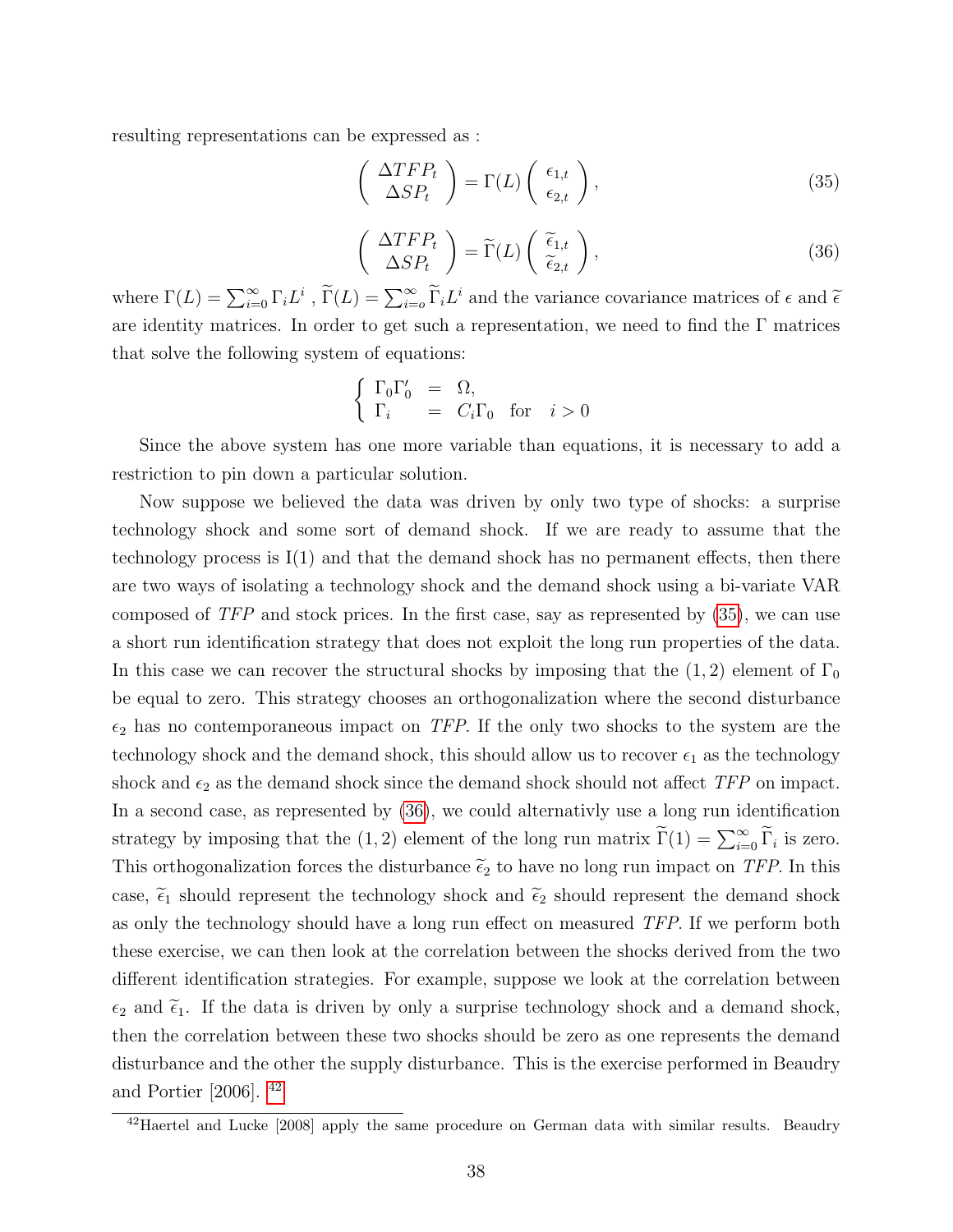We replicate the estimation of Beaudry and Portier [2006] here, where we extend the sample to cover the period from 1947Q1 to 2012Q3 as opposed to the period 1947Q1-2000Q1 in the original paper. All the VARs will be estimated with 3 lags in the VECM form, and 4 pages when estimation is done in levels. Panels (a) and (b) of Figure [9](#page-41-0) present impulse responses to a  $\epsilon_2$  shock identified using the short run identification strategy discussed above. The results obtained closely replicate the patterns reported in Beaudry and Portier [2006] even if the sample is extended. [43](#page-40-0) The first observation is that the innovation to the stock market,  $\epsilon_2$ , that is orthogonal to current TFP by construction, does not affect TFP for about 10 quarters, but does permanently affect  $TFP$  in the long run (panel (a)). This shock is by design reflected instantaneously in the stock market (panel (b)), but interestingly stock prices respond once and for all to this disturbance with little short run dynamics. In panels (c) and (d) of Figure [9](#page-41-0) we report impulse responses associated with the  $\tilde{\epsilon}_1$  shock identified using the long run identifying restriction. Under the assumption that the data are driven by a surprise technology shock and a demand shock, the responses reported in panels (c) and (d) should be quite different to those obtained in panels (a) and (b) since one should represent the effects of a demand shock while the other should represent the effects of a supply shock. Instead we see by comparing the panels that the responses of each variable are strikingly similar. This similarity is further illustrated on Figure [10](#page-42-0) where we plot  $\tilde{\epsilon}_1$  against  $\epsilon_2$ . While one could have expected these shocks to be almost orthogonal, the two shocks are instead closely aligned on the 45 degree line, meaning that they are almost indistinguishable one from another.

While the patterns in Figure [9](#page-41-0) do put into question a two shock model of the economy driven by a surprise technology shock and a demand shock, the relevant question is whether the patterns reported in the panels tell us anything regarding news or other models of the economy. In Beaudry and Portier [2006] it is argued that one simple interpretation of these observations is that they are driven by a two shock model where one shock is a technological news shock and the other a surprise trend-stationary technology shock. Under

and Portier [2005] and Vukotić [2011] perform the same type of identification of news shocks using sectoral data. Lanne and Luetkepohl [2008] use the same bivariate system but estimate a two-state Markov regime switching model. Imposing orthogonality of the two socks in each of the two regimes allows for identification of two shocks, so that short and long run identification restrictions can be tested.

<span id="page-40-0"></span><sup>&</sup>lt;sup>43</sup>Because of space limitations, we do not present robustness results for alternative specification of this VAR. The punchline is that the properties of these two identification schemes imposed on a bi-variate VAR with U.S.TFP and stock prices is a very robust result with respect to lag length and to estimating the VAR in level or as a VECM. However, if one starts from estimating a VAR in differences with non-co-integration imposed the results change quite substantially as we will show later. Also, the properties depend on using a measure of TFP that corrects for capacity utilization. If one uses a measure of TFP that does not correct for capacity utilization, then the response of TFP to a news shock (as associated with either  $\epsilon_2$  or  $\tilde{\epsilon}_1$ ) is much quicker.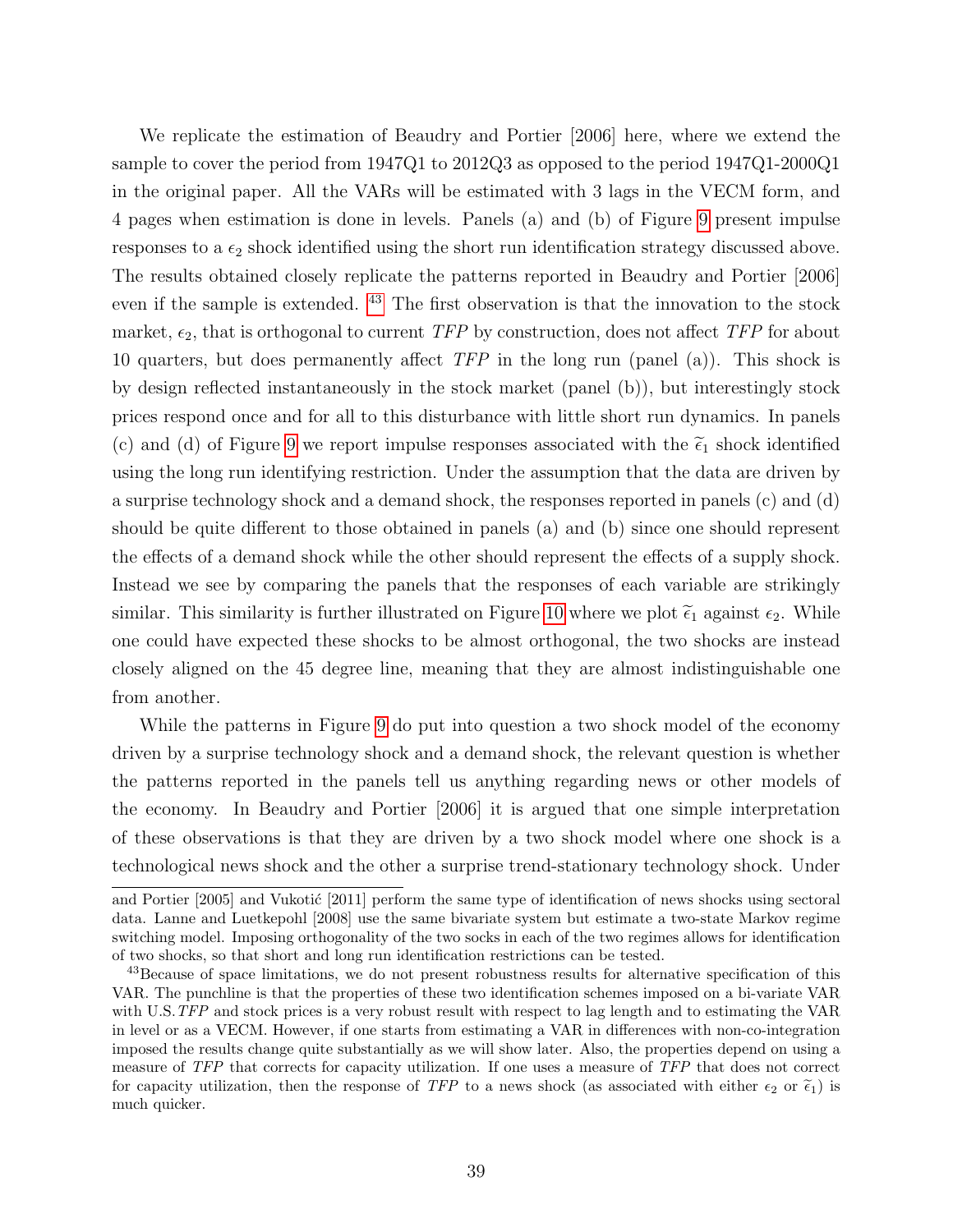

<span id="page-41-0"></span>Figure 9: Impulse response in the  $(TFP, SP)$  VAR

Note: This Figure displays impulse responses in the log  $(TFP, SP)$  VAR to a one percent shock. The first line corresponds the the short run identification, where  $\varepsilon_2$  is the shock that does not affect TFP on impact. The second line corresponds to the long run identification, where  $\tilde{\epsilon}_1$  is the only shock that affect TFP in the long run. The VAR is estimated as a VECM with one cointegrating relation and 3 lags. The unit of the vertical axis is percentage deviation from the situation without shock. Grey areas correspond to the 66% confidence band. The distribution of IRF is the Bayesian simulated distribution obtained by Monte-Carlo integration with 10,000 replications, using the approach for just-identified systems discussed in Doan [1992]. The sample is 1947Q1-2012Q3. See the appendix for a description of the data.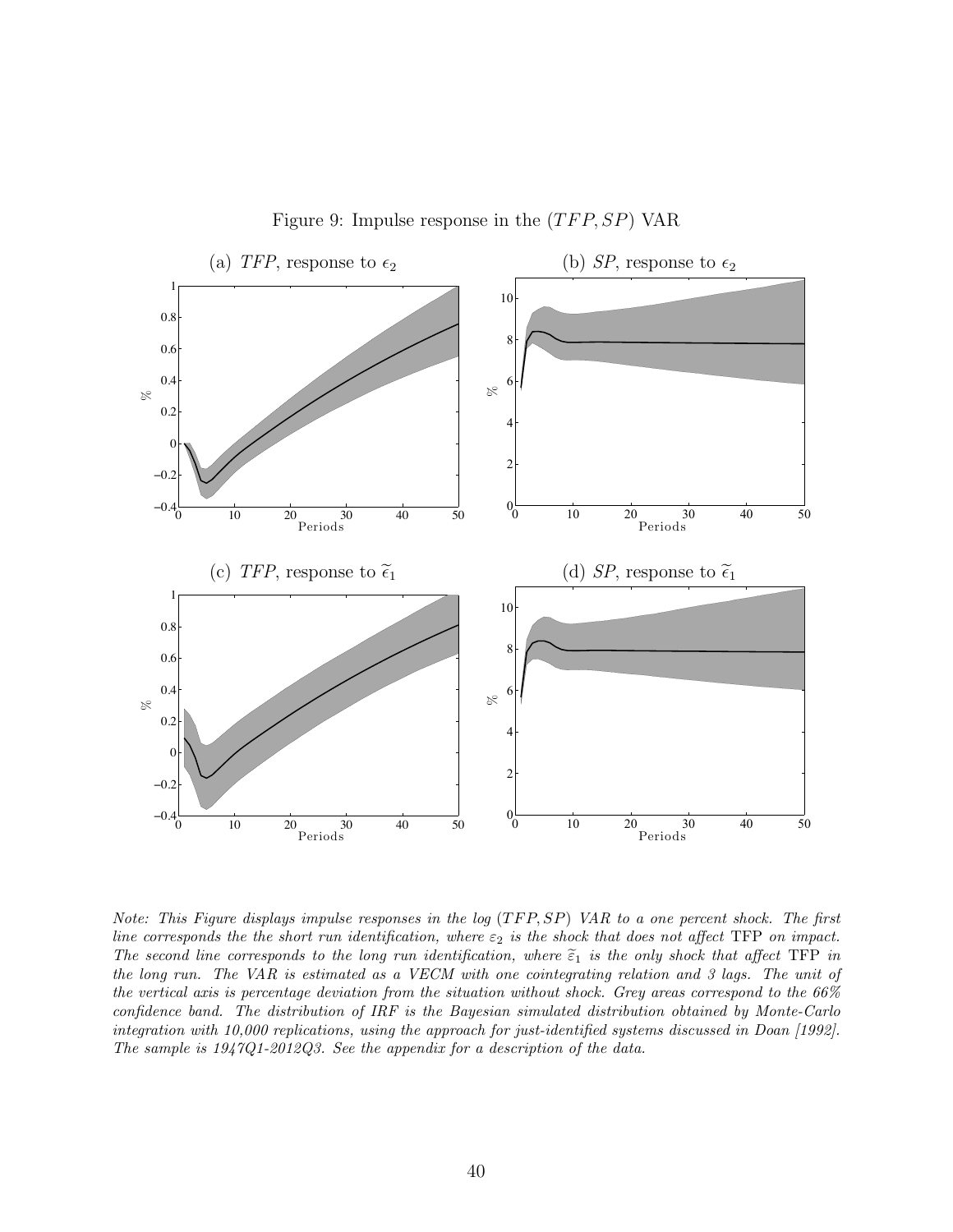Figure 10: Short run residuals  $\varepsilon_2$  against long run ones  $\tilde{\varepsilon}_1$  in the (TFP, SP) VAR

<span id="page-42-0"></span>

Note: This Figure displays short run residuals  $\varepsilon_2$  against long run ones  $\tilde{\varepsilon}_1$  in the log (TFP, SP) VAR.  $\varepsilon_2$  is the shock that does not affect TFP on impact in the short run identification.  $\tilde{\epsilon}_1$  is the only shock that affect TFP in the long run in the long run identification. The VAR is estimated as a VECM with one cointegrating relation and 3 lags. The sample is 1947Q1-2012Q3. See the appendix for a description of the data.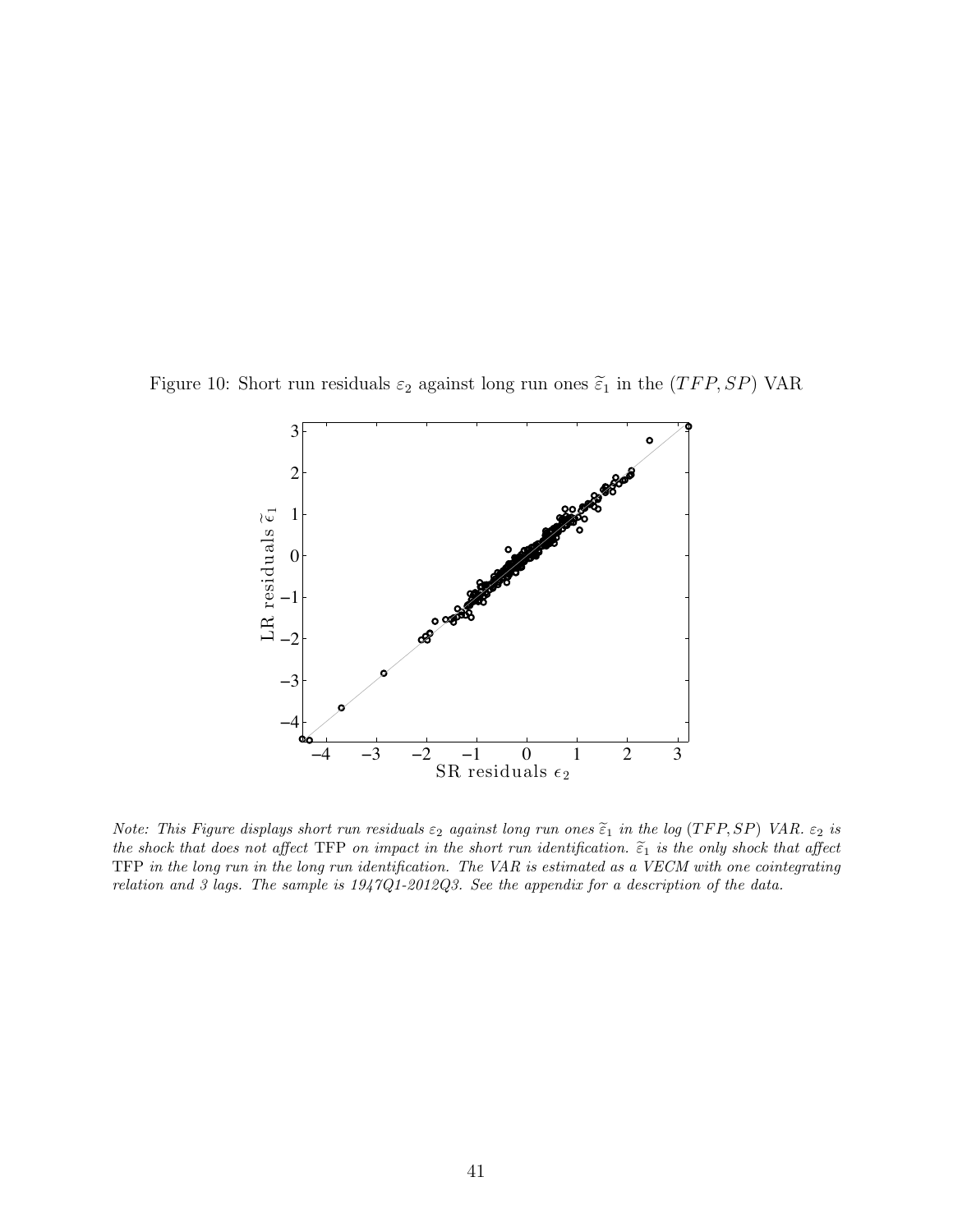this interpretation, the shock  $\epsilon_2$  should capture the news shock as it should be reflected in stock prices before it is reflected in TFP. If in addition we assume that news relates to permanent changes to TFP, then  $\tilde{\epsilon}_1$  identified using the long run restrictions should also isolate the news shock, thereby explaining the similarity in responses. In that sense,  $\epsilon_2$  and equivalently  $\tilde{\epsilon}_1$  correspond to two ways of isolating news about further productivity that are instantaneously priced in the stock market, although the news does not lead to actual increases in productivity for a rather long time. As noted, the results from this SVAR exercise place doubt on the common interpretation of the economy driven primarily by a demand shock and a surprise technology shock since, if this were the case, innovations in stock prices which are orthogonal to TFP should reflect the demand shock and should not resemble supply shocks identified by long run restrictions. [44](#page-43-0)

## 3.3.2 Extending to a higher dimension VARs

<span id="page-43-2"></span>3.3.2.1 Three-variable VARs: There are at least three reasons for exploring the robustness of the Beaudry and Portier's [2006] findings to higher dimension VARs. [45](#page-43-1) First, as we have discussed before, increasing the information set reduces the likelihood of nonfundamentalness problems. Second, if this identification scheme is identifying the effects of news, it is interesting to know how other variables respond to news, and this can be explored by considering a larger VAR. Third, there are likely more than two types of shocks that drive macro-fluctuations and therefore considering a system with more shocks appears desirable. However, the drawback or difficulty with a larger system is that it requires more identification assumptions. We will review several different identifying assumptions that have been made in the literature. To begin, we will focus on the following simple approach to identifying news shocks. To see how the approach can be applied to systems with many variables, consider a vector of macroeconomic times series of dimension  $n$ , whose Wold representation

<span id="page-43-0"></span> $^{44}$ It is important to recognize that this "news" interpretation is not the only possible interpretation of these observations. For example, an alternative view is that TFP is endogenous, and that short run non technological intrinsic shocks (preference, government spending, taxes, etc...) eventually affect TFP. Such a view would be for example supported by an endogenous growth model with learning by doing.

<span id="page-43-1"></span><sup>45</sup>Beaudry and Portier [2006] do not only focus on a bi-variate VAR. They also report results for larger systems. However, as noted by Kurmann and Mertens [2013] and formally shown in Lucke [2010], some of the identification schemes used for larger systems in Beaudry and Portier [2006] may be problematic (in the case of long run restrictions and when the system is not estimated in levels). For this reason, we do not report results from such schemes here, and instead provide new results.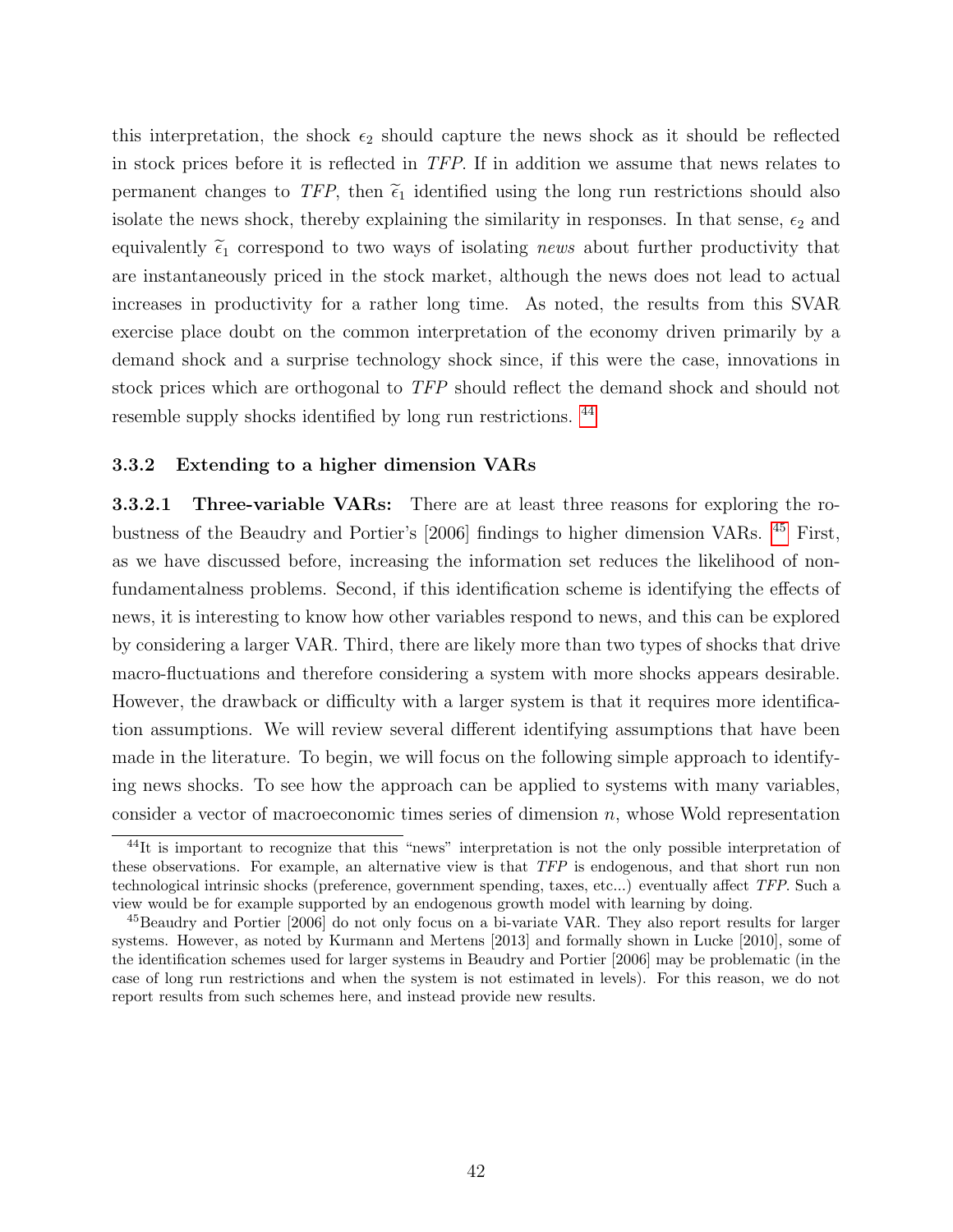is estimated to be (again neglecting drift terms):

<span id="page-44-0"></span>
$$
\begin{pmatrix}\n\Delta X_{1t} \\
\Delta X_{2t} \\
\vdots \\
\Delta X_{nt}\n\end{pmatrix} = C(L) \begin{pmatrix}\n\mu_{1,t} \\
\mu_{2,t} \\
\vdots \\
\mu_{nt}\n\end{pmatrix}.
$$
\n(37)

Where the two first variables in the system are always  $TFP$  and stock prices,  $X_{1t} = TFP_t$  and  $X_{2t} = SP_t$ , while the  $n-2$  other variables can be different from one system to another. We aim at identifying some of the structural shocks from the following alternative representation with orthogonal innovations:

<span id="page-44-1"></span>
$$
\begin{pmatrix}\n\Delta X_{1t} \\
\Delta X_{2t} \\
\vdots \\
\Delta X_{nt}\n\end{pmatrix} = \Gamma(L) \begin{pmatrix}\n\varepsilon_{1,t} \\
\varepsilon_{2,t} \\
\vdots \\
\varepsilon_{nt}\n\end{pmatrix}.
$$
\n(38)

To fully identify the *n* structural innovations, we need  $n(n-1)/2$  restrictions. As we aim at identifying news shocks about future productivity, we can consider a subset of restrictions that will allow us to identify only the news shock and a surprise technology shock. To do this, we first assume that only two shocks can permanently affect TFP in the long run. This amounts to imposing  $n-2$  zeros for the last  $n-2$  columns of the first line of the long run matrix  $\Gamma(1)$ . We then need to separate those two technology shocks: this is done by assuming that the surprise technology shock is the only shock that affects TFP on impact, which implies that the only non-zero term in the first row of the impact matrix  $\Gamma_0$  is the  $(1, 1)$  term. These  $2n - 3$  restrictions allows for a unique identification of the news shock  $\varepsilon_2$ and the surprise technology shock  $\varepsilon_1$ .

Figure [11](#page-45-0) displays the responses of  $TFP$  and stock prices to the  $\varepsilon_2$  shock (the expected news shock) estimated using a tri-variate system where the third variable is varied. Confidence bands are the ones obtained for the  $(TFP, SP, C)$  system, and the four bold lines correspond to the response in the four three-variable VARs in which the third variable is alternatively  $C, I, Y$  and  $H$  (ie, per capita values of consumption, investment, output and hours worked). All estimations are in levels. Two main conclusions can be drawn from theses responses: firstly the responses stay the same when we change the third variable in the system; secondly, the responses are remarkably similar to the ones obtained in the two-variable case.

Figure [12](#page-47-0) shows how four macroeconomic aggregates react to the news shock: consumption, investment, GDP and hours worked all increase on impact. Consumption's response is close to a once for all jump, while investment, hours and GDP display a hump shape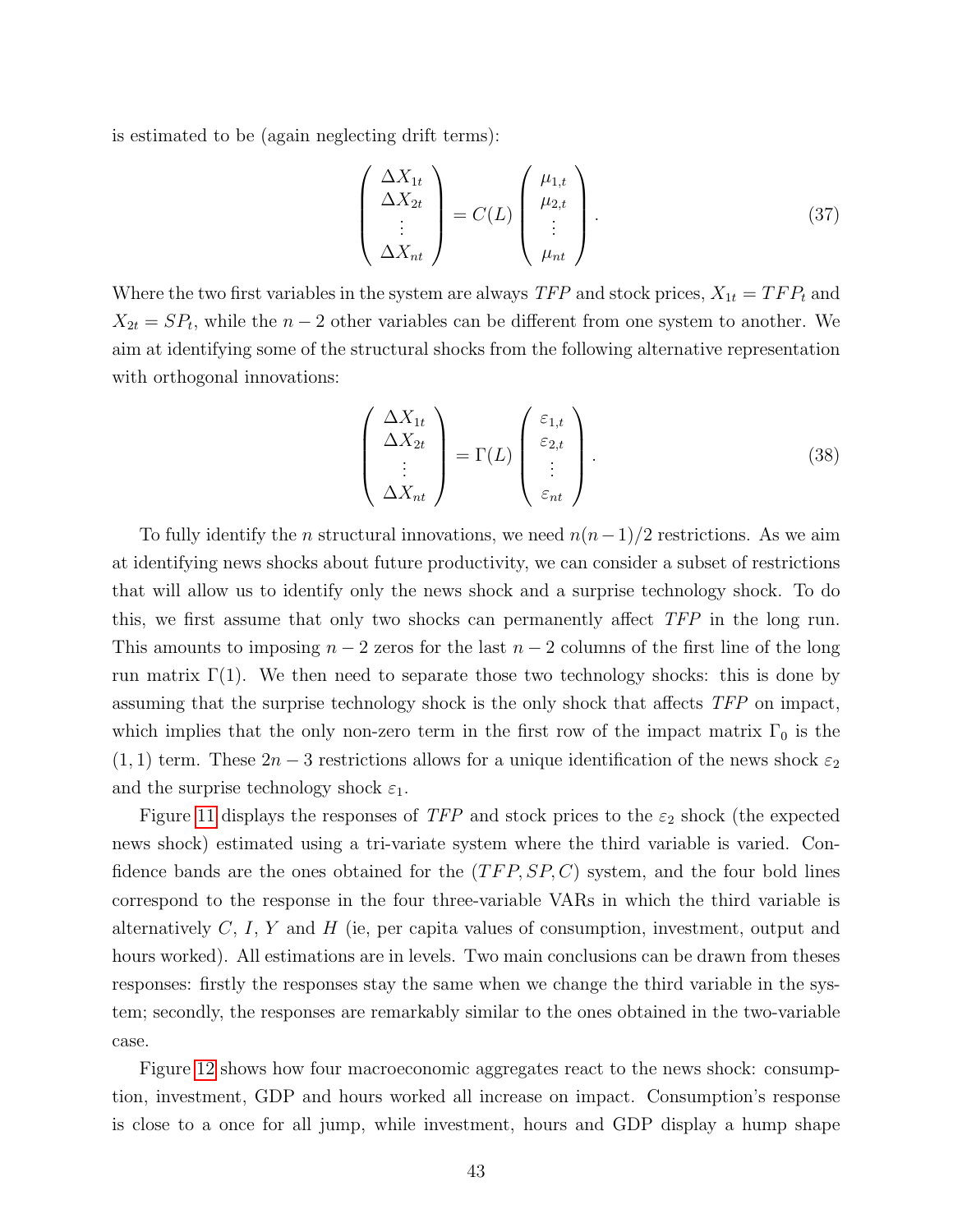<span id="page-45-0"></span>Figure 11: Impulse response of TFP and Stock Prices to the news shock  $\varepsilon_1$  in the 3-variable VARs



Note: This Figure displays impulse responses to the news shock  $\varepsilon_1$  in the log (TFP, SP, X) VAR, where X is alternatively  $C, I, Y$  and  $H$ . The news shock is identified as the only shock that does not affect TFP on impact but that is allowed to do so in the long run. The VAR is estimated as a VECM with two cointegrating relations and 3 lags when I, C or Y are the third variable. It is estimated in levels with  $\frac{1}{4}$  lags when H enters the system. Each of the four bold lines corresponds to a different VAR. The unit of the vertical axis is percentage deviation from the situation without shock. Grey areas correspond to the 66% confidence band. The distribution of IRF is the Bayesian simulated distribution obtained by Monte-Carlo integration with 10,000 replications, using the approach for just-identified systems discussed in Doan [1992]. Its is the one obtained in the  $(TFP, SP, C)$  VAR. The sample is 1947Q1-2012Q3. See the appendix for a description of the data.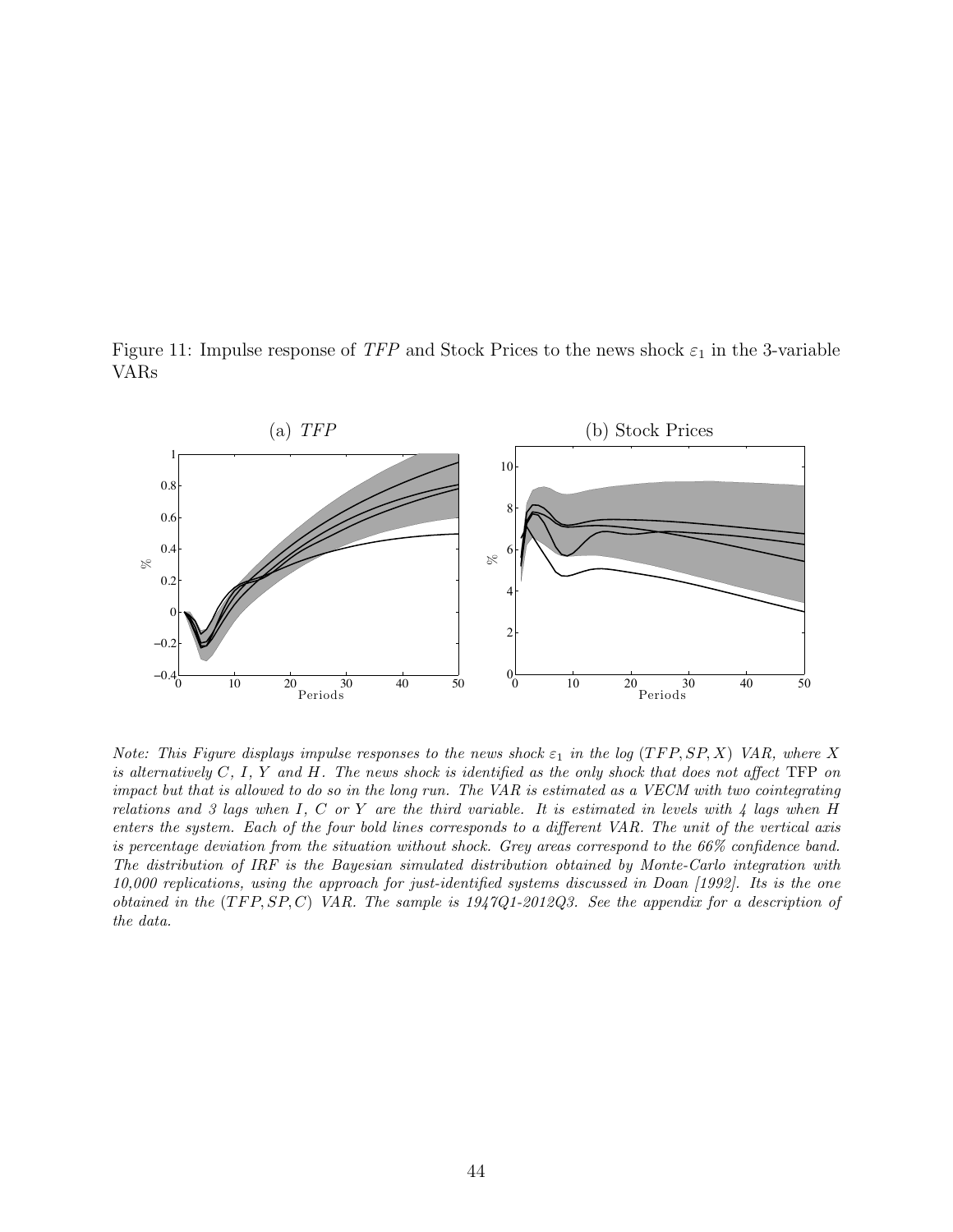response in the short run. As shown in Table [2,](#page-46-0) the news shock explains between 60 and 80 % of the variance of C, I, Y and H for horizons between 4 and 16 quarters, although it explains less that 3% of the variance of TFP at the same horizon, and about one half of its variance in the long run. Note from the Table that the short run variance decomposition is robust to level or VECM specification. We also see in Table [2](#page-46-0) that long run properties are not invariant to the co-integration rank specification : the news shock explains more than 80% of the variance of TFP in the VECM specification, [46](#page-46-1) but only one half in the level one. [47](#page-46-2) The possible sensitivity of results to co-integration assumptions will be a recurring theme.

| Horizon                          | 1                | 4                           | 8              | 12             | 16 | 120 |
|----------------------------------|------------------|-----------------------------|----------------|----------------|----|-----|
| Level specification              |                  |                             |                |                |    |     |
| TFP                              | $\left( \right)$ | $\mathcal{D}_{\mathcal{L}}$ | $\overline{2}$ | $\overline{2}$ | 3  | 56  |
| C                                | 39               | 71                          | 77             | 77             | 75 | 67  |
| I                                | 16               | 53                          | 65             | 66             | 65 | 57  |
| Y                                | 30               | 72                          | 82             | 80             | 78 | 64  |
| H                                | 39               | 70                          | 81             | 82             | 79 | 56  |
| 2 coint. relations specification |                  |                             |                |                |    |     |
| TFP                              | $\mathcal{O}$    | 2                           | 2              | 2              | 4  | 84  |
| C                                | 22               | 55                          | 63             | 65             | 66 | 87  |
| I                                | 5                | 36                          | 50             | 52             | 53 | 78  |
|                                  | 4                | 49                          | 64             | 64             | 65 | 87  |

<span id="page-46-0"></span>Table 2: Share of the variance explained by the news shock in 3-variable VARs (in %)

Note: This table is obtained from the estimation of a  $(TFP, SP, X)$  VAR, where X is alternatively C, I, Y and H. The news shock is identified as the only shock that does not affect TFP on impact but that is allowed to do so in the long run. The VAR is estimated as a VECM with two cointegrating relations and 3 lags when I, C or Y are the third variable. It is estimated in levels with  $\lambda$  lags when H enters the system. Results for TFP are given for the  $TFP, SP, C$ ) VAR. The sample is 1947Q1-2012Q3. See the appendix for a description of the data.

**3.3.2.2 Consumer confidence:** In the above VAR exercises, we have been using information from stock prices to help identify news shocks. It is reasonable to believe that stock

<span id="page-46-1"></span><sup>&</sup>lt;sup>46</sup>The results from the VECM system are likely more credible as results from estimating the system in levels may not lead to consistent estimates of forecast variances. See Phillips [1998] on that point.

<span id="page-46-2"></span><sup>&</sup>lt;sup>47</sup>The proper co-integration rank is questionable when hours enter the system, as there is an open debate on the proper specification of hours (level or difference) (see Christiano, Eichenbaum, and Vigfusson [2004], Chari, Kehoe, and McGrattan [2008] and Fève and Guay [2010]). We have verified that this issue is not very important in this system as the response of hours is very similar when the VAR is estimated with one co-integrating relation involving only TFP and SP and hours in levels or in difference.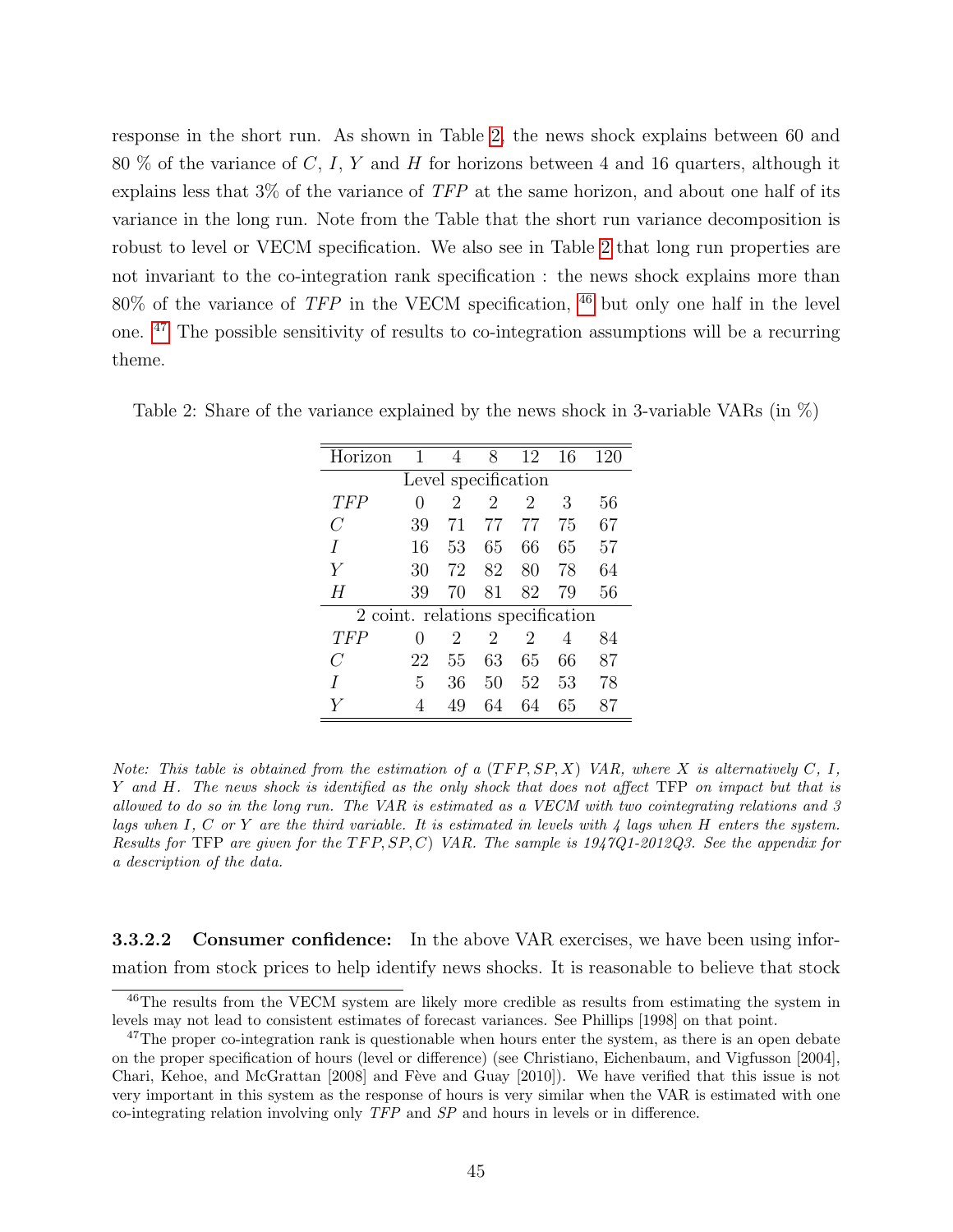

<span id="page-47-0"></span>Figure 12: Impulse response of C, I, Y and H to the news shock  $\varepsilon_1$  in the 3-variable VARs

Note: This Figure displays impulse responses to the news shock  $\varepsilon_1$  in the log (TFP, SP, X) VAR, where X is alternatively  $C, I, Y$  and  $H$ . The news shock is identified as the only shock that does not affect TFP on impact but that is allowed to do so in the long run. The VAR is estimated as a VECM with two cointegrating relations and 3 lags when  $I, C$  or  $Y$  are the third variable. It is estimated in levels with  $\mu$  lags when  $H$  enters the system. The unit of the vertical axis is percentage deviation from the situation without shock. Grey areas correspond to the 66% confidence band. The distribution of IRF is the Bayesian simulated distribution obtained by Monte-Carlo integration with 10,000 replications, using the approach for just-identified systems discussed in Doan [1992]. The sample is 1947Q1-2012Q3. See the appendix for a description of the data.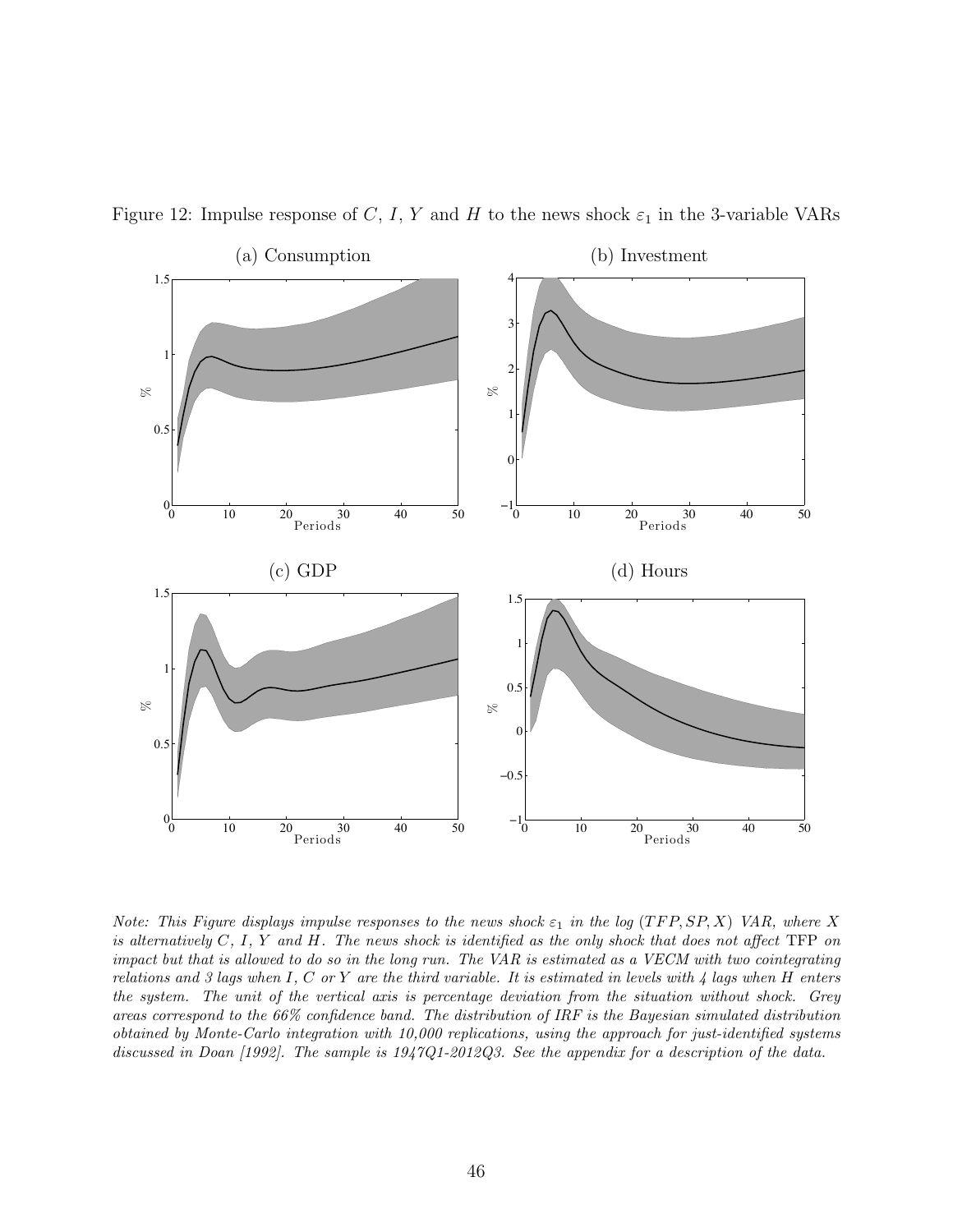prices are good indicators of agents' perceptions about future economic outcomes. However, it is interesting to ask whether the news shocks identified using the combination of short and long run restrictions suggested in this subsection are also reflected in measures of consumer confidence. If it were not the case, this would put in to question the interpretations of these shocks.  $48$  To this end, we examined how measured consumer confidence – as captured by the Michigan survey – reacts to a news shock in a 3-variable VAR where the first two variables remain TFP and stock prices, while the third variable is the index of consumer sentiment drawn from the Michigan survey. In Figure [13](#page-49-0) we report the response of the consumer sentiment index when the news shock is identified as the shock that has no impact effect on TFP but is allowed to have a long run effect on TFP. As can be seen, in response to the identified news shock, consumer sentiments jumps up and continues to rise for two quarters. In terms of variance decomposition, the identified news shocks explain about 80% of the variance of this consumer sentiment index. Hence, in this system, positive news shocks appear to be associated with optimism on the part of consumers which is reassuring for the proposed interpretation. In order to explore the robustness of this result, we also examined how results changed if we replaced stock prices in this three variable VAR with sequentially consumption expenditure (non-durable and services) and hours worked. When stock prices are replaced by consumption expenditures, we find very similar effects of the news shock. In particular, the identified news shock accounts for the majority of the movement in consumer sentiments. However, when we replace stock prices with hours worked, we get quite different results. In such a case, the news shock accounts for much less of the movements in consumer sentiments and it has much less effect on long run TFP movements. How to interpret this result? First, this result indicates that the identification of news shocks may be quite sensitive to the variables used in the VAR. This observation should not be too surprising given our discussion of non-fundamentalness where we emphasized that a VAR would need to include variables with sufficient information content if one hopes to properly learn about news shocks. Second, these results suggest to us that it may be more appropriate to identify news shocks using a combination of stock prices and survey evidence as to increase the information set of the econometrician, as opposed to using only one of the variables.

<span id="page-48-0"></span><sup>48</sup>Sill [2009], Leduc and Sill [2010] and Barsky and Sims [2012] explore the relationship between economic activity measures of consumer confidence. Lamla, Lein, and Sturm [2007] identify news shocks making use of the business tendency surveys of the German Ifo Institute. Milani and Rajbhandari [2012b] exploit information from the term structure of survey expectations to identify news shocks in a DSGE model with rational expectations. Recently, Angeletos, Collard, and Dellas [2013] and Fève and Guay [2013] have made use of consumer confidence data in order to disentangle technological news from "sentiment" shocks.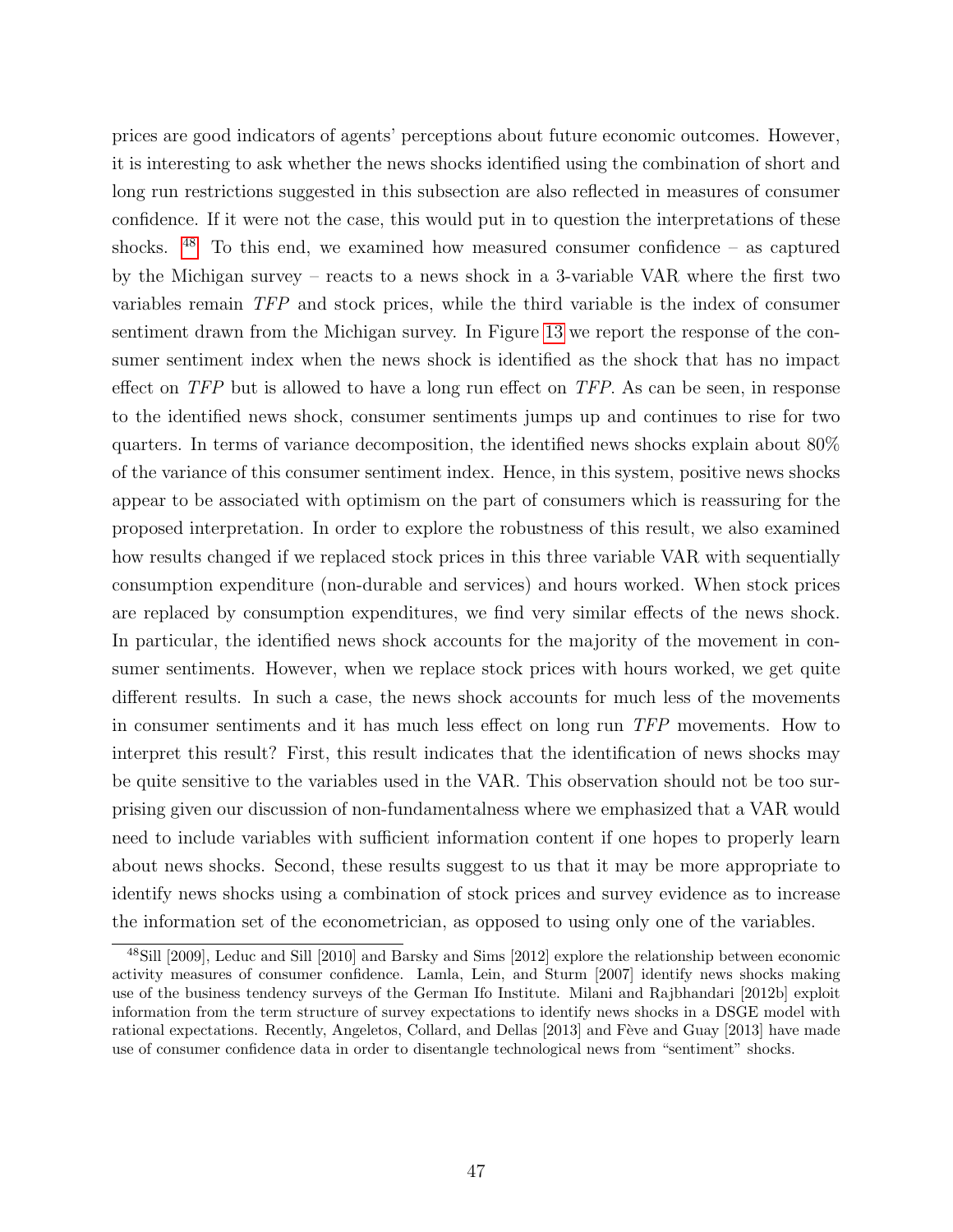Figure 13: Impulse response of the index of consumer sentiment to a news shock in the 3-variable VAR  $(TFP, SP, ICS)$ 

<span id="page-49-0"></span>

Note: This Figure displays impulse responses of the index of consumer sentiments ICS to the news shock  $\varepsilon_1$ in the log  $(TFP, SP, ICS)$  VAR. The news shock is identified as the only shock that does not affect TFP on impact but that is allowed to do so in the long run. The VAR is estimated in levels with  $\frac{1}{4}$  lags. The unit of the vertical axis is percentage deviation from the situation without shock. Grey areas correspond to the 66% confidence band. The distribution of IRF is the Bayesian simulated distribution obtained by Monte-Carlo integration with 10,000 replications, using the approach for just-identified systems discussed in Doan [1992]. The sample is 1960Q1-2012Q3, as the index of consumer sentiments is not available before. See the appendix for a description of the data.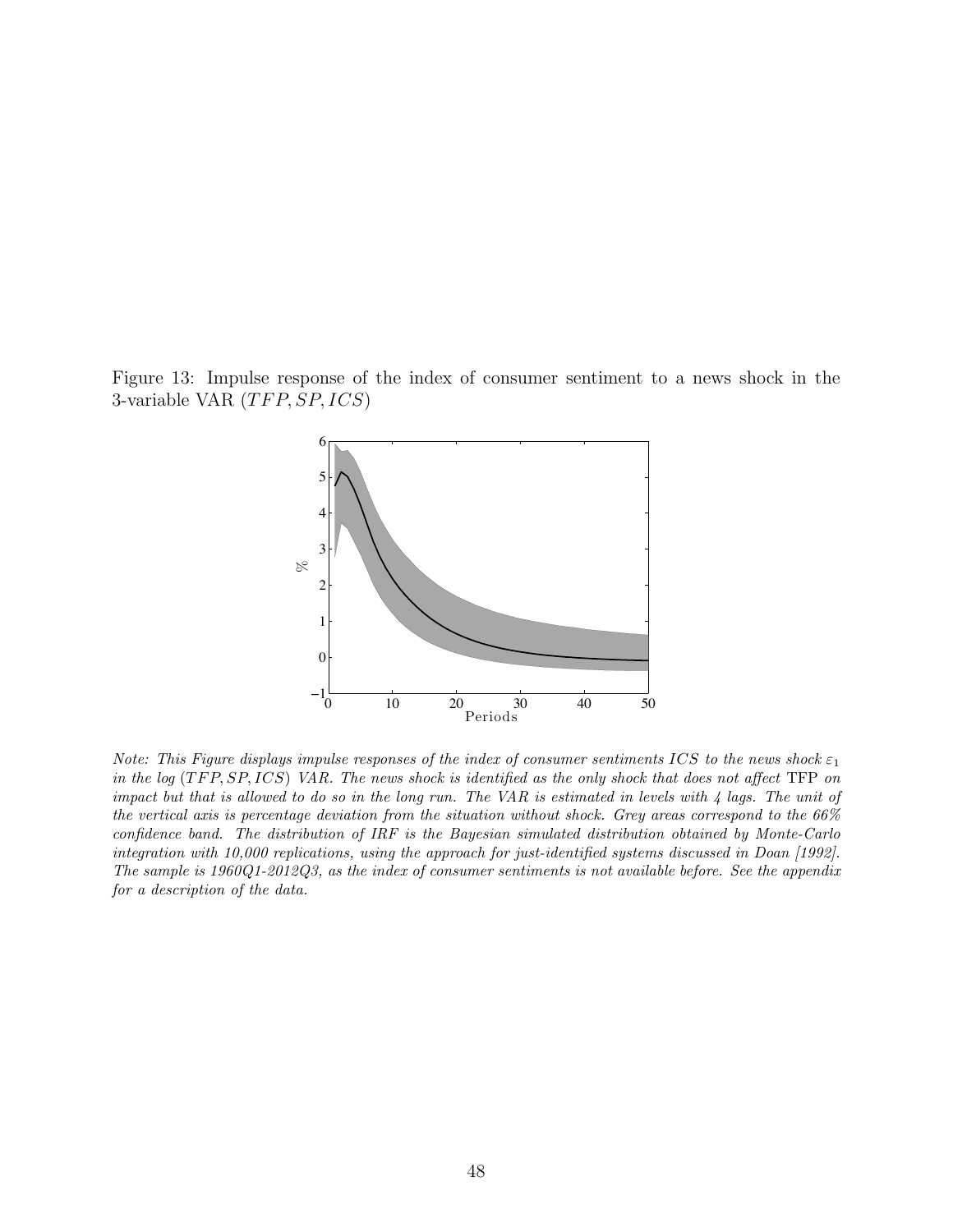3.3.2.3 Alternative identification schemes in larger systems: Several different avenues have been pursed in the literature to identify the effects of technological news using VARs with many variables. For example, Beaudry and Lucke [2010] consider a framework which allows for several of the main forces emphasized in the macroeconomic literature to compete with news shocks. They consider an environment with five types shocks: surprise TFP shocks, surprise investment-specific technology (IST) shocks, news shocks regarding TFP, monetary policy shocks and preference shocks. Their baseline model is composed of five variables: measured total factor productivity, the relative price of investment goods, an index of stock prices, hours worked, and the Fed funds rate. [49](#page-50-0) They choose hours of work as their primary measure of aggregate economic activity, but also document the robustness of their results by considering alternative measures of economic activity such as consumption, investment and output. Their data run from 1955Q1 to 2007Q2. The baseline VAR is estimated with three co-integrating relations. Beaudry and Lucke adopt two main identification schemes. In both,  $(i)$  only TFP shocks may have contemporaneous effects on TFP,  $(ii)$ preference shocks and monetary shocks have no long run effects on  $TFP$  and *(iii)* monetary shocks do not have a contemporaneous effect on economic activity. The first identification, which is mainly a short run one, also imposes that news, preference and monetary shocks have no contemporaneous effects on the relative price of investment. The second one, which relies more on the long run, also imposes that preference and monetary shocks have no long run effects on the relative price of investment and that investment specific technology (hereafter IST) shocks do not have a long run effect on TFP.

Both identification strategies give very similar results as far as news shocks are concerned. Identified surprise TFP and IST shocks contribute little to the variance of hours at all horizons and the single most important contributor to hours variance is the news shock. News shocks have effects very similar to those found in the original bivariate estimation of Beaudry and Portier [2006] and presented in the previous section. The news shock seems to convey information about TFP growth that starts 8 to 10 quarters in the future. This shock nevertheless causes an immediate expansion in hours lasting for about ten quarters. These identified news shocks also appear to be associated with an increase in nominal interest rates, although this estimate is mostly insignificant. News shocks seem to have a marginally significant negative effect on the relative price of investment goods within the first four years or so. For investment, output and consumption, the same results are obtained: they display a gradual increase over a year or so in response to a news shock. However, Fisher [2010]

<span id="page-50-0"></span><sup>49</sup>Bunk [2011] has shown that Beaudry and Lucke's [2010] identification of news shock is robust to the use of alternative "forward looking variable" (S&P500, Wilshire 5000, number of patent applications, 3-month to 10-years treasuries rates). Xu and Fan [2010] have shown that new business formation is also procyclical when included in a VAR similar to Beaudry and Lucke's [2010].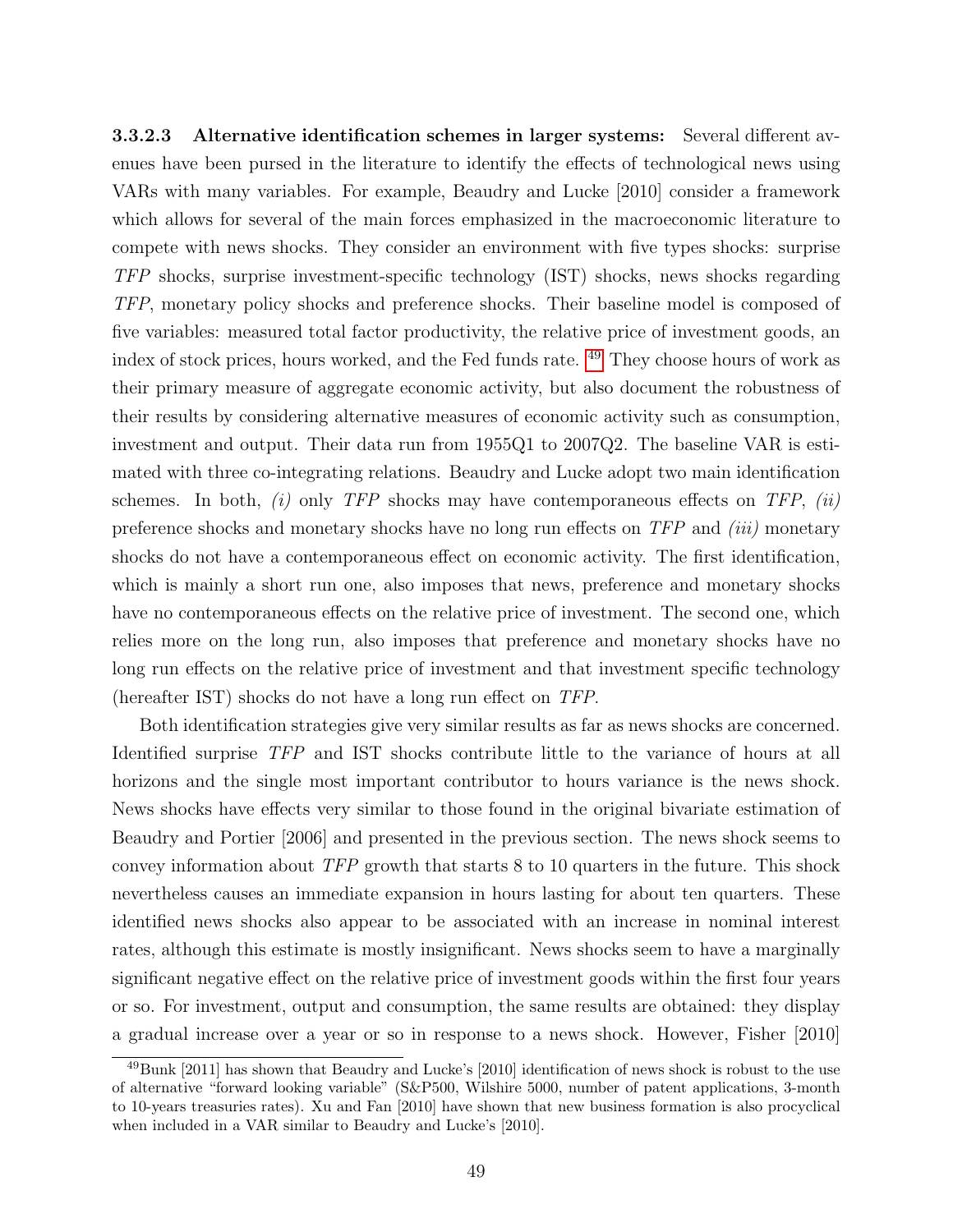points outs that the results in Beaudry and Lucke [2010] are dependent on co-integration assumptions. For example, if one restricts the VECM to only one or two co-integrating relationship then results can change quite drastically with IST shocks becoming in some cases the dominant force driving the variance of hours.

Beaudry, Nam, and Wang [2011] is another example of using VARs in large systems, but it differs by using sign restrictions  $50$  to identify what they call "optimism" shocks. Their benchmark model contains five variables: TFP, stock price, consumption, the real interest rate, and hours worked. Investment and output are included in the extended seven-variable VAR. All estimations are done in levels, and the sample runs from 1955Q1 to 2010Q4. Optimism shocks are identified by imposing that they lead to increases in stock prices and consumption as these are generally viewed as the best indicators of how individuals perceive the future. Moreover, these optimism shocks are constrained to be orthogonal to changes in TFP on impact. They also consider the further sign restrictions that the real interest rates increases on impact. Results show that the identified optimism shocks resemble the news shock with it initially leading hours to increase gradually over time and exhibit a hump shape response before TFP starts to increase about 8 quarter later. Splitting their sample in two, they find that macroeconomic variables generally respond more strongly to optimism shocks in the post-1983 subsample than in the pre-1978 subsample. Also, optimism shocks seem to have larger permanent effects on variables such as TFP, consumption, investment, and output in the more recent subsample. In the second part of the paper, Beaudry, Nam, and Wang [2011] relate this optimism shock to a news shock, *i.e.* a shock that anticipates by construction future growth in TFP. This shock is identified as the one that is orthogonal to current TFP and that maximizes the share of the forecast error variance of TFP attributable to this shock at a finite horizon  $h$ , following an approach originally proposed by Francis, Owyang, Roush, and DiCecio [2005]. Results show that responses to this identified news shock are very similar to the responses associated with the optimism shock identified using sign restrictions.

**3.3.2.4** The Barsky-Sims approach: The approach of identifying news shocks by imposing that it maximizes a measure of the forecast error variance of TFP at some horizon can be particularly useful to identify news shocks in large VAR systems. As it has been shown by Barsky and Sims [2011], it can allow for identification with a rather minimal set of assumptions. Consider again the Wold representation [\(37\)](#page-44-0) and the structural representation

<span id="page-51-0"></span> $50$ The sign restrictions method has been proposed by Uhlig [2005] and Mountford and Uhlig [2009]. See also Ko, Miyazawa, and Vu [2012] for the identification of TFP news with sign restrictions using Japanese data, Berg [2012] for the euro area and Crouzet and Oh [2013] using U.S. data. and focussing on the response on inventories.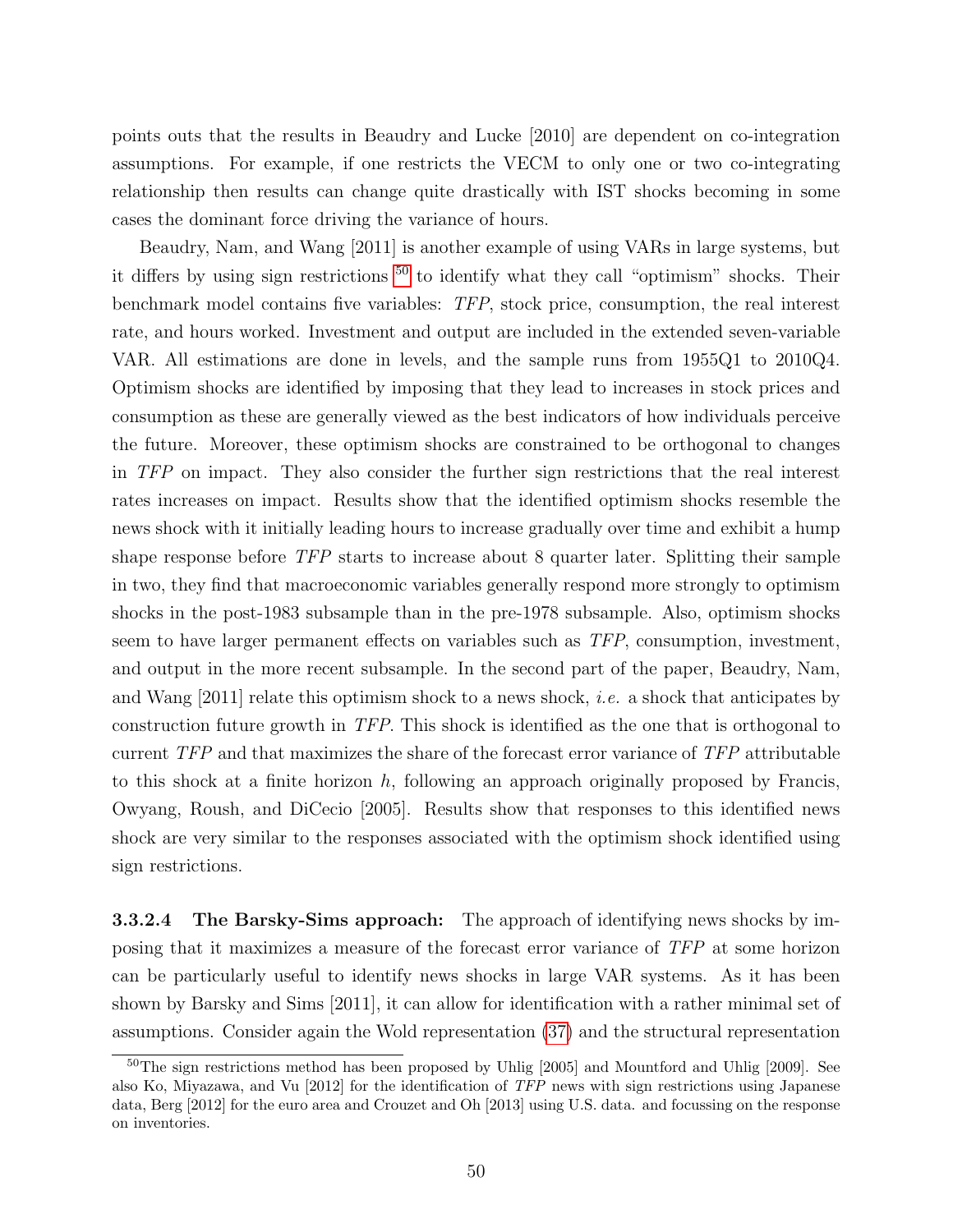[\(38\)](#page-44-1). Barsky and Sims [2011] propose to identify a surprise technology shock as the only one that affects TFP on impact. [51](#page-52-0) This shock would correspond to the first shock in a Choleski identification in which  $X_1 = TFP$ . Out of the  $n-1$  other shocks, the news shock  $\varepsilon_2$  is then identified as the one that maximizes  $\sum_{j=1}^{h} \Omega_2(j)$ , where  $\Omega_2(j)$  is the forecast error variance at horizon j that is attributed to  $\varepsilon_2$ . Note that this criterion is related but different from the one proposed in Francis, Owyang, Roush, and DiCecio [2005] where it is simply  $\Omega_2(h)$ that is maximized. By summing over all the horizons between 1 and  $h$ , the criterion used in Barsky and Sims [2011] is putting more weight on the short run variance of TFP in the maximization. As made explicit in Barsky and Sims [2011], if one is ready to assume that no other shocks affect TFP at any horizon, then no other restrictions are needed to identify a news shock. In their analysis, Barsky and Sims [2011] choose a horizon of 40 quarters when maximizing  $\sum_{j=1}^{h} \Omega_2(j)$ . We follow this identification strategy with a first 4-variable VARs  $(TFP, Y, C, H)$  estimated in levels over the period 1960Q1-2007Q4, as in Barsky and Sims [2011]. Impulse response functions are displayed on Figure [14](#page-54-0) with plain lines. The identified news shock is very different from the ones obtained using the combination of impact and long run restrictions suggested in subsection [3.3.2.1.](#page-43-2) In this figure, we see that hours fall in response to the identified news shock and stay for at least 20 quarters below their pre-shock level. Output does not increase much while TFP increases very quickly following the news. This pattern is the one emphasized in Barsky and Sims  $[2011]$ <sup>[52](#page-52-1)</sup> and suggests that the effects of news shocks may actually be to create a recession – as would be consistent with a RBC model, as opposed to creating a boom.

Since this view is drastically different from the one obtained in Beaudry and Portier [2006], we estimate a second VAR over the full sample 1947Q1-2012Q3 (to be comparable with the estimates of subsection [3.3.1\)](#page-38-0) that is composed of  $(TFP, SP, Y, H)$  of  $(TFP, SP, Y, C)$ . The main difference with the previous VAR we have estimated is that those ones include the stock prices index SP. In Figure [14](#page-54-0) we report with dashed lines the impulse obtained using the method proposed by Barsky and Sims [2011] but with the stock prices index. As can be seen from the Figure, the impulse responses to the identified news shock now look very similar to those presented in subsection [3.3.2.1:](#page-43-2) with both hours and consumption increasing after the arrival of news, and TFP taking several quarters before starting to increase. These results highlight once again that the identification of news shocks may be sensitive

<span id="page-52-0"></span><sup>&</sup>lt;sup>51</sup>As an alternative example of the use of the Barsky Sims methodology to identify news shocks, see Kurmann and Otrok [2012] and Ben Zeev and Khan [2013].

<span id="page-52-1"></span> $52$ Although we estimated the VAR over the same sample 1960-2007, the impulse responses reported here are slightly different from those presented in Barsky and Sims [2011] because the definition of variables is not exactly the same. Barsky and Sims measure consumption excluding durable goods and output is Non Farm Private GDP, while we consider total consumption and total GDP.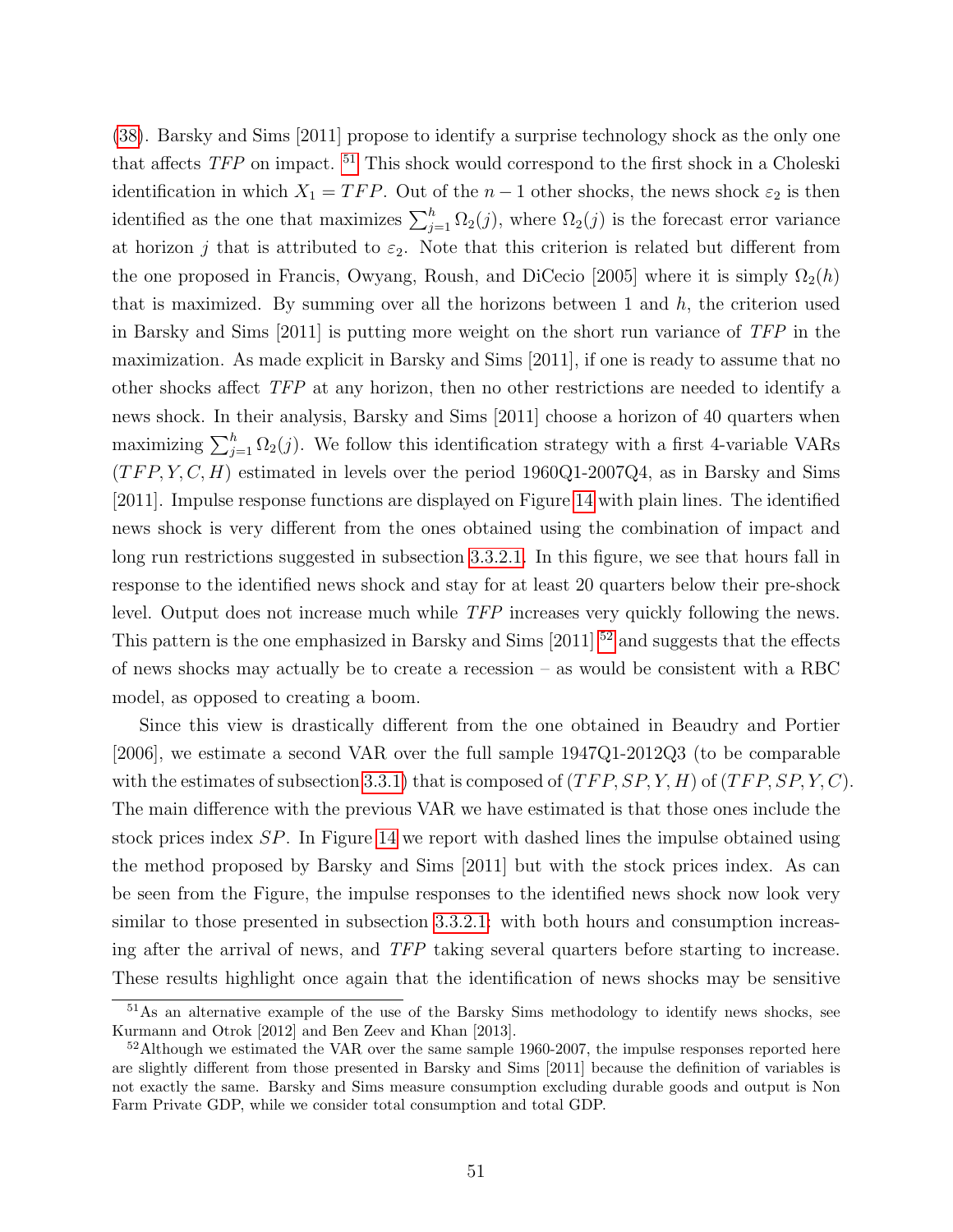to the choice of variables included in the VAR. In particular, this pair of contrasting results suggest that the inclusion or not of stock prices in a small VAR may drastically change one's perception of the effects of news shocks. Further systematic exploration on the role of the identification methodology proposed by Barsky and Sims [2011] versus the information content of the VAR appears warranted to get a more complete understanding of the likely effects of news shocks. [53](#page-53-0)

3.3.2.5 Using large time series models to identify news: Forni, Gambetti, and Sala [2011] substantially increase the amount of data used to estimate the effects of news shocks by using a large dimensional factor augmented VAR model. Their FAVAR model comprises 116 US quarterly series, covering the period 1959Q1-2007-Q4. The series include both national accounting data (GDP, investment, consumption and the GDP deflator), TFP, consumer sentiment, financial indicators, industrial production indices, CPI, PPI and employment. They then consider the two or six first factors. In the case of the two first factors, they identify the news shock in the factor model assuming that it has no contemporaneous effect on TFP. In the case of the six-factor model, they use Barsky and Sims' identification: the news shock is the shock that does not have a contemporaneous impact on TFP and that has a maximal effect using the Barsky-Sims variance criterion for  $TFP$  at  $h = 40$ . Their findings for news shocks are as follows. TFP grows quite rapidly, doing more than half of the adjustment in the first 6 quarters; investment and output drop on impact and then gradually grow to a new long run level; consumption does not move on impact and only after the first quarter does it start to increase; hours fall in the short run. These results are quite different from many of the results reported to date, with the exception of our results aimed at reproducing Barsky and Sims [2011]. One of the attractive features of FAVAR models is that they reduce the probability of a non-fundamentalness problem by enlarging the set of observables.  $54$  However, this is not what we believe is the source of the different results. Instead, we conjecture that the reason for the different results comes down to information in co-integrating relationships. Unfortunately, FAVAR estimation requires stationary data, so that Forni, Gambetti, and Sala [2011] estimate their model in difference (in double difference for variables such as prices) without using any of the information contained in co-integrating relationships. By excluding the long run relations

<span id="page-53-0"></span><sup>53</sup>As shown in Beaudry, Nam, and Wang [2011], Barsky and Sims' method may be sensitive to the choice of the truncation horizon h. The criterion proposed by Francis, Owyang, Roush, and DiCecio [2005] appears to give more stable results.

<span id="page-53-1"></span> $^{54}$ Ng and Stevanovic [2012] propose the identification of news shocks in a large Factor Augmented Autoregressive Distributed Lag model. FADL models estimate the impulse responses directly rather than inverting a VAR.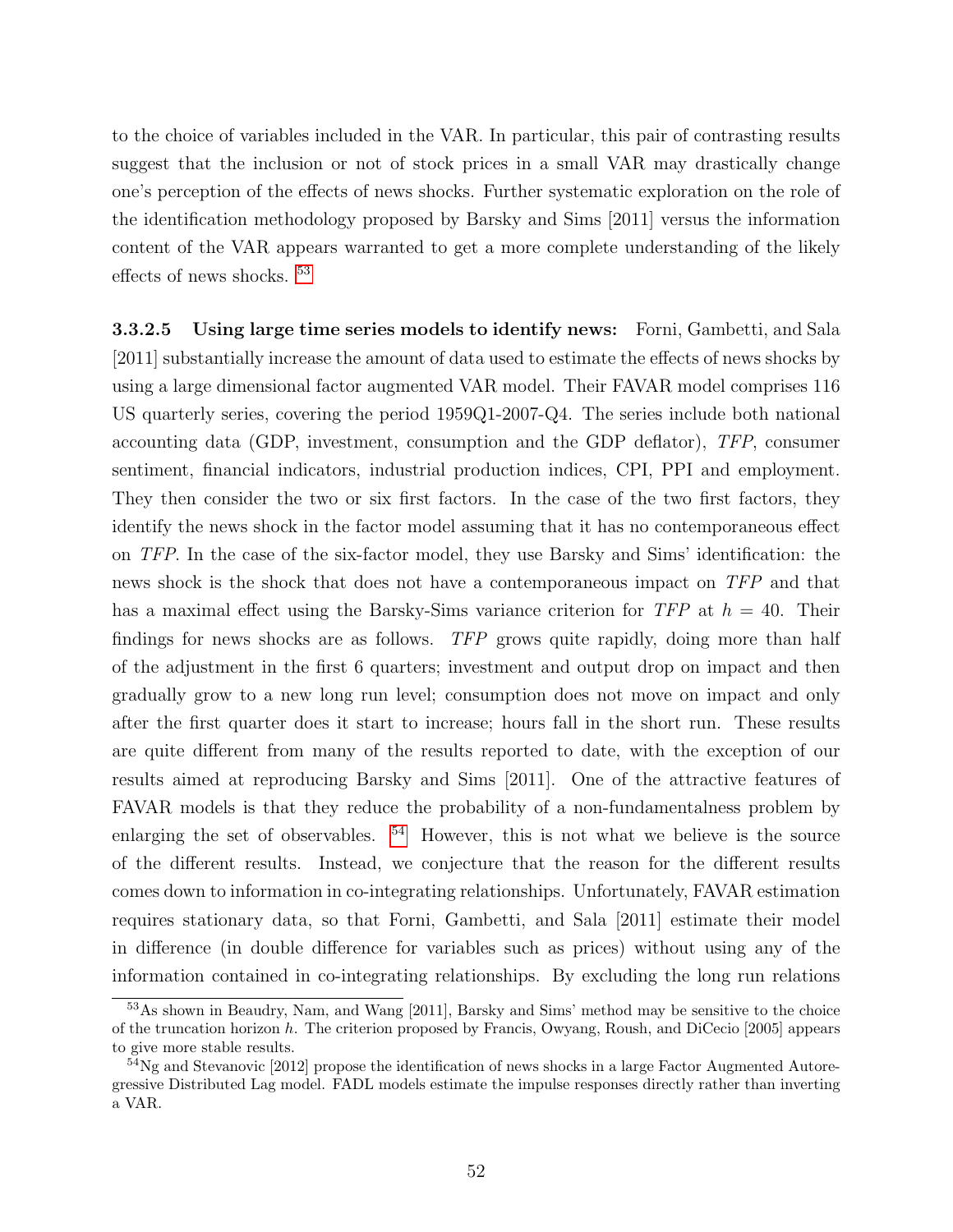<span id="page-54-0"></span>Figure 14: IRF to a news, Barsky and Sims's [2011] identification in the  $(TFP, C, Y, H)$ VAR and in the  $(TFP, SP, Y, H \text{ or } C)$  one



Note: This Figure displays impulse responses to the news shock  $\varepsilon_1$  in the log (TFP, C, Y, H) VAR and in the  $(TFP, SP, Y, H \text{ or } C)$  ones. The news shock is identified following Barsky and Sims [2011] as the shock that does not affect TFP on impact and that maximizes  $\sum_{j=1}^{40} \Omega_2(j)$ , where  $\Omega_2(j)$  is the forecast error variance at horizon j that is attributed to that shock. The VAR is estimated in levels with  $\frac{1}{4}$  lags. The unit of the vertical axis is percentage deviation from the situation without shock. Grey areas correspond to the 66% confidence band for the  $(TFP, C, Y, H)$  VAR. The distribution of IRF is the Bayesian simulated distribution obtained by Monte-Carlo integration with 10,000 replications, using the approach for just-identified systems discussed in Doan [1992]. The sample is  $1960Q1-2007Q4$  for the  $(TFP, C, Y, H)$  VAR and  $1947Q1-2012Q3$  for the  $(TFP, SP, Y, H \text{ or } C)$  ones. See the appendix for a description of the data.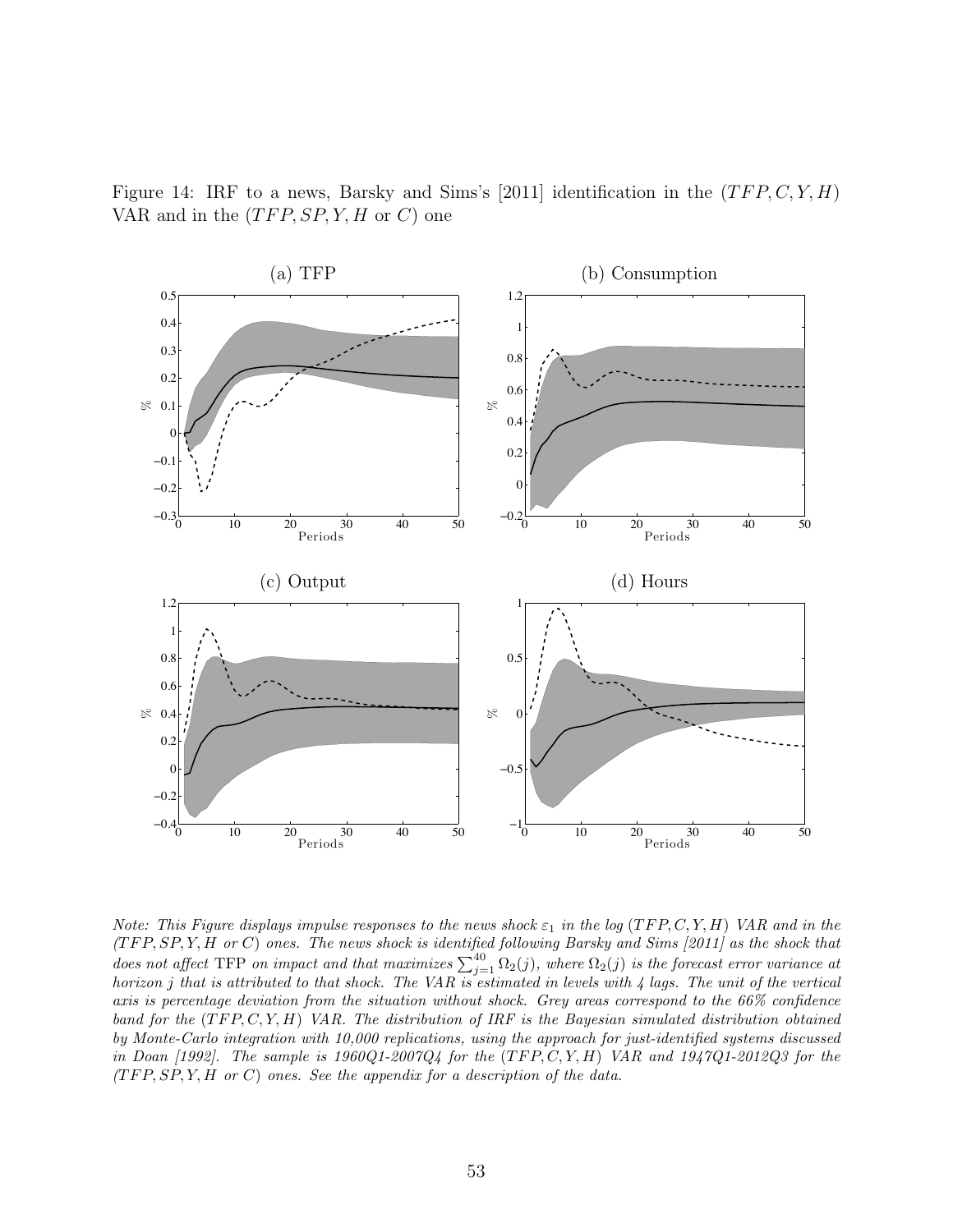between the data, we would argue that it is likely difficult to properly identify a news shock if it has long and delayed effects. To illustrate the sensitively of results when omitting information from co-integrating relationships in an SVAR setting, Figure [15](#page-56-0) plots impulse responses of TFP and SP to a news shock identified from  $(TFP, SP, C, I)$  VAR, using the identification scheme discussed in section [3.3.2.1.](#page-43-2) We perform the estimation for 5 models: one model in first differences with no co-integrating relationships, one in levels, and three VECM models with 1 to 3 co-integrating relationships. Dashed lines in the Figures correspond to the impulse responses associated with the estimation where the data are in difference with no co-integrating relationships. As can be seen, when no information from long run relationships is used, the impulse responses are very different. TFP jumps quickly on impact while stock prices decrease on impact and in the long run. In the data, the correlation between TFP and SP growth rates is -.08. As the long run link between the *levels* of those variables is lost in the difference estimation, the VAR catches the negative impact correlation, which then translate into a very counterintuitive negative long run relation between TFP and SP. On the contrary, it can be seen on Figure [15](#page-56-0) that the levels of TFP and SP are positively related in the long run, and that the responses are very similar for the models with one to three co-integrating relations or in levels. Accordingly, we believe it would be fruitful to explore the FAVAR approach allowing for information contained in co-integrating relationships.

3.3.2.6 Summary of VAR results: Although in our explorations we have found that the estimation of impulse responses to news shocks using a combination of different identifying restrictions give quite similar results, we want to recall that there exist configurations of the data and identification methods that give very dfferent results. In particular it should be recognized that, even disregarding the issue of non-fundamentalness, there remains considerable debate regarding the effects and importance of identified news shocks since results can be sensitive to co-integration assumptions and to the choice of variables in the system. As a rule of thumb, when a VAR is estimated allowing for a high degree of co-integration between the variables, and when stock prices are included in the system, results tend to confirm the type of findings first suggested in Beaudry and Portier [2006]. In contrast, when co-integration relations are restricted or when information contained in stock prices is omitted, then very different results often emerge.

# 3.4 Other VAR-based empirical work on news

Up to now we have examined approaches to the identification of news shocks that address the issue indirectly, treating news as an unobserved disturbance. In contrast, there are a set of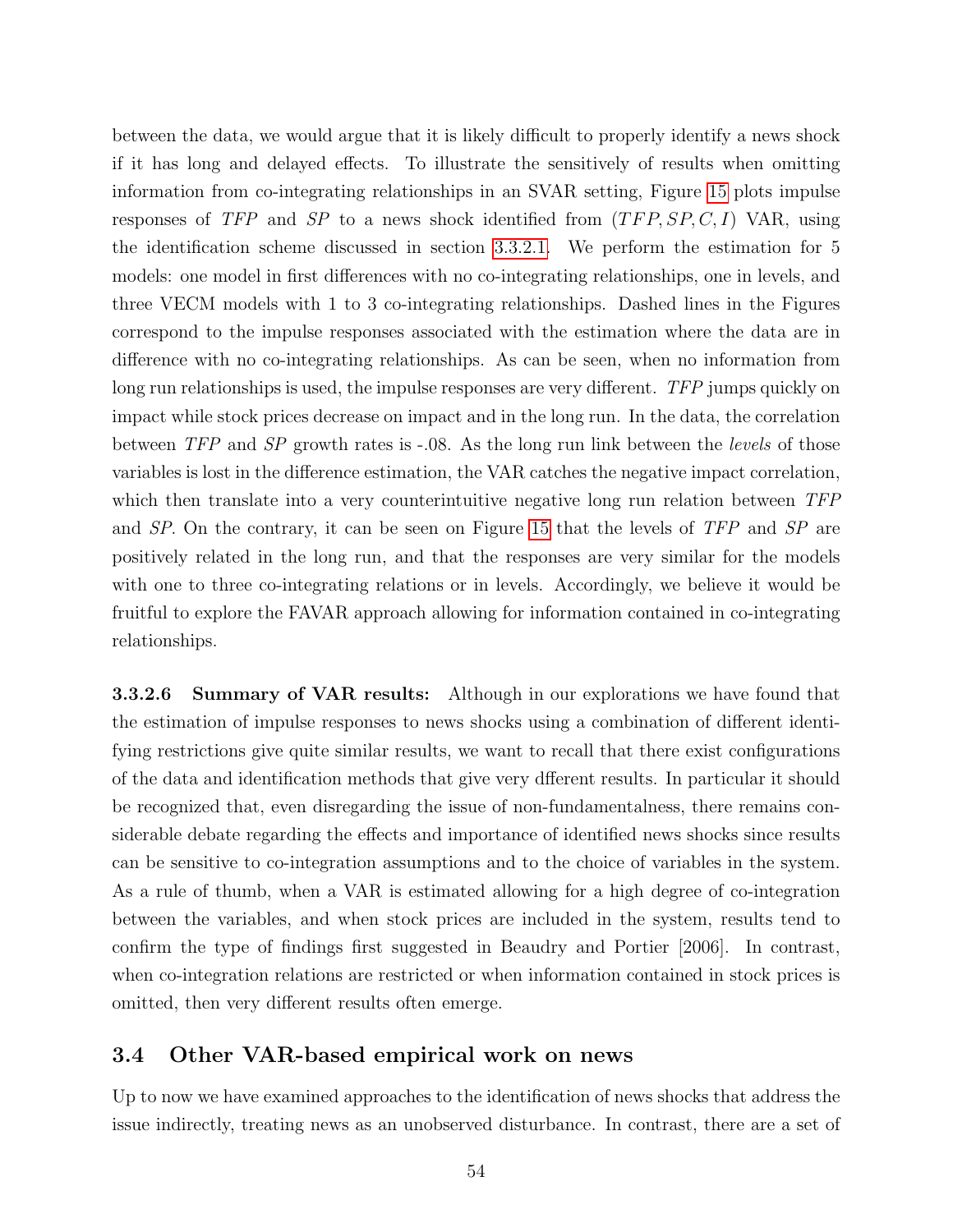<span id="page-56-0"></span>Figure 15: Impulse response to a news shock,  $(TFP, SP, C, I)$  VAR, levels or 3 to 0 cointegrating relations



Note: This Figure displays impulse responses to the news shock  $\varepsilon_1$  in the log (TFP, SP, C, I) VAR. The news shock is identified as the only shock that does not affect TFP on impact but that is allowed to do so in the long run. The VAR is estimated in levels with  $\lambda$  lags or as a VECM with 3 to 0 cointegrating relations and 3 lags. The unit of the vertical axis is percentage deviation from the situation without shock. Grey areas correspond to the 66% confidence band for the benchmark VECM with 3 cointegrating relations. The dashed lines correspond to the estimation in difference (zero cointegrating relations), while the plain lines correspond to the level estimation or to the ones with one to three cointegrating relations. The distribution of IRF is the Bayesian simulated distribution obtained by Monte-Carlo integration with 10,000 replications, using the approach for just-identified systems discussed in Doan [1992]. The sample is 1947Q1-2012Q3, as the consumer confidence index is not available before. See the appendix for a description of the data.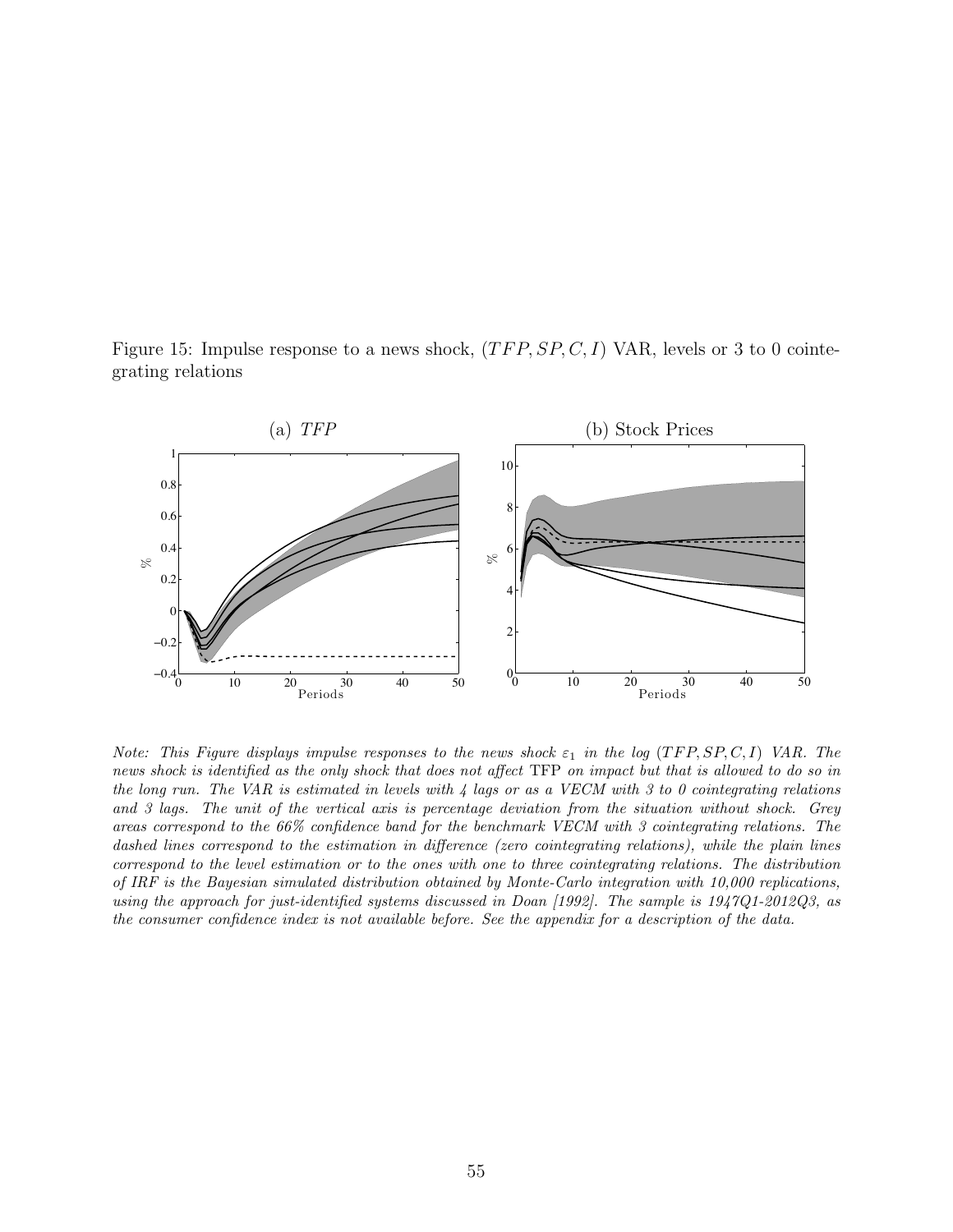papers which try to look at the issue of news in a much more direct fashion by systematically deciphering information that may contain explicit news events.

One example is given by the research on tax news and government spending news. Mertens and Ravn [2012] study the impact of tax liability changes using the US tax narrative provided by Romer and Romer [2009]. For each piece of tax legislation they define an announcement date and an implementation date. When the difference between these two dates exceeds 90 days, they assume that the tax liability change is pre-announced. They find that the economy reacts in a different way to pre-announced and surprise tax cuts: a preannounced tax cut with an anticipation horizon of 6 quarters gives rise to pre-implementation declines in aggregate output, investment and hours worked. In contrast, aggregate consumption is hardly affected by the announcement. Mertens and Ravn [2011] then propose a DSGE model that can account for the impact of such tax policy shocks.

Once it it recognized that some tax and fiscal changes are anticipated, one should revisit some of the previous VAR literature on fiscal shocks, as representations are likely to be non fundamental, as illustrated by Leeper, Walker, and Yang [2008]. Ramey [2011] shows that both professional forecasts and the narrative approach shocks Granger-cause fiscal VAR shocks, implying that these shocks are missing the timing of the news, and therefore that VARs do not properly estimate dynamic fiscal multipliers. Mertens and Ravn [2010] nicely show that rational expectations models introduce restrictions on the non-fundamental roots of the MA representations that allows to examine the sensitivity of SVAR based estimates of the impact of fiscal shocks to news shocks. They use the fact that rational expectations models imply that fiscal news are discounted at a constant rate, denoted the anticipation rate by Ljungqvist and Sargent [2004]. This parameter can be used to recover the structural shock of a fiscal VAR from its non fundamental representation. Leeper, Richter, and Walker [2012] also identify two types of fiscal news—government spending and changes in tax policy. They identify news concerning taxes through the municipal bond market, and news concerning government spending through the Survey of Professional Forecasters. They then map the reduced-form estimates of news into a DSGE framework. Gambetti [2012] measure fiscal news as as the difference between the forecast of government spending growth over the next three quarters made by the agents at time  $t$  (measured with the survey of Professional Forecasters) and the forecast of the same variable made at time t. This variable is then introduced in an otherwise standard VAR, and multipliers are found to be close to one.

On a different perspective, Bruckner and Pappa [2013] examine the macroeconomic effects of bidding for the Olympic Games using panel data for 188 countries during the period 1950- 2009. News about the Olympics makes output and investment surge already at the time of the bidding. In unsuccessful bidding countries the agents' optimism turns out to be unjustified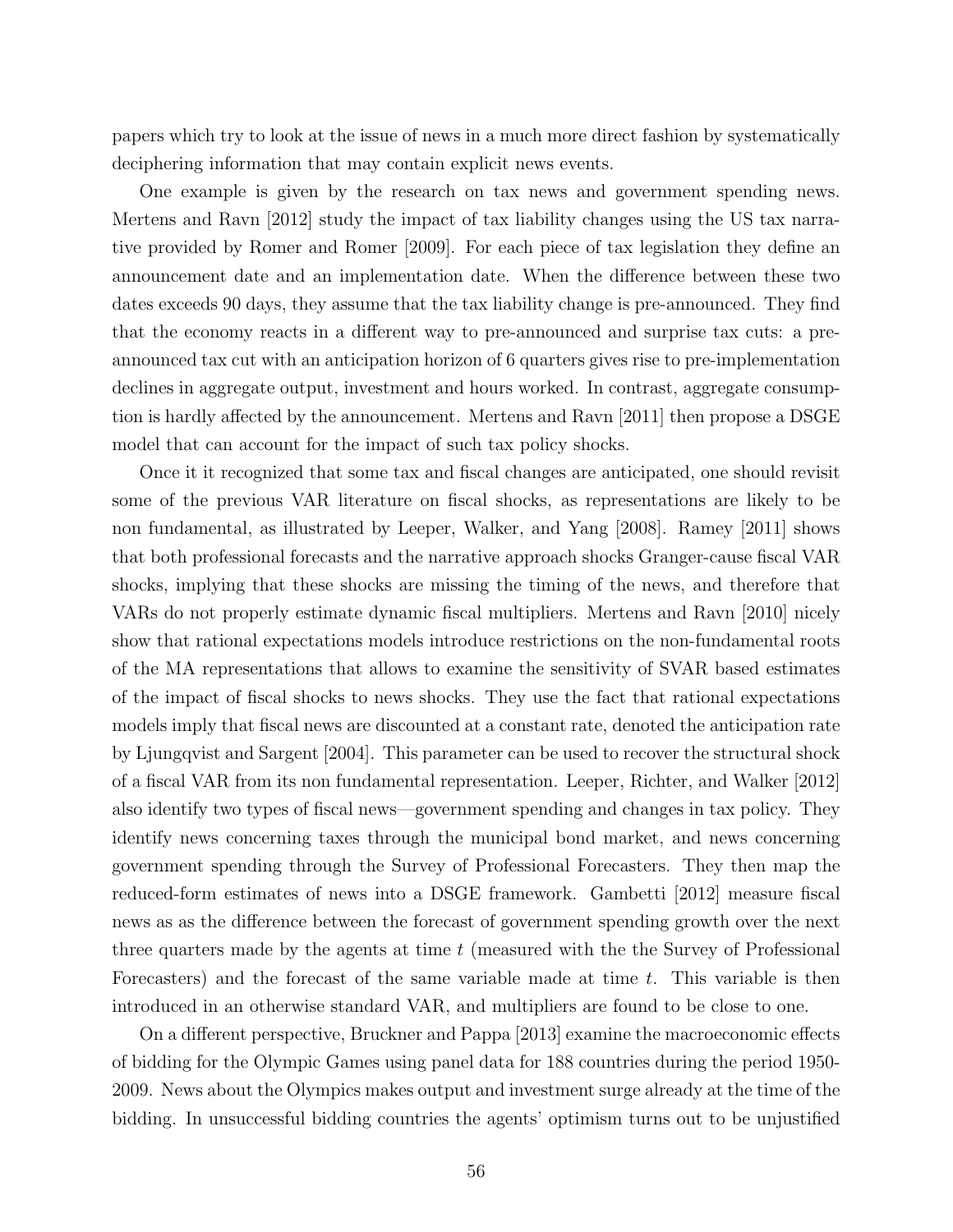and, as a result, the economy returns to its original trend, while hosting economies enjoy quantitatively large and significant positive effects from hosting.

Approaches where news events are directly observed and measured have an important advantage over SVAR approaches as they tend not to be subject to the problem of nonfundamentalness and therefore more likely to produce credible and less controversial results. However, since these papers are not focused on business cycle issues and do not examine the effects of technological news, their findings cannot be compared with the SVAR reviewed in the previous subsection. One paper that is more closely related is Alexopoulos [2011]. Alexopoulos [2011] identifies dates where there are publications of books related to new technological developments. She then uses these identified episodes to look at how the economy reacts after a flurry of such technological dissemination. The main finding is that TFP tends to increase with a substantial lag after such episodes, especially in the sectors most likely to take advantage of such technological developments. Moreover, Alexopoulos finds that economic activity tends to pick up after these news events, which supports the idea that such positive news creates an expansion. Baron and Schmidt [2013] propose the use of technological standardization as a novel indicator of technological change. They find that standardization is an essential mechanism for revealing news about future movements of macroeconomic aggregates as evidenced by the positive and immediate reaction of stock market data to a technology shock. <sup>[55](#page-58-0)</sup>

# 4 Building and Estimating Structural Models with News

As we discussed in the previous section, the are several limitations of using VAR approaches to evaluating the plausibility and importance of news driven business cycles. The main alternative to VARs is to use fully specified dynamic general equilibrium models (either estimated, calibrated or a mixture of both) to do model-based structural decompositions of the sources of fluctuations. However, this alternative approach also has its limitations. As is well known, when doing model-based structural decompositions the resulting inferences depend critically on the assumed structure being right. If, for example, one adopts a dynamic general equilibrium model where the underlying structure is such that the economy's response to news can never cause a generalized boom or bust – that is, the assumed structure is such that news can never cause outcomes where consumption, investment and employment all co-move positively together — then by construction such an approach will almost surely

<span id="page-58-0"></span><sup>55</sup>The results in Lucke [2013] can viewed as an intermediate steps between these two approaches. He uses information on patent filings in the US and Germany to see if the news shocks identified using a methodology similar to that used in Beaudry and Portier [2006] predicts patent filings. He finds they do and interprets that as supporting the idea that the identified shocks contain news about subsequent technological developments.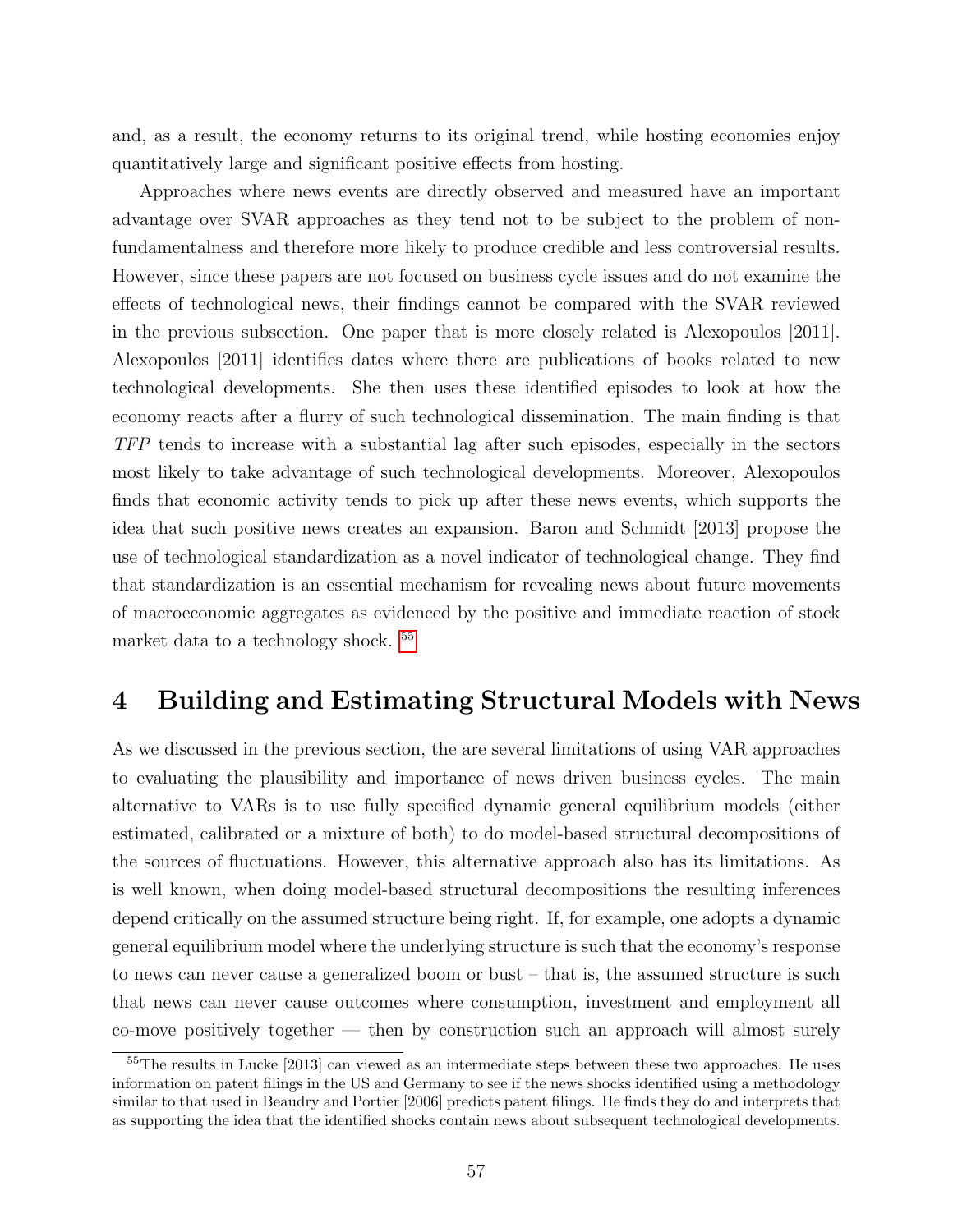attribute little importance to news in driving fluctuations, even if in fact they are relevant. Therefore, before discussing the insights regarding news-driven business cycles obtained by doing model-based structural decompositions, it is important to first ask the following two questions:  $(i)$  in what types of dynamic general equilibrium models does news have the potential to create business cycle-type fluctuations, and  $(ii)$  is the resulting class of models reasonable? Once we clarify the answer to these two questions we will be in a better position to discuss results from the model-based structural decompositions found in the literature.

# 4.1 In what DSGE environment can news creates business cycle fluctuations?

It appears intuitive to many that if agents in an economy wake up to news about new market opportunities developing on the horizon, this will likely cause increased activity immediately as agents both start to invest early to be ready when the new demand patterns materialize and start to consume early as they feel richer. We have shown in the previous section that such an intuitive pattern emerges from the VAR literature that aim at identifying the effect of TFP news shocks. However, it turns out that such patterns are difficult to generate within the confines of many of the simple dynamic general equilibrium models used in macroeconomic literature. In particular, the difficulties arise on two fronts, which we will refer to as the dynamic front and the static front. On the dynamic front, as we shall show, in many simple dynamic models it is difficult for positive technological news to cause an increased desire to invest today. On the static front, we will show that even if positive technological news causes increased desire to invest, in many models this will not be translated into increased consumption and investment today. Instead, it is most generally be associated with either consumption or investment decreasing today.

To set the stage, let us begin by considering a very simple DSGE model in the RBC tradition where (i) there is a representative agent who discounts the future at rate  $\beta$  with per-period utility  $U(C_t, \overline{L} - L_t)$  that depends on consumption  $C_t$  and leisure  $L - L_t$ , where both consumption and leisure are normal goods ( $L_t$  represent hours worked, and L is the labor endowment), *(ii)* there is one final good that is produced with capital and labor using a Cobb-Douglas technology  $\theta_t K_t^{\alpha} L_t^{1-\alpha}$ , where  $\theta_t$  is a stochastic technology index and *(iii)* the final good can be consumed or invested, with capital accumulation obeying  $K_{t+1}$  =  $(1 - \delta)K_t + I_t$ , where  $\delta$  is the rate of depreciation and  $I_t$  is investment. In this environment, what happens if today the representative household receives news that indicates that  $\theta$  will increase in q periods? As first hinted to in Barro and King  $[1984]$ , and discussed in more detail below, in such an environment it will never be the case that the news will lead to an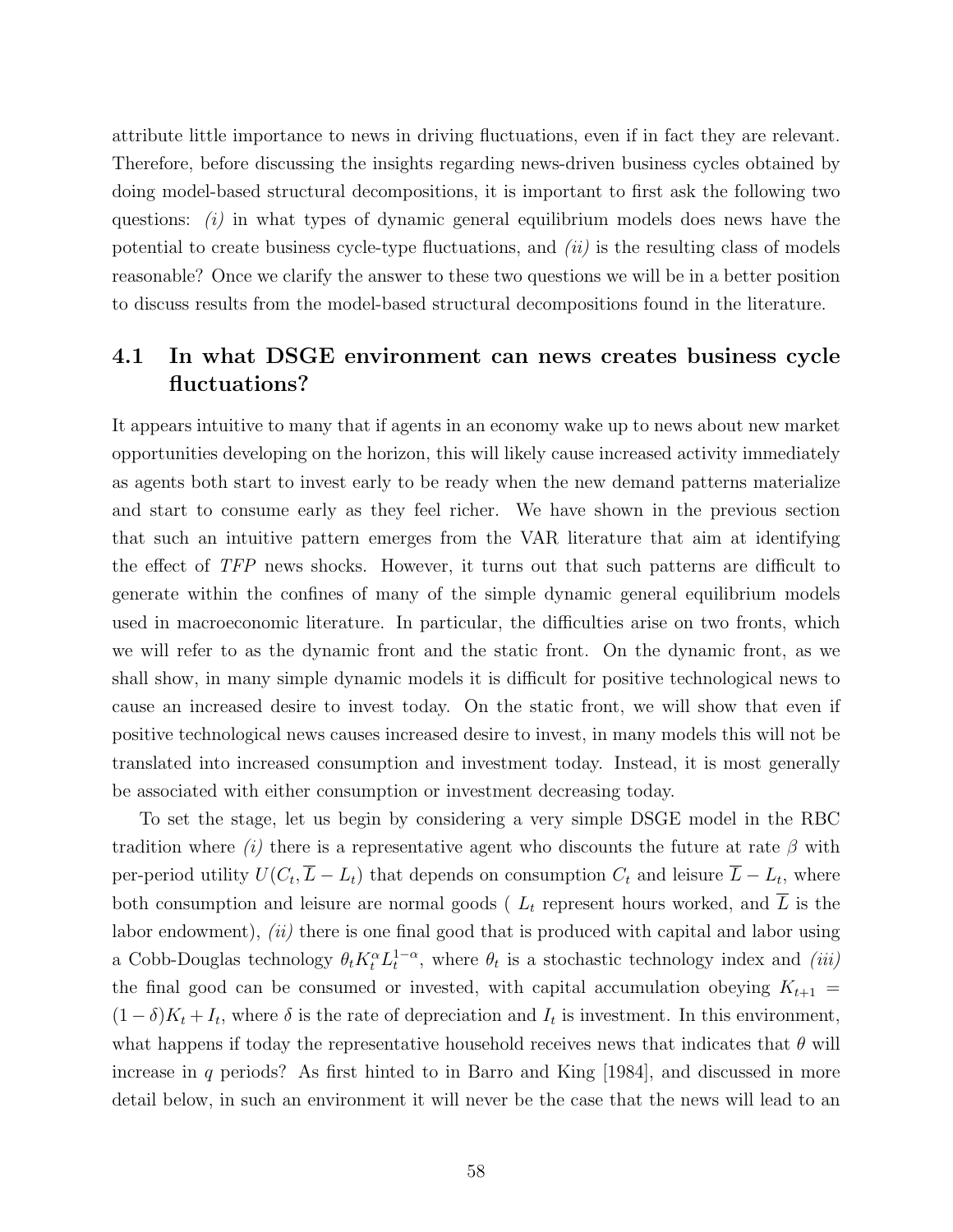immediate increase in consumption, investment and employment. Moreover, under standard calibrations, the news will not even lead to an increased desire to invest in anticipation of the future technological change but will instead lead to a decrease in current investment and employment. Hence, if someone chose to use such a framework to evaluate the importance of news using model-based structural decomposition, then almost certainly the results will be that news does not play a very important role. While that may be the right conclusion, before drawing such a conclusion it is important to understand which assumptions cause which difficulties for the news view of business cycles. To this end, we will present here a framework which helps separate static difficulties and dynamic difficulties. An underlying message of the section will be to show that standard DSGE models do not easily embody the narrative of news-driven business cycles without significant modifications. This can be interpreted in two ways: either the news view should be discounted as it does not fit into mainstream models, or our standard business models are very restrictive and may need to be generalized. Moreover, while the literature has recognized and offered solutions to the static problem, this section will also emphasize a dynamic challenge that is somewhat less recognized.

#### 4.1.1 Addressing the static problem between news and business cycles

As mentioned previously, the mechanisms behind the news view can be divided into two distinct elements. First, there is the effect of news on agents' and firms' desire to invest in order to be well placed to take advantage of future developments. We refer to this as the dynamic element since it depends primarily on how agents' perceptions about the future translate into investment demand. Second, there is the notion that increased investment demand leads to increased economic activity without creating negative co-movements between investment and consumption. We refer to this second element as the static element since it looks at current adjustment conditional on how agents perceive the future. In this subsection we want to restrict attention to situations where (by assumption) news generates increased incentive to invest, and focus on clarifying the conditions under which the increased investment demand creates a boom. In order to make this distinction between the static and dynamic elements operational, it is helpful to explicitly model the continuation value of capital in preferences. In particular, let us start by assuming that we have a representative agent with a current utility function given by  $U(C_t, 1 - L_t)$ , where both consumption and leisure are normal goods. Furthermore, let us summarize the agent's perceived future utility by the value function  $\widetilde{V}(K_{t+1}, \Gamma_{t+1})$ . Here,  $K_{t+1}$  is the stock of capital the agent will have next period and  $\Gamma_{t+1}$  is the state of the world next period.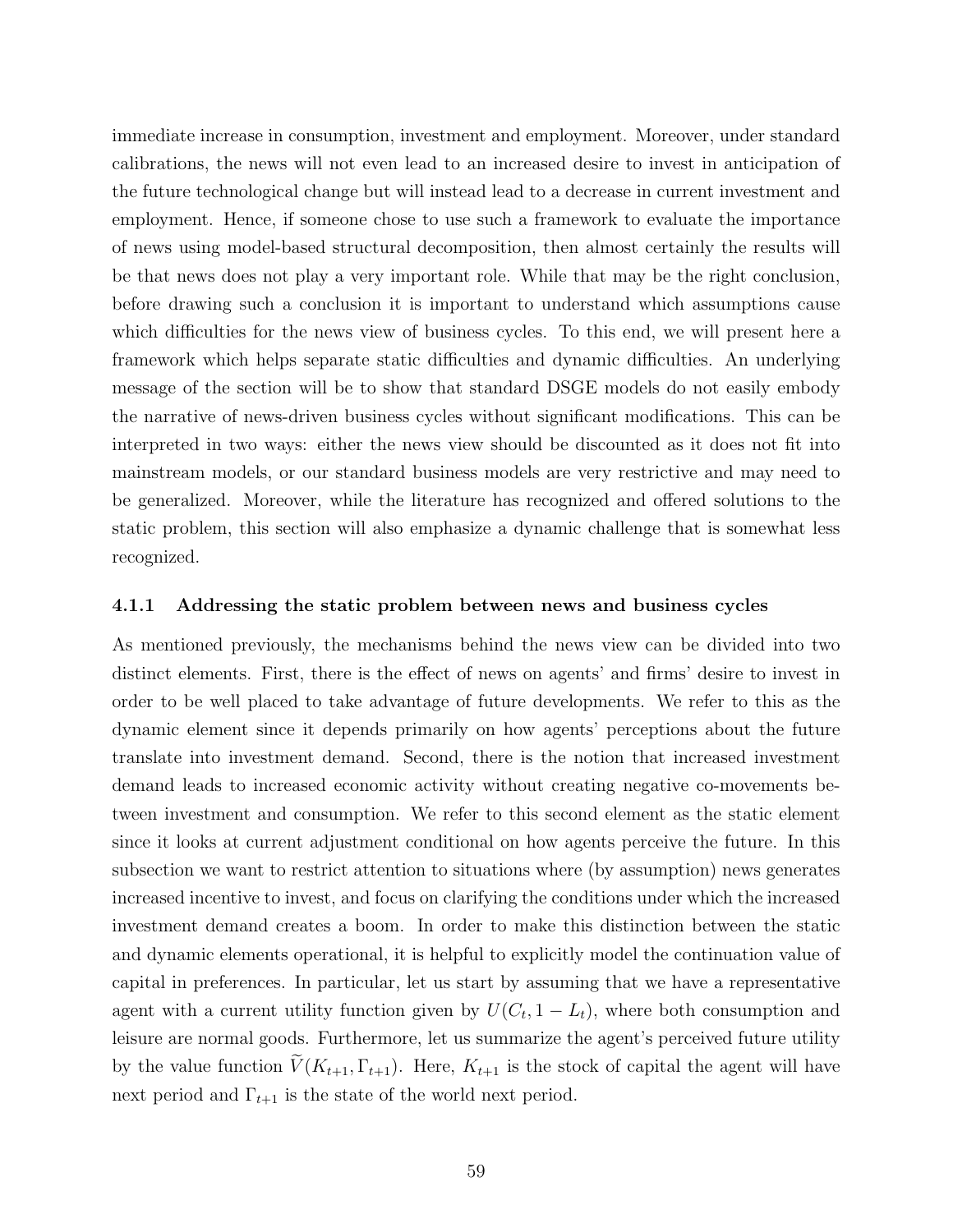4.1.1.1 A one-sector economy: Consider a one-sector economy in which there is a representative firm that hires labor and rents capital to produce output using the concave production function  $F(K_t, L_t, \theta_t)$ . There is also a representative household whose objective can then be stated as follows:

$$
\max_{C_t, K_{t+1}, L_t} U(C_t, 1 - L_t) + \beta E \left[ \widetilde{V}(K_{t+1}, \Gamma_{t+1}) \mid \Omega_t \right],
$$
  
s.t. 
$$
C_t + K_{t+1} = w_t L_t + K_t (1 - \delta + r_t) + \pi_t,
$$

where  $w_t$  and  $r_t$  are the wage rate and the rental rate of capital, and  $\pi_t$  are firm profits.  $\Omega_t$ is the agent's information set in period  $t$  which can for example include the current state of technology  $\theta_t$  and any signal  $S_t$  that the agent may have received as exogenous news. We will refer to this simple macro model as the RBC structure. For ease of exposition it will be helpful to define a continuation value function  $V(\cdot)$  as follows

$$
V(K_{t+1}, \theta_t, S_t) = \beta E \left[ \widetilde{V}(K_{t+1}, \Gamma_{t+1}) \mid \Omega_t = \{\theta_t, S_t\} \right].
$$

So the continuation value function of an agent is just the expectation of his value function and therefore depends on the stock variables one brings in to next period, which in the RBC structure is only  $K_{t+1}$ , and on his information set  $\Omega$  which he used to form his expectations. The information set in this case is comprised both of the current state of technology  $\theta_t$  as well as extra information arrived in the form of news denoted by  $S_t$ . Although in general the news could be multi-dimensional, we will assume for now that it corresponds simply to a scalar where a higher value of  $S_t$  corresponds to more productive technology in the future. While the agent's continuation value function depends on future utilities  $U(C_{t+i}, 1-L_{t+i})$  and future production possibilities, for now we will bypass thinking about these links explicitly and instead assume that an increase in the signal  $S_t$  increases the desire to invest by assuming that

$$
\frac{\partial^2 V(K_{t+1}, \theta_t, S_t)}{\partial K_{t+1} \partial S_t} > 0.
$$

That is, we assume that an increase in the signal increase the perceived marginal value of entering next period with greater capital. We are not being specific about the type of technological change that the news  $S_t$  could be forecasting or why it would cause an increase in the marginal value of acquiring capital. The conditions under which an expected technology improvements cause the perceived value of holding capital to go up will be discussed in the subsection under the heading of dynamic challenge. By taking this property of the value function as given, and assuming that  $V_{KK}(\cdot) \leq 0$ , we can focus solely on how the economy adjusts immediately to an increased desire to hold capital, which is a static problem, without needing to get entangled with dynamics. In other words, we study the temporary equilibrium of the economy for given expectations, those expectations being embedded into the V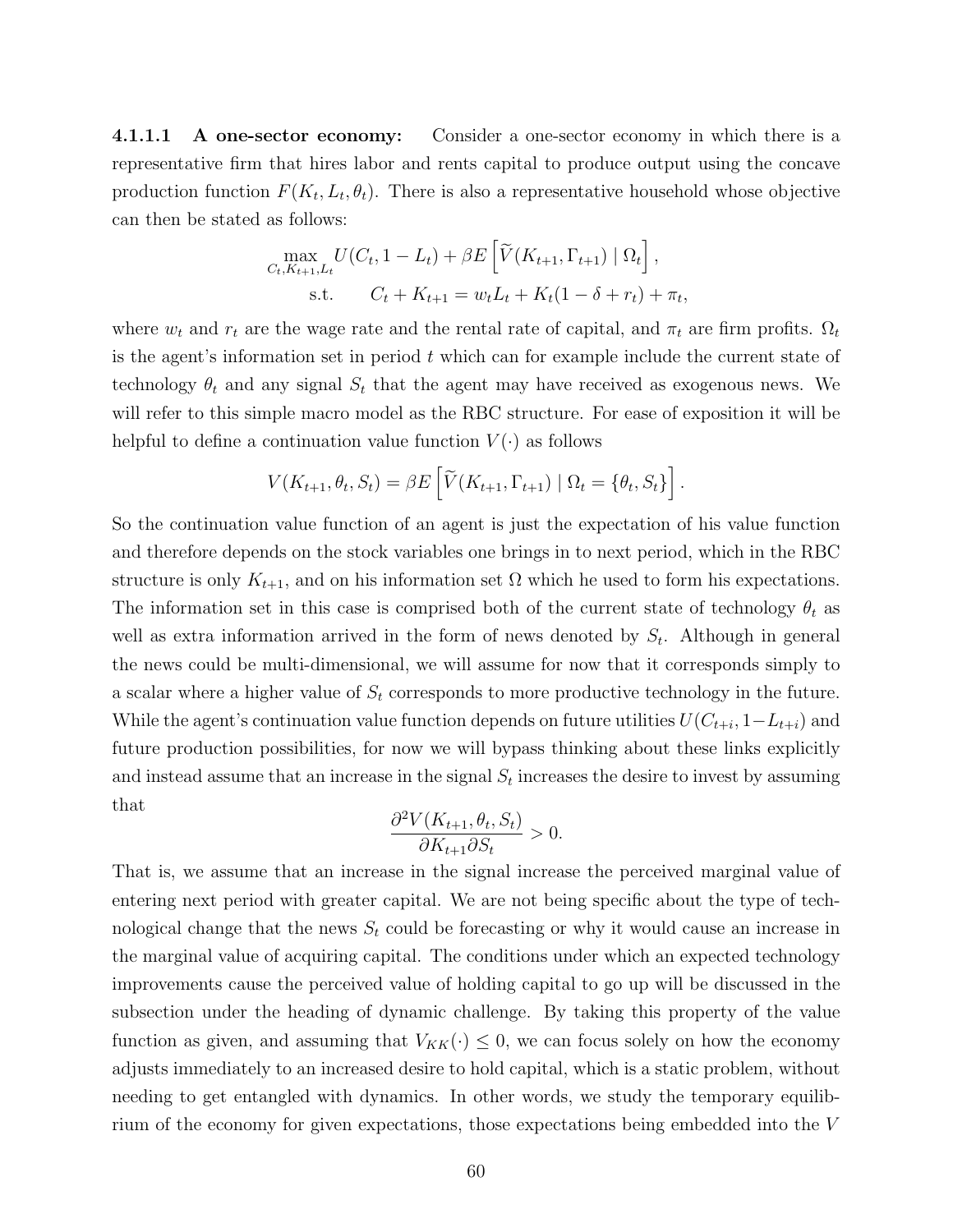function. The Walrasian equilibrium quantities for this problem,  $K_{t+1}$ ,  $C_t$  and  $L_t$ , can then be represented as the solution to the three following equations:

<span id="page-62-0"></span>
$$
\frac{\partial V(K_{t+1}, \theta_{t+1}, S_t)]}{\partial K_{t+1}} = U_C(C_t, 1 - L_t),
$$
\n(39)

$$
F_L(K_t, L_t, \Theta_t) = \frac{-U_L(C_t, 1 - L_t)}{U_C(C_t, 1 - L_t)},
$$
\n(40)

$$
C_t + K_{t+1} = F(K_t, L_t, \theta_t) + (1 - \delta)K_t.
$$
\n(41)

Equation [\(39\)](#page-62-0) is the usual intertemporal Euler equation, [\(40\)](#page-62-0) is the intratemporal consumptionleisure decision (the labor market equilibrium in a decentralized version) and [\(41\)](#page-62-0) is the economy resource constraint. This setup allows us to examine how  $K_{t+1}$ ,  $C_t$  and  $L_t$  change in response to an increase in  $S_t$  by performing a simple comparative static exercise on this three-equation system. It is here that we can see what we refer to as the static challenge for news-driven business cycles. In this setup, if the news increases the desire to invest (which we are assuming it does by assumption) then it will lead to a decrease in consumption; that is, the news cannot cause a generalized boom with both consumption and investment increasing. This property of the RBC structure was first noted in Barro and King [1984] and made more explicitly related to news (or expectations) in Beaudry and Portier [2007]. The property can be seen directly from equation [\(40\)](#page-62-0): the intratemporal labor market equilibrium condition. From this equation, under the assumption that consumption and leisure are both normal goods, it can be directly verified, by simply taking a total differential holding capital and technology constant, that consumption and employment cannot move in the same direction. Hence consumption and investment cannot move in the same direction. This is the precise point made by Barro and King [1984].

Why is Barro and King's [1984] observation a difficulty for a news view of business cycles? To the extent that we interpret the previous VAR result as suggesting that in response to news the economy expands with both consumption and investment increasing (at least weakly) throughout the substantial period where technology has not yet increased, then such features cannot be generated within the structure. Furthermore, even if one is unsure about the VAR results, but one believes that news may offer a reasonable theory of the business cycle, then it is useful to identify conditions under which news shocks do not create negative co-movement between consumption and investment. Accordingly, we take this static difficulty as a challenge for news-driven business cycles and we proceed here to discuss the different solutions proposed in the literature. However, before looking at different possibilities we want to first clarify the limited role played by income effects in creating the difficulty, since there appears to be some confusion on this point. In fact, Barro and King's [1984] result is not at all driven by income effects on labor supply. If we exclude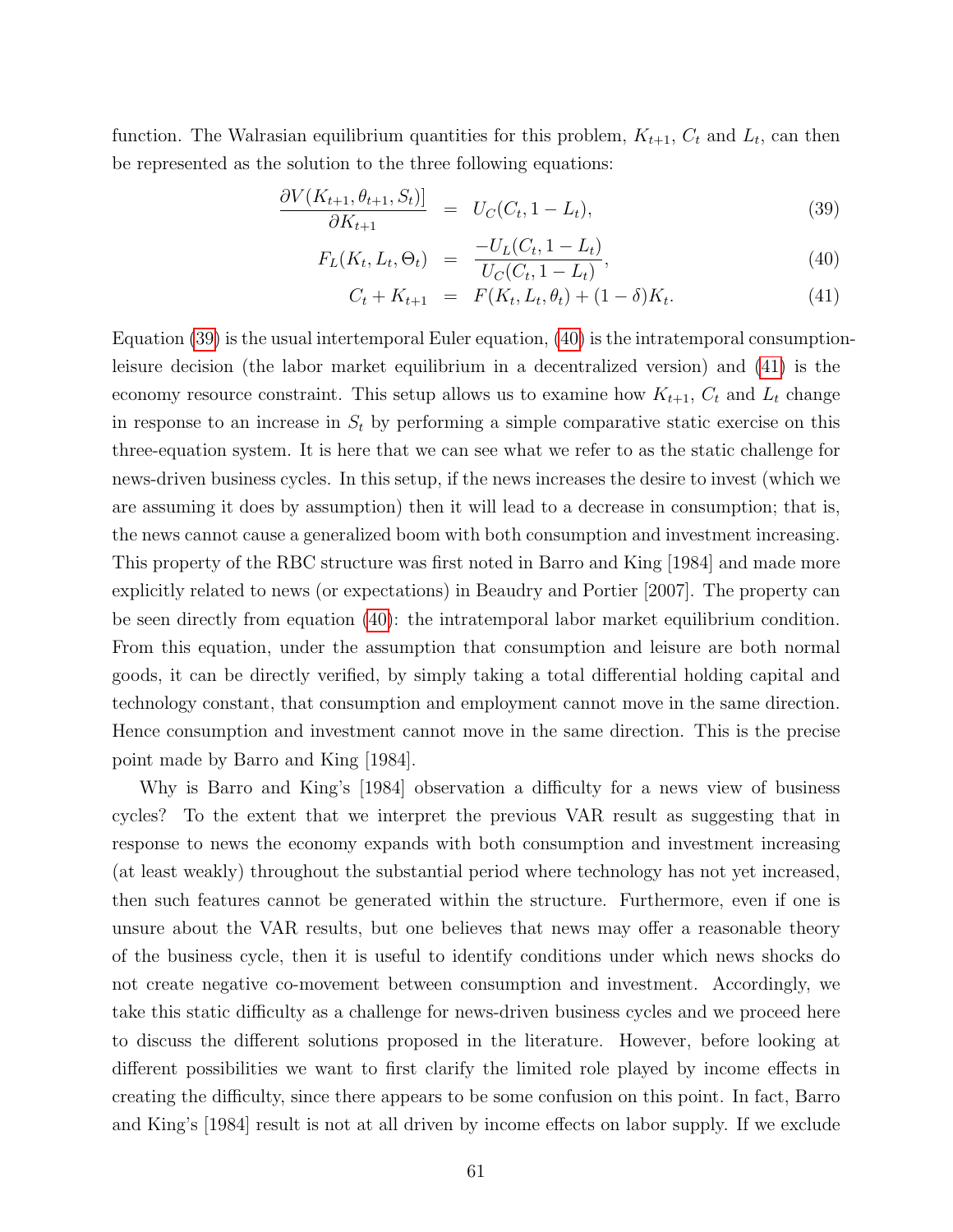income effects on labor supply, for example by assuming that the utility function is of the form  $U(C_t - \tau_1 L_t^{1+\tau_2})$ , where  $\tau_1$  and  $\tau_2$  are positive parameters, then we get the exact same difficulty. <sup>[56](#page-63-0)</sup> Actually, the problem becomes even simpler in the absence of income effects on labor supply since with such preferences, technology and preferences pin down output, independently of the value function. Hence in this case news can only cause purely off-setting changes in  $C_t$  and  $I_t$ , keeping the sum constant.

In response to this static challenge, the literature has proposed several departures from the simplest RBC-style structure to explain why news shocks do not necessarily imply an initial phase of negative co-movement between investment and consumption. These departures range from modest to substantial. We will start be discussing changes that to do not require modifying the arguments of the value functions, and then discuss those that do require such changes. [57](#page-63-1)

4.1.1.2 Changing preferences: One simple departure that overcomes Barro and King's [1984] problem is to allow consumption or leisure to be inferior goods. In particular, if we assume that consumption is an inferior good then the difficulty does not necessarily emerge. Moving away from the normality assumption about goods may at first pass appear unreasonable, but Eusepi and Preston [2009] argue that the representative agent's preferences should be thought of as an aggregation of preferences for workers and non-workers (under complete insurance) and that in the presence of non-convexities the resulting aggregate preference may have consumption as an inferior good even if the preferences of the underlying agents have both consumption and leisure as normal goods. Using this idea they then show that in a reasonably calibrated model, the arrival of news can lead to an immediate increase in both consumption and investment. Eusepi and Preston [2011] use a similar framework to show how learning dynamics create shifts in expectations and generate business cycles. [58](#page-63-2) In a different take on this idea, Karnizova [2010b] suggests that news directly affects labor

<span id="page-63-1"></span><span id="page-63-0"></span><sup>&</sup>lt;sup>56</sup>This should not be surprising as these preferences were not ruled out by our assumptions.

<sup>57</sup>Wang [2012] has proposed a review of the models that generate positive co-movements. Those properties are nicely presented in terms of labor market structure (upward or downward sloping labor supply, outwards shifting labor demand following a technological news). Eusepi [2009] shows that in a one-sector model with economy-wide externalities, there is a tight connection between positive co-movements and indeterminacy, as conditions for positive co-movements are necessary to obtain indeterminate equilibria. That connection is broken in two-sector economies. Guo, Sirbu, and Suen [2012] show that good technological news actually creates an aggregate recession in Eusepi [2009] simple on-sector model. Guo, Sirbu, and Weder [2012] also discuss the link between positive co-movements and indeterminacy. Sorge [2012] show that news-driven models and indeterminate equilibrium economies with i.i.d. fundamentals are observationally equivalent.

<span id="page-63-2"></span><sup>58</sup>Zhang [2012] study the stability under learning (E-stability) of Jaimovich and Rebelo's [2009] model, and shows that when agents do not observe current state variables when forming expectations, the rational expectations equilibrium is not learnable for calibrated parameter values capable of generating news-driven recessions.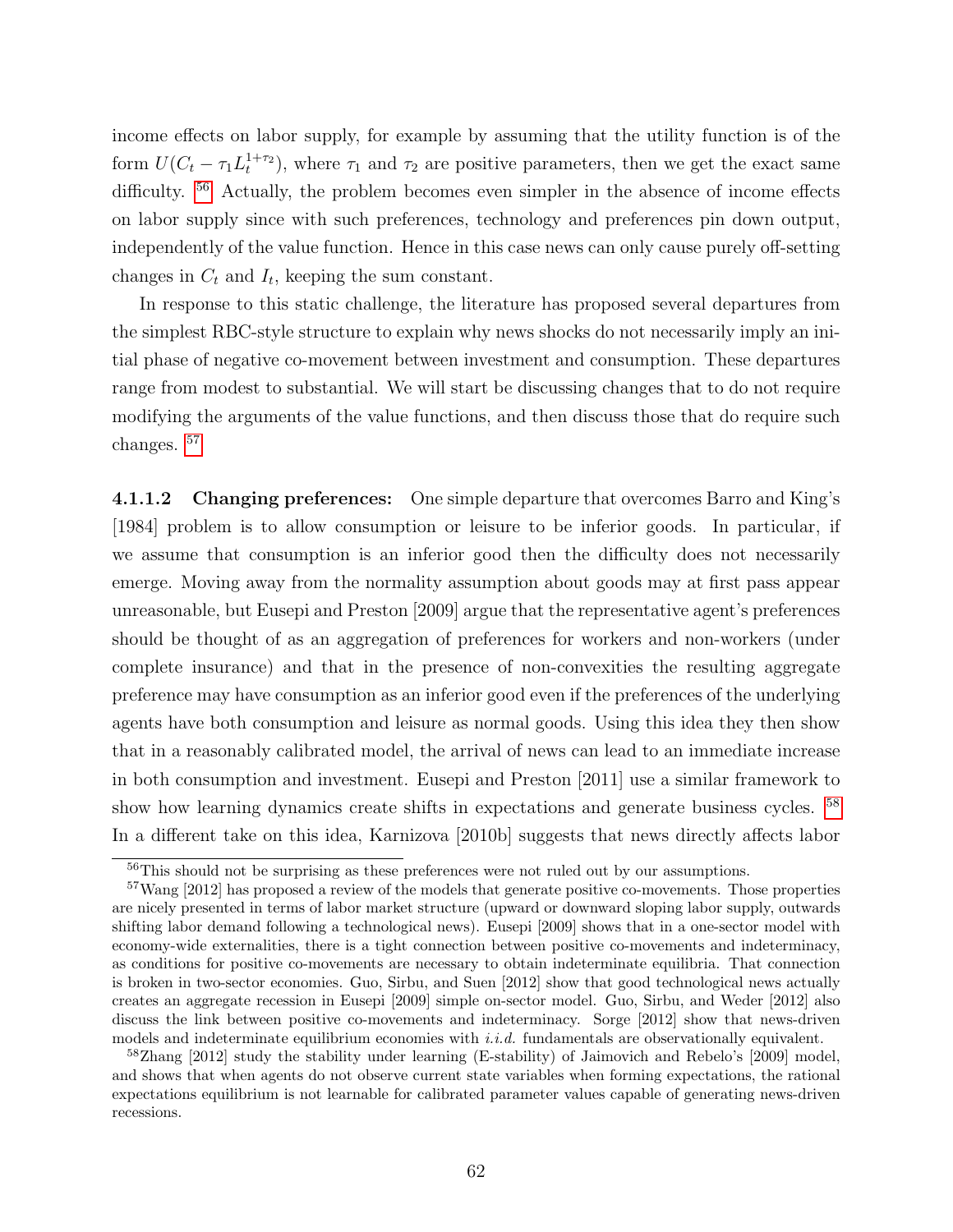supply which relaxes the resource constraint allowing both investment and consumption to increase. This is achieved by assuming that financial wealth enters the utility function. She calls this effect the Spirit of Capitalism and shows how news can cause consumption and investment to grow on impact. While these are interesting ideas, they both imply that the initial expansion following news is due to a labor supply effect instead of increased demand for labor. This implies that real wages should be counter-cyclical. Again, to the extent that the VAR results are informative about the effects of news, such an implication may be at odds with the data as real wages appear to be weakly increasing in response to news. However, more exploration along this front will be needed to assess the validity of such mechanisms.

4.1.1.3 Allowing for sticky prices and accommodative monetary policy: Another avenue discussed in the literature for overcoming the 'static problem" associated with news is to allow for sticky nominal prices. When prices are fixed, the very mechanism of IS-LM imply that  $C, Y$  and  $H$  all increase following an exogenous increase in I, that is driven by "animal spirits". When prices are not fixed but sticky, this avenue has been pursued in many papers including Christiano, Ilut, Motto, and Rostagno [2010], Khan and Tsoukalas [2012], Lorenzoni [2009], Auray, Gomme, and Guo [2009], Fujiwara, Hirose, and Shintani [2011], Jinnai [2013a] and Blanchard, L'Huillier, and Lorenzoni [2009]. However, as we shall show, it is not sticky prices in and of themselves that is needed to overcome the static problem, but it is sticky prices combined with a particular type of monetary policy. In effect, what is required is that monetary policy be sufficiently accommodative to news. To understand how news and sticky prices interact on impact, consider a slight generalization of the one-sector framework where agents can now hold money and capital, and where we assume that the nominal price of goods is predetermined. Money is directly introduced in the agents' value functions as a short hand for its eventual liquidity services. The representative household's problem can then be stated as

$$
\max_{C_t, K_{t+1}, M_{t+1}, L_t} U(C_t, L_t) + \beta E[V(K_{t+1}, M_{t+1}, \theta_t, S_t),
$$
  
s.t. 
$$
C_t + K_{t+1} + \frac{M_{t+1}}{P_t} = w_t L_t + (1 - \delta + r_t) K_t + \frac{M_t}{P_t} + \pi_t + \frac{\tau_t}{P_t}
$$

,

where  $P_t$  is the price of goods in terms of money, and  $\tau_t$  is an exogenous money transfer with next period's money supply given by  $M_{t+1} = M_t + \tau_t$ . Money balances are directly assumed to enter the function  $V(\cdot)$  with  $V_{22} < 0$ . To give sticky prices their full force, we will assume that  $P_t$  does not react to news. Without loss of generality we can therefore set  $P_t = 1$ . To complete the model we need to specify how the money transfer  $\tau_t$  is determined. Since the nominal price of goods is assumed to be fixed, a simple monetary rule is to have  $\tau$  react to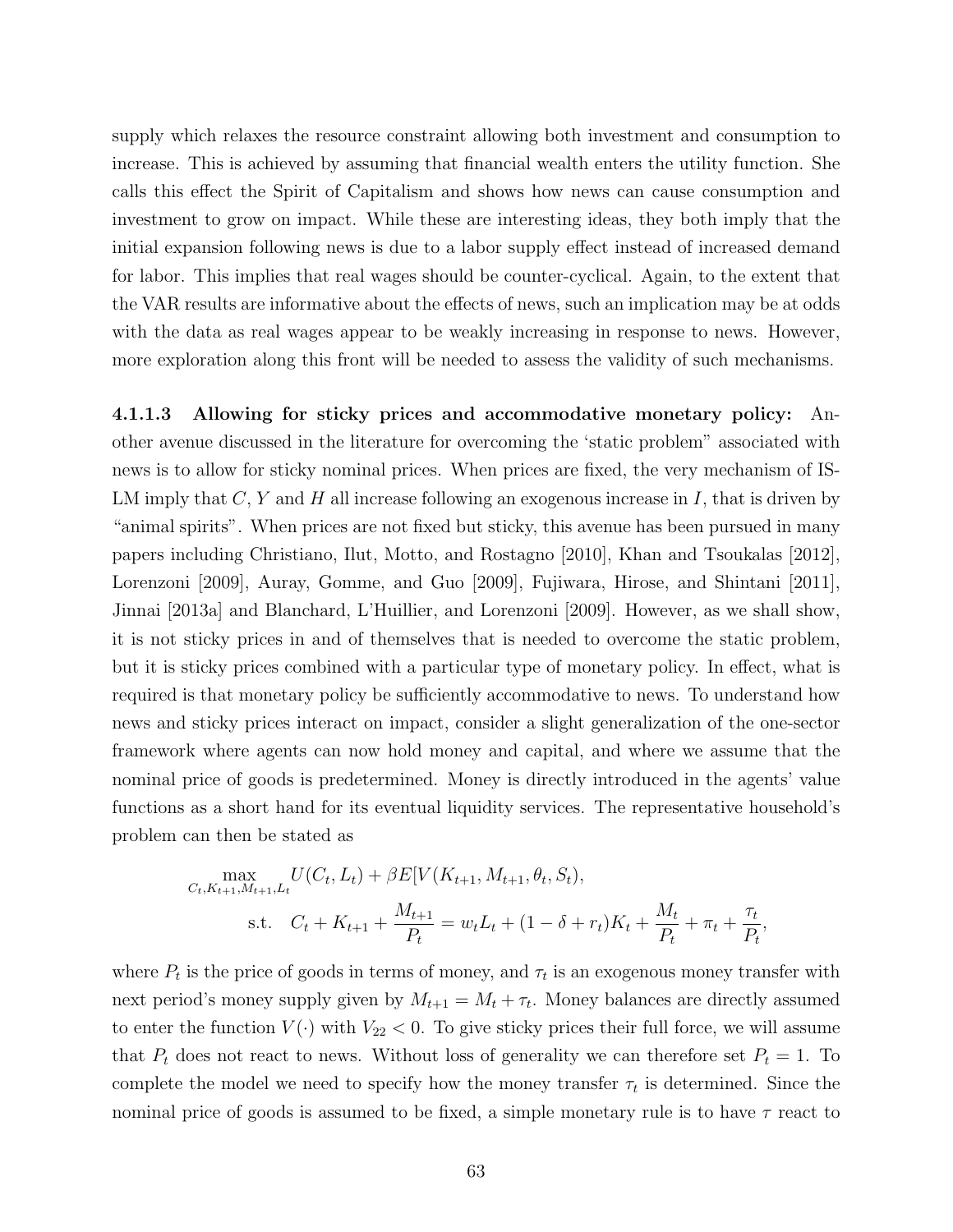deviations of output for a long run average according to:

$$
\tau_t = \alpha (Y_t - \overline{Y})
$$

where  $\overline{Y}$  is a reference rate of output,  $Y_t = C_t + I_t$  and  $\alpha$  governs the extent to which monetary policy either leans against demand shocks or amplifies them: if  $\alpha < 0$  monetary policy leans against demand shocks; if  $\alpha > 0$  then monetary policy is pro-cyclical in the sense of expanding when demand is high. The equilibrium levels of consumption  $C_t$  and investment  $I_t$  are then determined by the set of equations

$$
V_K(K_{t+1}, M_{t+1}, \theta_t, S_t) = V_M(K_{t+1}, M_{t+1}, \theta_t, S_t),
$$
  
\n
$$
U_C(C_t, L_t) = V_K(K_{t+1}, M_{t+1}, S_t),
$$
  
\n
$$
F(K_t, L_t) = C_t + K_{t+1} - (1 - \delta)K_t,
$$
  
\n
$$
M_{t+1} = M_t + \alpha(C_t + I_t - \overline{Y}),
$$
  
\n
$$
I_t = K_{t+1} - (1 - \delta)K_t.
$$

Now consider the arrival of a signal  $S_t$  that increases the marginal value of holding capital  $(V_{KS} > 0)$ . How does this affect investment and consumption? To simplify the analysis, assume that  $U(C_t, L_t)$  is separable between consumption and employment, and assume that  $V(K_{t+1}, M_{t+1}, S_t)$  is separable between capital and money with  $S_t$  only affecting the value of capital. In this case, investment increases but the response of consumption is ambiguous as it hinges on the sign of  $\alpha$  in the monetary rule. If  $\alpha < 0$  then consumption decreases in response to news that increases the demand for investment. If  $\alpha = 0$  then consumption is unchanged. Only if  $\alpha > 0$  do we have both consumption and investment increasing in response to the news. The positive co-movement arises because monetary policy becomes expansionary in response to the news. Hence, sticky prices offers an avenue to overcome the static problem with news-driven business cycles, but the mechanism is somewhat fragile since it relies crucially on how monetary policy reacts to news. [59](#page-65-0) For example, in a simple New Keynesian model [60](#page-65-1) in which price stickiness is the only distortion and without cost push shocks, the optimal monetary policy replicates the flex price allocations. The model is then a standard RBC model (without capital), and consumption and hours worked always move in opposite directions following a news shock. It is only when monetary policy is suboptimal that C and H can co-move positively.  $61$ 

<span id="page-65-0"></span><sup>&</sup>lt;sup>59</sup>Karnizova [2010a] study a simple New Keynesian monetary business cycle model with news shocks and sunspot ones when monetary policy is passive or active. Another model that also leads to countercyclical markups is proposed by Pavlov and Weder [2013]. Using Gali's [1994] monopolistic competition framework in which investment and consumption have a different price elasticity of demand, they show that news shocks imply countercyclical markups and can therefore generate positive co-movements.

<span id="page-65-1"></span> $60$ See for example chapter 3 in Galí's [2008] book.

<span id="page-65-2"></span><sup>61</sup>Guo [2007] explores the optimal response of a central bank when a news shock hits the economy in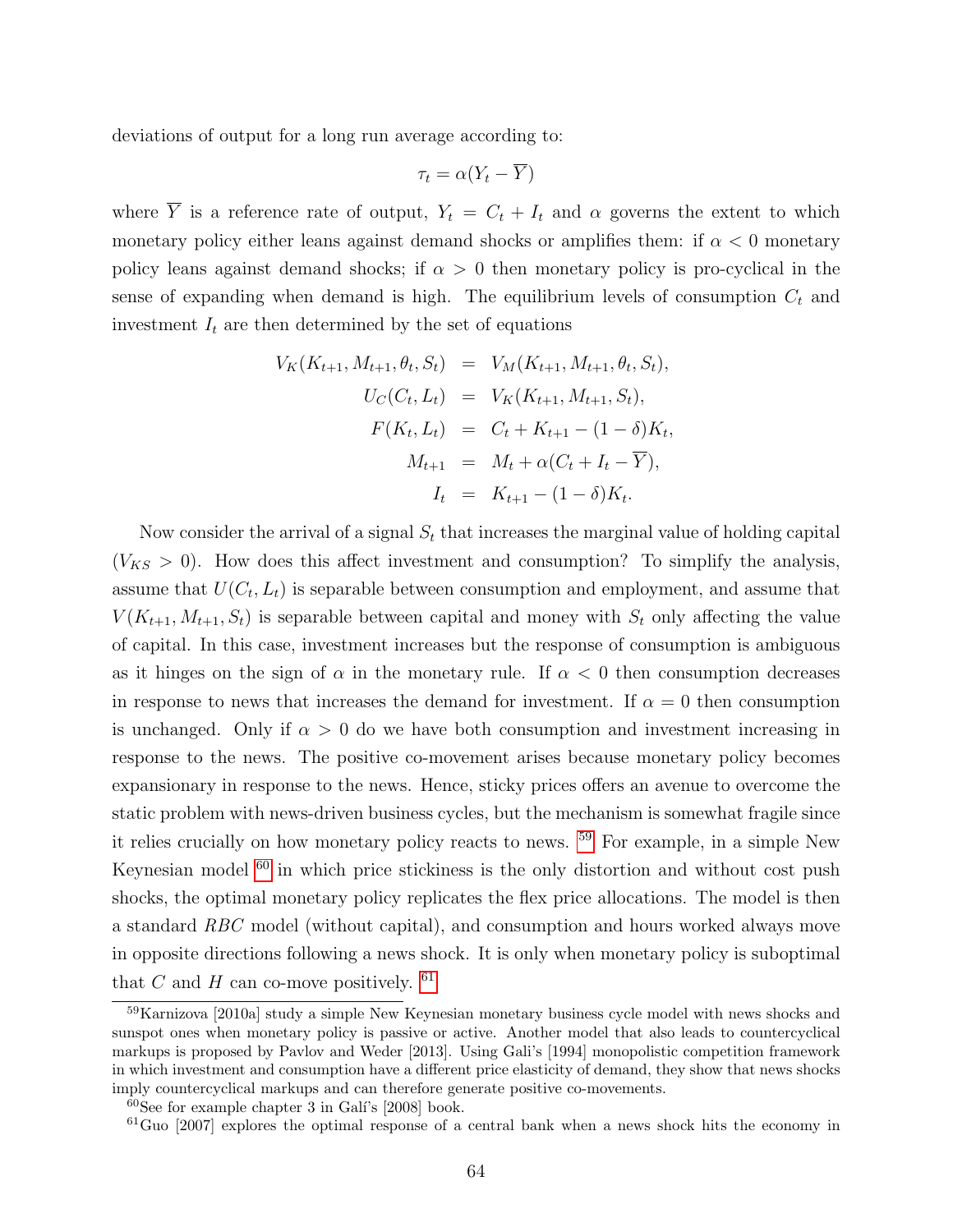4.1.1.4 Adopting a two sector structure: One of the reasons that increased investment demand leads to decreased consumption in an RBC model structure is due to the one-sector assumption. With only one sector, investment goods and consumption goods are perfect substitutes  $62$  and therefore it is generally optimal to reduce one when there is increased demand for the other. In contrast, with a two-sector model, where factors are specific to the sector, investment and consumption are not direct substitutes and accordingly it turns out to be much easier to generate increased investment in response to news without having consumption decrease. To see this, let us slightly extend the previous setup to allow for two sectors, maintaining for now the assumption of a representative household. The first sector is the consumption sector with  $C_t = F(K_t^C, L_t^C; \theta_t^C)$ , where  $L_t^C$  is the level of employment in the sector,  $K_t^C$  is the capital used in the sector,  $\theta_t^C$  is a technology index in the consumption sector and  $F(\cdot; \theta^C)$  is a concave function. The second sector is the investment sector with  $I_t^I + I_t^C = G(K_t^I, L_t^I; \theta_t^I)$ , where  $I_t^I$  and  $I_t^C$  are the investments directed to the accumulation of capital in the investment and consumption sectors, respectively.  $K_t^I$  and  $L_t^I$  are sectorspecific factors, and  $G(\cdot;\theta^I)$  is a concave function. The accumulation of capital is given by  $K_{t+1}^I = I_t^I + (1-\delta)K_t^I$  and  $K_{t+1}^C = I_t^C + (1-\delta)K_t^C$ . The household's utility is assumed to take the form  $U(C_t, L_t^C, L_t^I)$ , where we allow for the possibility that labor from the two sectors are imperfect substitutes in preferences. Finally, as before, we summarize the agent's perception about the future as given by the continuation value function  $V(K_{t+1}^I, K_{t+1}^C, \theta_t^I, \theta_t^C, S_t)$ , so that the agent's problem can be stated as

$$
\max_{C_t, K_{t+1}^C, K_{t+1}^I, L_t^C, L_t^I} U(C_t, L_t^C, L_t^I) + V(K_{t+1}^C, K_{t+1}^I, \theta_{t+1}^C, \theta_{t+1}^I, S_t),
$$
  
s.t.  $C_t + P_t^I(K_{t+1}^C + K_{t+1}^I) =$   

$$
w_t^C L_t^C + w_t^I L_t^I + K_t^C (P_t^I(1 - \delta) + r_t^C) + K_t^C (P_t^I(1 - \delta) + r_t^I) + \pi_t^C + \pi_t^I
$$

,

where  $P_t^I$  is the price of investment goods and the superscripts C and I indicate the consumption and investment sectors. In this setup, suppose the representative household receives news about future technological change that leads him to believe that the marginal value of holding capital – either in one or both sectors – increases. What happens to consumption and employment in each sector assuming a Walrasian equilibrium? In contrast to the one-sector model, consumption does not necessarily decrease in this case. The easiest

a two-sector model with price rigidities in each of the non-durable and durable sectors. Blake [2012] also shows that monetary policy can be designed to mitigate the effects of news shocks on output and inflation. Romero Alom [2012] presents a simple New-Keynesian model in which it is optimal to include asset prices in the Taylor rule when there are news shocks. On monetary policy with news shocks, see also Jinnai [2013b].

<span id="page-66-0"></span> $62$ If capital is fully mobile between the two sectors, then the Walrasian equilibrium in the two-sector model behaves similar to that of the one-sector. In particular, in response to news that increases the marginal value of holding capital, the production of the consumption good will decrease. See Beaudry and Portier [2007] for details.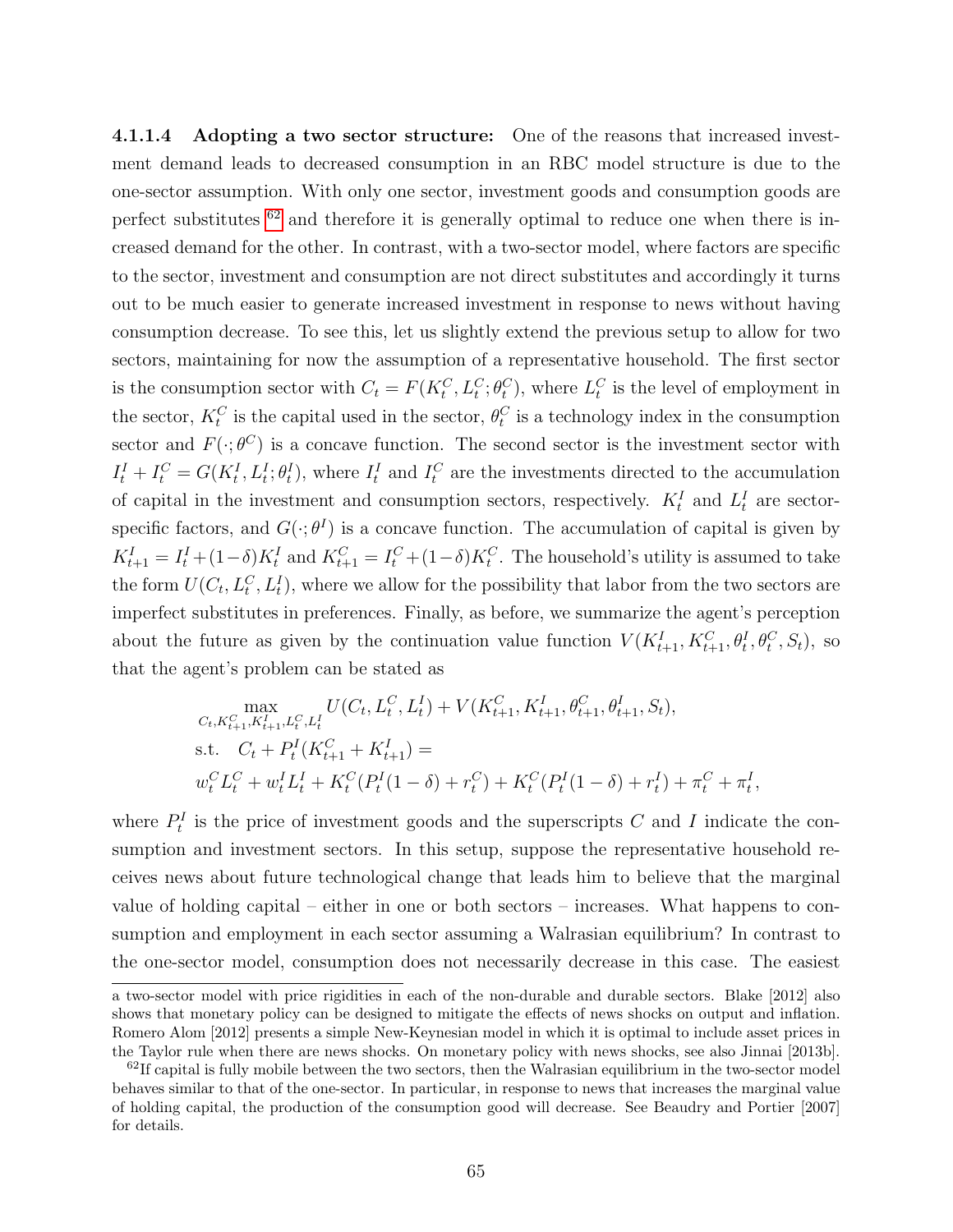case to see this is the one where  $U(C_t, L_t^C, L_t^I)$  is separable in its three arguments. <sup>[63](#page-67-0)</sup> In such a setup, consumption and employment in the consumption sector are determined by the two equations:

$$
\frac{-U_{L^C}(L_t^C)}{U_C(C_t)} = F_{L^C}(K_t^C, L_t^C),
$$
  

$$
C_t = F(K_t^C, L_t^C).
$$

Under the assumption of separability in the utility function, these two equations can be solved independently of the decisions in the investment sector, and therefore independently from any change in the information set  $\Omega_t$  which would be affected by news. In other words, employment and output in the consumption sector do not respond to news. In contrast, employment in the investment goods sector will generally be directly affected by news. Investment decisions and employment in that sector are determined by the set of three equations:

$$
G_{L^{I}} = \frac{-U_{L^{I}}}{V_{K^{I}}},
$$
  
\n
$$
G_{L^{I}} = \frac{-U_{L^{I}}}{V_{K^{C}}},
$$
  
\n
$$
G(K_{t}^{I}, L_{t}^{I}) = K_{t+1}^{I} - (1 - \delta)K_{t}^{I} + K_{t+1}^{C} - (1 - \delta)K_{t}^{C}.
$$

Therefore, if news increases either  $V_{K}$  or  $V_{K}$ , then it will lead to increased employment and output in the investment sector. Hence, in such a two-sector structure, news that increases demand for investment does not give rise to a negative co-movement between consumption and investment or, stated differently, the static problem with news seen in the one-sector model does not arise. However, in the separable case, since consumption neither increases nor decreases in response to news, it may be considered a knife-edge result.

Recall from the VAR results that consumption seemed to increase immediately in response to news, so it would be interesting to know if both consumption and investment can respond positively to news in the Walrasian equilibrium of a two sector model. It is actually possible to have both consumption and investment strictly increase in response to news in this setup but, if we maintain a representative agent assumption, it requires quite uncommon non-separability assumptions for the utility function  $U(C_t, L_t^C, L_t^I)$ . <sup>[64](#page-67-1)</sup> A more

<span id="page-67-0"></span><sup>&</sup>lt;sup>63</sup>Or when it can be written as  $\tilde{U}(C_t - h^C(L_t^C) - h^I(L_t^I))$ , where  $\tilde{U}(\cdot)$  is a concave function and where the functions  $h(\cdot)$  are convex

<span id="page-67-1"></span><sup>&</sup>lt;sup>64</sup>For example if the  $U(C_t, L_t^C, L_t^I) = \ln(C_t - \tau_1(L_t^I)^{1+\tau_2}) - \nu \cdot L_t^C$  then an increase in  $V_{K^I}$  or  $V_{K^C}$  will lead to a simultaneous increase in consumption and total investment. Alternatively, if we summarize the two sector production possibilities by  $(c_t^{\sigma} + I_t^{\sigma})^{\frac{1}{\sigma}} = F(K_t, L_t)$  with  $\sigma < 1$ , we can also get news to lead to an increase in both consumption and investment, as shown in Beaudry and Portier [2007] for details.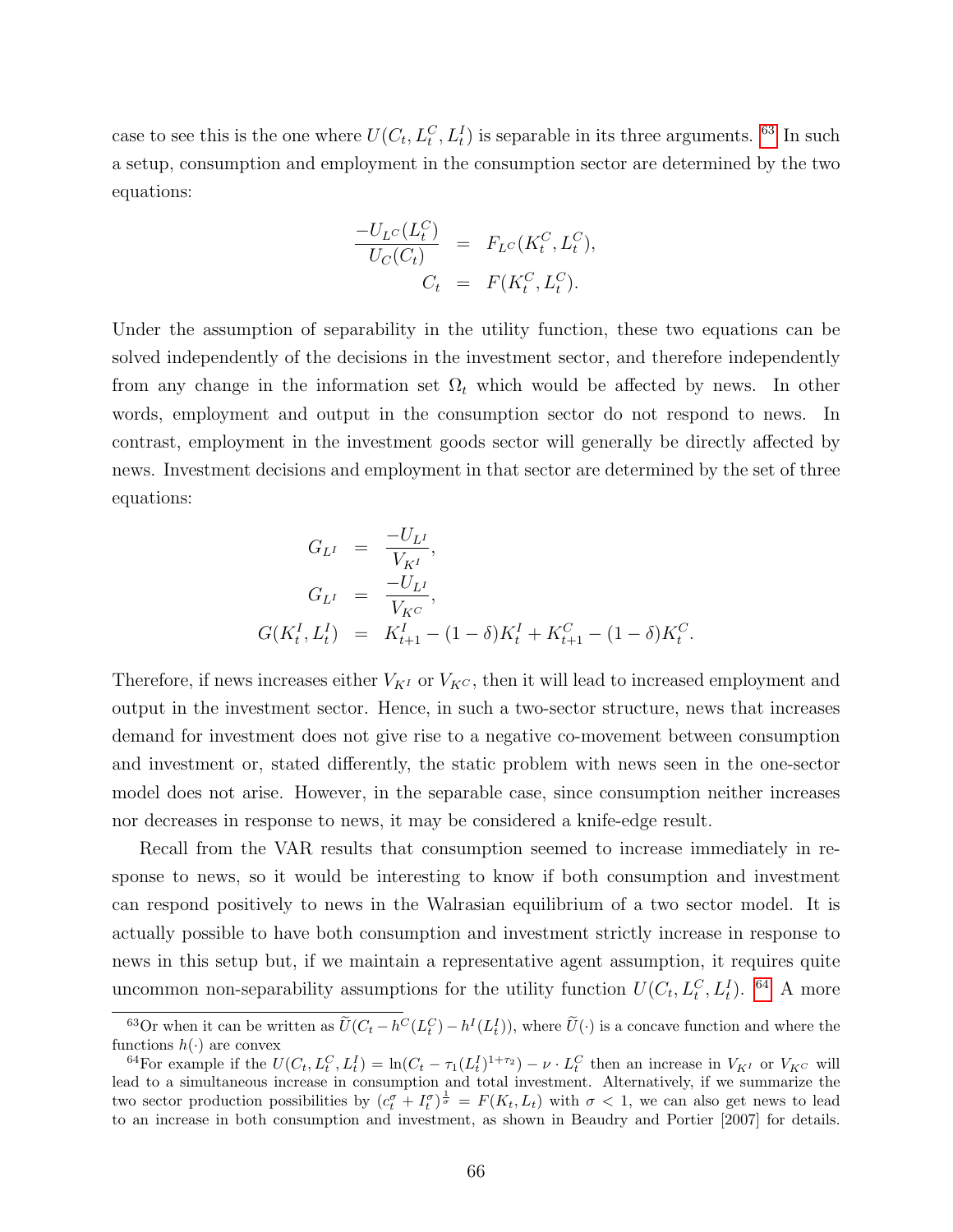promising avenue for having both consumption and investment increase in response to news in a two-sector framework is, according to Beaudry and Portier [2013], to depart from the representative agent setup. It is shown there that, in a two sector model where households are specialized in the sense of being attached to one sector for their employment <sup>[65](#page-68-0)</sup>, then increased demand for investment goods will most often be associated with an immediate increase in aggregate consumption as those employed in the investment goods sector will use part of their increased income to buy consumption goods. To summarize, moving from a one-sector to a two-sector framework greatly reduces, and can even overcome, the static problem of having news cause negative co-movement between consumption and employment.

4.1.1.5 Current Employment in the Value Function: A fourth avenue which has been suggested as a way to solve the negative co-movement problem between consumption and investment is to have the level of past employment directly enter the value function, with the property that news increases the marginal value of past employment. At least two different rationales have been advanced for why past employment may enter the value function this way, the simplest being adjustment costs to labor. In the presence of convex adjustment costs for labor, current news that anticipates later employment growth will directly favor employment today as to reduce the adjustment costs. This increased labor demand then leads to increased production, which can be split between consumption and investment. Hence, the presence of convex adjustment to labor offers a very simple resolution of the static problem with news. However, there are a few potential drawbacks of this mechanism. First, much of the microeconomic evidence suggests that labor adjustment costs are either fixed or linear, not convex. Second, to the extent that the microeconomic literature does find evidence of convex adjustment costs to labor, they tend to be small which means that in response to news this mechanism may be quantitatively too weak to offset the negative co-movement problem. Third, with convex labor adjustment costs, the response when agents discover that they have been accumulating too much capital will no longer cause an abrupt fall in employment – which is a feature we believe is desirable. Instead the adjustment will tend to be gradual.

The papers by Den Haan and Kaltenbrunner [2009] and that by Gunn and Johri [2011] implicitly exploit ideas that work somewhat similarly to convex adjustment costs to labor

Katayama and Kim [2012] have built a two-sector model whose key elements are frictions in intersectoral labor mobility and non-separable preferences in consumption and leisure, along with adjustment costs to investment and variable capital utilization. That model is able to generate comovements in response to both contemporaneous shocks and news shocks about fundamentals.

<span id="page-68-0"></span><sup>65</sup>This result also relies on incomplete insurance markets so that the economy does not aggregate to a representative setup.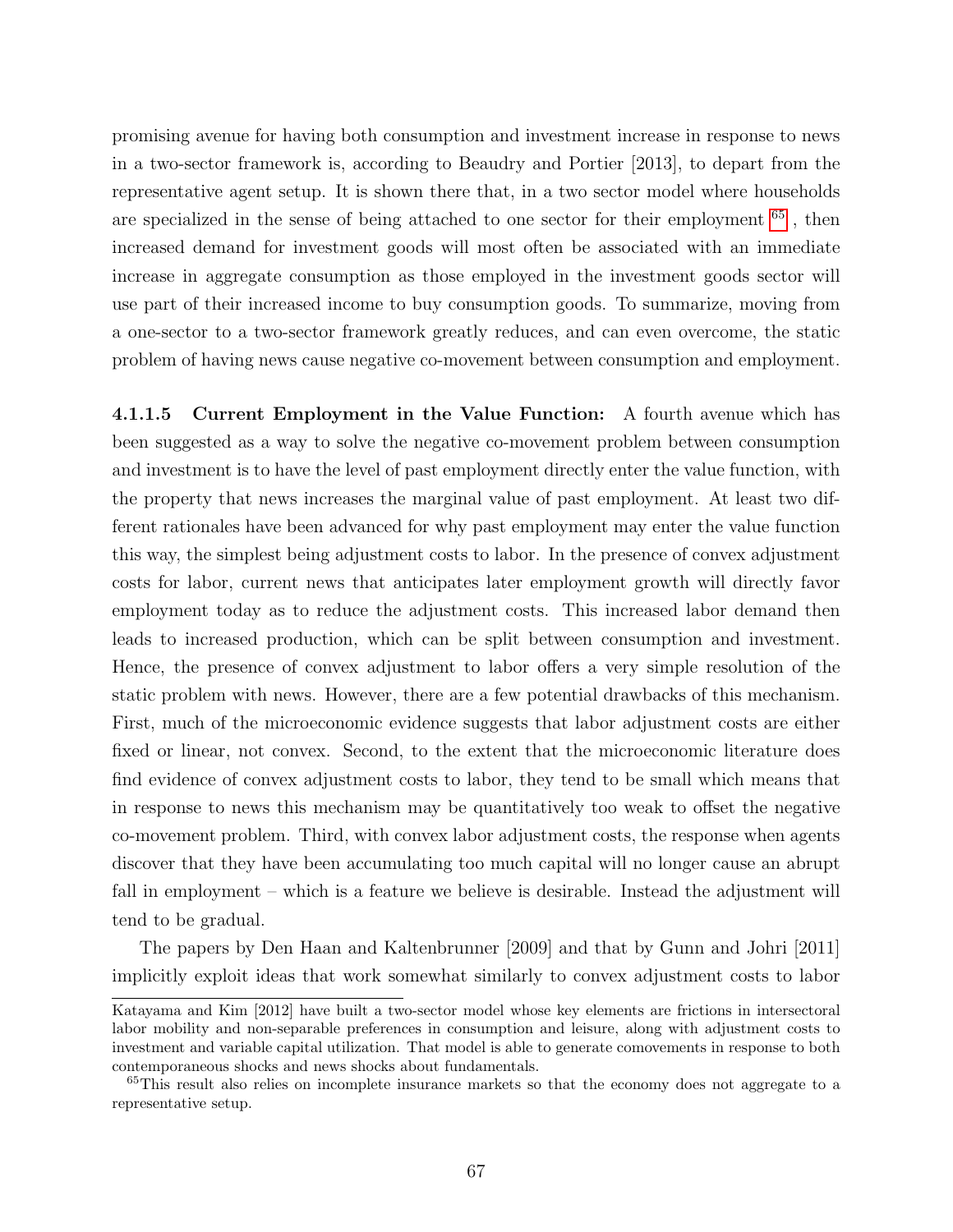but offer plausible mechanisms. In particular, Den Haan and Kaltenbrunner [2009] explored the effects of news in a search and matching model. The search frictions give rise to a mechanism by which news leads firms to want to post vacancies immediately as to have sufficient employed workers when the expected demand forecasted by the news is eventually realized. This is similar in spirit to convex adjustment cost to labor, but with better microeconomic support. Den Haan and Kaltenbrunner [2009] showed that the static problem associated with news can be overcome in such a setup. [66](#page-69-0) In a quite different spirit, Gunn and Johri [2011] have suggested that learning by doing creates a reason why news may directly affect labor demand today. In response to news, it becomes profitable to hire more workers today as to have more human capital built up through learning-by-doing when new demand arises. They show that such a learning-by-doing mechanism can also overcome the negative co-movement problem, and it works essentially by giving a dynamic value to current employment. [67](#page-69-1)

In summary, we have defined the static challenges associated with news as the difficulty of getting both consumption and investment to increase when agents get information regarding a future technology improvement. While this problem is present in the Walrasian equilibrum of a one-sector representative agent model, we have shown that the problem can be overcome by departing from such a simple model. In particular, we have discussed, among others, how sticky prices, adjustments costs to labor and adopting a two-sector formulation can mitigate the tendency of increased investment to cause a decrease in consumption. While the different mechanisms presented each have their strengths and weaknesses, further empirical exploration is needed to identify which path offers a more plausible solution. [68](#page-69-2)

## 4.1.2 The dynamic challenge of news and business cycles

As mentioned previously, there are two central elements to the news view of business cycles that we have set out. Firstly, there is the idea that news about future developments in the economy create incentives for either firms or individuals to start investing immediately in preparation for the eventual changes. Second is the idea that the increased investment demand induced by news stimulates economic activity in a way that generates an aggregate boom in both consumption and investment. One challenge for a news theory of business cycles, especially one based on technological news, is to present plausible but simple DSGE

<span id="page-69-0"></span><sup>&</sup>lt;sup>66</sup>In their survey on the news shocks literature, Krusell and McKay [2010] also propose a simple search model that generate cycles driven by news shocks.

<span id="page-69-2"></span><span id="page-69-1"></span><sup>67</sup>See also Qureshi [2009] for a similar mechanism.

<sup>&</sup>lt;sup>68</sup>All the mechanisms we have discussed in this section have assumed a production structure which is not subject to increasing returns-to-scale. However, increasing returns to scale offers an alternative mechanism which can explain how changes in expectations can lead to increases in both consumption and investment. In fact, as shown in Benhabib and Farmer [1994], in the presence of increasing returns to scale the economy can exhibit business cycles driven by self-fulfilling beliefs.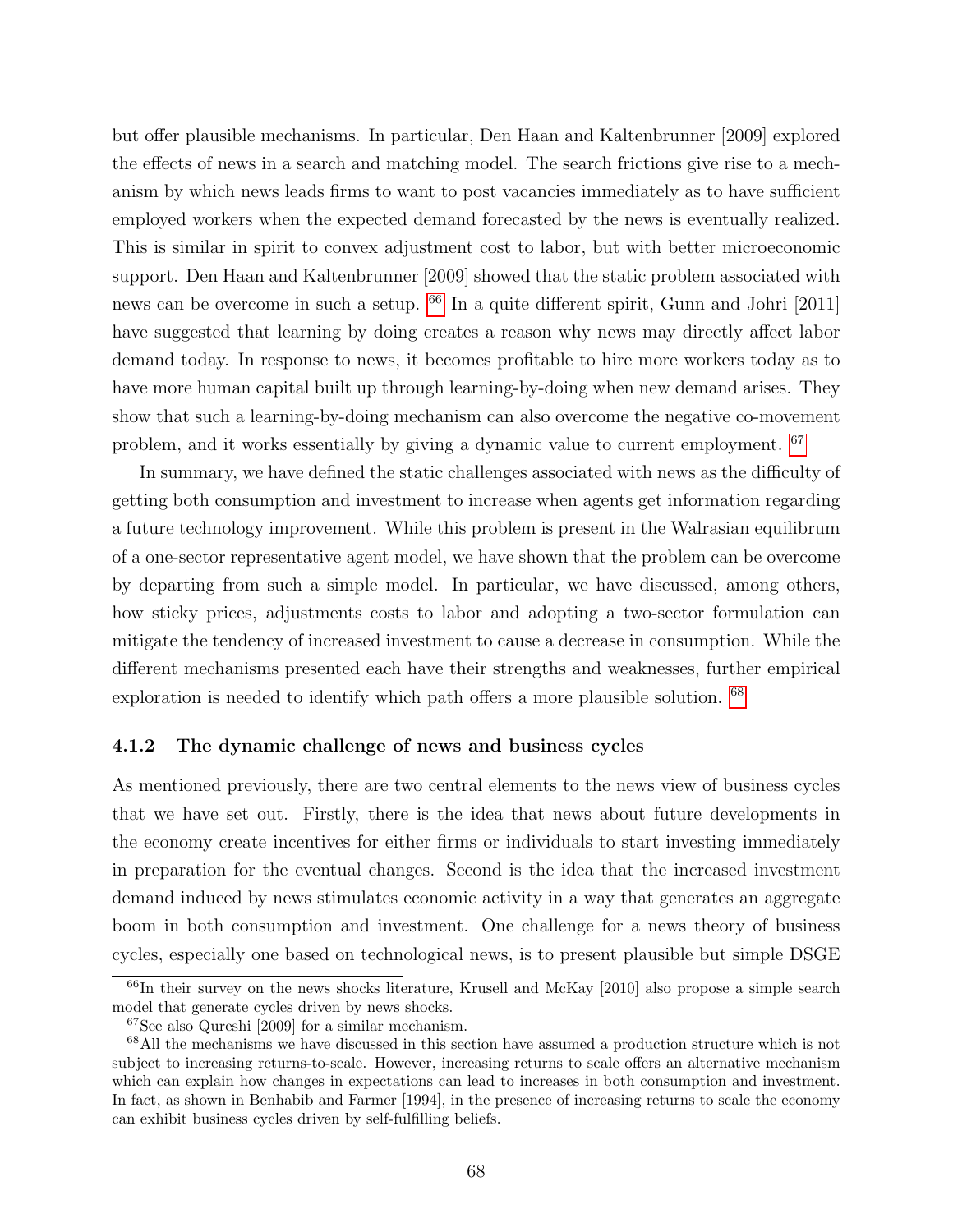models that capture these two features. In the previous section we have discussed what we have referred to as the static challenge; that is, identifying environments where increased investment demand can lead to aggregate booms in both investment and consumption. In this section we want to discuss a dynamic challenge, that is, clarifying how and when news of future technological improvements creates increased incentive to invest today. In terms of our notation, the dynamic challenge refers to presenting environments where the agents' continuation value functions have the property that positive technological news increases the marginal value of bringing capital into the future. While the literature has recognized the static challenge related to the co-movement problem and suggested solutions, the dynamic challenge has been much less discussed or recognized. [69](#page-70-0) To highlight the nature and extent of the dynamic challenge, we begin by discussing it within the context of a two-sector model, since such structure allows us to consider separately the effects of expected technological improvements in either the consumption or the investment sector. Note that the one-sector model is just a special case of our two-sector setup.

4.1.2.1 Two-sector case: Let us return to the two-sector model we have previously introduced in this section, where  $F(K_t^C, L_t^C, \theta_t^C)$  is the production function in the consumption sector and  $G(K_t^I, L_t^I, \theta_t^I)$  is the production function in the investment sector. For simplicity, let us assume that  $\theta_{t+1}^j = \rho \theta_t^j + \epsilon_t^j$  with  $j \in \{C, I\}$  and where  $\epsilon_t^j$  $\frac{J}{t}$  is an innovation that affects technology at time  $t+1$  but is known by agents through news at time t. If the representative agent's period utility is given by  $U(C_t, L_t^C, L_t^I)$ , competitive allocations can be obtained from a social planner problem and the planner value function at time  $t$  can be defined as

$$
\widetilde{V}(K_t^C, K_t^I, \Sigma_t) = \max_{\{C_{t+i}, K_{t+1+i}^C, K_{t+1+i}^I, L_{t+i}^C, L_{t+1+i}^I\}_{i=0}^{\infty}} E_t \sum_{i=0}^{\infty} U(C_{t+i}, L_{t+i}^C, L_{t+i}^I),
$$
\ns.t. 
$$
C_{t+i} = F(K_{t+i}^C, L_{t+i}^C, \theta_{t+i}^C),
$$
\n
$$
(K_{t+1+i}^C - (1 - \delta)K_{t+i}^C) + (K_{t+1+i}^I - (1 - \delta)K_{t+i}^I) = G(K_{t+i}^I, L_{t+i}^I, \theta_{t+i}^I),
$$

where  $\Sigma_t = (\theta_t^C, \theta_t^I, \epsilon_t^C, \epsilon_t^I)$  is the vector of current exogenous states. The issue we want to examine is how do changes in news represented by changes in  $\epsilon^C$  and  $\epsilon^I$  affect the marginal value of holding capital. Using the envelope condition, the marginal value of having capital in period period  $t + 1$  can be expressed, for each type of capital, as

$$
\widetilde{V}_{K}c(K_{t+1}^C, K_{t+1}^I, \Sigma_{t+1}) = U_C(C_{t+1}, L_{t+1}, L_{t+1}^I)F_{K}c(K_{t+1}^C, L_{t+1}^C, \theta_{t+1}^C) \n+ \frac{(1 - \delta)}{G_{L}K(K_{t+1}^I, L_{t+1}^I, \theta_{t+1}^I)} - U_{L}C_{t+1}^I, L_{t+1}^I, L_{t+1}^I
$$

<span id="page-70-0"></span> $69$ One paper that emphasizes and addresses this dynamic challenge is Dupor and Mehkari [2013].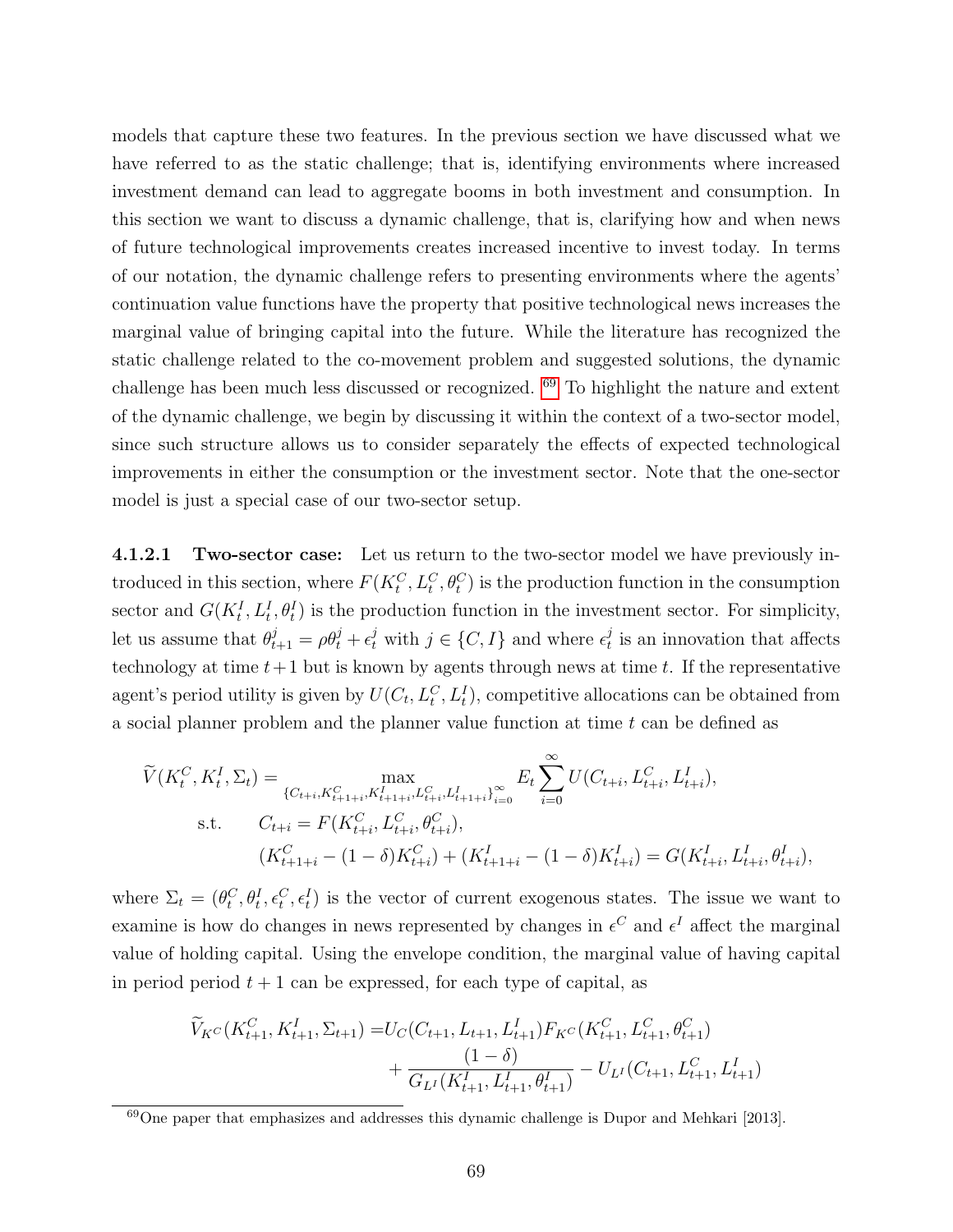and

$$
\widetilde{V}_{K^{I}}(K_{t+1}^{C}, K_{t+1}^{I}, \Sigma_{t+1}) = \frac{-U_{L^{I}}(C_{t+1}, L_{t+1}, L_{t+1}^{I})}{G_{L^{I}}(K_{t+1}^{I}, L_{t+1}^{I}, \theta_{t+1}^{I})}((1 - \delta) + G_{K^{I}}(K_{t+1}^{I}, L_{t+1}^{I}, \rho \theta_{t+1}^{I})).
$$

Let us now follow some standard parameterizations in the literature by assuming that the utility function is of the form  $\ln C_t - \nu \cdot (L_t^C + L_t^I)$  and that the production functions are Cobb-Douglas:  $F(\cdot) = \theta_t^C (K_t^C)^{\alpha} (L_t^C)^{1-\alpha^C}$  and  $G(\cdot) = \theta_t^I (K_t^I)^{\alpha} (L_t^I)^{1-\alpha^I}$ . The linearity in the disutility of work is not important but will make our argument more transparent. Under these two parametric assumptions, the expected marginal values of bringing capital into the next period (that is, the derivative of the continuation value function) can be expressed as

<span id="page-71-0"></span>
$$
V_{K}c(K_{t+1}^C, K_{t+1}^I, \Sigma_{t+1}) = \beta \left( \frac{\alpha^C}{K_{t+1}^C} + \frac{\nu (1-\delta) E_t (L_{t+1}^I)^{\alpha^I}}{(1-\alpha^C) (\theta_t^I + \epsilon_t^I) (K_{t+1}^I)^{\alpha^I}} \right),
$$
(42)

$$
V_{K^{I}}(K_{t+1}^{C}, K_{t+1}^{I}, \Sigma_{t+1}) = \beta \left( \frac{\nu (1-\delta) E_{t}(L_{t+1}^{I})^{\alpha^{I}}}{(1-\alpha^{C})(\theta_{t}^{I} + \epsilon_{t}^{I})(K_{t+1}^{I})^{\alpha^{I}}} + \frac{\nu E_{t}(L_{t+1}^{I})}{K_{t+1}^{I}} \right). \tag{43}
$$

There are several aspects we want to emphasize about how these particular parametric assumptions on utility and production functions restrict the incentive to hold capital. First, note that the only endogenous variable as of time  $t + 1$  to appear in either [\(42\)](#page-71-0) or [\(43\)](#page-71-0) is employment in the capital goods sector. Second, the information related to future technological progress in the consumption sector  $\epsilon_t^C$  does not appear anywhere in these two expressions except potentially through the expectation of  $L_{t+1}^I$ . Finally, the information on technological progress in the investment sector appears directly only in the denominator of these expressions. Under these parametric assumptions, we can see why it will be very difficult for positive technological news to create an incentive to hold more capital. Actually, it can be shown that under these assumptions, news about technological improvements in the consumption goods sector never increases the marginal value of holding capital since it does not affect  $L_t^I$ . Hence this type of parameterization entirely rules out the possibility that expected technological improvements in the consumption good sector creates incentives for agents start accumulating capital immediately to take advantage of the news. [70](#page-71-1) For technological news regarding the investment sector, such a general statement is harder to obtain. Nonetheless, we have found the effect of positive news to almost always decrease the value of holding capital. This later property should not be surprising, as expected technological

<span id="page-71-1"></span><sup>70</sup>This effect is closely related to the fact that in a Lucas tree model, an increase in future productivity of trees does not increase the price of the tree in terms of the consumption good when utility is of the form  $U(C_t) = \ln(C_t).$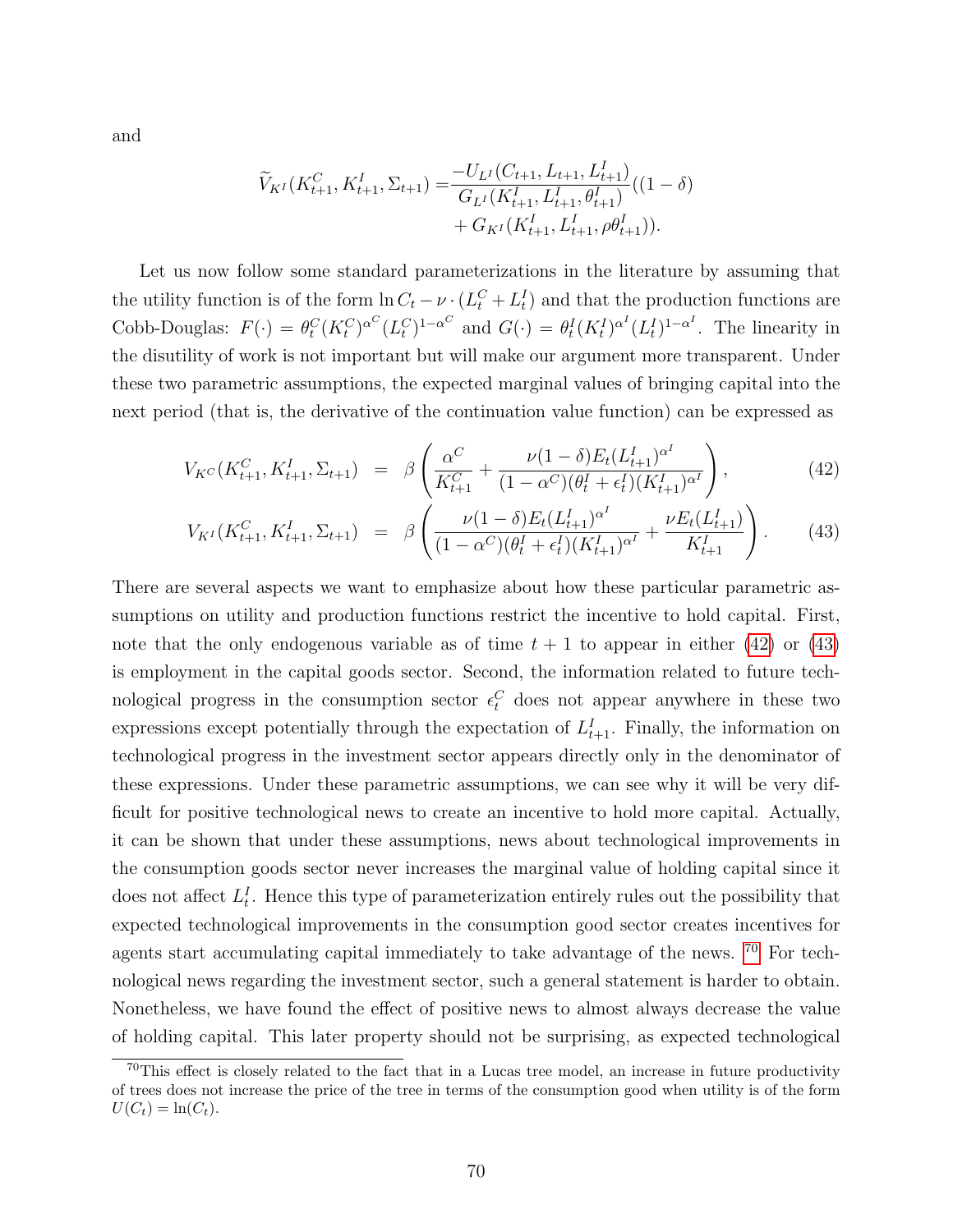improvement in the capital goods sector creates a very intuitive incentive to postpone buying capital now when one knows that improvements in the sector are imminent. [71](#page-72-0)

What to take from these observations on the continuation value function? On the one hand, if one is wedded to standard parameterizations of business cycle models, these observations suggest that positive technological news is unlikely to be an important driving force in investment demand. On the other hand, if one believes the business press, which commonly suggests that investment demand is an important driver of business cycles, then it favors considering models which allow substantial departures from standard parameterization of DSGE models. In the latter case, there are two avenues that appear to us to be most promising. The first relates to reducing the sensitivity of the stochastic discount factor. In the above setup, one of the main reason that positive news about future technology is not associated with increased incentives to invest is that it simultaneously leads to an increased interest rate that fully offsets the expected increase in the marginal productivity of capital. There are potentially many avenues to reduce the effect of news on the interest rate including: changing the preference structure  $^{72}$  $^{72}$  $^{72}$ , allowing for heterogeneous agents with some agents having inter-temporal elasticity of substitution greater than one, or adopting a sticky price setting with lax monetary policy. A second avenue for obtaining  $V_{K_{\epsilon}} > 0$  is to consider production structures where technological news has a much greater effect on the marginal product of capital in comparison to the average product of capital. With a Cobb-Douglas structure, technological change causes the average product of capital to increase in the same proportion as the marginal product of capital, and the expectation of such a change is therefore associated with a substitution effect (induced by the increase in the marginal product of capital) that favors more investment to be offset by a large income effect (induced by the increase in the average product of capital) that favor postponing investment. Departing from a Cobb-Douglas structure can change the relative size of the effects. For example, if one adopts a CES structure where labor and capital are very complementary and the news relates to labor augmenting technological change, the news will then increase the marginal product of capital more than the average product. <sup>[73](#page-72-2)</sup> and this will create incentives to invest. Alternatively, if capital and labor are very substitutable and the news relates to capital augmenting technological change, the effect of the news on the marginal productivity of capital will be greater than the average effects thereby again creating clear incentives to

<span id="page-72-0"></span> $71$ Note that this structure implicitly nests a more standard one-sector model when one assumes that  $\alpha^C = \alpha^I$ , and accordingly implies that positive technological news in a one-sector model with Cobb-Douglas technology and log preferences for consumption will generally decrease the incentive to invest, not increase them.

<span id="page-72-1"></span> $72$ In the model of Section [2,](#page-4-0) we completely eliminate this interest rate effect by allowing for home production.

<span id="page-72-2"></span><sup>73</sup>This is the mechanism used in Beaudry and Portier [2004].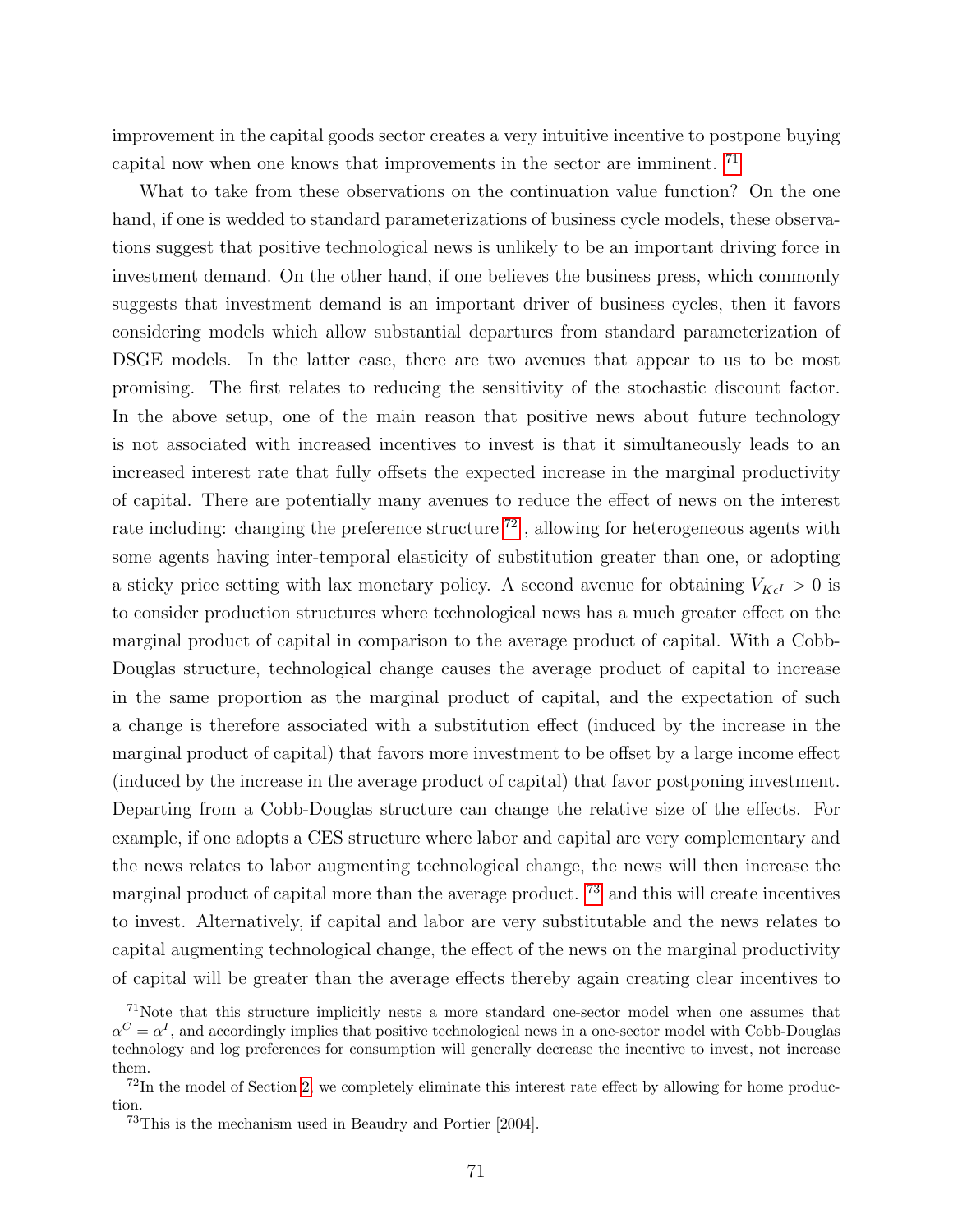invest in response to the news as the substitution effect will dominate the income effect. A third way to proceed is to consider technological change more in a Schumpeterian tradition where new opportunities tend to displace old ones making the private gains to investing much greater that the social gain (which drives the income effect).  $74$  Accordingly, in response to news that favors creative destruction, the return to new investment can be high even if the net effect on output can be low. Such an avenue appears promising but it doesn't fit easily into the standard DSGE framework.

4.1.2.2 Jaimovich and Rebelo's [2009] Approach: We have emphasized two types of challenges facing news-driven business cycles when trying to embed the idea within a simple DSGE structure. These challenges arise largely because we have been wanting to build a model where news-driven booms reflect a period where agents have an incentive to accumulate or install new capital early on as to be ready when future demand materializes. However, this may be the wrong focus. Instead, it may be that good technological news in fact reduces the incentives to accumulate capital and instead favors a rapid depreciation of the current capital stock through increased utilization. In such a case, the induced increase in utilization could itself cause a boom. This alternative view of how news may affect the economy is most clearly captured in the work of Jaimovich and Rebelo [2009], and has the attractive feature that it can easily overcome some of the challenges faced by our preferred perspective which relies on news increasing the incentive to accumulate capital during the anticipation stage.

In Jaimovich and Rebelo [2009], news is introduced in a quite standard one-sector representative agent business cycle model. The model includes two important elements: variable capacity utilization and adjustments costs to investment, [75](#page-73-1) which are both quite reasonable assumptions. These two elements interact in a way that can give rise to news-driven business cycles where the main effect of the news is to encourage quicker capital depreciation today as opposed to increasing the incentive for capital accumulation. The quicker capital depreciation results from an increased utilization rate which favors producing more today and thereby causing a boom. Since Jaimovich and Rebelo [2009] study the properties of the Walrasian equilibrium, equilibrium outcomes can be presented as the solution to a social planner's problem. In particular, the social planner's problem in their setup takes the

<span id="page-73-1"></span><span id="page-73-0"></span><sup>74</sup>See Beaudry, Collard, and Portier [2011] for an example along these lines.

<sup>75</sup>Jaimovich and Rebelo [2009] also emphasize a preference structure which minimizes wealth effects on labor supply. While this feature is important for the quantitative aspects of their model, it is not central to its qualitative properties and therefore we will not emphasize it much here.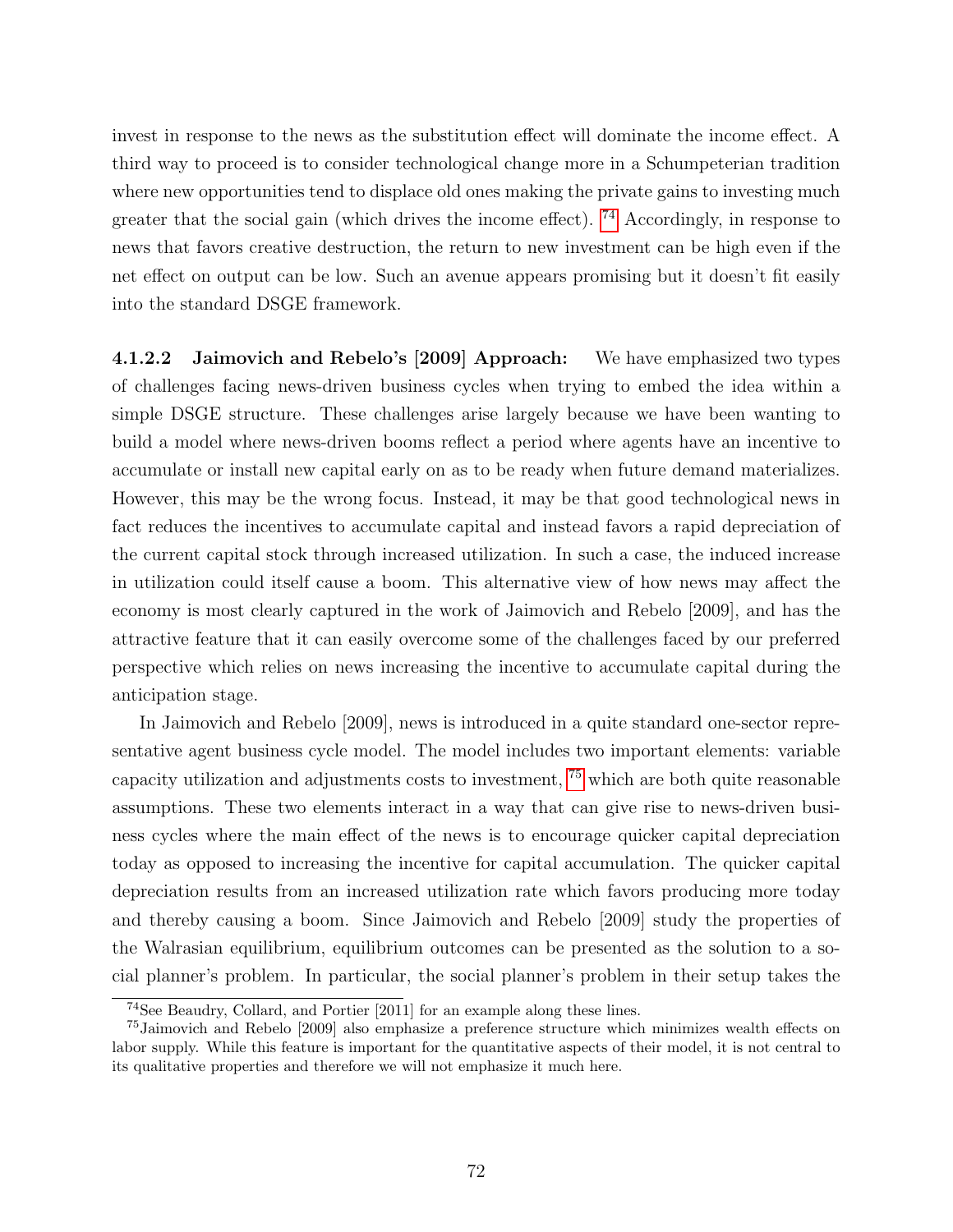following form

$$
\max_{\{C_{t+i}, K_{t+1+i}, L_{t+i}, \mu_{t+i}\}_{i=0}^{\infty}} E_t \sum_{i=0}^{\infty} U(C_{t+i}, L_{t+i}),
$$
\ns.t  $C_{t+i} + K_{t+1+i} = F(\mu_{t+i} K_{t+i}, L_{t+i}, \theta_{t+i}) + (1 - \delta(\mu_{t+i})) K_{t+i} - \frac{\psi}{2} (I_{t+i} - I_{t-1-i})^2,$   
\n $I_{t+i} = K_{t+1+i} - (1 - \delta(\mu_{t+i})) K_{t+i},$ 

where the depreciation rate of capital  $\delta(\mu_{t+i})$  is an increasing function of utilization rate  $\mu_{t+i}$ , and where  $\psi(I_{t+i} - I_{t-1-i})^2$  captures the adjustment cost to investment. <sup>[76](#page-74-0)</sup> Let us again assume that agents get news one period in advance about  $\theta$ , where  $\theta_{t+1} = \rho \theta_t + \epsilon_t$ , with  $\epsilon_t$  being the news received at time t about technology at  $t + 1$ . To simplify this problem, and allow easy comparison with the framework we have already set out, it is useful again to summarize the future using a continuation value function. Given this setup, the expected continuation value function will depend on the capital stock coming into the period, last period's investment rate, last period's state of technology and the news (regarding innovation in next period's technology), so that the optimization problem becomes:

$$
\max_{\{C_t, K_{t+1}, I_t, L_t, \mu_t\}} U(C_t, L_t) + V(K_{t+1}, I_t, \Theta_t, \epsilon_t),
$$
  
s.t.  $C_t + K_{t+1} = F(\mu_t K_t, L_t, \theta_t) + (1 - \delta(\mu_t))K_t - \frac{\psi}{2}(I_t - I_{t-1})^2,$   
 $I_t = K_{t+1} - (1 - \delta(\mu_t))K_t.$ 

The equilibrium outcomes for  $C_t$ ,  $K_{t+1}$ ,  $\mu_t$ ,  $L_t$ ,  $I_t$  is then given implicitly as the solution to the following equations plus the two constraints above

$$
F_{\mu}(\mu_t K_t, L_t, \theta_t) = K_t \delta_{\mu}(\mu_t) \frac{V_K(K_{t+1}, I_t, \Theta_t, \epsilon_t)}{U_C(C_t, Lt)},
$$
  

$$
\frac{V_I(K_{t+1}, I_t, \Theta_t, \epsilon_t)}{U_C(C_t, Lt)} = \psi(I_t - I_{t-1}) + \left(1 - \frac{V_K(K_{t+1}, I_t, \Theta_t, \epsilon_t)}{U_C(C_t, Lt)}\right),
$$
  

$$
\frac{-U_L(C_t, L_t)}{U_C(C_t, Lt)} = F_L(\mu_t K_t, L_t, \theta_t).
$$

The first of these equations is the optimality condition for the setting of the utilization rate  $\mu_t$ . It states that the utilization rate should be chosen such that its marginal productivity is equal to the marginal cost, where this cost is high if  $V_K(\cdot)$  is high. So the effects of news on utilization depends on how  $\epsilon_t$  affects  $V_K(\cdot)$ . In this model, it is the case that positive news about tomorrow's technology (i.e., an increase in  $\epsilon_t$ ) will generally be associated with

<span id="page-74-0"></span><sup>76</sup>In Jaimovich and Rebelo [2009], news about both labor-augmenting technological change and investmentspecific technological change are allowed. For simpler exposition, here we focus only on news about laboraugmenting technological change.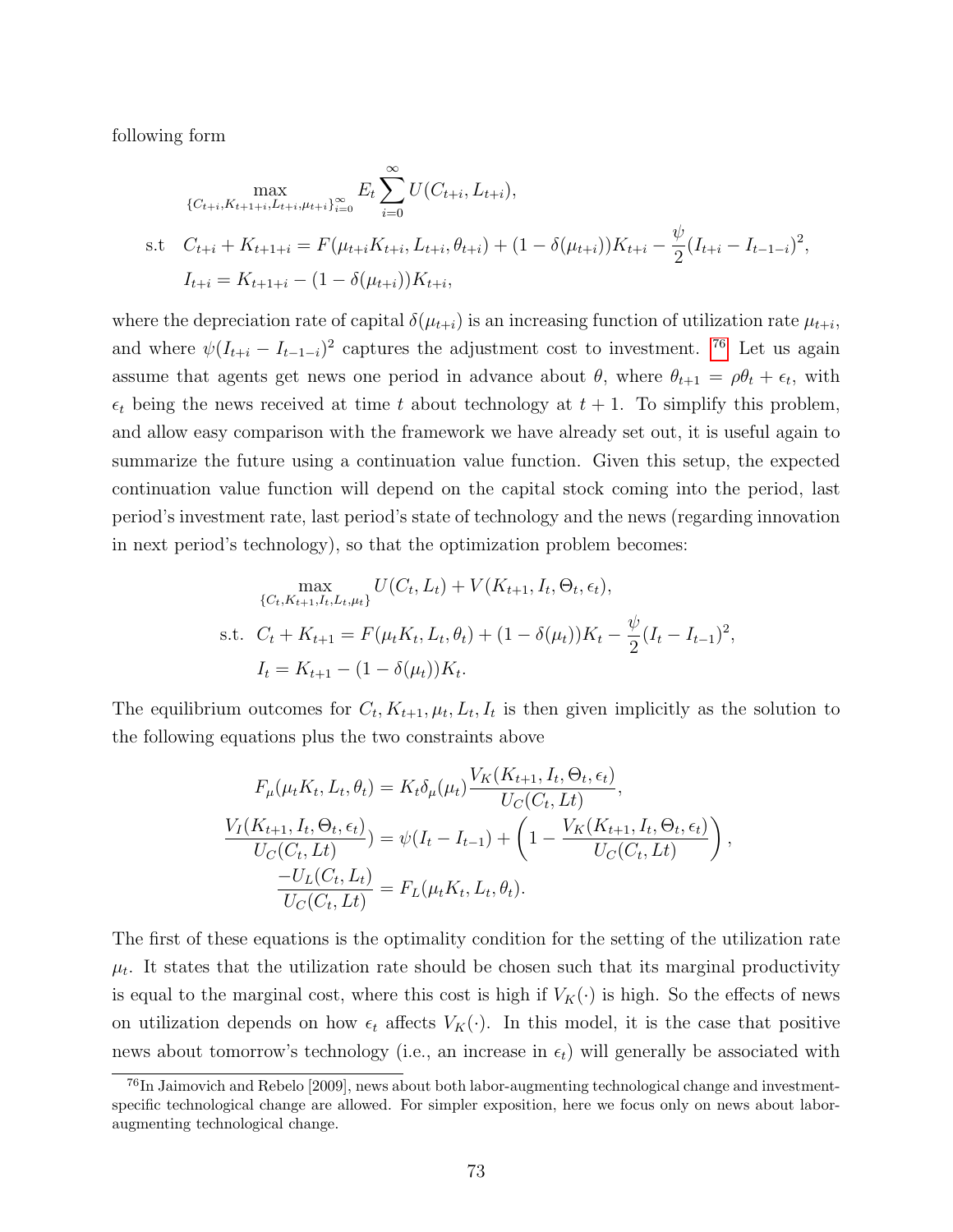a fall in  $V_K(\cdot)$  – because the economy is more productive in the future. In other words, good technological news in the setup proposed by Jaimovich and Rebelo [2009] reduces the incentives of agents to accumulate capital. However, due to the adjustment costs to investment, it creates an incentive to increase investment. <sup>[77](#page-75-0)</sup> These two forces may at first pass appear contradictory, but with variable capacity utilization the two incentives can be met by increasing capacity utilization in response to the news, thereby reducing the capital shock while simultaneously having high investment. Hence, the first-order effect of positive news in this setup is to increase capacity utilization. Since labor is assumed to be complementary to capital services this leads to an increase in labor demand and an expansion in the economy. <sup>[78](#page-75-1)</sup> Because  $V_K(\cdot)$  is lowered by the news and  $V_I(\cdot)$  is increased, the expansion will be associated with an increase in both consumption and investment. The more difficult effect to sign in the model is the effect of the news on the capital stock taken into next period. Here there are offsetting effects. The increase in utilization tends to decrease  $K_{t+1}$  while increased investment tends to increase it. The net effect depends on the precise parameters of the model. In our experience, the most standard parameterization causes a decrease in  $K_{t+1}$  reflecting the direct effect of the news which is to decrease the value to holding capital next period.

Jaimovich and Rebelo's [2009] model thereby offers an alternative perspective on how technological news may affect the economy. In contrast to a narrative based on a stronger incentive to accumulate and install new capital (or start new firms), their narrative is based on the inverse incentive, one where there is an incentive to decrease capital in response to news by increasing the utilization rate. This mechanism becomes more forceful when one consider news about technological change which directly affects the future production of capital, and they emphasize this in their paper. One of the very attractive features of Jaimovich and Rebelo's [2009] mechanism is that it fits very nicely within the confines of standard quantitative DSGE models.

One dimension where the implications of the Jaimovich and Rebelo's [2009] model differ substantially from the one we presented at the beginning of this paper relates to the state of the economy after a period where agents falsely anticipated fast technological progress. In Jaimovich and Rebelo's [2009] setup, the economy will generally arrive in such a state with a low capital stock due to the high depreciation induced by the news, and therefore on realizing their errors agents will want to start rebuilding this stock. Hence, prediction errors in Jaimovich and Rebelo's [2009] setup are unlikely to lead to a recession induced by

<span id="page-75-1"></span><span id="page-75-0"></span> $77$ The same mechanism is also found in Flodén [2007].

<sup>78</sup>In contrast to the Barro and King's [1984] observation, both consumption and employment increase in this case because the increased capacity utilization acts like an increase in current productivity.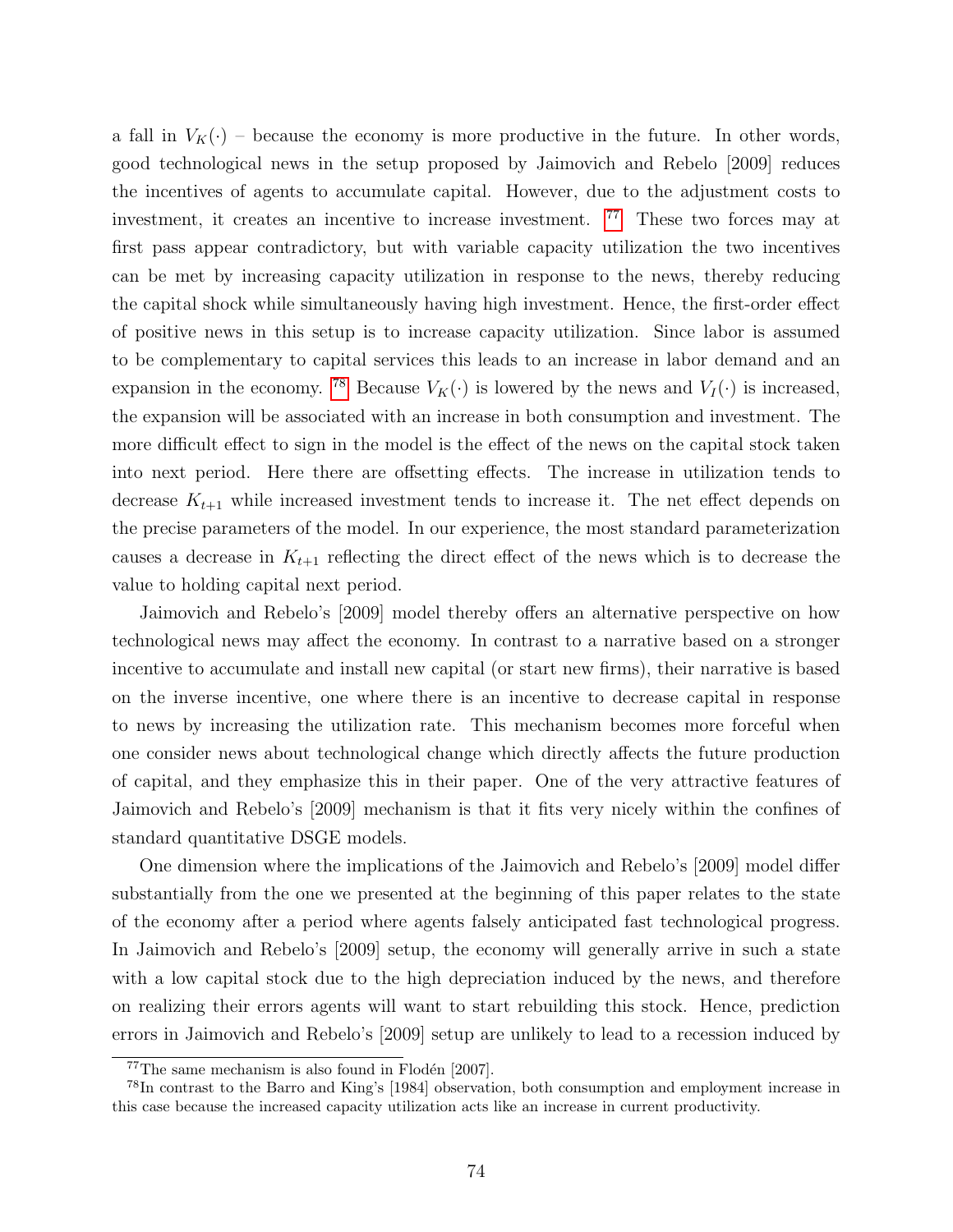liquidation incentives. Looking at the relevance or not of liquidation forces after a speculative boom seems to be a fruitful area to evaluate these different views.

### 4.2 Evaluating the relevance of news using structural models

The are two main approaches that have been used for evaluating the relevance of news using structural models. The first focuses on a set of facts of interest and then asks whether a model with news can explain such observations. The second starts from a model with many shocks and examines the relative role of news in explaining the general properties of the data. In this section we will discuss both types of contribution in sequence.

#### 4.2.1 Can news explain recessions and excessive booms?

One of the key features of US macroeconomic data is the presence of recessions; that is, the existence of periods where we observe broad-based declines in economic activity. There are many proposed explanations in the literature for recessions, including contractions in monetary policy, increases in oil prices and technological regress. The news view of business cycles offers an alternative perspective on recessions, one that can be referred to as a fall in aggregate demand induced by a revision in expectations. The question of whether technological news can help explain recessions is a central focus of the papers by Beaudry and Portier [2004] and Jaimovich and Rebelo [2009]. There are many similarities in how these papers explain recession; in particular, both papers rely on noise shocks as a central force causing the recession. [79](#page-76-0) However, the mechanisms in the paper are quite different, which leads to somewhat different implications.

In Beaudry and Portier [2004], recessions are presented foremost as liquidation cycles. The narrative is essentially the one given in Section [2](#page-4-0) of the paper. Recessions arise after a period of fast capital accumulation, where the expectations driving the expansion are eventually revised downward because agents were reacting to noise as opposed to valid news. Once agents realize that they have been overly optimistic about future prospects, economic activity drops and remains depressed until the excess capital accumulated during the anticipation stage is depleted. The model has a two-sector structure, where capital and technological change in the consumption sector are strong complements. This complementarity allows for news about future technological change to create a demand for capital, and the two-sector structure assures that consumption does not fall in response to the increased investment

<span id="page-76-0"></span><sup>79</sup>Rodriguez Mora and Schulstad [2007] found evidence of news/noise phenomenon in the fact that official estimates of gross national product are substantially revised over time and that once announcements are taken into account, the true value of GNP growth at time t has no predictive power in determining growth at any future time. All the predictive power lies in the announcements, and not in the true level of growth.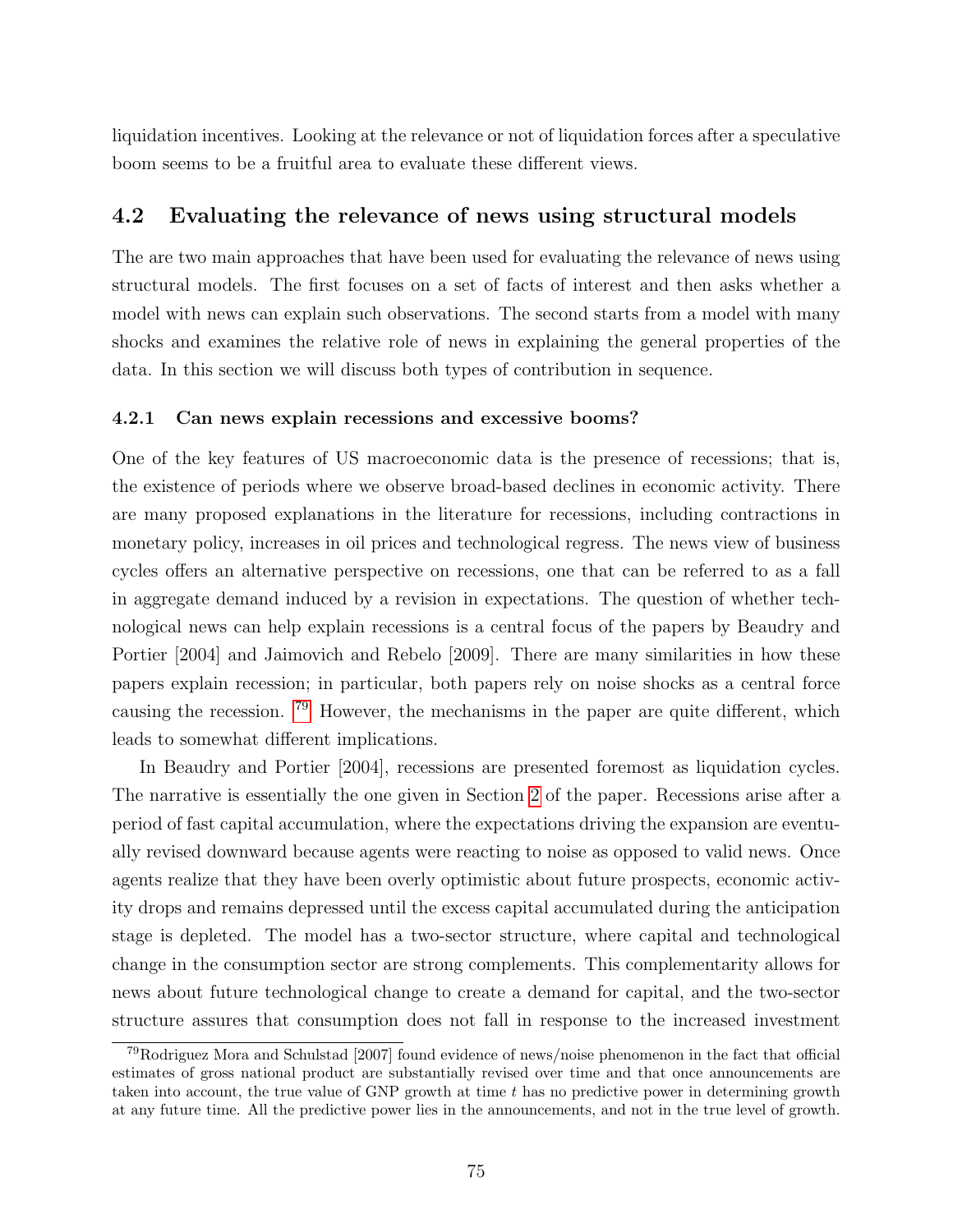demand. The technological change in the model is set up to always be positive, so as to rule out technological regress as a force behind recessions. Agents receive signals about future productivity growth, which forces them to solve a signal-extraction problem in order to form expectations of the economy's future needs in terms of capital. The effects of news and noise are examined for the Walrasian equilibrium of the model with no nominal rigidities. <sup>[80](#page-77-0)</sup> The parameters of the model are obtained by a combination of calibration and estimation (simulated method of moment estimation). In particular, the parameters of news and noise processes are estimated since it is unclear how far ahead of time agents get information regarding future technological progress and how precise signals are. The estimated parameters are set to minimize the distance between model-generated and data-generated standard business cycle moments. The best fit of the model arises when agents receive information 5 quarters ahead of actual technological progress and when signals are correct 82% of the time. Given the estimated parameters, the paper then evaluates the extent to which the model produces recessions that are similar to the ones observed in the data. In particular, the paper looks at whether the estimated model reproduces the frequency, depth and duration of US recessions. The main result of the paper is to show that such a model is capable of explaining recessions of the right size and duration in a Walrasian setting without needing technological regress. Note that the results rely heavily on the estimation of a very strong degree of complementarity between capital and technological change in the consumption good sector.

Jaimovich and Rebelo's [2009] paper shares many of the features and goals of Beaudry and Portier's [2004] paper. For example, they also explore the extent to which a Walrasian model with news and noise can explain recessions without relying on technological regress. [81](#page-77-1) The main difference between the two papers are the mechanisms relating news to economic activity. In Jaimovich and Rebelo's [2009] model, the main force driving a recession remains the realization that past expectations were overly optimistic, and that the downward revision of expectation changes behavior. However, the recession does not arise after a period of fast capital accumulation. Instead it arises after a period of fast capital depreciation (with positive gross investment but negative net investment) induced by high capacity utilization. The original news favors fast depreciation, as producing capital in the future is expected to be less costly. Hence, in this model the recession is not associated with liquidation. Instead, the recession simply arises due to the downward revision in future wealth which leads to

<span id="page-77-0"></span><sup>80</sup>See Hairault, Langot, and Portier [1997] for an early attempt to introduce news and noise in an otherwise standard estimated RBC model.

<span id="page-77-1"></span><sup>&</sup>lt;sup>81</sup>The reasons these papers focus on explaining recessions in an environment where technological regress does not arise is because models that do rely on technological regress to explain recessions are viewed by most macro-economist as rather unconvincing.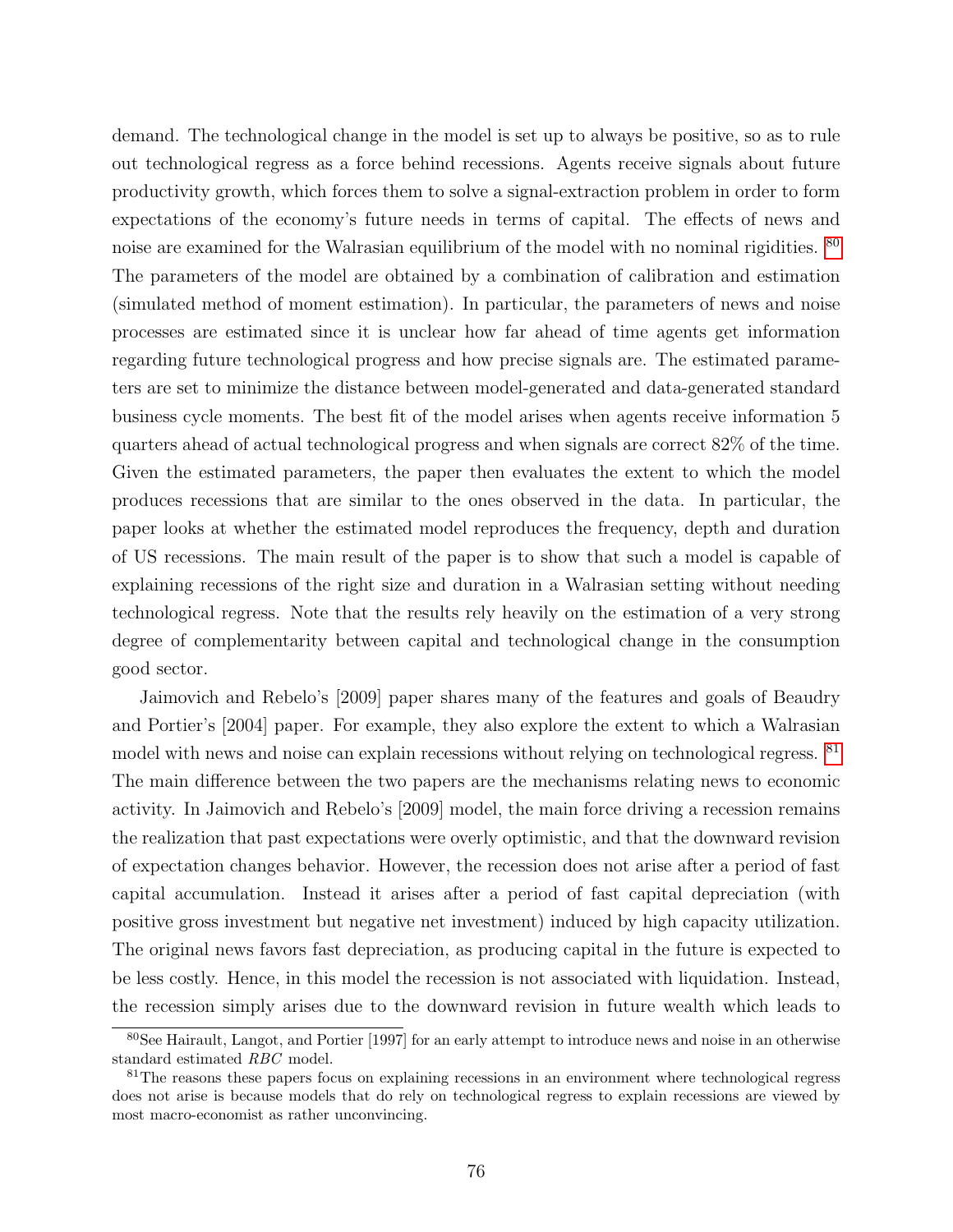a fall in consumption, a reduction in capital depreciation and a fall in gross investment. Jaimovich and Rebelo [2009] show that a reasonably calibrated version of their model is capable of reproducing important features of economic downturns without needing to rely on the liquidation forces emphasized in Beaudry and Portier [2004]. As mentioned previously, an attractive feature of Jaimovich and Rebelo's [2009] paper is that it builds on a model environment which is commonly used in the DSGE literature.

The paper by Christiano, Ilut, Motto, and Rostagno [2010] moves away from the recession focus and instead examines the role of news in generating excessive expansions. In particular, they argue that standard monetary policy rules are not well designed and that focusing on stabilizing inflation when an expansion is driven by news can lead to excessive output growth. The paper is motivated by the observation that many expansions, especially those with strong stock market booms, are simultaneously associated with periods of below trend inflation. The goal of their model is to show how news can explain such a pattern. To this end, they take a sticky price model in the New Keynesian tradition (similar to that in Christiano, Eichenbaum, and Evans [2005]) and add technological news. Agents in their model receive information ahead of time about innovations to TFP. On receiving the news, agents foresee an expansion of the economy and, given the smoothing tendencies of monetary policy, they predict inflation to be low in the future. This prediction of low future inflation leads firms to immediately set lower prices as a means of adjustment in a sticky price world. The change in current pricing behavior in turn causes current inflation to fall. When the monetary authorities see current inflation fall, they react by decreasing interest rates and stimulating the economy. As a result of the stimulative policy, the economy starts experiencing a boom on the arrival of the news.  $82$  Note that the model is such that in the absence of sticky prices, news should have caused a recession by favoring an increase in consumption and a decrease labor supply. Accordingly, the expansion that arises ahead of the actual change in technology is excessive and sub-optimal in this setup. The optimal monetary policy would actually be to increase interest rates in response to the news instead of letting then fall. To look at the relevance of this mechanisms, the authors use a carefully calibrated New Keynesian model and show that it can replicate the sub-trend behavior of inflation observed in many expansions. The model delivers a boom in both activity and stock prices following news, while at the same time producing a fall in inflation of a magnitude similar to that documented in the motivation section of the paper. The authors also discuss how monetary policy could be improved so as not to let news generate an excessive expansion. By showing how news and monetary policy can interact to create unwarranted booms, the paper makes

<span id="page-78-0"></span> $82$ Fujiwara [2008] shows that positive comovements are harder to obtain in such a model when the TFP process is non stationary.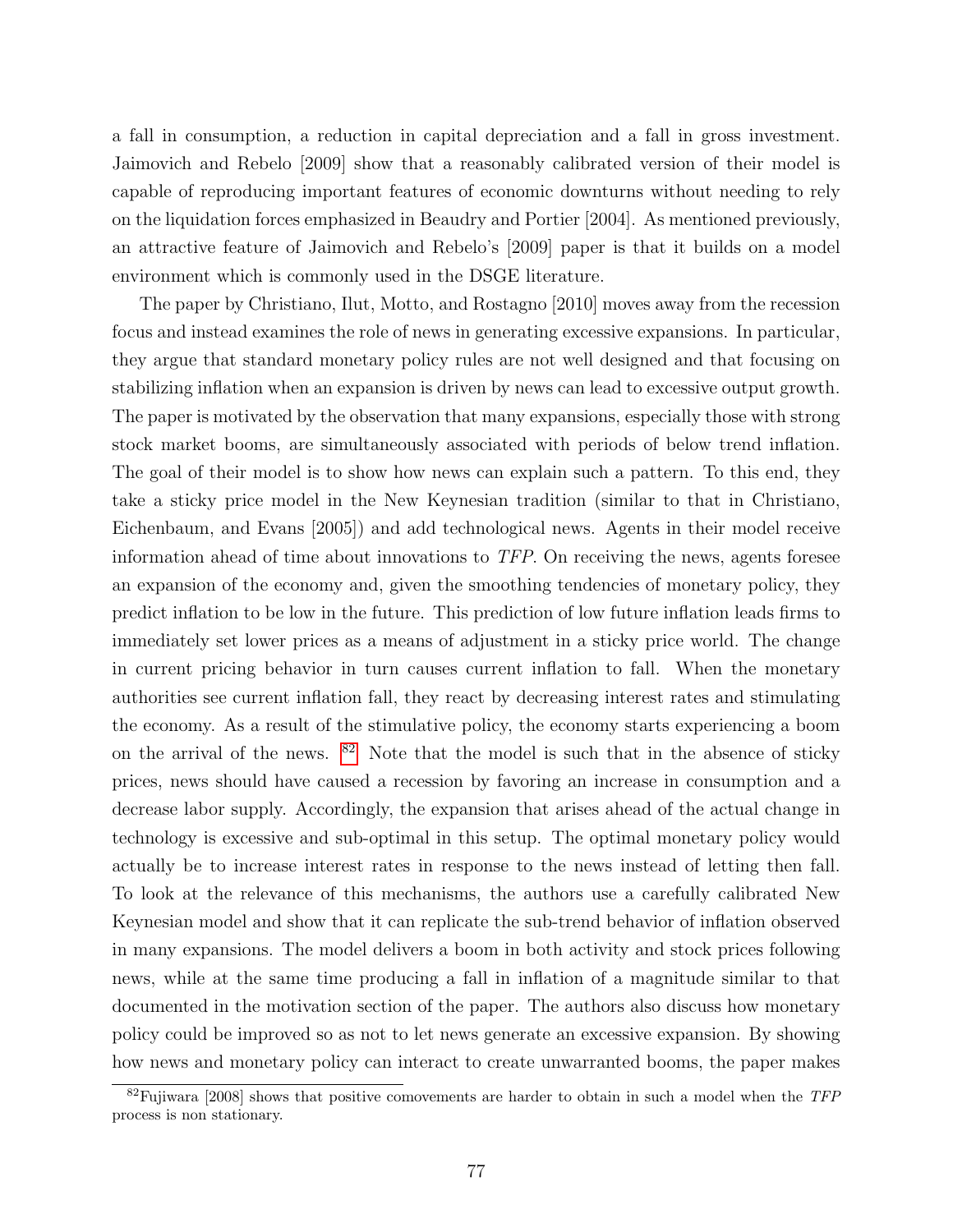a very important contribution to both our understanding of macroeconomic fluctuations and to the design of optimal policy. For example, the paper suggests that a measure of credit could be added to a standard rule, and that by increasing interest when credit expands will allow monetary authorities to get closer to the optimal policy.

#### 4.2.2 Letting news compete with other shocks using structural models

One means of evaluating the relevance of news in macroeconomic fluctuations is to consider a fully specified DSGE model where there are both conventional shocks and news shocks, and then use an estimated version of such a model to calculate the fraction of output or hours variation that is due to news. Such an exercise has been performed, among others,  $83$ by Schmitt-Grohé and Uribe [2012], Fujiwara, Hirose, and Shintani [2011] and by Khan and Tsoukalas [2012].

Schmitt-Grohé and Uribe [2012] performed their exploration within a real setting while the two others work within a New-Keynesian environment with sticky prices. In all three cases, the models are estimated using Bayesian methods.  $84$  Schmitt-Grohé and Uribe [2012] consider an environment similar in structure to that presented in Jaimovich and Rebelo [2009] [85](#page-79-2) , while Fujiwara, Hirose, and Shintani [2011] and Khan and Tsoukalas [2012] use a model more closely related to that of Smets and Wouters [2007], Christiano, Eichenbaum, and Evans [2005] and Christiano, Ilut, Motto, and Rostagno [2010]. Schmitt-Grohé and Uribe [2012] allow for seven sources of shocks, and for each shock they allow for an unexpected component, a component that is known to agents 4 quarters in advance, and a shock that is known to agents 8 quarters in advance.  $86\,$  $86\,$  So in total there are 21 types of shocks in their model. Their main finding is that news shocks account for close to 50% of output fluctuations.

<span id="page-79-0"></span><sup>83</sup>Davis [2007] is estimating a model closely related to Christiano, Eichenbaum, and Evans [2005] with news shocks and an emphasis on the term structure. Born, Peter, and Pfeifer [2011] analyzes the contribution of anticipated capital and labor tax shocks to business cycle volatility in an estimated New Keynesian DSGE model. Milani and Treadwell [2012] estimate a New Keynesian model that incorporates news about future policies to try to disentangle the anticipated and unanticipated components of policy shocks. They show that news shocks play a larger role in influencing the business cycle than unanticipated policy shocks. Perendia and Tsoukis [2012] incorporate a fiscal rule in the Smets and Wouters [2007] model and study the impact of news shocks, modeled as revisions of expectations in the consumption Euler equation. Milani and Rajbhandari [2012a] run a horserace in a DSGE model in which expectations are either rational with or without news, formed with adaptive learning or taken from observed survey. See Milani [2012] for a survey of the various way of modeling expectations in DSGE models.

<span id="page-79-2"></span><span id="page-79-1"></span> $84$ Schmitt-Grohé and Uribe [2012] also use maximum likelihood.

<span id="page-79-3"></span><sup>&</sup>lt;sup>85</sup>Avdiev [2011] repeats Schmitt-Grohé and Uribe's [2012] with the inclusion of asset prices in the dataset.  $86$ Leeper and Walker [2011] study the property of Schmitt-Grohé and Uribe's [2012] estimated framework when news are "correlated". Let  $z$  be an exogenous variable. Instead of assuming a process of the type  $z_t = \rho z_{t-1} + \sum_{q=0}^{Q} \varepsilon_{q,t-q}$  where  $\varepsilon_q$  is the news that arrives q period ahead, they assume a process of the form  $z_t = \rho z_{t-1} + \sum_{q=0}^{Q} \zeta_q \varepsilon_{t-q}$  where the  $\zeta_q$  are real numbers. They show that "correlated news" help generating hump-shaped responses. Se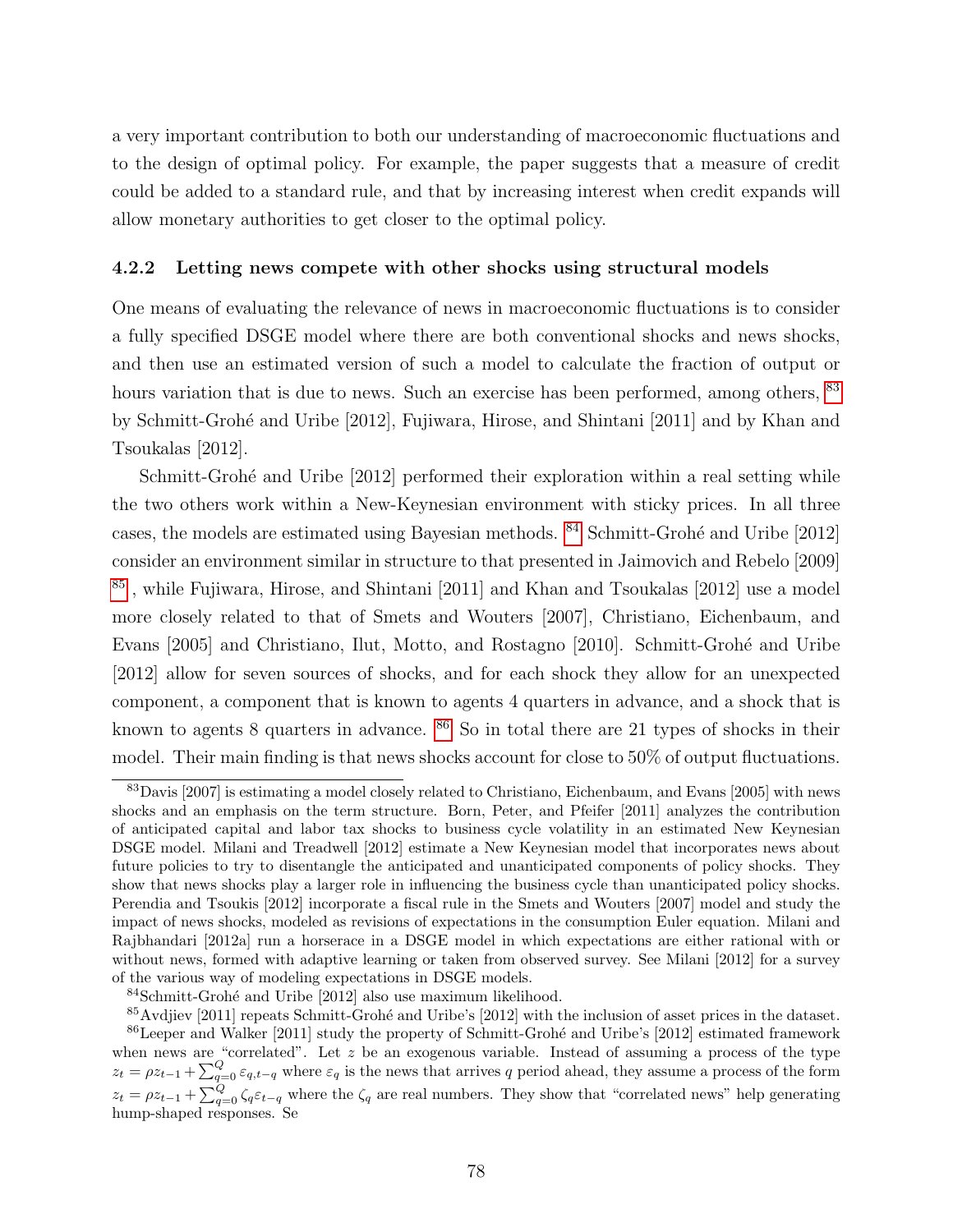However, it should be noted that relevance of news regarding technology innovations is rather limited, with most of the effects of news they report being associated with news about preference shocks and news about wage mark-up shocks. This result is echoed in Khan and Tsoukalas [2012]. Although the setup is different, Khan and Tsoukalas [2012] also find that technological news plays a very limited role in business cycle fluctuations. Fujiwara, Hirose, and Shintani [2011] find a slightly greater role for technological news in driving fluctuations than in Khan and Tsoukalas [2012], even if the two environments are very similar. The difference is likely due to the fact that Fujiwara, Hirose, and Shintani [2011] do not allow for news about non-technological factors, and they do not allow for a shock to the marginal efficiency of investment (which is a shock that Justiniano, Primiceri, and Tambalotti [2010] and [2011] have argued plays an important role in fluctuations). Overall, the literature based on estimating fully specified DSGE models with many shocks provides very little support to the idea that technological news may be a key driver of fluctuations. One criticism of the literature, since it may indicate mis-specification, is that it attributes a very large fraction of hours variance to wage mark-up shocks (either of the unanticipated or anticipated variety). For example, in Schmitt-Grohé and Uribe  $[2012]$ ,  $69\%$  of hours fluctuations are due to wage mark-up shocks, in Fujiwara, Hirose, and Shintani [2011] it is close to 80% and in Khan and Tsoukalas [2012] it is 60%. As wage mark-up shocks are considered by many to be an unconvincing explanation to hours fluctuations, this raises the question of how the results from such an approach should be interpreted.

#### 4.2.3 Examining the importance of noise

Although the papers by Schmitt-Grohé and Uribe [2012], Fujiwara, Hirose, and Shintani [2011] and Khan and Tsoukalas [2012] allow for very many shocks, they do not allow for noise shocks. In all three cases, news takes the form of perfect information about different components of future innovations. In contrast, part of the attraction of the news view of fluctuations is that it can give rise to periods where the economy is reacting to invalid information due to noise in agents' signal extraction problem. In response to such a noise shock, the economy will likely go through a period of inappropriate decisions in terms of consumption and investment. The net effect of a noise shock would be temporary, but possibly long lived. These properties of noise shocks has motivated researchers to search for ways of evaluating their relevance in fluctuations. While noise shocks are present in both the papers of Beaudry and Portier [2004] and in Jaimovich and Rebelo [2009], neither papers try to quantify the precise relevance of noise in generating overall business cycles, as both papers focused mainly on understanding recessions using news shocks containing noise. The main focus of the papers by Blanchard, L'Huillier, and Lorenzoni [2009] and by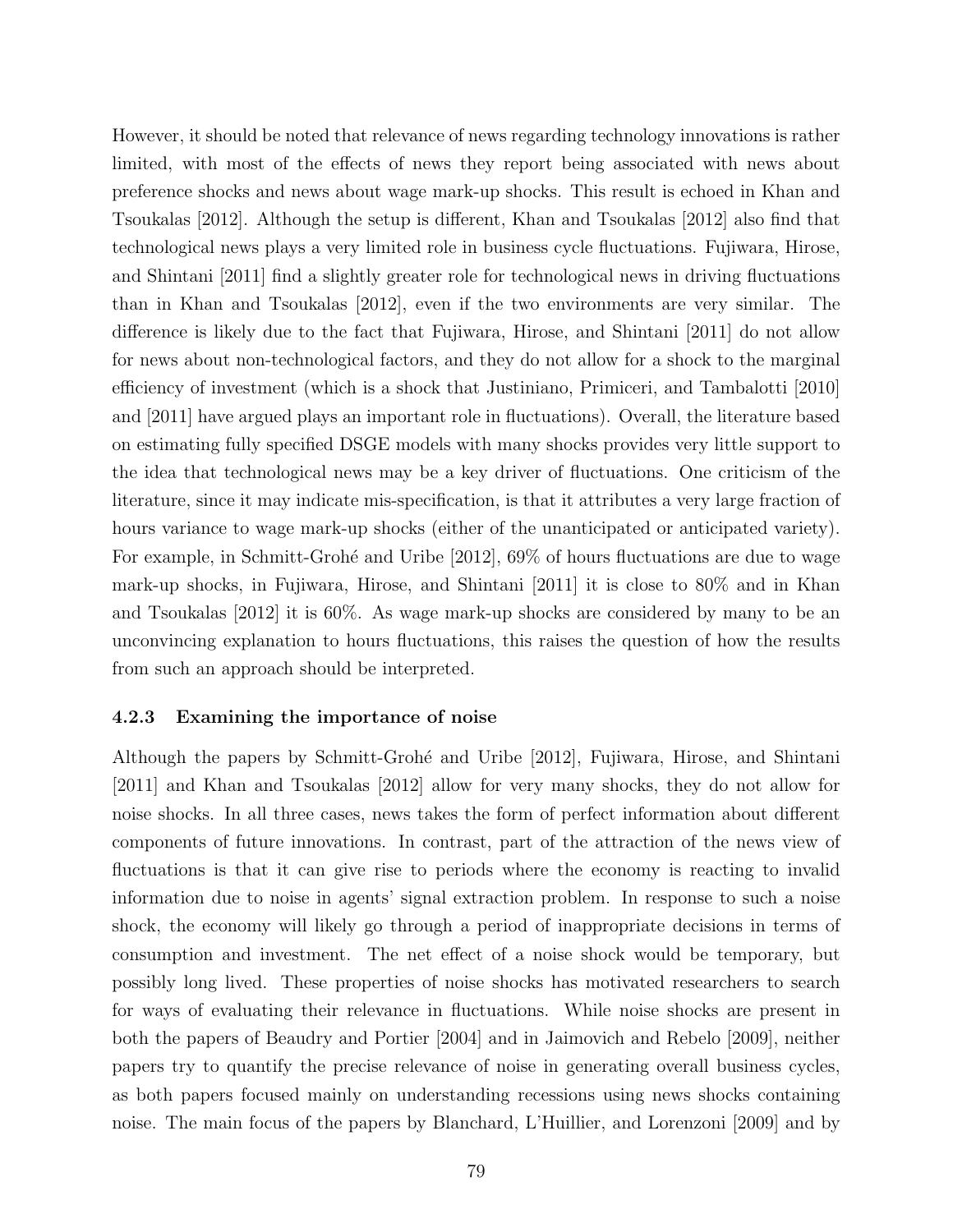Barsky and Sims [2012] is to quantify the relevance of noise shocks in fluctuations. However, Blanchard, L'Huillier, and Lorenzoni [2009] show that VAR methods cannot be used to evaluate the effects of noise shocks because of a fundamental non-invertibility problem, and for this reason it is necessary to adopt a structural estimation approach when addressing this question. Before discussing the application of structural methods to the evaluation of noise shocks, it is helpful to indicate why VAR approaches cannot be used to quantify their relevance while more structural methods can. In particular, we want to show that the nature of the invertibility problem associated with noise shocks is different from the one we previously discussed in Section [3](#page-21-0) and may be considered more problematic.

To understand the problem of identifying noise stocks, consider a very simple environment where we have an agent which controls a decision  $y_t$  and faces a signal extraction problem. The signal extraction problem is the key element which will cause the non-invertibility problem. The exogenous driving force, denoted  $\theta_t$ , at the heart of the signal extraction problem has a temporary component and a persistent component as given by

$$
\theta_t = \epsilon_t + \nu_t + \alpha \epsilon_{t-1}, \qquad 0 < \alpha < 1,\tag{44}
$$

where  $\epsilon_t$  and  $\nu_t$  are mean zero iid Gaussian processes with variances  $\sigma_{\epsilon}^2$  and  $\sigma_{\nu}^2$ . Now suppose the agent's optimal decision is of the form

$$
y_t = E[\theta_{t+1} \mid \Omega_t],\tag{45}
$$

where  $\Omega_t$  is the agent's information set at time t. The agent's optimal decision is simply to set  $y_t$  to match his expectation of  $\theta_{t+1}$ . To introduce the signal extraction problem, let us suppose that the agent's information set at t is composed of  $\theta_t$ ,  $\epsilon_{t-1}$  and  $\nu_{t-1}$ , that is, the agent at time t does not see  $\epsilon_t$  and  $\nu_t$  separately but instead must infer their values from his knowledge of  $\theta_t$  and  $\epsilon_{t-1}$ .  $\nu_t$  is qualified as noise because it blurs the observation of the persistent shock  $\epsilon$ . In this case, the agent's expectation of  $\theta_{t+1}$  will be given by

$$
E[\theta_{t+1} | \Omega_t] = \psi \alpha (\theta_t - \alpha \epsilon_{t-1}), \qquad \psi = \frac{\sigma_\epsilon^2}{\sigma_\epsilon^2 + \sigma_\nu^2}.
$$
 (46)

The structural moving average representation for  $\theta_t$  and  $y_t$  can then be written in matrix from as

$$
\begin{bmatrix} \theta_t \\ y_t \end{bmatrix} = \begin{bmatrix} 1 & 1 \\ \alpha \psi & \alpha \psi \end{bmatrix} \times \begin{bmatrix} \epsilon_t \\ \nu_t \end{bmatrix} + \begin{bmatrix} \alpha & 0 \\ 0 & 0 \end{bmatrix} \times \begin{bmatrix} \epsilon_{t-1} \\ \nu_{t-1} \end{bmatrix}
$$

The problem with this moving average representation is that the impact matrix is singular, which implies that it is not invertible. Hence this process can not be written as a VAR with innovations that are linear combinations of  $\epsilon_t$  and  $\nu_t$ . In other words, if one estimates a VAR on these two variables, the innovations of the VAR will not be linear combinations of the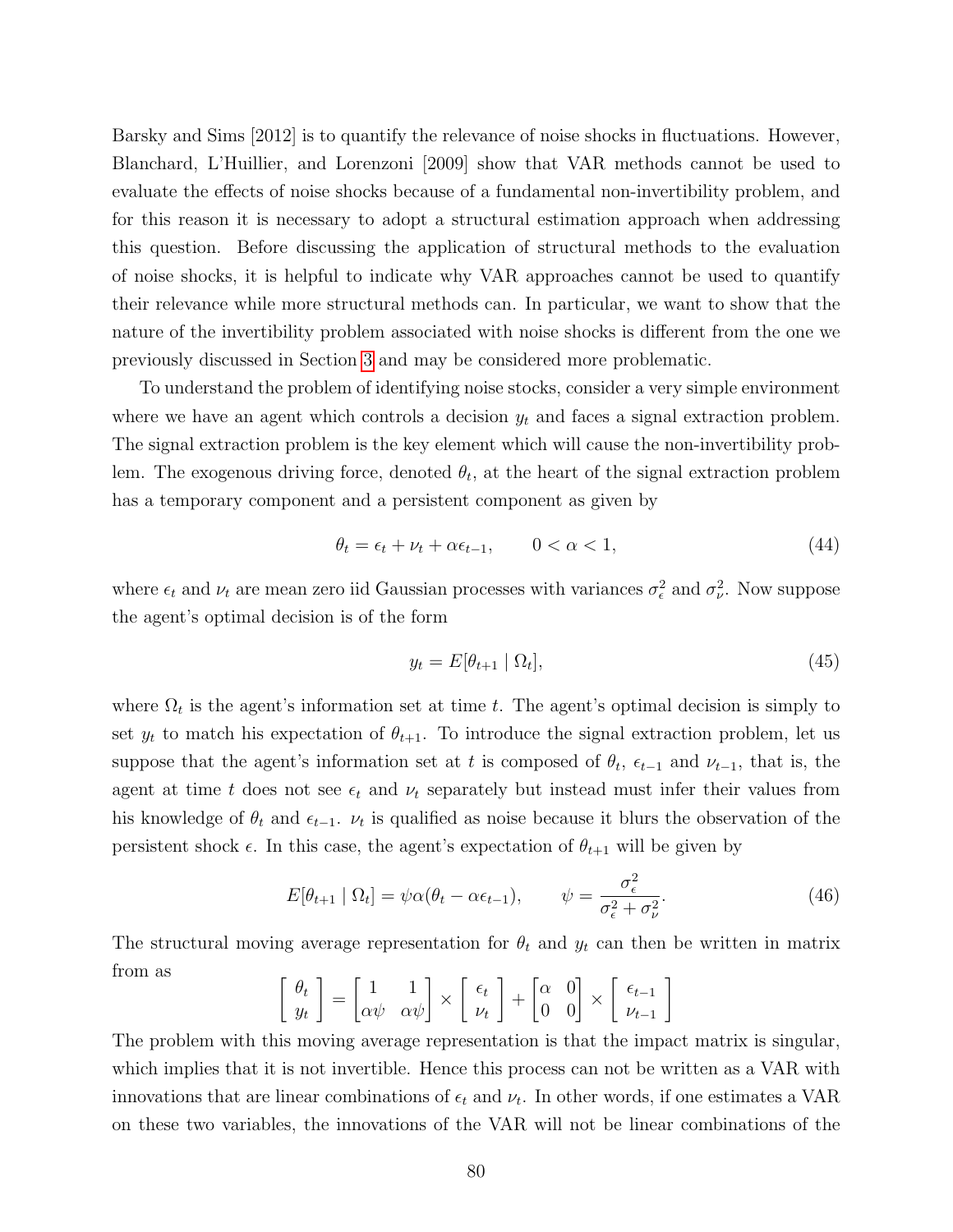structural shocks  $\epsilon_t$  and  $\nu_t$  and therefore there is no orthogonalization of the VAR innovations that will recuperate the structural innovations. Since VAR-based methods reduce to choices of orthogonalization, this is why they cannot be used to evaluate the respective roles of  $\epsilon_t$ and  $\nu_t$  in generating movements in  $y_t$ . Note that the singularity of the impact matrix is a direct and robust consequence of the signal-extraction problem, since it derives from the fact that the agent's decision variable and the observed signal move in proportion to each other.

While the presence of a signal extraction problem generally makes VAR-based methods inappropriate for recuperating structural shocks, [87](#page-82-0) the structural shocks can be recovered using other methods. For example, in the case at hand, the three parameters of the model–  $\alpha$ ,  $\sigma_{\epsilon}^2$  and  $\sigma_{\nu}^2$  – can be recovered by a simple method of moments approach which equates the variance of  $a_t$ , the variance of  $y_t$  and the first order autocorrelation of  $\theta_t$  to its model counterpart. [88](#page-82-1) With these parameters in hand, then the noise shock in the agents decision problem, which in this case is  $\nu_t$ , is then calculated as

$$
\nu_t = \frac{y_t}{\alpha \psi} + \frac{y_{t+1}}{\alpha^2 \psi} - \frac{\theta_{t+1}}{\alpha}, \qquad \psi = \frac{\sigma_\epsilon^2}{\sigma_\epsilon^2 + \sigma_\nu^2}.
$$
\n(47)

Note that the calculation of  $\nu_t$  uses information at  $t+1$ , which is not available to the agents at t, which in part explains why it can't be recuperated by a VAR.

The papers by Blanchard, L'Huillier, and Lorenzoni [2009] and by Barsky and Sims [2012] aim at evaluating the effects of noise shocks and have many similarities. Both consider a New Keynesian environment in which the representative agent receives noisy signals about future productivity growth. They also both use a moment-matching approach to examine the role of the noisy signal in generating business cycle fluctuations. [89](#page-82-2) However, the two papers arrive at quite different conclusions. On the one hand, Blanchard, L'Huillier, and Lorenzoni [2009] find that noise shocks account for a large fraction of the higher-frequency movement in consumption and output. On the other hand, Barsky and Sims [2012] find that noise (which they refer to as animal spirits) plays a very minor role even though they attribute a substantial fraction of fluctuations to news. While there are many small differences between these two studies which likely contribute to the different findings, we believe that the key

<span id="page-82-0"></span><sup>87</sup>Forni, Gambetti, Lippi, and Sala [2013b] propose to achieve identification by means of dynamic rotations of the reduced form residuals in such a case of non-fundamentalness. While a contemporaneous linear combination of the VAR residuals cannot deliver the structural shock, a dynamic combination, i.e. a combination of present and future residuals, can. They show that, once the reduced form VAR has been estimated, the structural shocks and the corresponding impulse response functions can be obtained by applying Blaschke transformations to the residuals and the reduced-form impulse response functions. In simple words, structural shocks are recovered as function of *future* reduced form ones, not current ones. The same idea is applied in Forni, Gambetti, Lippi, and Sala [2013a] in the context of an asset price model.

<span id="page-82-1"></span><sup>88</sup>Even when the solution is fundamental, it is possible that the model's parameter cannot be identified when news shocks hit the economy, as shown by Sorge [2013].

<span id="page-82-2"></span><sup>89</sup>Blanchard, L'Huillier, and Lorenzoni [2009] also use a maximum likelihood method.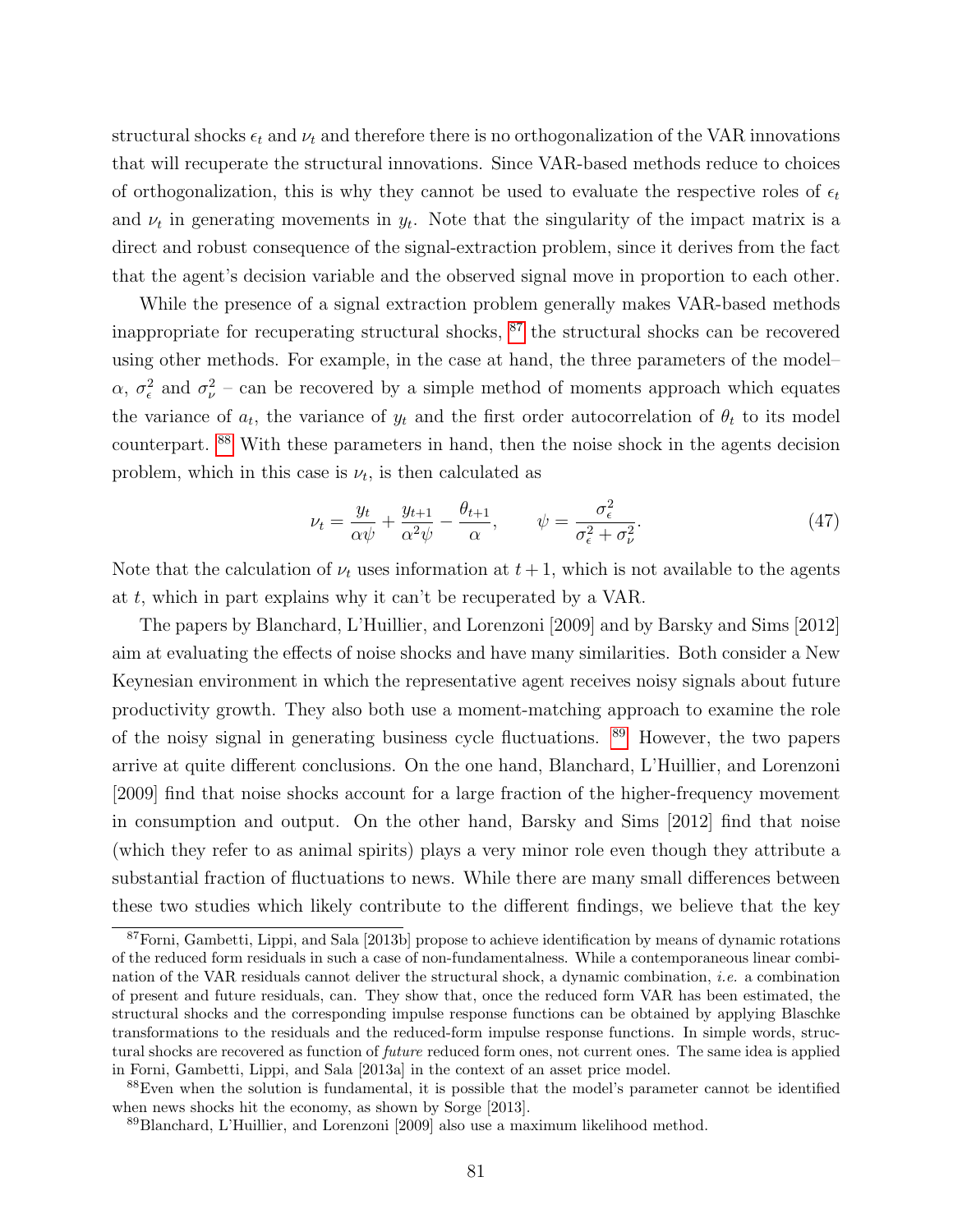difference relates to the nature of the signal extraction problem. The information problem faced by agents in Blanchard, L'Huillier, and Lorenzoni [2009] is much more intense than that faced by agents' in Barsky and Sims [2012]. In both cases, agents are trying to forecast future technology based on past information and on a signal, but in Blanchard, L'Huillier, and Lorenzoni's [2009] formulation agents have much less information than in Barsky and Sims's [2012] formulation and so learn at a lower speed. It is the slow learning speed that allows noise to have large effects. To see this most clearly, let us denote the technology index at time t by  $\theta_t$ . Then the growth in  $\theta_t$  in both papers can be written as

$$
\Delta \theta_t = \sum_{i=0}^{\infty} \rho_1^i \epsilon_{1t-i} + \epsilon_{2t} + (\rho_2 - 1) \sum_{i=0}^{\infty} \rho_2^i \epsilon_{2t-i-1}
$$

where  $\epsilon_{1t}$  and  $\epsilon_{2t}$  are mean zero i.i.d. processes, with  $0 \leq \rho_1 < 1$  and  $0 \leq \rho_2 \leq 1$ . If  $\rho_2 < 1$ , this is a process with both permanent and temporary shocks to the level of  $\theta_t$ , with both shocks having prolonged effects of the growth rate. In the special case where  $\rho_2 = 1$ , the process is one with a random walk component driven by  $\epsilon_{1t}$ , and where  $\epsilon_{2t}$  has only a oneperiod effect on the growth rate. Barsky and Sims [2012] consider this latter special case, while Blanchard, L'Huillier, and Lorenzoni [2009] consider the more general case allowing  $\rho_2$ to be estimated. <sup>[90](#page-83-0)</sup> However, since Blanchard, L'Huillier, and Lorenzoni [2009] estimate  $\rho_2$  to be rather close to 1, this is not where the two differ most. The main difference relates to the nature of the signal. Blanchard, L'Huillier, and Lorenzoni [2009] endow agents with a noisy signal of  $\epsilon_{1t}$ , while Barsky and Sims [2012] endow agents with a noisy signal of  $\sum_{i=0}^{\infty} \rho_1^i \epsilon_{1t-i}$ . Hence, in Barsky and Sims [2012] agents know more and therefore learn very quickly what forces are affecting  $a_t$  and accordingly do not make very persistent mistakes. This explains why the noise in agents' signals is not found to explain business cycle-type movements. In contrast, agents in the Blanchard, L'Huillier, and Lorenzoni [2009] setup have rather limited information and learn much more slowly, which allows noise to have very persistent effects on their behavior. Accordingly, in Blanchard, L'Huillier, and Lorenzoni [2009] agents can be mistaken about their interpretation of the environment for long periods of time which explains why in their framework noise shocks can be found to have substantial effects on fluctuations. In summary, the evaluation of the role of noise shocks in fluctuations seems to depend critically on the nature of the information-processing problem assumed to be faced by agents. If the problem is not too difficult, agents will learn quickly and noise will have very temporary effects, while if the information-processing problem is very difficult, then noise has the potential to have important effects. Building and estimating models which embed

<span id="page-83-0"></span><sup>&</sup>lt;sup>90</sup>The first section in Blanchard, L'Huillier, and Lorenzoni [2009] focuses on a special case where  $\rho_1 = \rho_2$ . In this special case, the univariate process for  $\theta_t$  can be a random walk.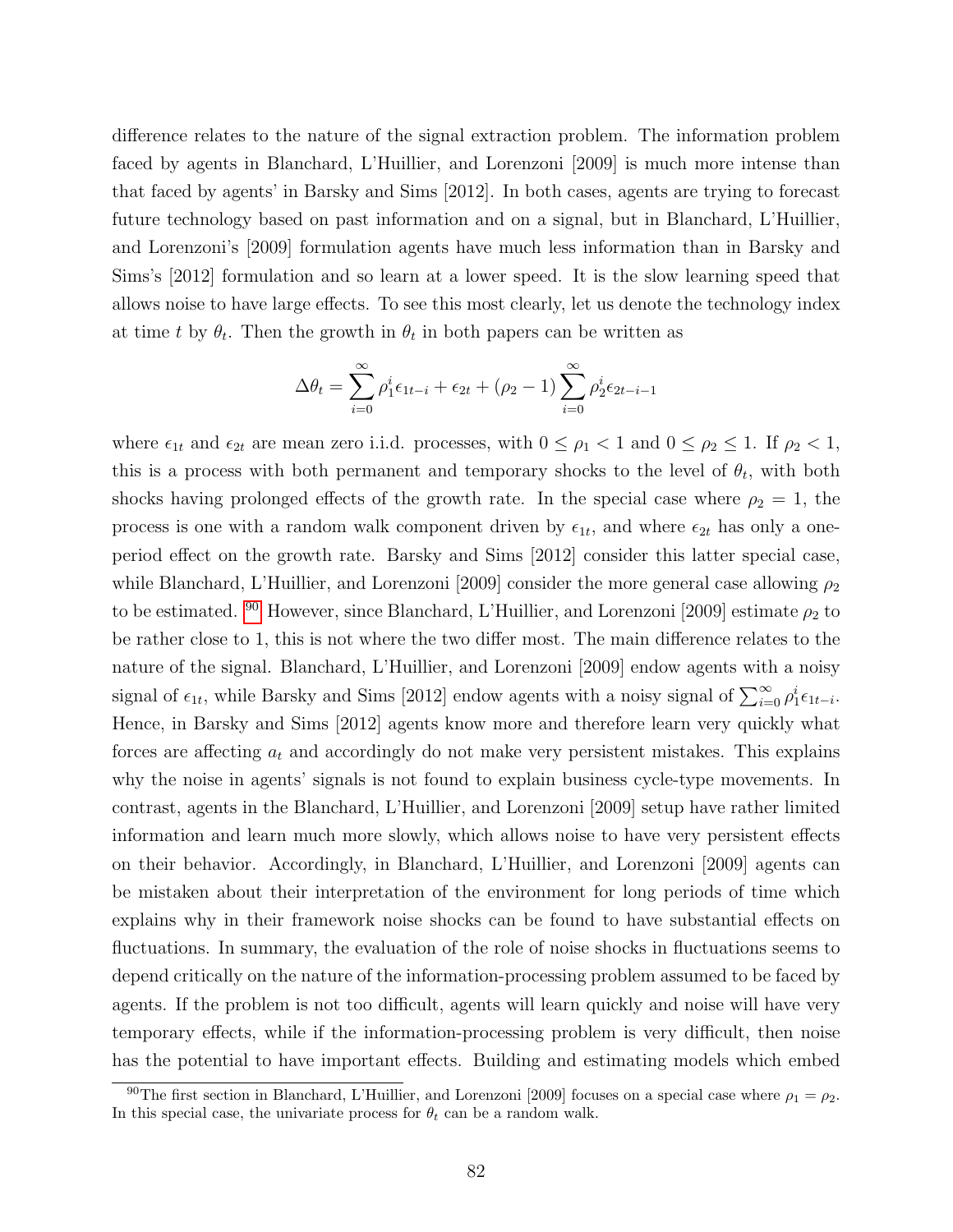the two possibilities, and letting the data decide on the best approach, appears needed to make further progress on the issue.

## 5 Frontiers and concluding comments

There are many questions that a news view of business cycles raises and which have only begun to be explored.

Although most of the literature has focused on a closed economy setting, extensions to an international setting have seen developed. Among the papers that have examined newsdriven business cycles in an international setting are Devereux and Engel [2006], Corsetti, Dedola, and Leduc [2009], Beaudry, Dupaigne, and Portier [2011], Haan and Lozej [2010], Jaimovich and Rebelo [2008], Fratzscher and Straub [2010], Cova, Rebucci, Matsumoto, and Pisani [2008] and Sakane [2013]. Fluctuations in the future growth prospects have implications on the current account of an economy, as good news typically imply a current account deficit. This link is explored by Cao and L'Huillier [2012] and Hoffmann, Krause, and Laubach [2013] . Adding financial frictions, Gunn and Johri [2013b] explore the possibility that changing expectations about future sovereign default themselves can lead to financial stress (as measured by credit spreads) and recessionary outcomes. Changes in expectations are modeled in the "news- shock" framework, as sovereign debt-holders receive imperfect signals about the portion of debt that a sovereign may default on in the future.

The role of financial market imperfections in propagating and amplifying the effects of news appears extremely promising as suggested by the work of Jermann and Quadrini [2007], Kobayashi and Inaba [2006], Kobayashi and Nutahara [2007], Chen and Song [2013], Kobayashi, Nakajima, and Inaba [2012], Guo [2011] and Walentin [2009], and therefore pursuing this line further may have great promise for our understanding of macroeconomic fluctuations. One example is given by the recent work of Gunn and Johri [2013a]. The authors examine a situation with financial intermediation where the news relates to changes in the technology of the banking sector. They use the model to examine, among others things, the behavior of credit spreads leading up to the financial crisis of 2008. Görtz and Tsoukalas [2011] have developped a two-sector DSGE model with financial intermediation. They find that news about future capital quality is a significant source of aggregate fluctuations, accounting for around 37% in output variation in cyclical frequencies.

Extensions to housing price dynamics have also been considered in the recent years. Lambertini, Mendicino, and Punzi [2010] analyzes housing market boom-bust cycles driven by changes in households' expectations. Lambertini, Mendicino, and Punzi [2011] study the potential gains of monetary and macro-prudential policies that lean against news-driven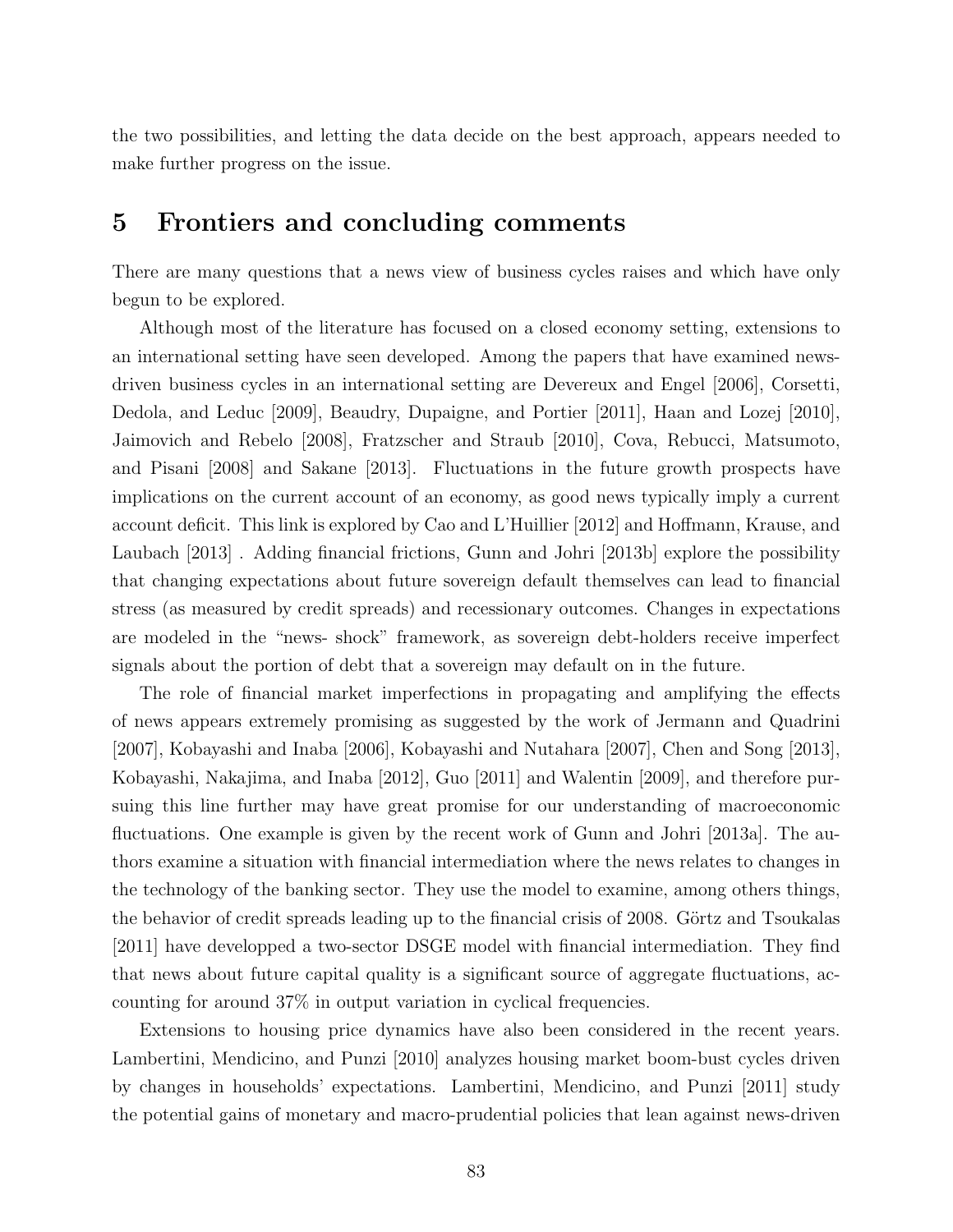boom-bust cycles in housing prices and credit generated by expectations of future macroeconomic developments. Kanik and Xiao [2011] propose a model based on the work of Iacoviello [2005] and Iacoviello and Neri [2010]. They construct a general equilibrium model in which credit-constrained borrowers use their housing assets as collateral to finance their purchases. Optimistic news raises these agents' expected future net worth, expands their borrowing capacity, and allows them to purchase more housing and consumption goods. Higher housing demand raises housing prices and creates a housing boom. Gomes and Mendicino [2012] also extend Iacoviello and Neri's [2010] model of the housing market to include news shocks and estimate it using Bayesian methods and U.S. data. On the empirical side, Soo [2013] develop a measure of sentiment across local housing markets by quantifying the positive and negative tone of housing news in local newspaper articles. She finds that this housing sentiment index forecasts the boom and bust pattern of house prices at a two year lead, and can predict over 70 percent of the variation in aggregate house price growth.

Some historical episode are particularly interesting to look at from a news shock perspective. The Japanese economy in the 1990s is such an episode. Beaudry and Portier [2005] identify a series of downward revisions of growth in the early 1990's. Portier [2006] show how a downward revision of growth prospects cans explain the main patterns of the Japanese "lost decade" in a sticky price model with a zero lower bound or in the flex price model of Beaudry and Portier [2004]. Tyers [2012] reviews the claimed sources of Japan's stagnation, and identify error-prone forward looking expectations as the main cause of the boom and bust cycle of the late 1980s and early 1990s. This is confirmed but the studies of Ko, Miyazawa, and Vu [2012] and Karnizova [2013]. [91](#page-85-0)

One of the areas which appears to us especially promising is to exploit the synergies between the literature of dispersed information and social learning with the literature on news. [92](#page-85-1) One important paper which has pursued this line of research is Lorenzoni [2009]. As emphasized in Lorenzoni [2009], dispersed information tends to substantially slow down the capacity of agents to infer or learn the state of the economy, and this allows noise shocks to have long-lasting effects on economic activity. More generally, if agents are trying to infer the future state of the economy by looking at current economic activity, this could give

<span id="page-85-0"></span><sup>&</sup>lt;sup>91</sup>See also Karnizova [2012] for an account of the 1995-2003 US boom-bust cycle with unrealized TFP news estimated from the data. More generally, whether news shocks amplify or not fluctuations has been studied by Fève, Matheron, and Sahuc [2009] in an abstract framework, by Winkler and Wohltmann [2009] and Winkler and Wohltmann [2012] within the Smets and Wouters' [2003] model and by Matsumoto, Cova, Pisani, and Rebucci [2011].

<span id="page-85-1"></span><sup>&</sup>lt;sup>92</sup>The literature on dispersed information and social learning is vast. Important contributions include Zeira [1987], Zeira [1994], Banerjee [1992] and Chamley and Gale [1994]. See also the excellent books by Chamley [2004] and Veldkamp [2011]). Lorenzoni [2011] proposes a survey of models with news shocks, with a particular focus on the different assumptions about the agents' information structure.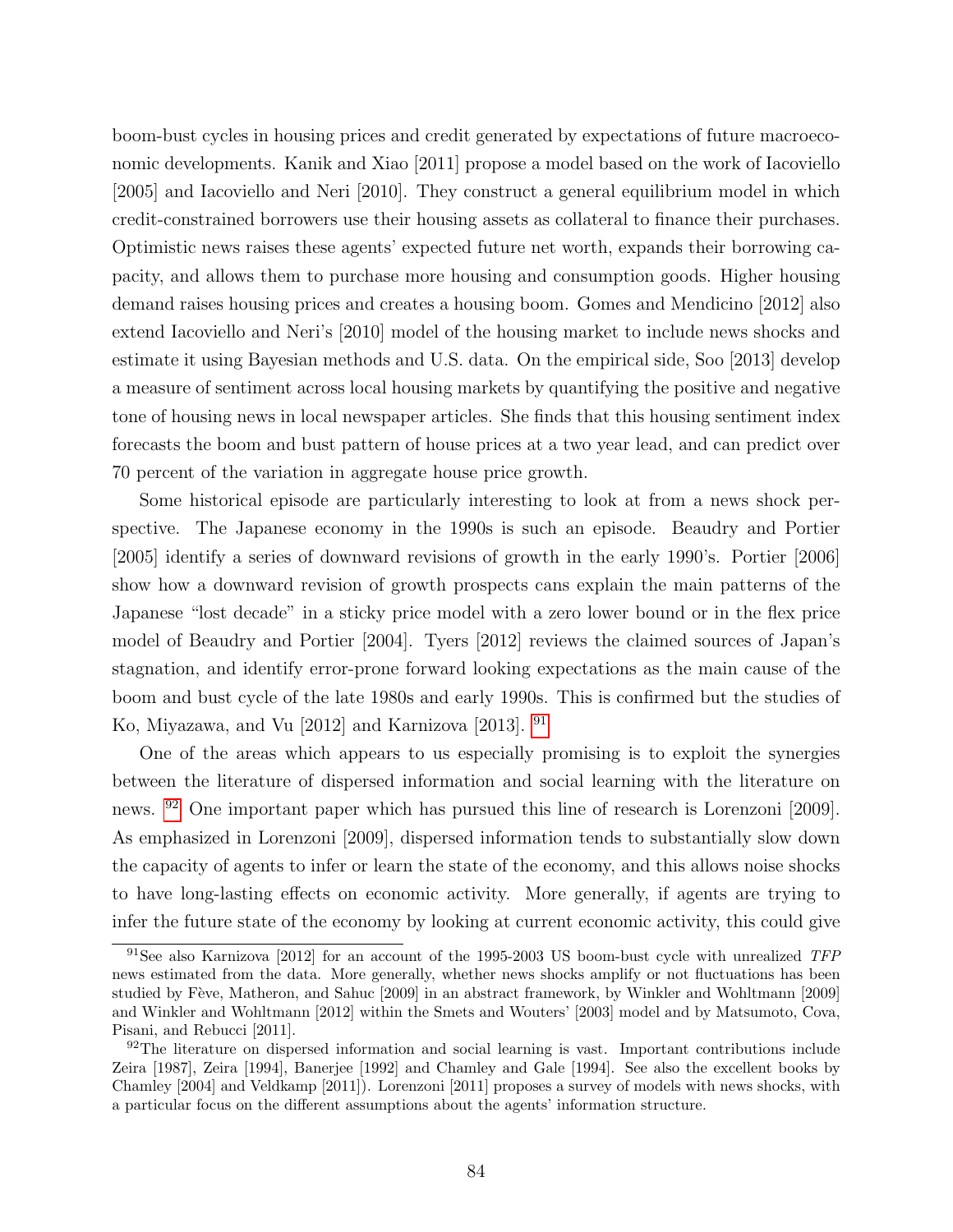rise to important feedback effects that come close to creating self-fulfilling prophesies. For example, if a subset of agents start to hire and produce more because they are optimistic about the future, and others look at aggregate activity to form their expectations, this will have a reinforcing effect which could spark and sustain a prolonged boom before the reality of the situation is properly inferred. [93](#page-86-0) This type of narrative is very close to that given in Pigou [1927]. Another step is made by Angeletos and La'O [2010] , who develop a theory of fluctuations in a unique-equilibrium, rational-expectations, macroeconomic model, but that accommodate the notions of "animal spirits" and "market sentiments". They introduce trading frictions and imperfect communication between agents that receive heterogeneous information about the aggregate shocks hitting the economy. Correlated errors in expectations of the underlying technology shocks act as a demand shock that triggers positive co-movements between employment, output, and consumption. Angeletos and La'O [2012] show that with trading frictions and imperfect communication, correlation in the agents' beliefs of their idiosyncratic economic outcomes creates business cycle fluctuations.

However, building explicit models which capture the richness of dispersed information and social learning and which can be brought to data is still in its infancy and therefore offers room for productive research.

We have in this survey presented a baseline model of economic fluctuations driven by news, in order to motivate the empirical analysis and the theoretical developments we have reviewed. We hope to have given a comprehensive tour of the contributions to the news view of business cycles. How credible and relevant is the "news view"? At this point in time it is still hard to say. On one hand, the theoretical literature has clarified many channels by which news can cause booms and busts in aggregate economic activity, the empirical literature has documented several data patterns that support this force as an important contributor to macroeconomic fluctuations and the underlying narrative is echoed often in the business press. On the other hand, the evidence advanced in support of the news view of business cycles is questioned by many because of invertibility problems, identification issues and methodological weaknesses. In light of this state of affairs, where should research direct its attention? There are at least two directions which appear promising to us. Exploring further the interaction between news and social learning will likely give new insights about how dispersed information regarding the future evolution of the economy may affect expectations and thereby cause macroeconomic fluctuations. Pursuing further the use of tight structural methods for evaluating the role of news in fluctuations appears especially fruitful if this

<span id="page-86-0"></span><sup>93</sup>Nimark [2013] considers the model structure of Lorenzoni [2009] and enriches it by assuming that information structures in which some types of signals ("man-bites-dog" signals) are more likely to be observed after unusual events.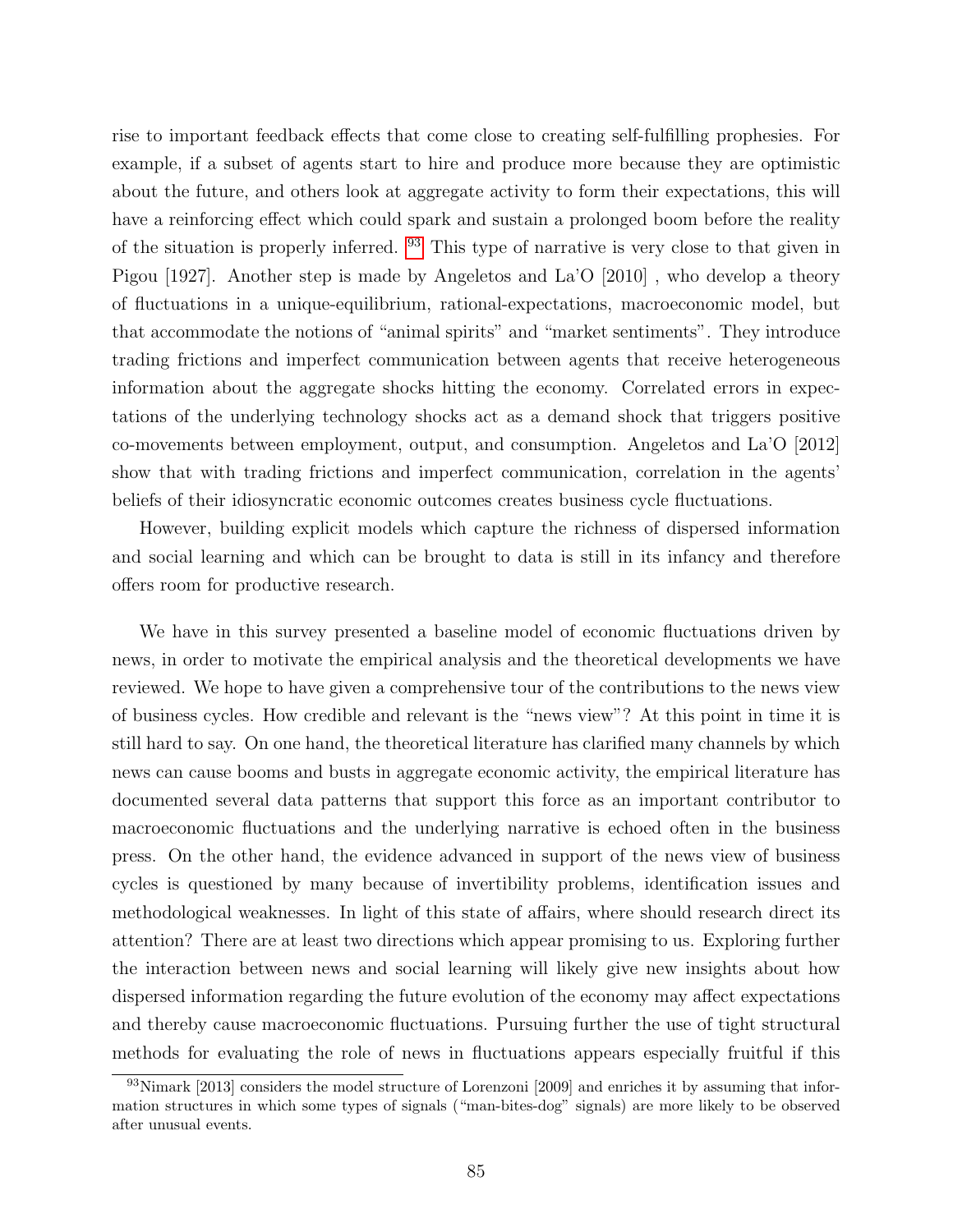approaches builds on environments which do not a priori constrain the role of news but instead allow the data to decide on its relative importance.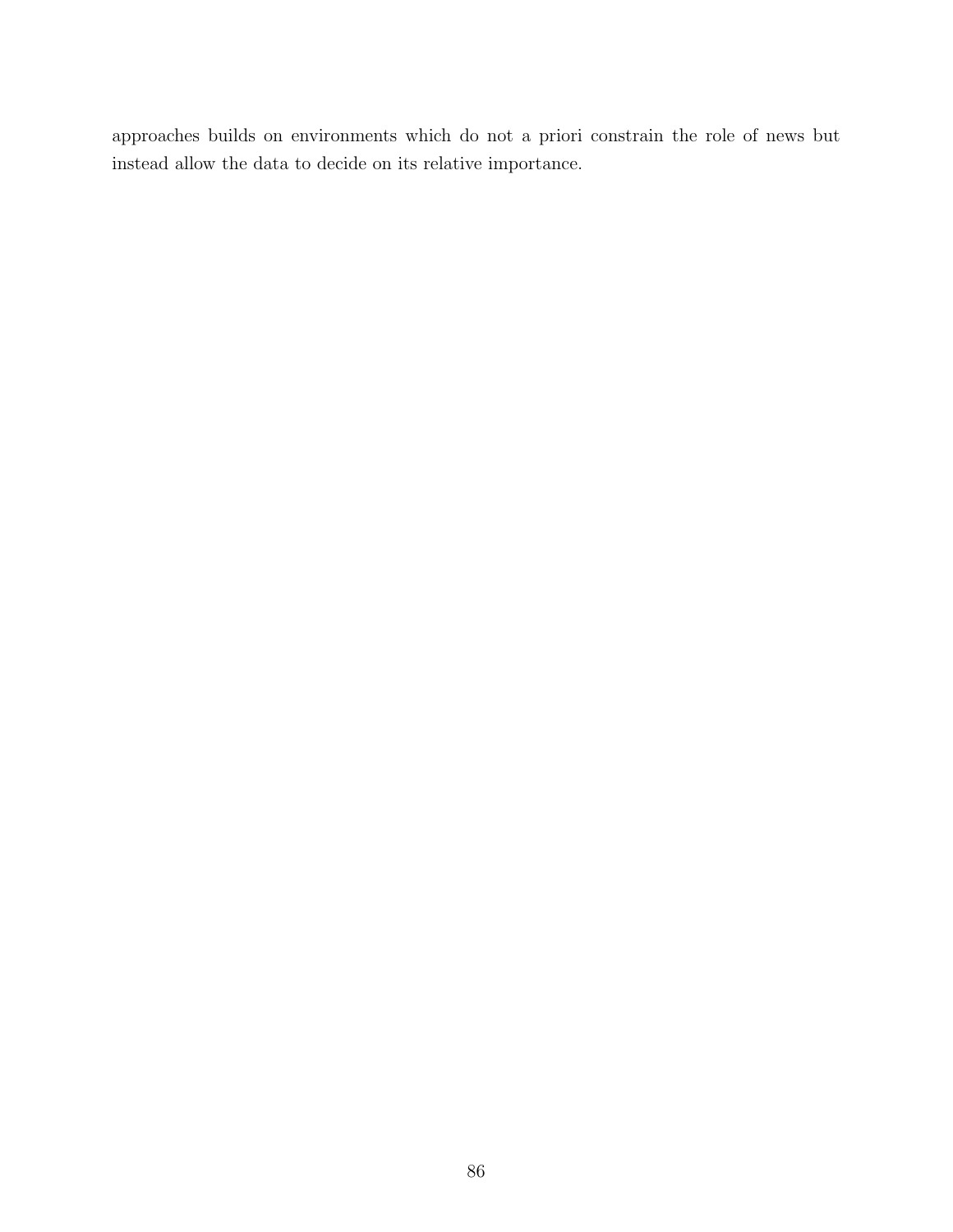## 6 References

- Alessi, L., M. Barigozzi, and M. Capasso (2008): "A review of nonfundamentalness and identification in structural VAR models," Working Paper Series 922, European Central Bank.
- Alexopoulos, M. (2011): "Read All about It!! What Happens Following a Technology Shock?," American Economic Review, 101(4), 1144–79.
- ANGELETOS, G., F. COLLARD, AND H. DELLAS (2013): "Confidence and the Business Cycle Confidence and the Business Cycle. News, Uncertainty, or Animal Spirits?," mimeo, MIT and University of Bern.
- ANGELETOS, G.-M., AND J. LA'O (2010): "Noisy Business Cycles," in *NBER Macroe*conomics Annual 2009, Volume 24, NBER Chapters, pp. 319–378. National Bureau of Economic Research, Inc.
- (2012): "Sentiments," mimeo, forthcoming in econometrica, MIT and Chicago Booth.
- Auray, S., P. Gomme, and S. Guo (2009): "Nominal Rigidities, Monetary Policy and Pigou Cycles," Working Paper 09005, Concordia University, Department of Economics.
- AVDJIEV, S.  $(2011)$ : "News driven business cycles and data on asset prices in estimated DSGE models," BIS Working Papers 358, Bank for International Settlements.
- BANERJEE, A. V. (1992): "A Simple Model of Herd Behavior," The Quarterly Journal of *Economics*, 107(3), pp. 797–817.
- BARON, J., AND J. SCHMIDT (2013): "Technological Standardization, Endogenous Productivity and Transitory Dynamics," mimeo, IHEID, Geneva and CERN, Paris.
- BARRO, R. J., AND R. G. KING (1984): "Time-Separable Preferences and Intertemporal-Substitution Models of Business Cycles," The Quarterly Journal of Economics, 99, 817– 839.
- BARSKY, R. B., AND E. R. SIMS (2011): "News shocks and business cycles," *Journal of* Monetary Economics, 58(3), 273–289.
- (2012): "Information, Animal Spirits, and the Meaning of Innovations in Consumer Confidence," American Economic Review, 102(4), 1343–77.
- BEAUDRY, P., F. COLLARD, AND F. PORTIER (2011): "Gold rush fever in business cycles," Journal of Monetary Economics, 58(2), 84–97.
- BEAUDRY, P., M. DUPAIGNE, AND F. PORTIER (2011): "Modeling News-Driven International Business Cycles," Review of Economic Dynamics, 14(1), 72–91.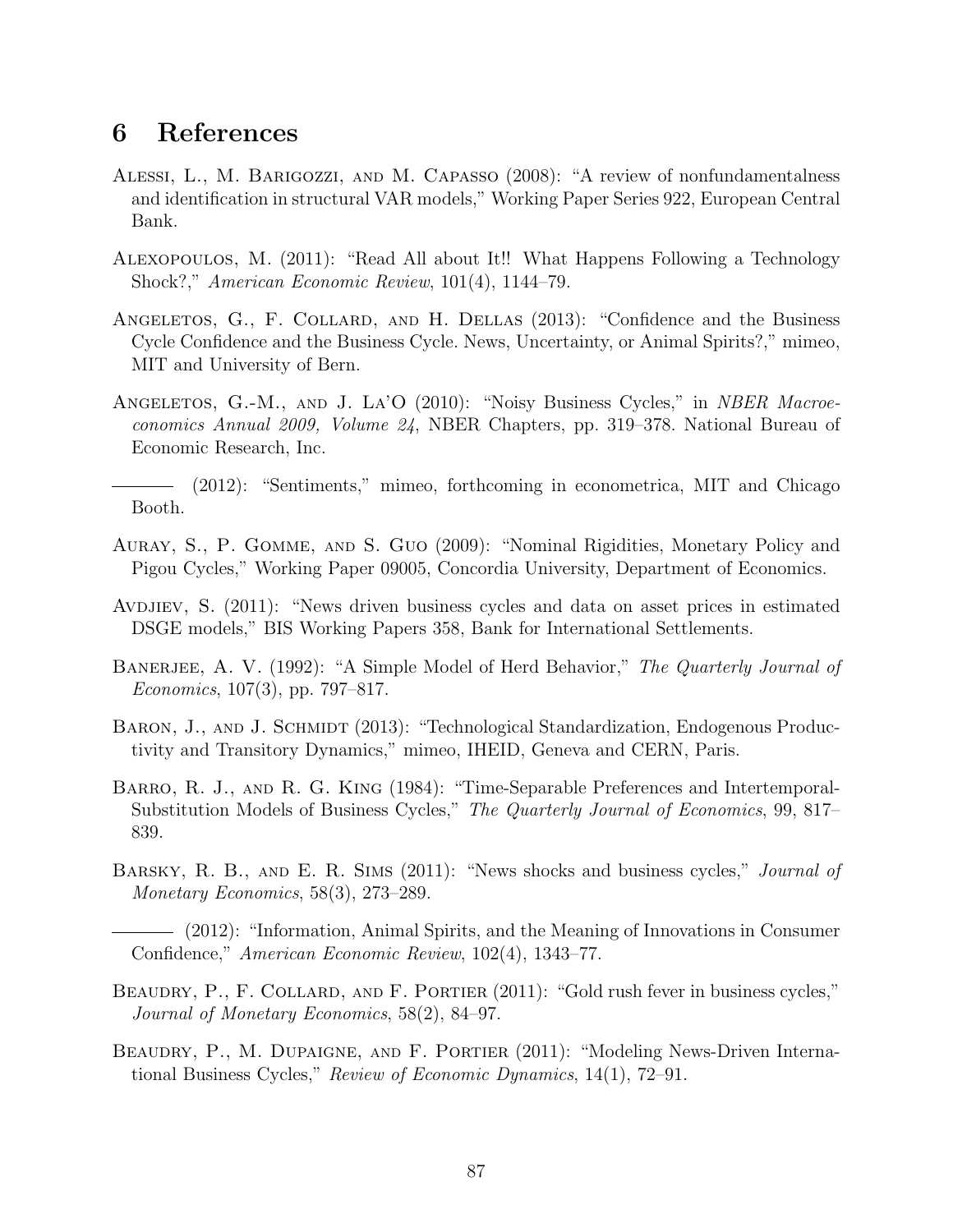- BEAUDRY, P., AND B. LUCKE (2010): "Letting Different Views about Business Cycles Compete," in NBER Macroeconomics Annual 2009, Volume 24, NBER Chapters, pp. 413–455. National Bureau of Economic Research, Inc.
- BEAUDRY, P., D. NAM, AND J. WANG (2011): "Do Mood Swings Drive Business Cycles and is it Rational?," NBER Working Papers 17651, National Bureau of Economic Research, Inc.
- BEAUDRY, P., AND F. PORTIER (2004): "An exploration into Pigou's theory of cycles," Journal of Monetary Economics, 51(6), 1183–1216.
	- (2005): "The "news view" of economic fluctuations: Evidence from aggregate Japanese data and sectoral US data," Journal of the Japanese and International Economies, 19(4), 635–652.
	- (2006): "Stock Prices, News, and Economic Fluctuations," American Economic Review, 96(4), 1293–1307.
	- (2007): "When can changes in expectations cause business cycle fluctuations in neo-classical settings?," Journal of Economic Theory, 135(1), 458–477.
	- (2013): "Understanding Non-Inflationary Demand Driven Business Cycles," in NBER Macroeconomics Annual 2013, Volume 28, NBER Chapters. National Bureau of Economic Research, Inc.
- BEN ZEEV, N., AND H. KHAN (2013): "Investment-Specific News Shocks and U.S. Business Cycles," mimeo, European University Institute and Carleton University.
- BENHABIB, J., AND R. FARMER (1994): "Indeterminacy and increasing returns," Journal of Economic Theory, 63(1), 19–41.
- Berg, T. (2012): "Did monetary or technology shocks move euro area stock prices?," Empirical Economics, 43(2), 693–722.
- Blake, A. P. (2012): "Equally shocking news," Economics Letters, 117(3), 866–869.
- BLANCHARD, O. J. (1993): "Consumption and the Recession of 1990-91," Anerican Economic Review, 83, 270–74.
- BLANCHARD, O. J., J.-P. L'HUILLIER, AND G. LORENZONI (2009): "News, Noise, and Fluctuations: An Empirical Exploration," NBER Working Papers 15015, National Bureau of Economic Research, Inc.
- BLANCHARD, O. J., AND D. QUAH (1989): "The Dynamic Effects of Aggregate Demand and Supply Disturbances," American Economic Review, 79(4), 655–73.

(1993): "The Dynamic Effects of Aggregate Demand and Supply Disturbances: Reply," American Economic Review, 83(3), 653–58.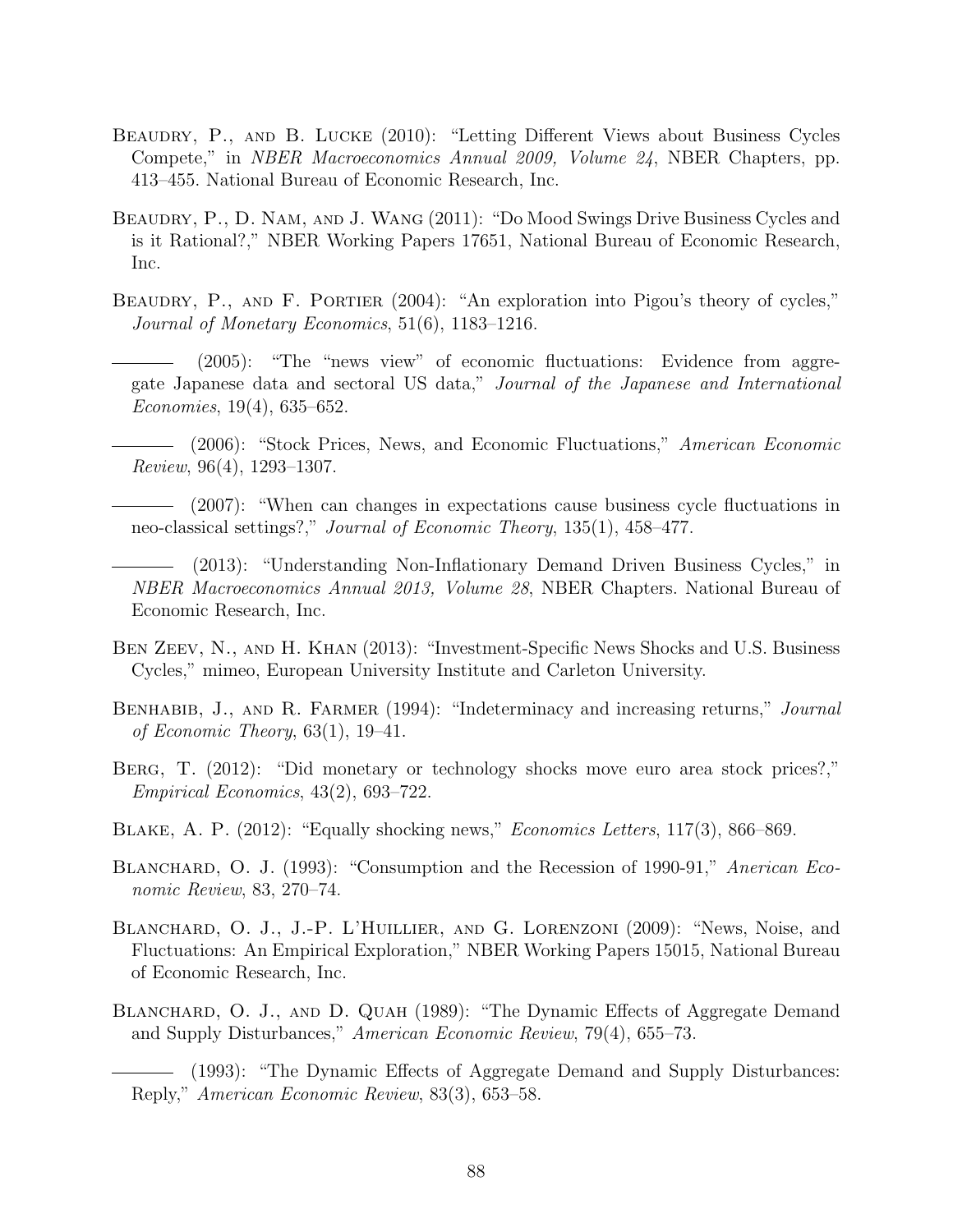- Born, B., A. Peter, and J. Pfeifer (2011): "Fiscal News and Macroeconomic Volatility," Bonn Econ Discussion Papers 08-2011, University of Bonn, Germany.
- Bruckner, M., and E. Pappa (2013): "News shocks in the data: Olympic Games and their macroeconomic effects," mimeo, National University of Singapore and European University Institute.
- Bunk, P. (2011): "News-driven Business Cycles in SVARs," Discussion Paper 040, Humboldt-Universität zu Berlin.
- CAO, D., AND J.-P. L'HUILLIER (2012): "Technological Revolutions and Debt Hangovers - Is There a Link?," Working Papers Series 1216, Einaudi Institute for Economic and Finance (EIEF).
- Chamley, C. (2004): Rational herds: economic models of social learning. Cambridge University Press, Cambridge, United Kingdom.
- CHAMLEY, C., AND D. GALE (1994): "Information Revelation and Strategic Delay in a Model of Investment," *Econometrica*, 62(5), 1065–85.
- Chari, V., P. J. Kehoe, and E. R. McGrattan (2008): "Are structural VARs with long-run restrictions useful in developing business cycle theory?," Journal of Monetary Economics, 55(8), 1337–1352.
- Chen, K., and Z. Song (2013): "Financial Frictions on Capital Allocation: A Transmission Mechanism of TFP Fluctuations," mimeo, forthcoming in the journal of monetary economics, Emory University and University of Chicago.
- Christiano, L., M. Eichenbaum, and C. Evans (2005): "Nominal Rigidities and the Dynamic Effects of a Shock to Monetary Policy," Journal of Political Economy, 113(1), 1–45.
- CHRISTIANO, L., C. L. ILUT, R. MOTTO, AND M. ROSTAGNO (2010): "Monetary Policy and Stock Market Booms," NBER Working Papers 16402, National Bureau of Economic Research, Inc.
- Christiano, L. J., M. Eichenbaum, and R. Vigfusson (2004): "The Response of Hours to a Technology Shock: Evidence Based on Direct Measures of Technology," Journal of the European Economic Association, 2(2-3), 381–395.
- CHRISTIANO, L. J., R. MOTTO, AND M. ROSTAGNO (2003): "The Great Depression and the Friedman-Schwartz hypothesis," Journal of Money, Credit, and Banking, 35, 1119– 1215.
- Cochrane, J. H. (1994): "Shocks," Carnegie-Rochester Conference Series on Public Pol $icy, 41(1), 295-364.$
- COLLARD, D. (1983): "Pigou on Expectations and the Cycle," *Economic Journal*, 93(37), 411–14.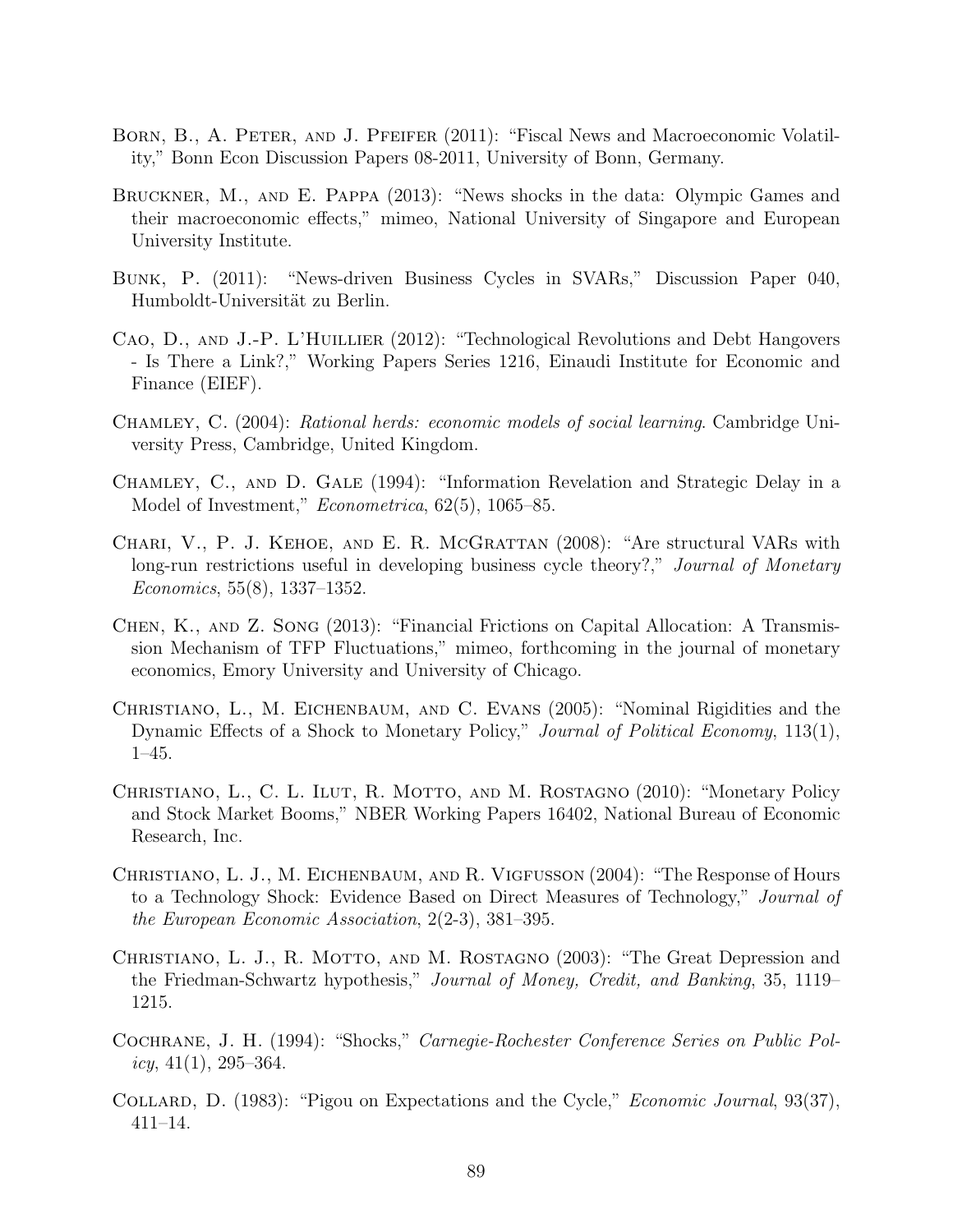$-$  (1996): "Pigou and Modern Business Cycle Theory," *Economic Journal*, 106(437), 912–24.

- COMIN, D. A., M. GERTLER, AND A. M. SANTACREU (2009): "Technology Innovation and Diffusion as Sources of Output and Asset Price Fluctuations," NBER Working Papers 15029, National Bureau of Economic Research, Inc.
- COOLEY, T., AND E. PRESCOTT (1995): "Economic Growth and Business Cycles," in Frontiers of Business Cycle Research, ed. by T. Cooley. Princeton University Press,, Princeton, New Jersey, USA.
- CORSETTI, G., L. DEDOLA, AND S. LEDUC (2009): "Demand Imbalances, Exchange Rate Misalignment and Monetary Policy," mimeo.
- Cova, P., A. Rebucci, A. Matsumoto, and M. Pisani (2008): "New Shocks, Exchange Rates and Equity Prices," IMF Working Papers 08/284, International Monetary Fund.
- Crouzet, N., and H. Oh (2013): "Can news shocks account for the business-cycle dynamics of inventories?," Discussion paper no.: 1213-13, Columbia University.
- Cummins, J. G., and G. L. Violante (2002): "Investment-Specific Technical Change in the US (1947-2000): Measurement and Macroeconomic Consequences," Review of Economic Dynamics, 5(2), 243–284.
- DAVIS, J. M. (2007): "News and the Term Structure in General Equilibrium," mimeo, Northwestern University.
- De Long, J. B. (1990): ""Liquidation" Cycles: Old-Fashioned Real Business Cycle Theory and the Great Depression," Working paper 3546, National Bureau of Economic Research.
- DEN HAAN, W. J., AND G. KALTENBRUNNER (2009): "Anticipated Growth and Business Cycles in Matching models," Journal of Monetary Economics., 56(3), 309–327.
- DEVEREUX, M. B., AND C. ENGEL (2006): "Expectations and Exchange Rate Policy," Working Paper 12213, National Bureau of Economic Research.
- Doan, T. (1992): Rats Manual. Estima, Evanston, IL.
- Dupor, B., and S. Mehkari (2013): "The Analytics of Technology News Shocks," Working paper, University of Richmond.
- Eusepi, S. (2009): "On expectations-driven business cycles in economies with production externalities," International Journal of Economic Theory, 5(1), 9–23.
- Eusepi, S., and B. Preston (2009): "Labor Supply Heterogeneity and Macroeconomic Co-movement," NBER Working Papers 15561, National Bureau of Economic Research, Inc.
	- (2011): "Expectations, Learning, and Business Cycle Fluctuations," American Economic Review, 101(6), 2844–72.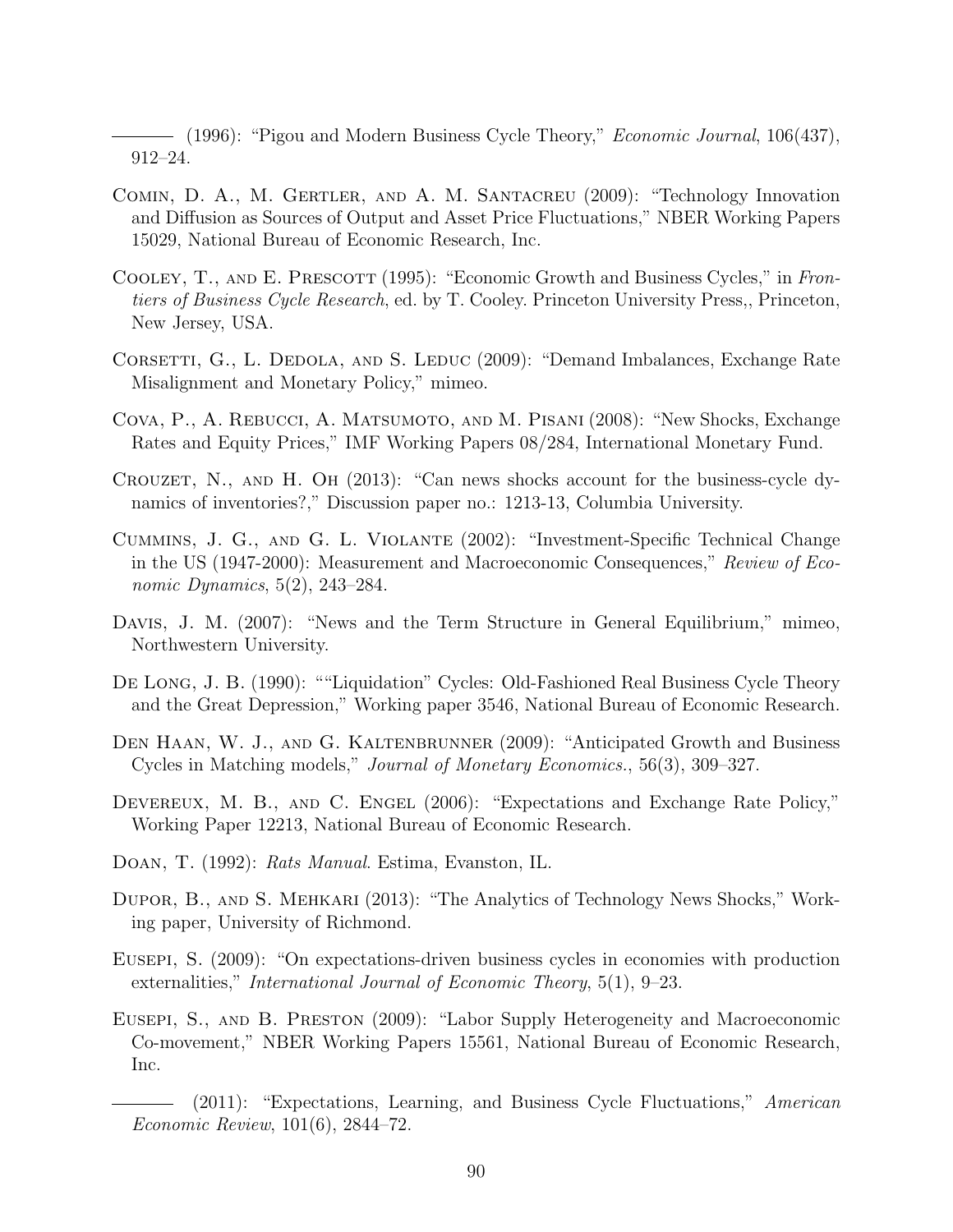- FERNALD, J. (2012): "A quarterly, utilization-adjusted series on total factor productivity," Working Paper Series 2012-19, Federal Reserve Bank of San Francisco.
- FERNANDEZ-VILLAVERDE, J., AND J. F. RUBIO-RAMIREZ (2006): "Economic and VAR Shocks: What Can Go Wrong?," Journal of the European Economic Association, 4(2-3), 466–474.
- FERNANDEZ-VILLAVERDE, J., J. F. RUBIO-RAMIREZ, T. J. SARGENT, AND M. W. WATson (2005): "A, B, C's (and D)'s for Understanding VARs," NBER Technical Working Papers 0308, National Bureau of Economic Research, Inc.
- (2007): "ABCs (and Ds) of Understanding VARs," American Economic Review, 97(3), 1021–1026.
- FÈVE, P., AND A. GUAY (2010): "Identification of Technology Shocks in Structural Vars," Economic Journal, 120(549), 1284–1318.
- FÈVE, P., AND A. GUAY (2013): "Sentiments in SVARs," Mimeo, UQUAM and Toulouse School of Economics.
- FÈVE, P., AND A. JIDOUD (2012a): "Identifying News Shocks from SVARs," *Journal of* Macroeconomics, 34(4), 919–932.
- (2012b): "News Shocks, Information Flows and SVARs," TSE Working Papers 12-286, Toulouse School of Economics (TSE).
- FÈVE, P., J. MATHERON, AND J.-G. SAHUC (2009): "On the dynamic implications of news shocks," Economics Letters, 102(2), 96–98.
- Fisher, J. (2006): "The Dynamic Effects of Neutral and Investment-Specific Technology Shocks," Journal of Political Economy, 114(3), 413–451.
- Fisher, J. D. M. (2010): "Comment on "Letting Different Views about Business Cycles Compete"," in NBER Macroeconomics Annual 2009, Volume 24, NBER Chapters, pp. 457–474. National Bureau of Economic Research, Inc.
- FLODEN, M. (2007): "Vintage Capital and Expectations Driven Business Cycles," CEPR Discussion Papers 6113, C.E.P.R. Discussion Papers.
- FORNI, M., AND L. GAMBETTI (2011): "Testing for Sufficient Information in Structural VARs," Discussion paper, Universit`a di Modena e Reggio Emilia and Universitat Autonoma de Barcelona.
- Forni, M., L. Gambetti, M. Lippi, and L. Sala (2013a): "Noise Bubbles," mimeo, Universit`a di Modena e Reggio Emilia, Universitat Autonoma de Barcelona, Universit`a di Roma La Sapienza and Universit`a Bocconi.
	- (2013b): "Noisy News in Business Cycles," mimeo, Universit`a di Modena e Reggio Emilia, Universitat Autonoma de Barcelona, Universit`a di Roma La Sapienza and Università Bocconi.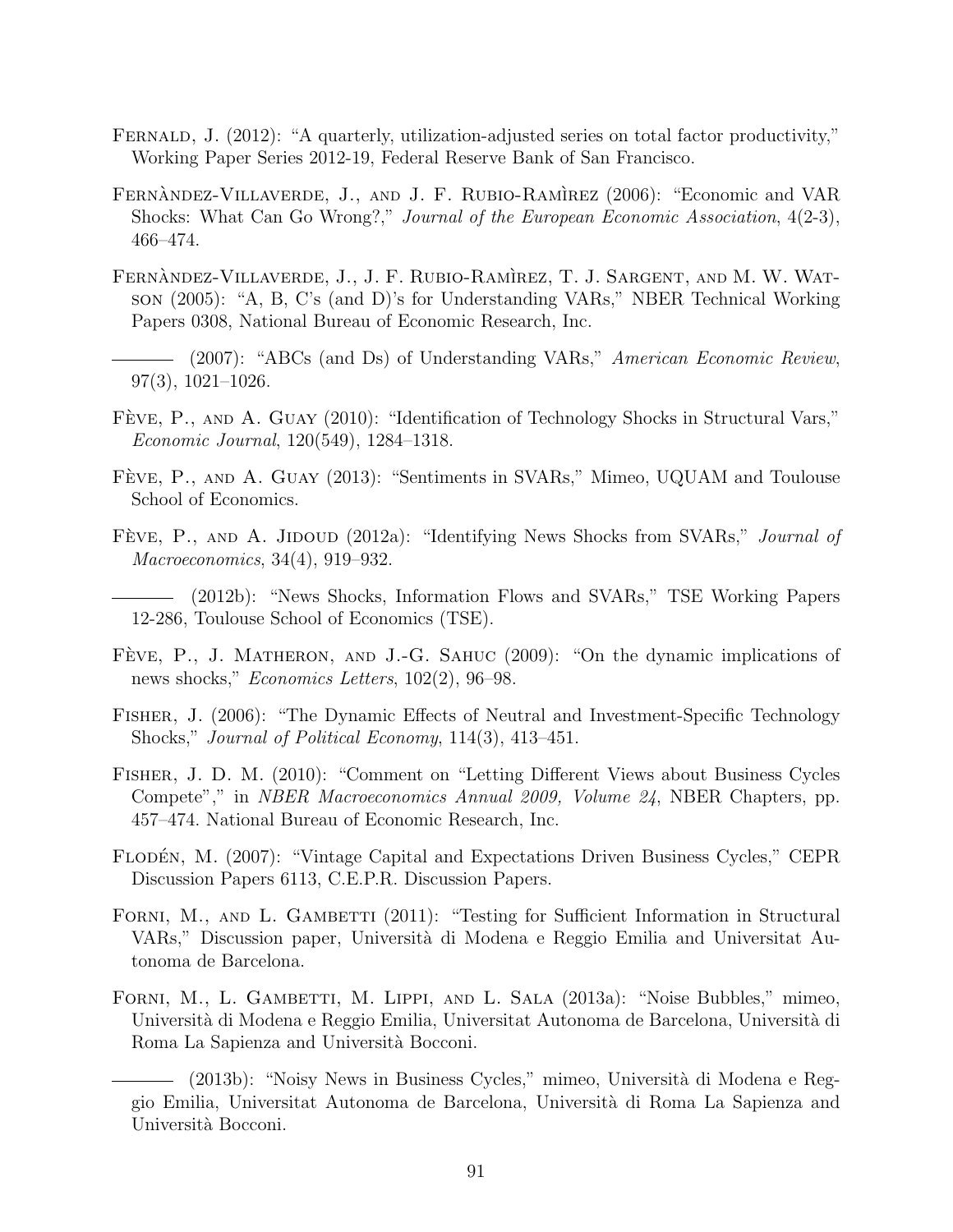- FORNI, M., L. GAMBETTI, AND L. SALA (2011): "No News in Business Cycles," CEPR Discussion Papers 8274, C.E.P.R. Discussion Papers.
- Forni, M., D. Giannone, M. Lippi, and L. Reichlin (2009): "Opening The Black Box: Structural Factor Models With Large Cross Sections," Econometric Theory, 25(05), 1319–1347.
- Francis, N., M. T. Owyang, J. E. Roush, and R. DiCecio (2005): "A Flexible Finite- Horizon Alternative to Long-run Restrictions with an Application to Technology Shocks," Working paper 2005-024F, Federal Reserve Bank of St. Louis.
- FRATZSCHER, M., AND R. STRAUB (2010): "Asset Prices, News Shocks and the Current Account," CEPR Discussion Papers 8080, C.E.P.R. Discussion Papers.
- Fujiwara, I. (2008): "Growth Expectation," IMES Discussion Paper Series 08-E-21, Institute for Monetary and Economic Studies, Bank of Japan.
- Fujiwara, I., Y. Hirose, and M. Shintani (2011): "Can News Be a Major Source of Aggregate Fluctuations? A Bayesian DSGE Approach," Journal of Money, Credit and Banking, 43(1), 1–29.
- Futron Corporation (2004): "How Many Satellites Are Enough? A Forecast of Demand for Satellites, 2004-2012," www.futron.com.
- Gali, J. (1994): "Monopolistic Competition, Business Cycles, and the Composition of Aggregate Demand," Journal of Economic Theory, 63(1), 73–96.
- GALÍ, J. (2008): Monetary Policy, Inflation, and the Business Cycle: An Introduction to the New Keynesian Framework. Princeton University Press, Princeton, New Jersey.
- GAMBETTI, L. (2012): "Government Spending News and Shocks," Discussion paper, Universitat Autonoma de Barcelona.
- Gomes, S., and C. Mendicino (2012): "Housing Market Dynamics: Any News?," Working Papers 2012/23, Department of Economics at the School of Economics and Management (ISEG), Technical University of Lisbon.
- GÖRTZ,  $C_{\cdot}$ , AND J. TSOUKALAS (2011): "News and Financial Intermediation in Aggregate Fluctuations," MPRA Paper 34113, University Library of Munich, Germany.
- Greenwood, J., Z. Hercowitz, and G. Huffman (1988): "Investment, Capacity Utilisation, and the Real Business Cycle," The American Economic Review, 78, 402–417.
- GREENWOOD, J., Z. HERCOWITZ, AND P. KRUSSELL (2000): "The Role of Investment-Specific Technological Change in the Business Cycle," European Economic Review, 44, 91–115.
- GUNN, C. M., AND A. JOHRI (2011): "News and knowledge capital," Review of Economic Dynamics,  $14(1)$ ,  $92-101$ .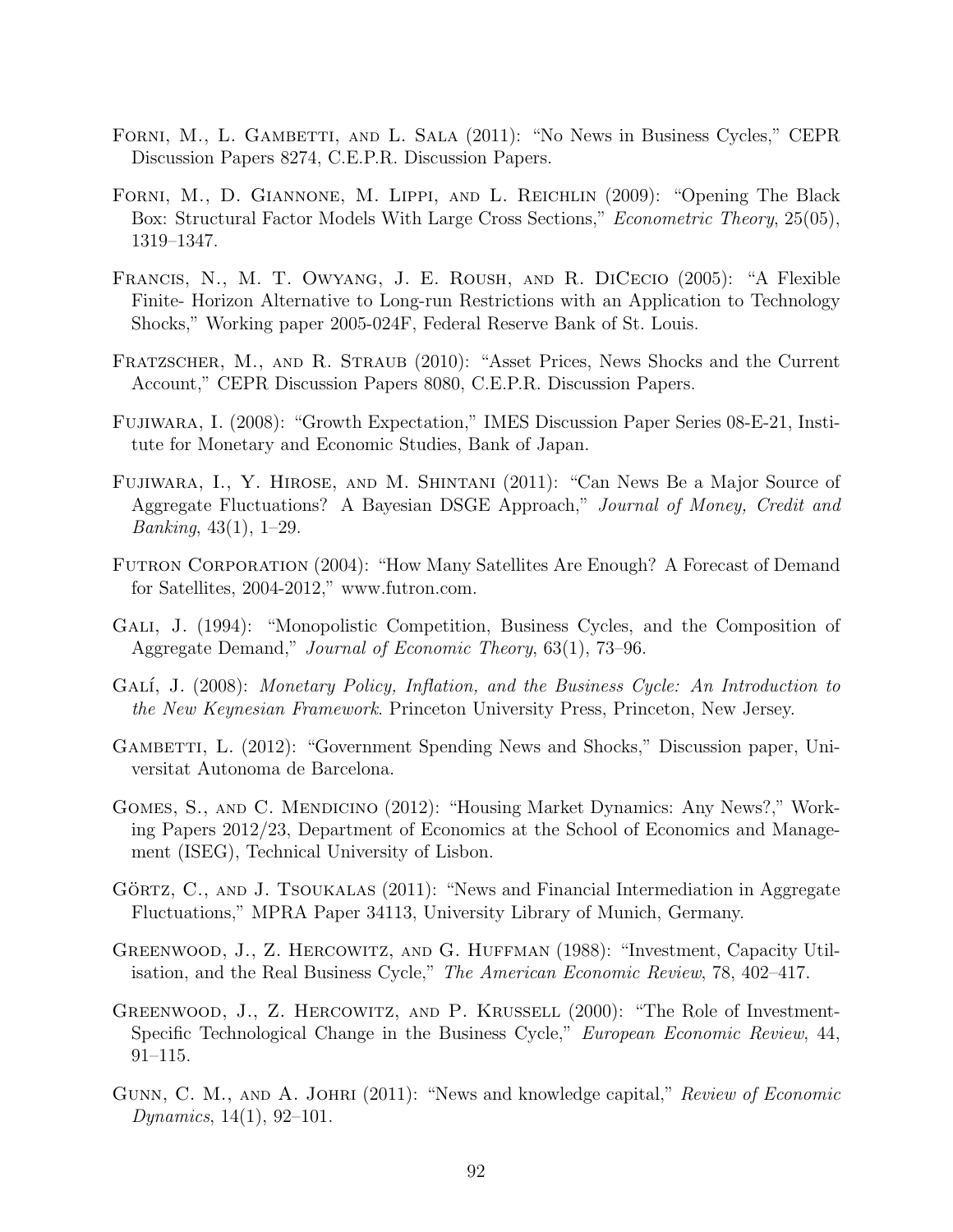$-$  (2013a): "An expectations-driven interpretation of the "Great Recession"," *Journal* of Monetary Economics,  $60(4)$ ,  $391 - 407$ .

(2013b): "Fear of Sovereign Default, Banks, and Expectations-driven Business Cycles," Working paper 08, McMaster University.

- GUO, J.-T., A.-I. SIRBU, AND R. M. SUEN  $(2012)$ : "On expectations-driven business cycles in economies with production externalities: A comment," International Journal of Economic Theory, 8(3), 313–319.
- Guo, J.-T., A.-I. SIRBU, AND M. WEDER (2012): "News about Aggregate Demand and the Business Cycle," School of Economics Working Papers 2012-01, University of Adelaide, School of Economics.
- Guo, S. (2007): "Optimal Monetary Policy and Expectation Driven Business Cycles," MPRA Paper 1928, University Library of Munich, Germany.

— (2011): "News Shocks and the External Finance Premium," The B.E. Journal of  $Macroeconomics, 11(1), 1-27.$ 

- Haan, W. J. D., and M. Lozej (2010): "Pigou Cycles in Closed and Open Economies with Matching Frictions," in NBER International Seminar on Macroeconomics 2010, NBER Chapters, pp. 193–233. National Bureau of Economic Research, Inc.
- Haertel, T., and B. Lucke (2008): "Do News Shocks Drive Business Cycles? Evidence from German Data," Economics - The Open-Access, Open-Assessment E-Journal, 2(10), 1–21.
- Hague, L. (2003): "Global Launch Services Prospects in a Declining Commercial Satellite Market," Discussion paper, AIAA Space 2003 Conference & Exposition.
- HAIRAULT, J., F. LANGOT, AND F. PORTIER (1997): "Time to Implement and Aggregate Fluctuations," Journal of Economics Dynamics and Control, 22, 109–21.
- Hall, R. E. (1993): "Macroeconomic Theory and the Recession of 1990-91," Anerican Economic Review, 83, 275–79.
- HANSEN, L., AND T. SARGENT (1994): "Two Difficulties in Interpreting Vector Autoregressions," in Rational Expectations Econometrics, ed. by L. Hansen, and T. Sargent, pp. 77–119. Westview Press, Boulder.
- (2012): "Recursive Linear Models of Dynamic Economies," Unpublished manuscript.
- Hoffmann, M., M. U. Krause, and T. Laubach (2013): "The expectations-driven U.S. current account," Discussion Paper 10, Deutsche Bundesbank.
- Iacoviello, M. (2005): "House Prices, Borrowing Constraints, and Monetary Policy in the Business Cycle," American Economic Review, 95(3), 739–764.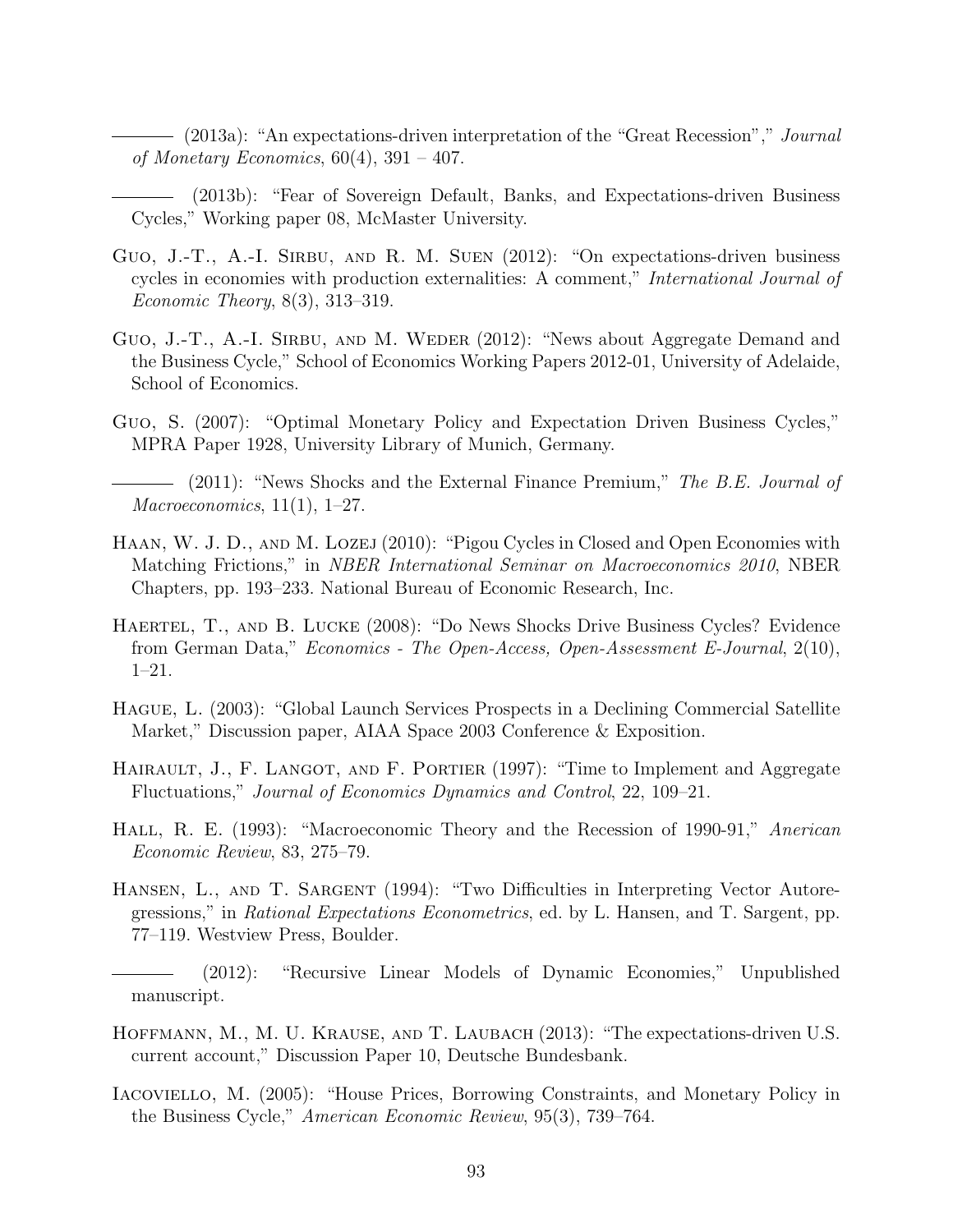- Iacoviello, M., and S. Neri (2010): "Housing Market Spillovers: Evidence from an Estimated DSGE Model," American Economic Journal: Macroeconomics, 2(2), 125–64.
- Jaimovich, N., and S. Rebelo (2008): "News and Business Cycles in Open Economies," Journal of Money, Credit and Banking, 40(8), 1699–1711.

- JERMANN, U. J., AND V. QUADRINI (2007): "Stock market boom and the productivity gains of the 1990s," Journal of Monetary Economics, 54(2), 413–432.
- JINNAI, R.  $(2013a)$ : "News shocks and inflation," *Economics Letters*, 119 $(2)$ , 176 179.
- $\hspace{1.5mm}$  (2013b): "News shocks and inflation," *Economics Letters*, 119(2), 176–179.
- JUSTINIANO, A., G. E. PRIMICERI, AND A. TAMBALOTTI (2010): "Investment shocks and business cycles," Journal of Monetary Economics, 57(2), 132–145.
- (2011): "Investment Shocks and the Relative Price of Investment," Review of Economic Dynamics, 14(1), 101–121.
- Kanik, B., and W. Xiao (2011): "News, Housing Boom-Bust Cycles, and Monetary Policy," mimeo, Binghamton University.
- Karnizova, L. (2010a): "News versus sunspot shocks in a New Keynesian model," Economics - The Open-Access, Open-Assessment E-Journal, 4(19), 1–27.
- (2010b): "The spirit of capitalism and expectation-driven business cycles," *Journal* of Monetary Economics, 57(6), 739–752.
	- (2012): "News Shocks, Productivity and the U.S. Investment Boom-Bust Cycle," The B.E. Journal of Macroeconomics, 12(1), 1–50.
- (2013): "Letting the speculative and the news views of the Japanese business cycle compete," Economics Bulletin, 33(2), 1146–1158.
- Katayama, M., and K. H. Kim (2012): "Costly Labor Reallocation, Non-Separable Preferences, and Expectation Driven Business Cycles," Departmental Working Papers 2010-05, Department of Economics, Louisiana State University.
- Keynes, J. M. (1936): The General Theory of Employment, Interest and Money. London: Macmillan.
- Khan, H., and J. Tsoukalas (2012): "The Quantitative Importance of News Shocks in Estimated DSGE Models," Journal of Money, Credit and Banking, 44(8), 1535–1561.
- King, R. G., and S. T. Rebelo (1999): "Resuscitating real business cycles," in Handbook of Macroeconomics, ed. by J. B. Taylor, and M. Woodford, vol. 1 of Handbook of Macroeconomics, chap. 14, pp. 927–1007. Elsevier.

<sup>- (2009): &</sup>quot;Can News about the Future Drive the Business Cycle?," American Economic Review, 99(4), 1097–1118.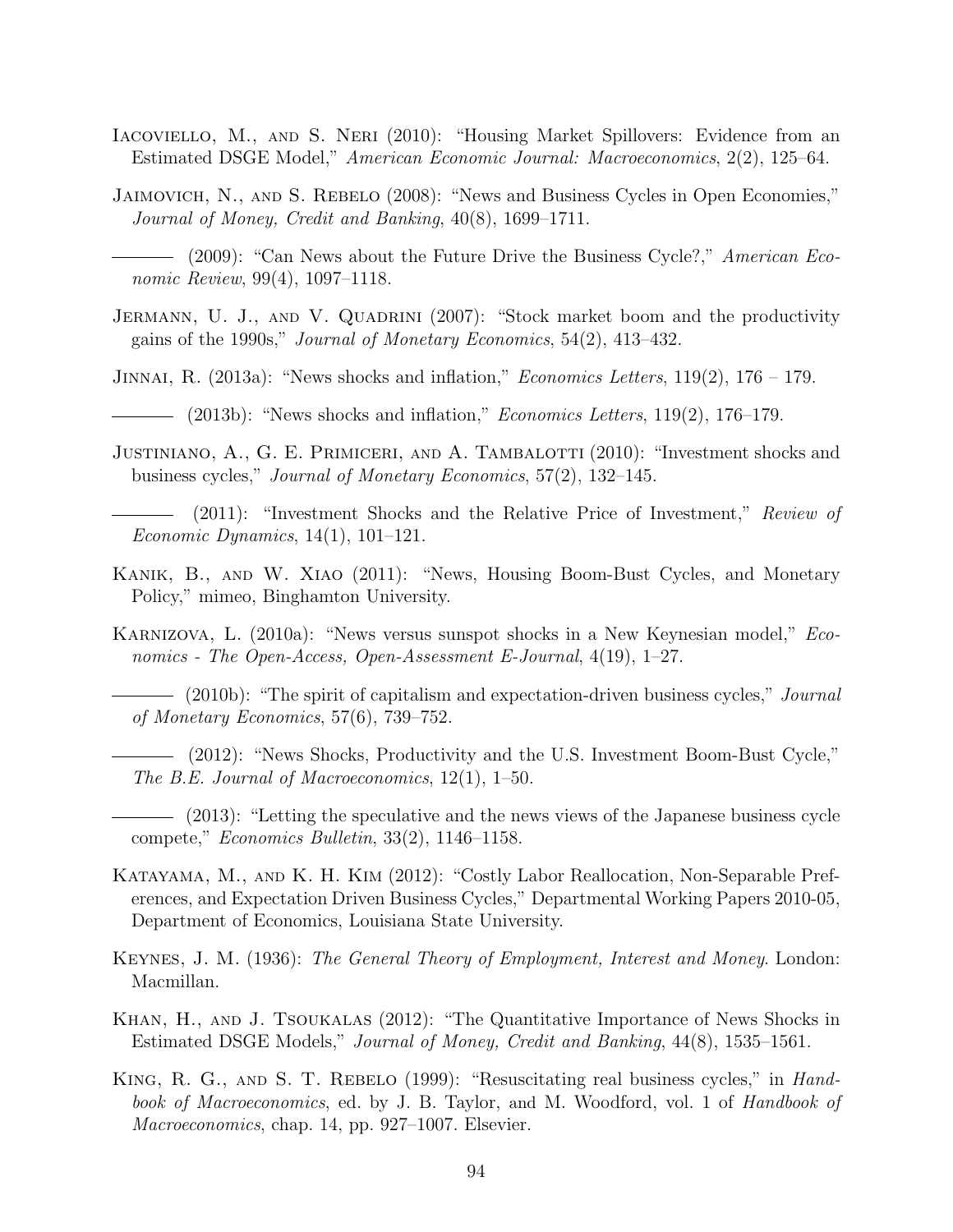- Ko, J.-H., K. Miyazawa, and T. K. Vu (2012): "News shocks and Japanese macroeconomic fluctuations," Japan and the World Economy, 24(4), 292–304.
- Kobayashi, K., and M. Inaba (2006): ""Irrational Exuberance" in the Pigou Cycle under Collateral Constraints," Discussion Paper 06-E-015, Research Institute of Economy, Trade and Industry, Tokyo, Japan.
- Kobayashi, K., T. Nakajima, and M. Inaba (2012): "Collateral Constraint And News-Driven Cycles," Macroeconomic Dynamics, 16(05), 752–776.
- Kobayashi, K., and K. Nutahara (2007): "Collateralized Capital and News-Driven Cycles," Economics Bulletin, 5(18), 1–9.
- Krusell, P., and A. McKay (2010): "News shocks and business cycles," Economic Quarterly, pp. 373–397.
- KURMANN, A., AND E. MERTENS (2013): "Stock prices, news, and economic fluctuations: comment," Finance and Economics Discussion Series 2013-08, Board of Governors of the Federal Reserve System (U.S.).
- KURMANN, A., AND C. OTROK (2012): "News Shocks and the Slope of the Term Structure of Interest Rates," mimeo, forthcoming in the American Economic Review, University of Virginia and Federal Reserve Board.
- LAMBERTINI, L., C. MENDICINO, AND M. T. PUNZI (2010): "Expectations-driven cycles in the housing market," Working Paper 1021, Banco de España.

(2011): "Leaning Against Boom-Bust Cycles in Credit and Housing Prices," Working Papers CELEG 1104, Dipartimento di Economia e Finanza, LUISS Guido Carli.

- Lamla, M. J., S. M. Lein, and J.-E. Sturm (2007): "News and Sectoral Comovement," KOF Working papers 07-183, KOF Swiss Economic Institute, ETH Zurich.
- LANNE, M., AND H. LUETKEPOHL (2008): "Stock Prices and Economic Fluctuations: A Markov Switching Structural Vector Autoregressive Analysis," Economics Working Papers ECO2008/29, European University Institute.
- Lanne, M., and P. Saikkonen (2011): "Noncausal Autoregressions for Economic Time Series," Journal of Time Series Econometrics, 3(3), 1–32.
- $-$  (2013): "Noncausal Vector Autoregression," *Econometric Theory*, 29(03), 447–481.
- LEDUC, S., AND K. SILL (2010): "Expectations and economic fluctuations: an analysis using survey data," Working Paper Series 2012-09, Federal Reserve Bank of San Francisco.
- LEEPER, E. M., A. W. RICHTER, AND T. B. WALKER (2012): "Quantitative Effects of Fiscal Foresight," American Economic Journal: Economic Policy, 4(2), 115–44.
- Leeper, E. M., and T. B. Walker (2011): "Information Flows and News Driven Business Cycles," Review of Economic Dynamics, 14(1), 55–71.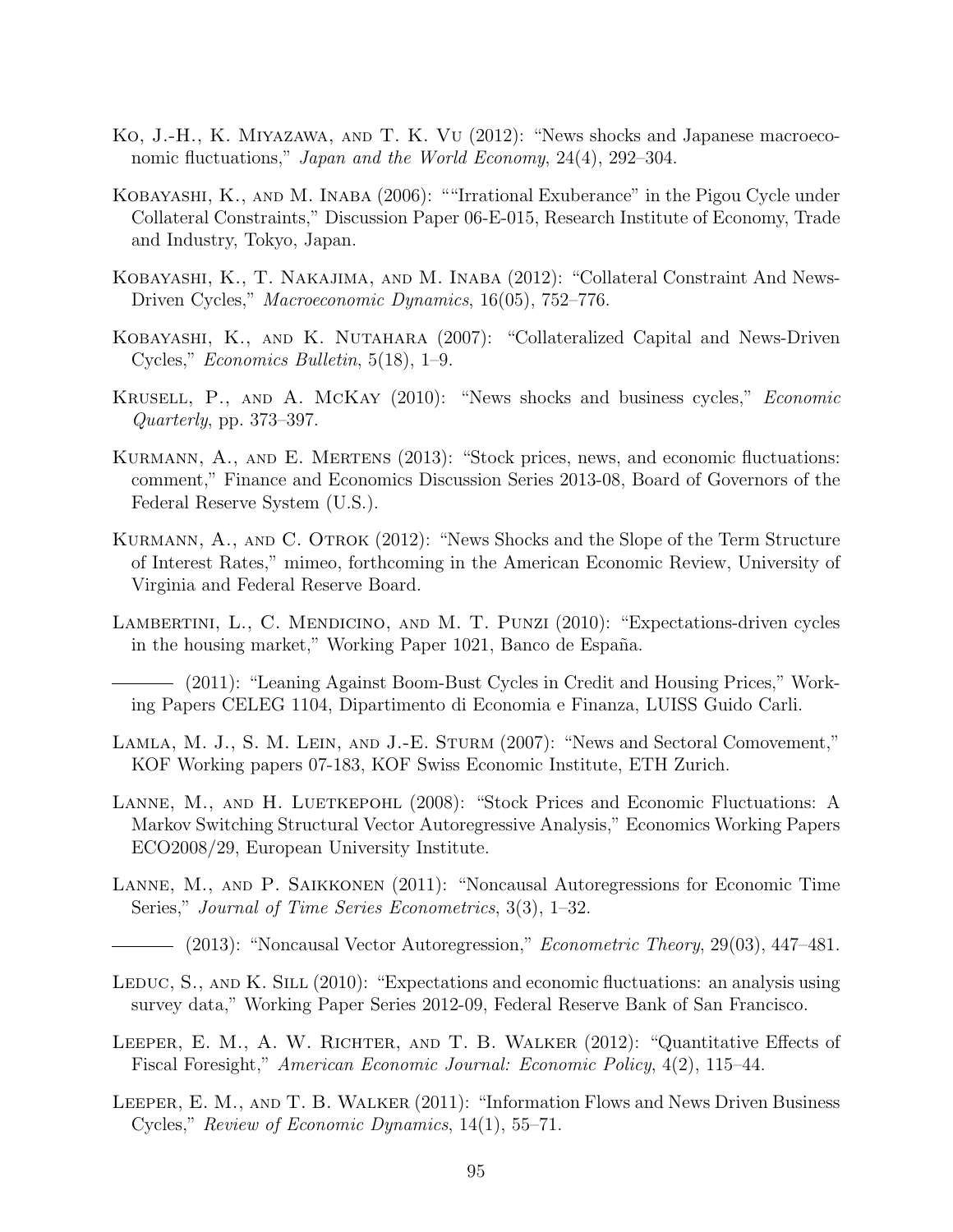- Leeper, E. M., T. B. Walker, and S.-C. S. Yang (2008): "Fiscal Foresight: Analytics and Econometrics," NBER Working Papers 14028, National Bureau of Economic Research, Inc.
- LIPPI, M., AND L. REICHLIN (1993): "The Dynamic Effects of Aggregate Demand and Supply Disturbances: Comment," American Economic Review, 83(3), 644–52.
	- (1994a): "Diffusion of Technical Change and the Decomposition of Output into Trend and Cycle," Review of Economic Studies, 61(1), 19–30.
- (1994b): "VAR analysis, nonfundamental representations, blaschke matrices," Journal of Econometrics, 63(1), 307–325.
- LIU, Z., D. F. WAGGONER, AND T. ZHA (2011): "Sources of macroeconomic fluctuations: A regime-switching DSGE approach," Quantitative Economics, 2(2), 251–301.
- LJUNGQVIST, L., AND T. J. SARGENT (2004): Recursive Macroeconomic Theory. The MIT Press, Cambridge, Mass., 2nd edn.
- LORENZONI, G. (2009): "A Theory of Demand Shocks," American Economic Review, 99(5), 2050–84.
- (2011): "News and Aggregate Demand Shocks," Annual Review of Economics, 3(1), 537–557.
- Lucke, B. (2010): "Identification and overidentification in SVECMs," Economics Letters, 108(3), 318–321.
- (2013): "Testing the technology interpretation of news shocks," *Applied Economics*,  $45(1), 1-13.$
- LÜTKEPOHL, H. (2012): "Fundamental Problems with Nonfundamental Shocks," Discussion Papers of DIW Berlin 1230, DIW Berlin, German Institute for Economic Research.
- Matsumoto, A., P. Cova, M. Pisani, and A. Rebucci (2011): "News shocks and asset price volatility in general equilibrium," Journal of Economic Dynamics and Control, 35(12), 2132–2149.
- Mertens, K., and M. O. Ravn (2010): "Measuring the Impact of Fiscal Policy in the Face of Anticipation: A Structural VAR Approach," Economic Journal, 120(544), 393–413.
	- (2011): "Understanding the aggregate effects of anticipated and unanticipated tax policy shocks," Review of Economic Dynamics,  $14(1)$ ,  $27 - 54$ , Special issue: Sources of Business Cycles.
	- (2012): "Empirical Evidence on the Aggregate Effects of Anticipated and Unanticipated US Tax Policy Shocks," American Economic Journal: Economic Policy, 4(2), 145–81.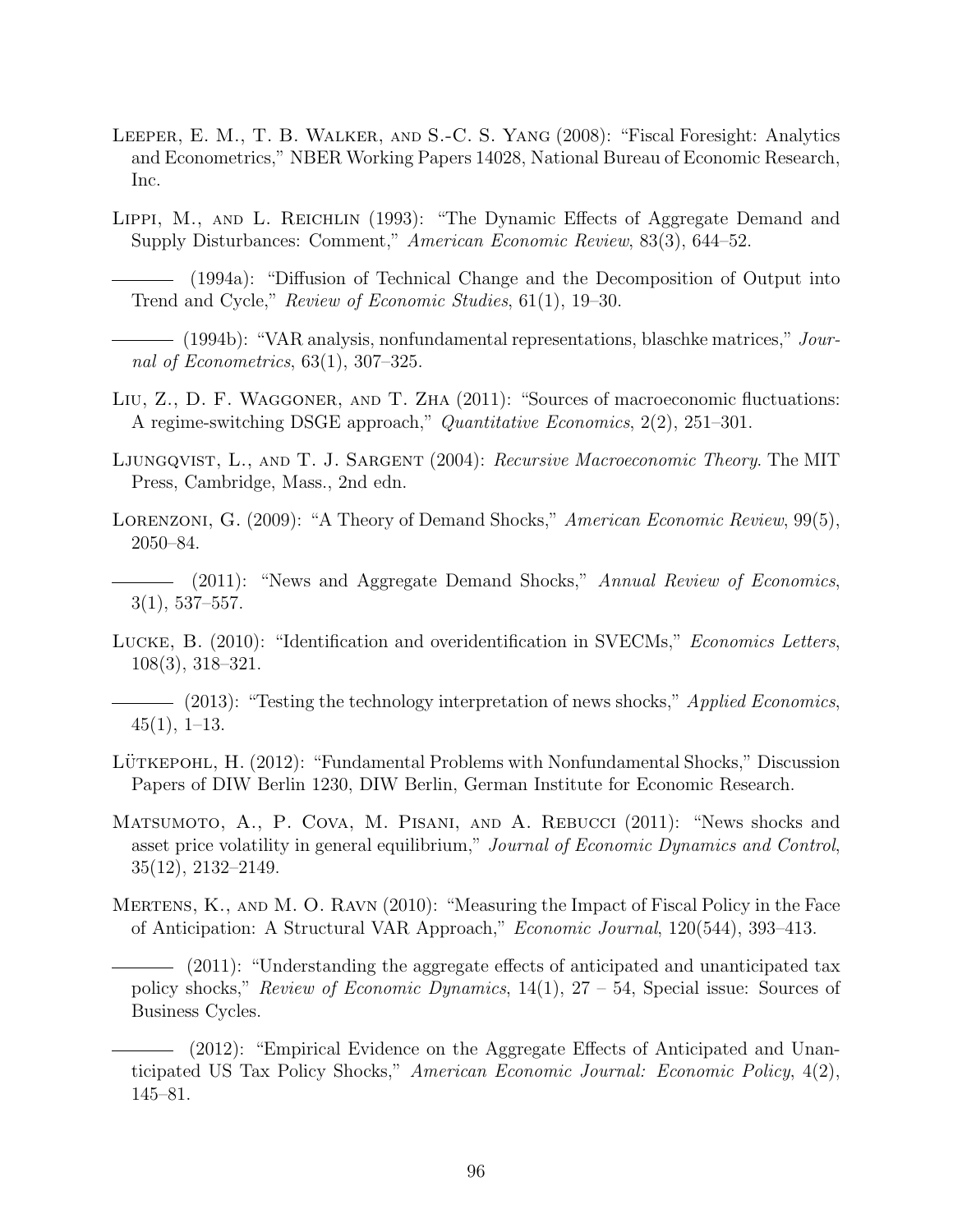- Milani, F. (2012): "The Modeling of Expectations in Empirical DSGE Models: a Survey," Working Papers 121301, University of California-Irvine, Department of Economics.
- Milani, F., and A. Rajbhandari (2012a): "Expectation Formation and Monetary DSGE Models: Beyond the Rational Expectations Paradigm," Working Papers 111212, University of California-Irvine, Department of Economics.
	- (2012b): "Observed Expectations, News Shocks, and the Business Cycle," Working Papers 121305, University of California-Irvine, Department of Economics.
- Milani, F., and J. Treadwell (2012): "The Effects of Monetary Policy "News" and "Surprises"," Journal of Money, Credit and Banking, 44(8), 1667–1692.
- MOUNTFORD, A., AND H. UHLIG (2009): "What are the effects of fiscal policy shocks?," Journal of Applied Econometrics, 24(6), 960–992.
- Ng, S., and D. Stevanovic (2012): "Factor Augmented Autoregressive Distributed Lag Models," mimeo, Columbia University, New-York.
- Nimark, K. (2013): "Man-Bites-Dog Business Cycle," Working Papers 700, Barcelona Graduate School of Economics.
- OECD (2004): Space 2030 : Exploring the Future of Space Applications. OECD Publishing, Paris.
- Offick, S., and H.-W. Wohltmann (2013): "News shocks, nonfundamentalness and volatility," *Economics Letters*, 119(1),  $17 - 19$ .
- PAVLOV, O., AND M. WEDER (2013): "Countercyclical markups and news-driven business cycles," Review of Economic Dynamics,  $16(2)$ ,  $371 - 382$ .
- PERENDIA, G., AND C. TSOUKIS (2012): "The Keynesian multiplier, news and fiscal policy rules in a DSGE model," Dynare Working Papers 25, CEPREMAP.
- Phillips, P. C. B. (1998): "Impulse response and forecast error variance asymptotics in nonstationary VARs," Journal of Econometrics, 83(1-2), 21–56.
- Pigou, A. C. (1927): Industrial Fluctuations. MacMillan, London.
- PORTIER, F. (2006): "Comment 'A " News " View Of Japan's Lost Decade': Monetary Policy During Japan's Lost Decade," The Japanese Economic Review, 57(2), 345–357.
- Qureshi, H. (2009): "News Shocks and Learning-by-doing," Working Papers 09-06, Ohio State University, Department of Economics.
- Ramey, V. A. (2011): "Identifying Government Spending Shocks: It's all in the Timing\*," The Quarterly Journal of Economics, 126(1), 1–50.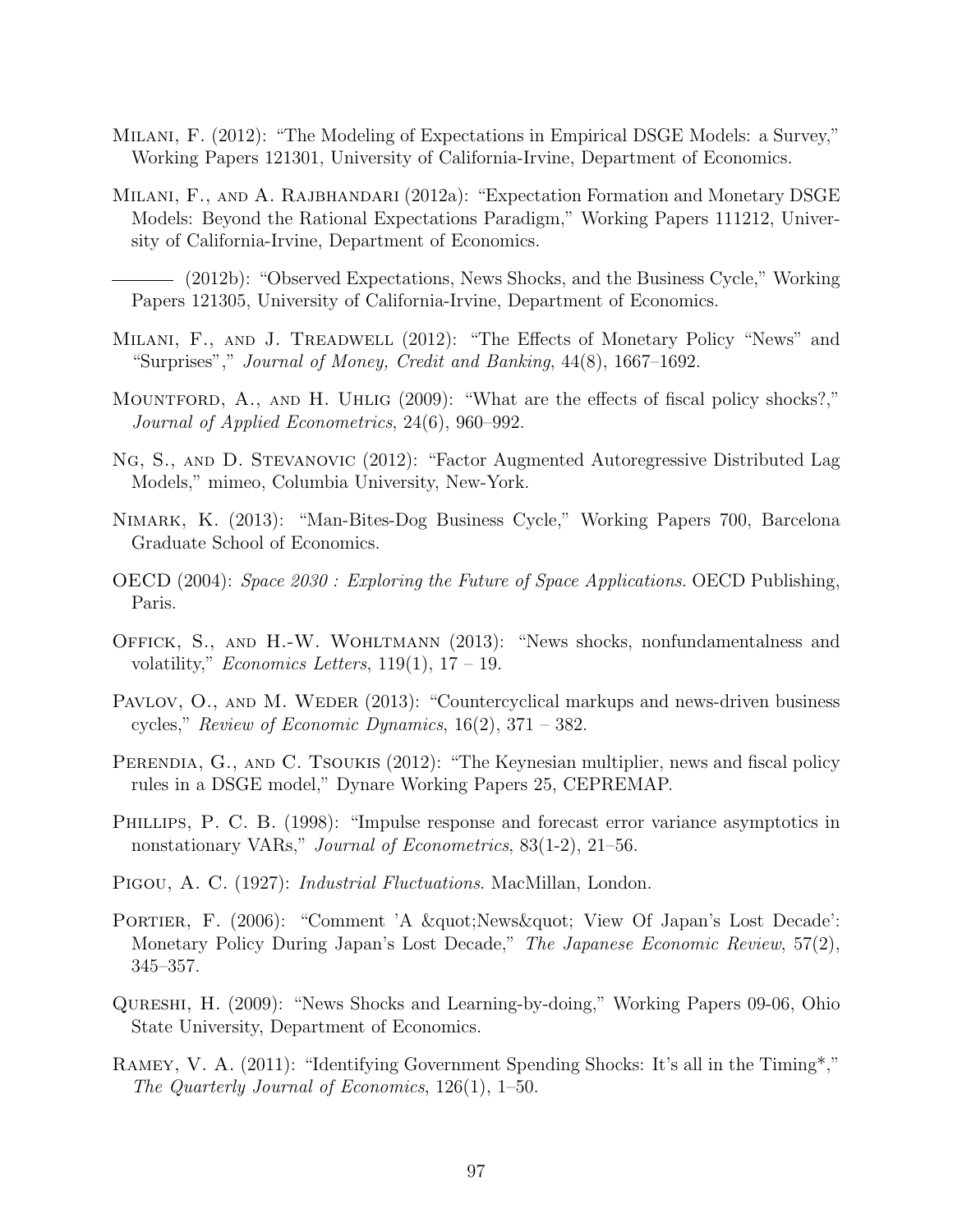- RODRIGUEZ MORA, J. V., AND P. SCHULSTAD (2007): "The effect of GNP announcements on fluctuations of GNP growth," European Economic Review, 51(8), 1922–1940.
- ROMER, C., AND D. ROMER (2009): "A Narrative Analysis of Postwar Tax Changes," mimeo, University of California, Berkeley.
- Romero Alom, C. (2012): "Asset prices, news and monetary policy," mimeo, Toulouse School of Economics (TSE).
- Sakane, M. (2013): "News-driven international business cycles," mimeo, forthcoming in the B.E. Journal of Macroeconomics (Topics), Sophia University.
- SCHMITT-GROHÉ, S., AND M. URIBE (2012): "What's News in Business Cycles," Econometrica, 80(6), 2733–2764.
- Seymen, A. (2012): "Sequential Identification of Technological News Shocks: A Technical Discussion," mimeo, ZEW, Mannheim.
- SILL, K. (2009): "News about the future and economic fluctuations," *Business Review*, Q4, 22–33.
- Sims, E. R. (2012): "News, Non-Invertibility, and Structural VARs," Working Papers 013, University of Notre Dame, Department of Economics, forthcoming in Advances in Econometrics, Vol. 28, DSGE Models in Macroeconomics - Estimation, Evaluation, and New Developments.
- SMETS, F., AND R. WOUTERS (2003): "An Estimated Dynamic Stochastic General Equilibrium Model of the Euro Area," Journal of the European Economic Association, 1(5), 1123–1175.
- (2007): "Shocks and Frictions in US Business Cycles: A Bayesian DSGE Approach," American Economic Review, 97(3), 586–606.
- Soo, C. K. (2013): "Quantifying Animal Spirits: News Media and Sentiment in the Housing Market," mimeo, Wharton School, University of Pennsylvania.
- SORGE, M. M. (2012): "News shocks or parametric indeterminacy? An observational equivalence result in linear rational expectations models," Economics Letters, 114(2), 198 – 200.
- (2013): "A Note on Information Flows and Identification of News Shocks Models," EERI Research Paper Series EERI RP 2013/08, Economics and Econometrics Research Institute (EERI), Brussels.
- Tyers, R. (2012): "Japanese Economic Stagnation: Causes and Global Implications," The Economic Record, 88(283), 517–536.
- UHLIG, H. (2005): "What are the effects of monetary policy on output? Results from an agnostic identification procedure," Journal of Monetary Economics, 52(2), 381–419.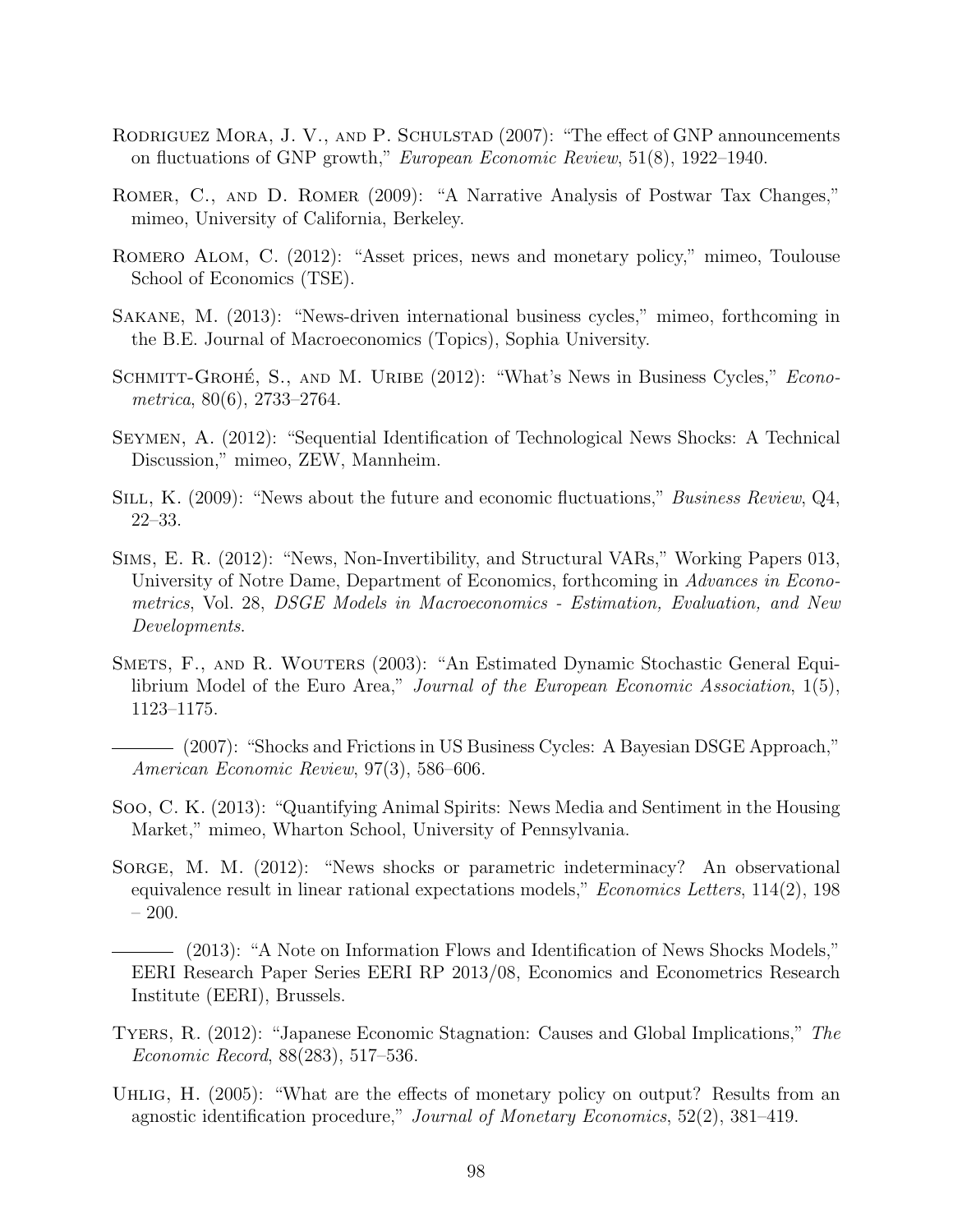- Veldkamp, L. L. (2011): Information Choice in Macroeconomics and Finance. Princeton University Press, Princeton, New Jersey, USA.
- VUKOTIĆ, M. (2011): "A Sectoral Approach to News Shocks," mimeo, Warwick University.
- WALENTIN, K. (2009): "Expectation Driven Business Cycles with Limited Enforcement," Working Paper Series 229, Sveriges Riksbank (Central Bank of Sweden).
- Wang, P. (2012): "Understanding Expectation-Driven Fluctuations-A Labor-Market Approach," Journal of Money, Credit, and Banking, 44(2-3), 487–506.
- WINKLER, R., AND H.-W. WOHLTMANN (2009): "Rational Expectations Models with Anticipated Shocks and Optimal Policy: A General Solution Method and a New Keynesian Example," Kiel Working Papers 1507, Kiel Institute for the World Economy.
- $-$  (2012): "On the (de)stabilizing effects of news shocks," *Economics Letters*, 114(3), 256–258.
- Xu, Z., and H. Fan (2010): "Firm Dynamics in News Driven Business Cycle: The Role of Endogenous Survival Rate," MPRA Paper 30203, University Library of Munich, Germany.
- ZEIRA, J. (1987): "Investment as a Process of Search," Journal of Political Economy, 95(1), 204–10.
	- $-$  (1994): "Informational Cycles," Review of Economic Studies, 61(1), 31–44.
- Zhang, C. (2012): "Bad News for News Shocks? The Expectational-Stability and Comovement Tradeoff in a News-Driven Business Cycle Model," mimeo, University of California, Irvine.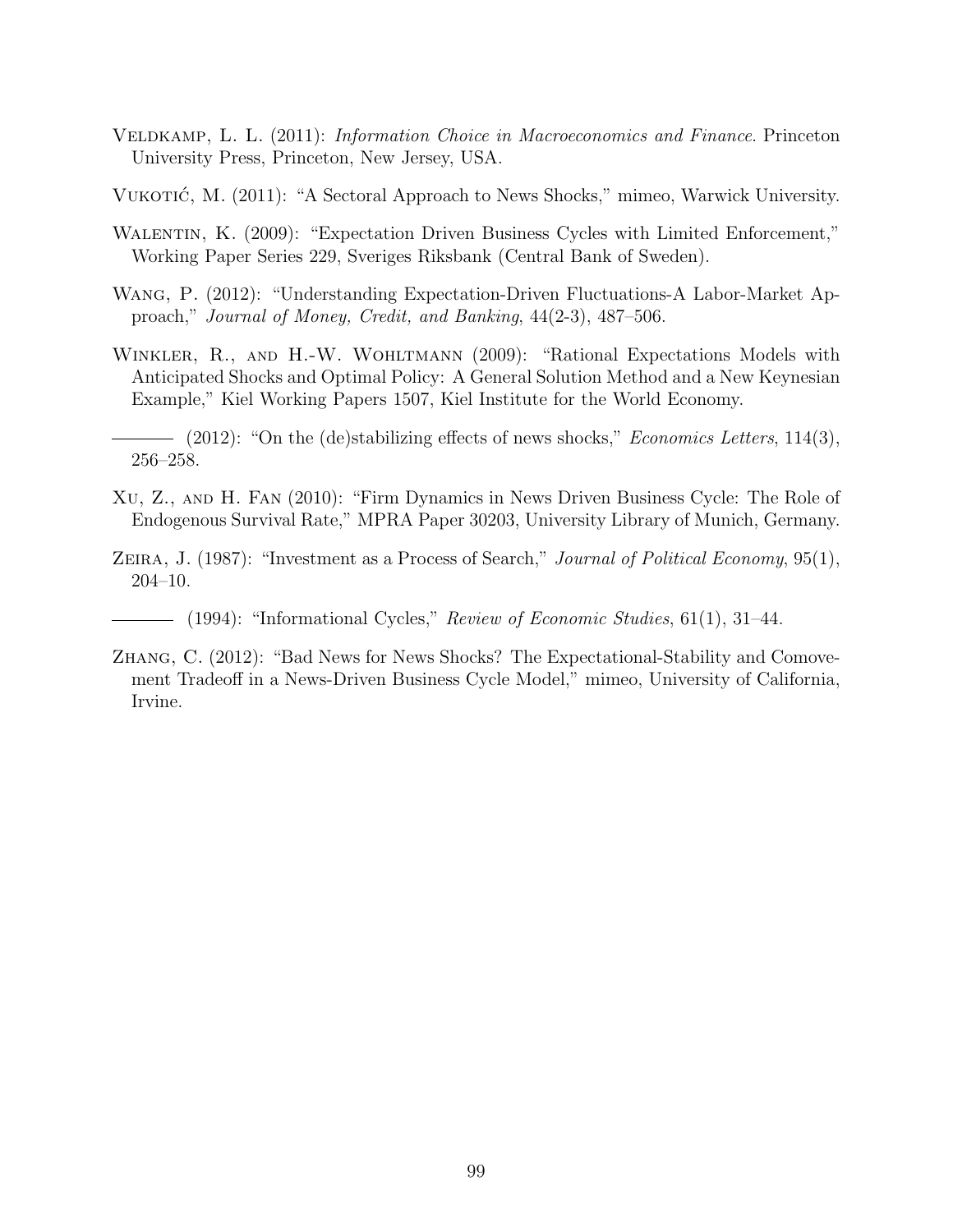# A Data Appendix

- Hours: BLS, Series Id: PRS85006033, Nonfarm Business sector, 1947Q1-2012Q3, seasonally adjusted, downloaded: 12/2012
- Output: BEA, Table 1.1.3. Real Gross Domestic Product, Quantity Indexes, 1947Q1- 2012Q3, seasonally adjusted, downloaded: 12/2012
- Consumption: BEA, Table 1.1.3. Real Gross Domestic Product, Quantity Indexes, 1947Q1-2012Q3, seasonally adjusted, downloaded: 12/2012
- Investment: BEA, Table 1.1.3. Real Gross Domestic Product, Quantity Indexes, 1947Q1-2012Q3, seasonally adjusted, downloaded: 12/2012
- TFP: Utilization-adjusted quarterly-TFP series for the U.S. Business Sector, produced by John Fernald, series ID: dtfp util, 1947Q1-2012Q3, downloaded: 12/2012
- Capital: capital input, Perpetual inventory stocks calculated from disaggregated quarterly NIPA investment data, then growth rates are weighted using estimated user costs of capital, produced by John Fernald, series ID: dk, 1947Q1-2012Q3, downloaded: 12/2012
- Investment price index: BEA, Table 1.1.4., Price Index for Gross private domestic investment, 1947Q1-2012Q3, seasonally adjusted, downloaded: 12/2012
- Fixed investment price index: BEA, Table 1.1.4., Price Index for Gross private domestic investment, Fixed Investment, 1947Q1-2012Q3, seasonally adjusted, downloaded: 12/2012
- Nonresidential investment price index: BEA, Table 1.1.4., Price Index for Gross private domestic investment, Nonresidential, 1947Q1-2012Q3, seasonally adjusted, downloaded: 12/2012
- Structures price index: BEA, Table 1.1.4., Price Index for Gross private domestic investment, Structures, 1947Q1-2012Q3, seasonally adjusted, downloaded: 12/2012
- Equipment price index: BEA, Table 1.1.4., Price Index for Gross private domestic investment, Equipment and Software, 1947Q1-2012Q3, seasonally adjusted, downloaded: 12/2012
- Residential investment price index: BEA, Table 1.1.4., Price Index for Gross private domestic investment, Residential, 1947Q1-2012Q3, seasonally adjusted, downloaded: 12/2012
- Quality Adjusted Investment Price: kindly provided by Tao Zha, referred to in Liu, Waggoner, and Zha [2011], Series ID: TornPriceInv4707CV, computed as a weighted average index from four quality-adjusted price indexes (private nonresidential structures investment, private residential investment, private nonresidential equipment & software, personal consumption expenditures on durable goods). The methodology is the one of Cummins and Violante [2002].